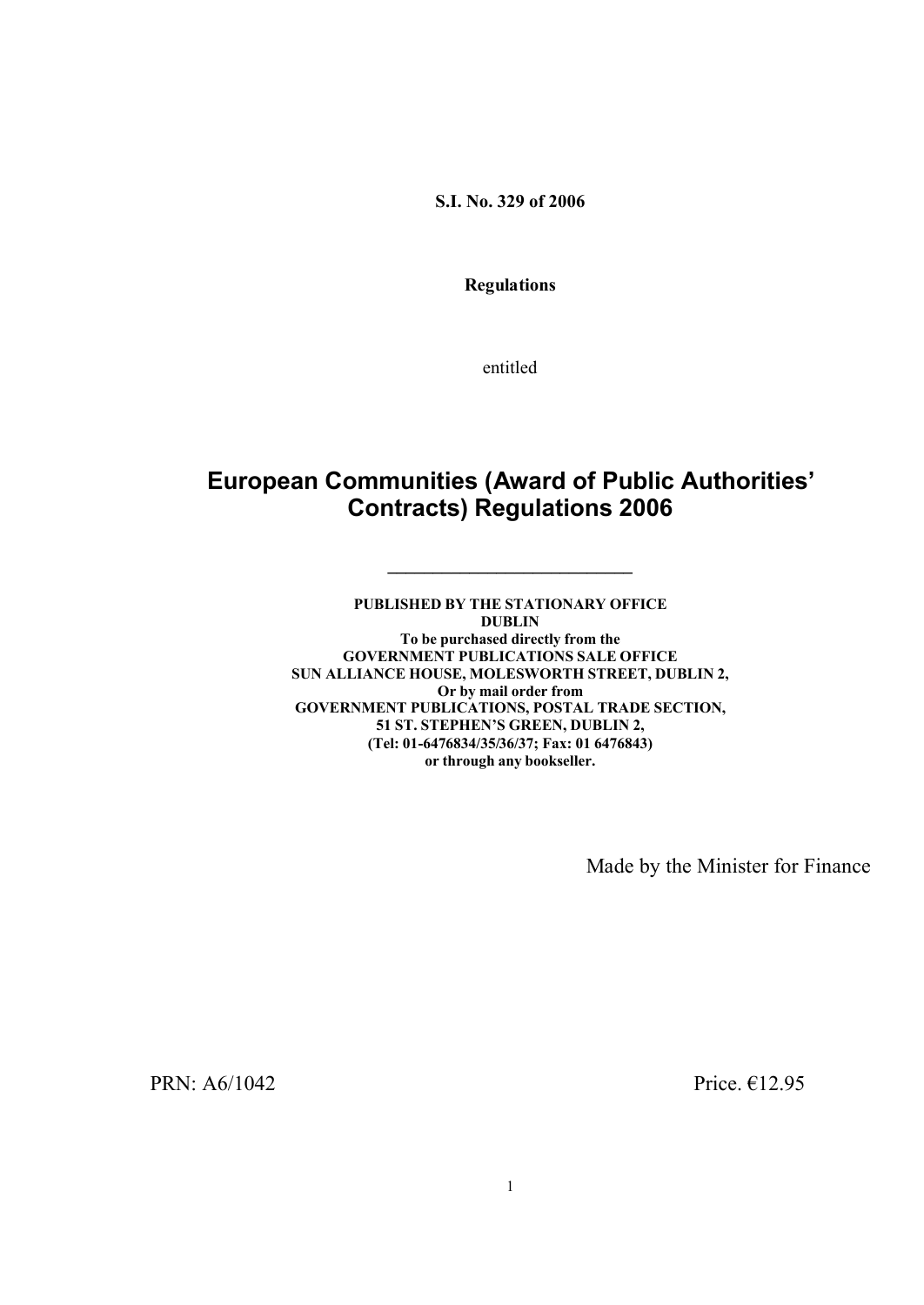# **European Communities (Award of Public Authorities' Contracts) Regulations 2006**

## ARRANGEMENT OF REGULATIONS

## *Regulation*

## PART 1 PRELIMINARY PROVISIONS

- 1. Citation and commencement
- 2. Object of these Regulations
- 3. Definitions

## PART 2 SCOPE OF THESE REGULATIONS

- 4. Threshold amounts for public contracts
- 5. Contracts subsidised by a contracting authority by more than 50 per cent
- 6. Methods for calculating the estimated value of public contracts, framework agreements and dynamic purchasing systems
- 7. Application of Regulations to contracts for supply of defence equipment
- 8. Public contracts and framework agreements awarded by central purchasing bodies
- 9. Regulations not to apply to contracts relating to the water, energy, transport and postal services sectors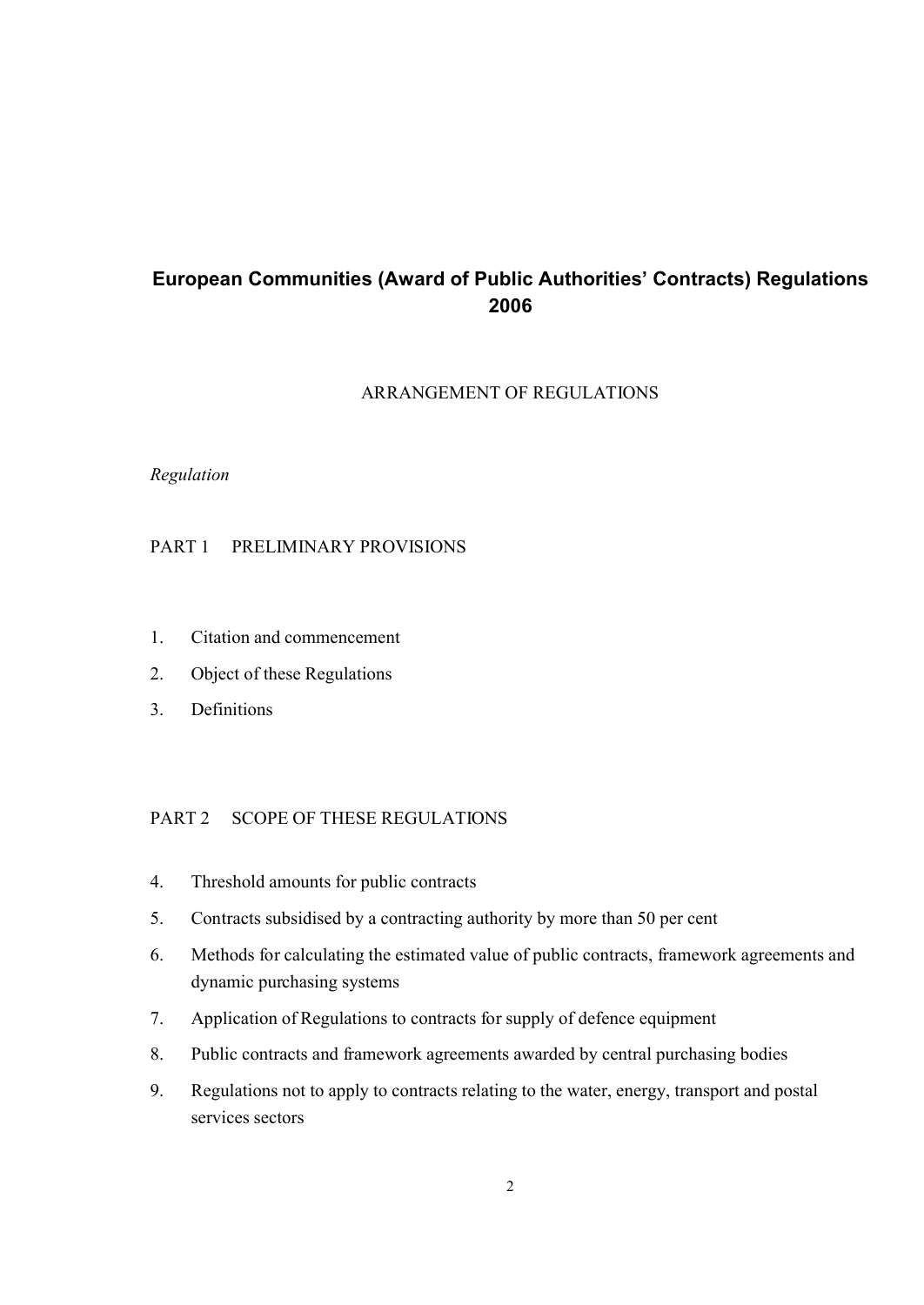- 10. Regulations not to apply to certain public contracts relating to telecommunications
- 11. Regulations not to apply to certain secret contracts and contracts requiring special security measures
- 12. Regulations not to apply to contracts awarded in accordance with international rules
- 13. Specific exclusions from these Regulations
- 14. Regulations not to apply to public service concession contracts
- 15. Regulations not to apply to service contracts awarded on the basis of an exclusive right
- 16. Special arrangements for contracts involving sheltered workshops and sheltered employment programs

#### PART 3 PRINCIPLES AND RULES FOR AWARD OF PUBLIC SECTOR CONTRACTS

- 17. Principles for awarding contracts
- 18. Granting special or exclusive rights: non-discrimination clause
- 19. Rules relating to acceptance and rejection of economic operators

## PART 4 ARRANGEMENTS FOR PUBLIC SERVICE CONTRACTS

- 20. Service contracts listed in Part A of Schedule 2
- 21. Service contracts listed in Part B of Schedule 2
- 22. Mixed contracts (including services listed in Part A of Schedule 2 and services listed in Part B of that Schedule)

# PART 5 SPECIFIC RULES GOVERNING SPECIFICATIONS AND CONTRACT DOCUMENTS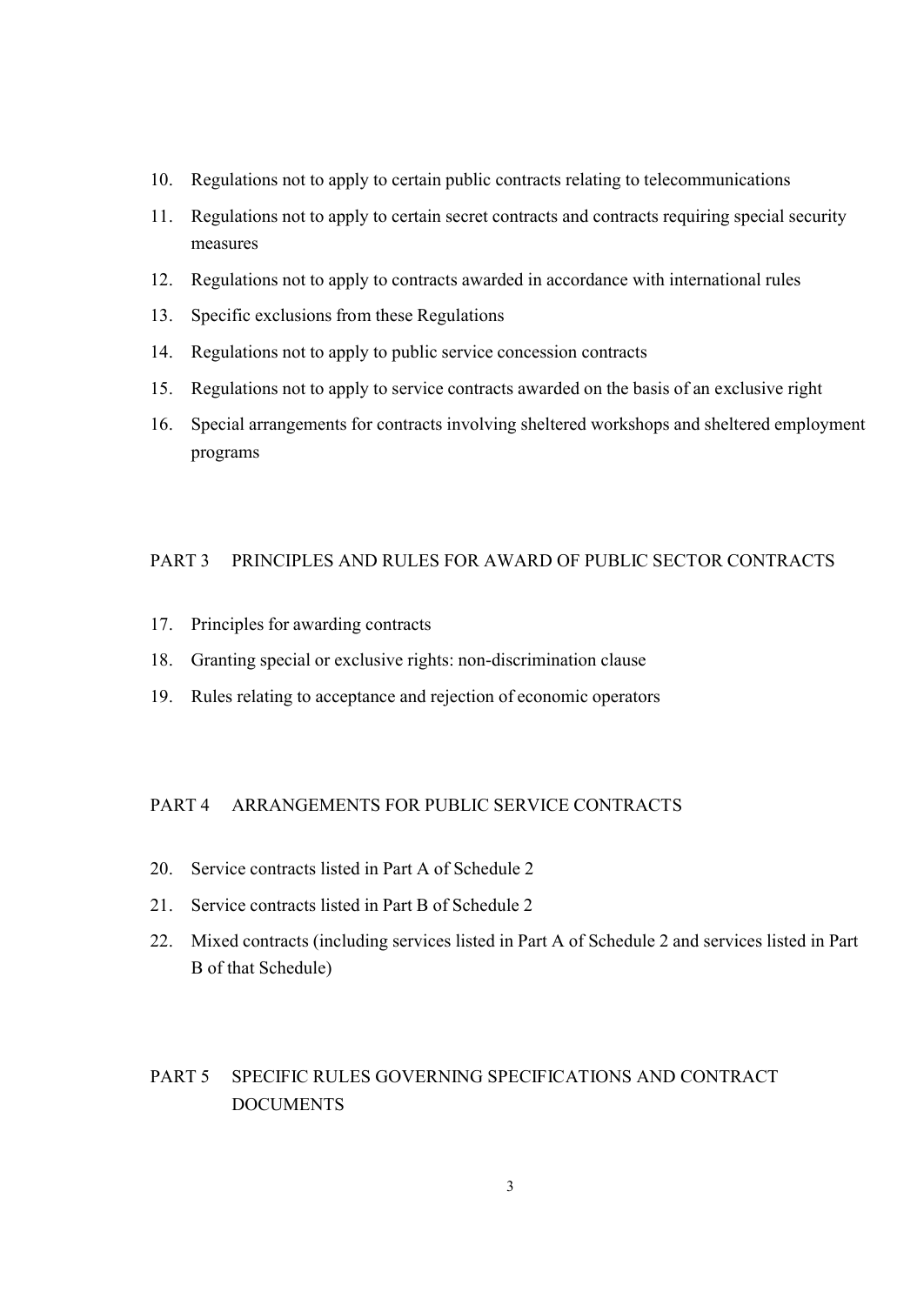- 23. Technical specifications
- 24. Tenderers may submit variants in certain cases
- 25. Contracting authority entitled to ask about tenderer's intention to subcontract
- 26. Conditions for performance of contracts
- 27. Obligations relating to taxes, environmental protection, employment protection provisions and working conditions

## PART 6 PROCEDURES FOR AWARD OF PUBLIC CONTRACTS

- 28. Open, restricted and negotiated procedures to be used
- 29. Competitive dialogue procedure
- 30. What happens after a competitive dialogue ends
- 31. When public contract may be awarded by means of negotiated procedure with prior publication of contract notice
- 32. When public contract may be awarded by negotiated procedure without prior publication of contract notice
- 33. Contracting party may enter into framework agreements
- 34. Framework agreement entered into with a single economic operator
- 35. Framework agreement entered into with several economic operators
- 36. Dynamic purchasing systems
- 37. Public works contracts: special rules for subsidised housing schemes

## PART 7 RULES ON ADVERTISING AND TRANSPARENCY

#### CHAPTER 1 *Publication of notices*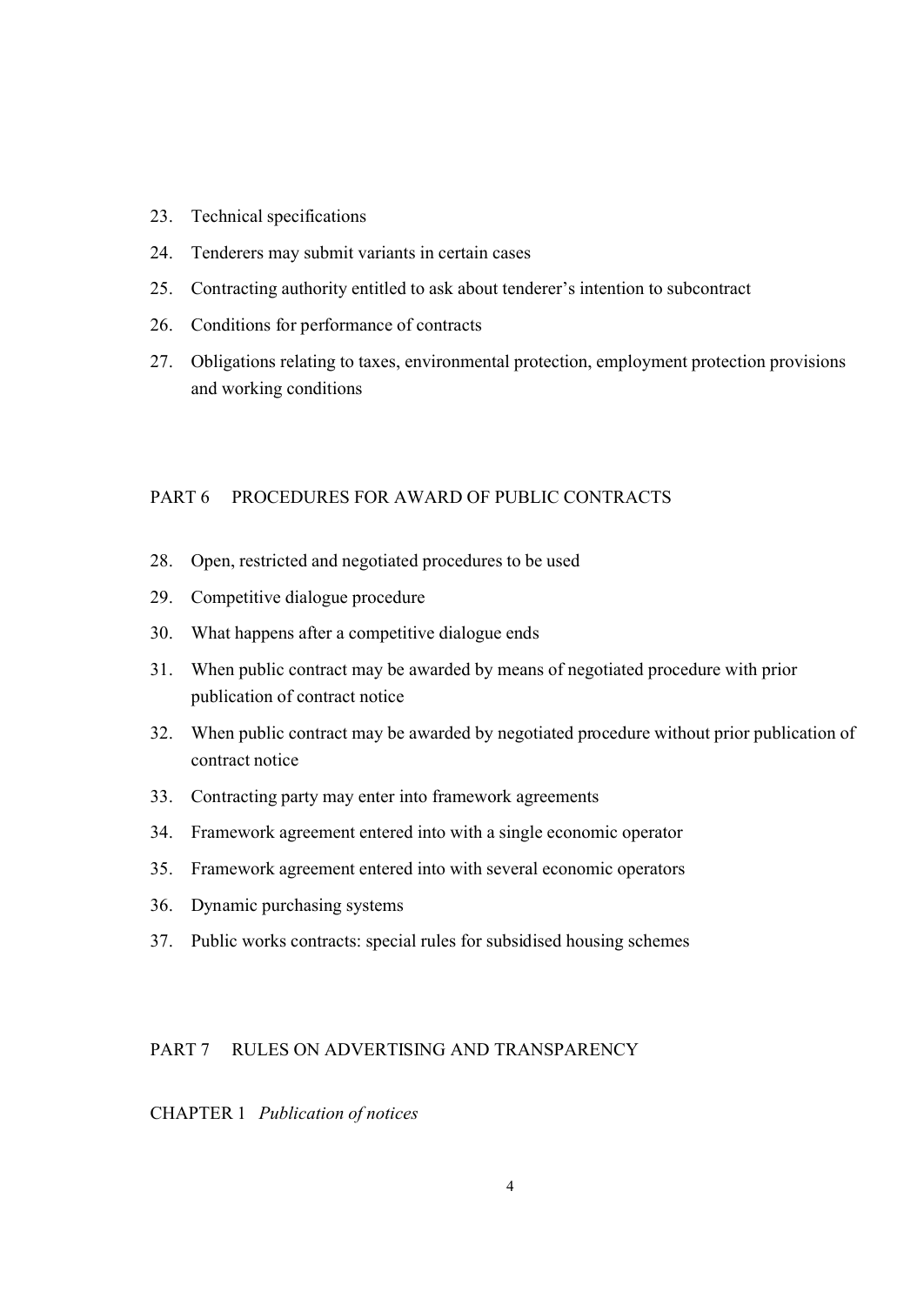- 38. Prior information notices where the estimated value of contracts etc. exceed specified amount
- 39. Publication of notices: public contracts involving open, restricted or negotiated procedure or competitive dialogue
- 40. Publication of notices: public contracts based on dynamic purchasing system
- 41. Contracting authority to send notice of the result of award procedure on entering into public contract or framework agreement
- 42. Contracting authority to send contract award notice to European Commission on entering into public contract based on dynamic purchasing system
- 43. Special provision applicable to public contracts for certain services
- 44. Contracting authority may withhold certain information from publication
- 45. Publication of notices for the purposes of these Regulations

## CHAPTER 2 *Deadlines*

- 46. Deadlines for receipt of tenders and requests to participate
- 47. Use of open procedure: specifications, additional documents and information

#### CHAPTER 3 *Information content and means of transmission*

- 48. Invitations to submit a tender or to participate in dialogue or negotiation
- 49. How candidates and tenderers are to be informed

#### CHAPTER 4 *Communications*

50. Rules applicable to communication of information relating to public contracts

#### CHAPTER 5 *Reports*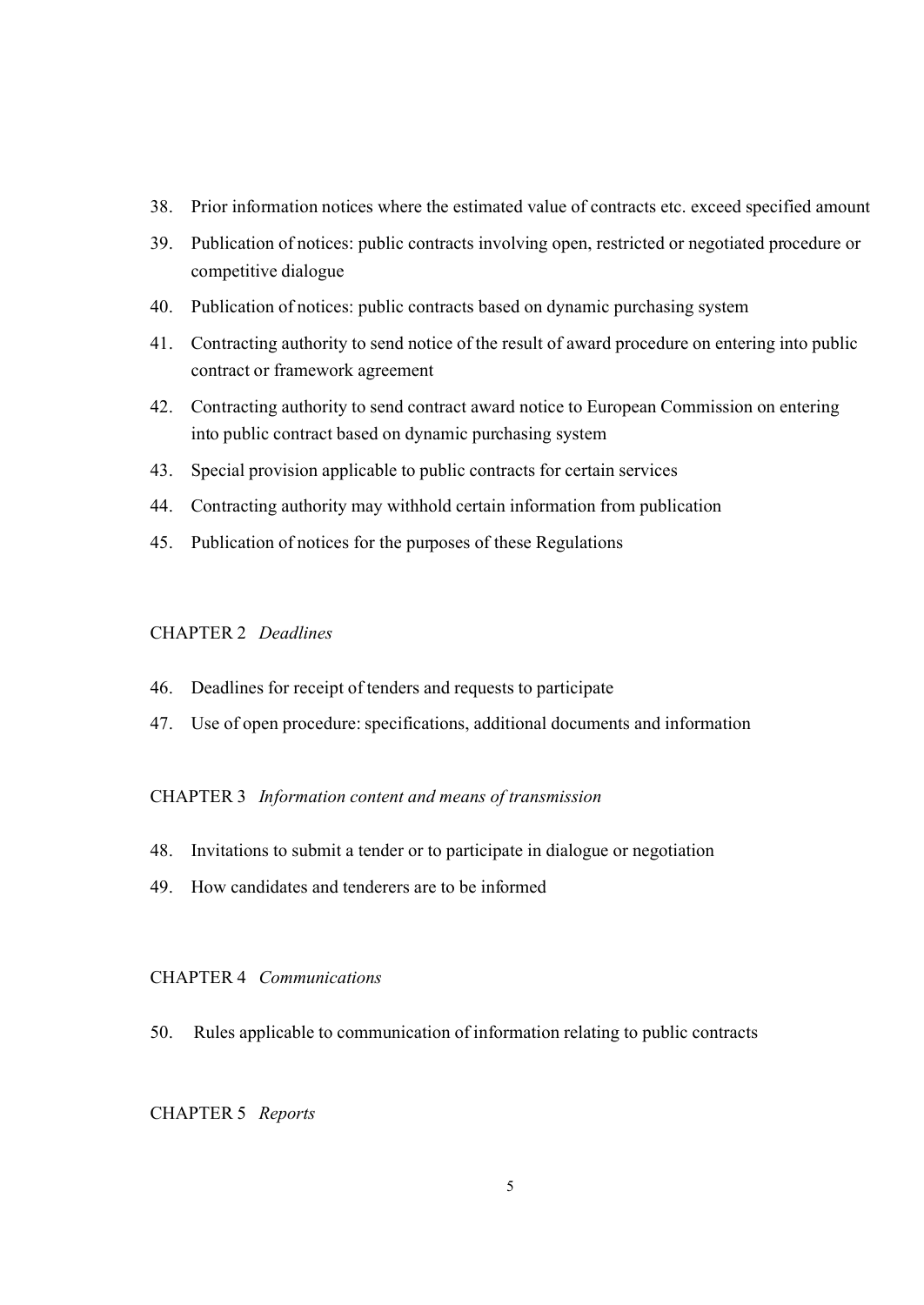#### 51. Content of reports

## PART 8 HOW THE AWARD PROCEDURE IS TO BE CONDUCTED

#### CHAPTER 1 *General provisions*

52. Procedure for verifying the suitability of participants, for choosing participants and for awarding public contracts

#### CHAPTER 2 *Criteria for qualitative selection*

- 53. Exclusion of certain persons from being considered for awards of public contracts
- 54. Suitability to pursue the professional activity
- 55. Economic and financial standing
- 56. Contracting authority to assess technical and professional ability of economic operators
- 57. Evidence that an economic operator may provide in relation to a public works contract
- 58. Evidence that an economic operator may provide in relation to a public supplies contract
- 59. Evidence that an economic operator may provide in relation to a public service contract
- 60. Economic operator may be required to produce certificate of payment of outstanding social security contributions and taxes
- 61. Official lists of registered economic operators and certification of economic operators
- 62. Economic operator may rely on capacities of other economic operators
- 63. Quality assurance standards
- 64. Environmental management standards
- 65. Additional documentation and information

CHAPTER 3 *Awarding public contracts*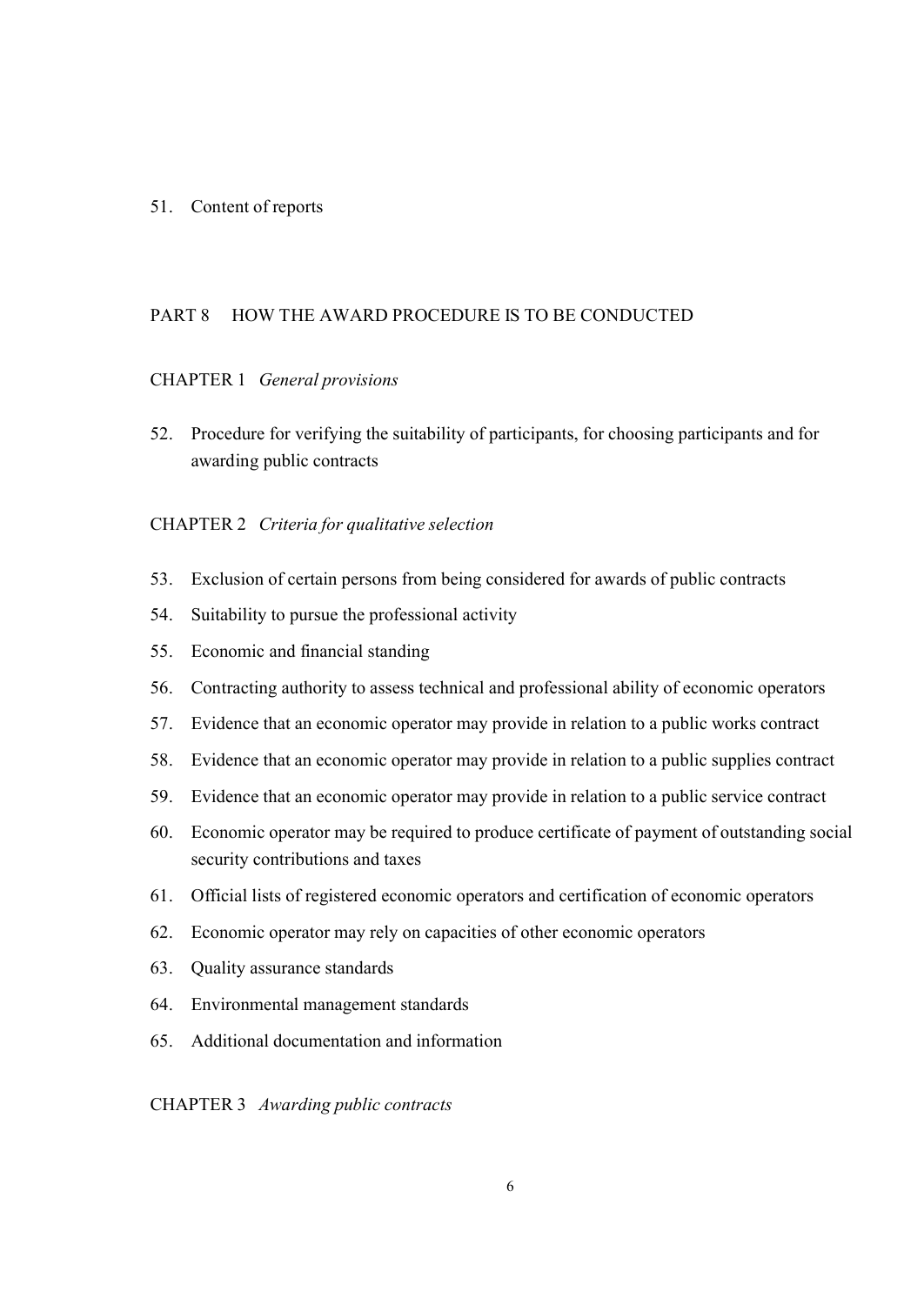- 66. Criteria for the award of a public contract
- 67. Conditions under which contracting authority may hold an electronic auction
- 68. Procedure for closing an electronic auction
- 69. Contracting authority may reject abnormally low tenders

#### PART 9 RULES ON PUBLIC WORKS CONCESSION CONTRACTS

#### CHAPTER 1 *Rules governing public works concessions*

- 70. Public works concession contracts to which this chapter applies
- 71. Publication of notices concerning public works concessions
- 72. Deadline for public works concession contracts offered by a contracting authority
- 73. Powers of contracting authority with respect to subcontracting under a public works concession contract
- 74. Awarding of additional works to the concessionaire

## CHAPTER 2 *Rules about public works concession contracts awarded by concessionaires that are contracting authorities*

75. Rules applicable to public works concession contracts

## CHAPTER 3 *Rules applicable to contracts awarded by concessionaires that are not contracting authorities*

- 76. Advertising rules: threshold and exceptions
- 77. Certain concessionaires to publish a notice
- 78. Deadline for the receipt of requests to participate and receipt of tenders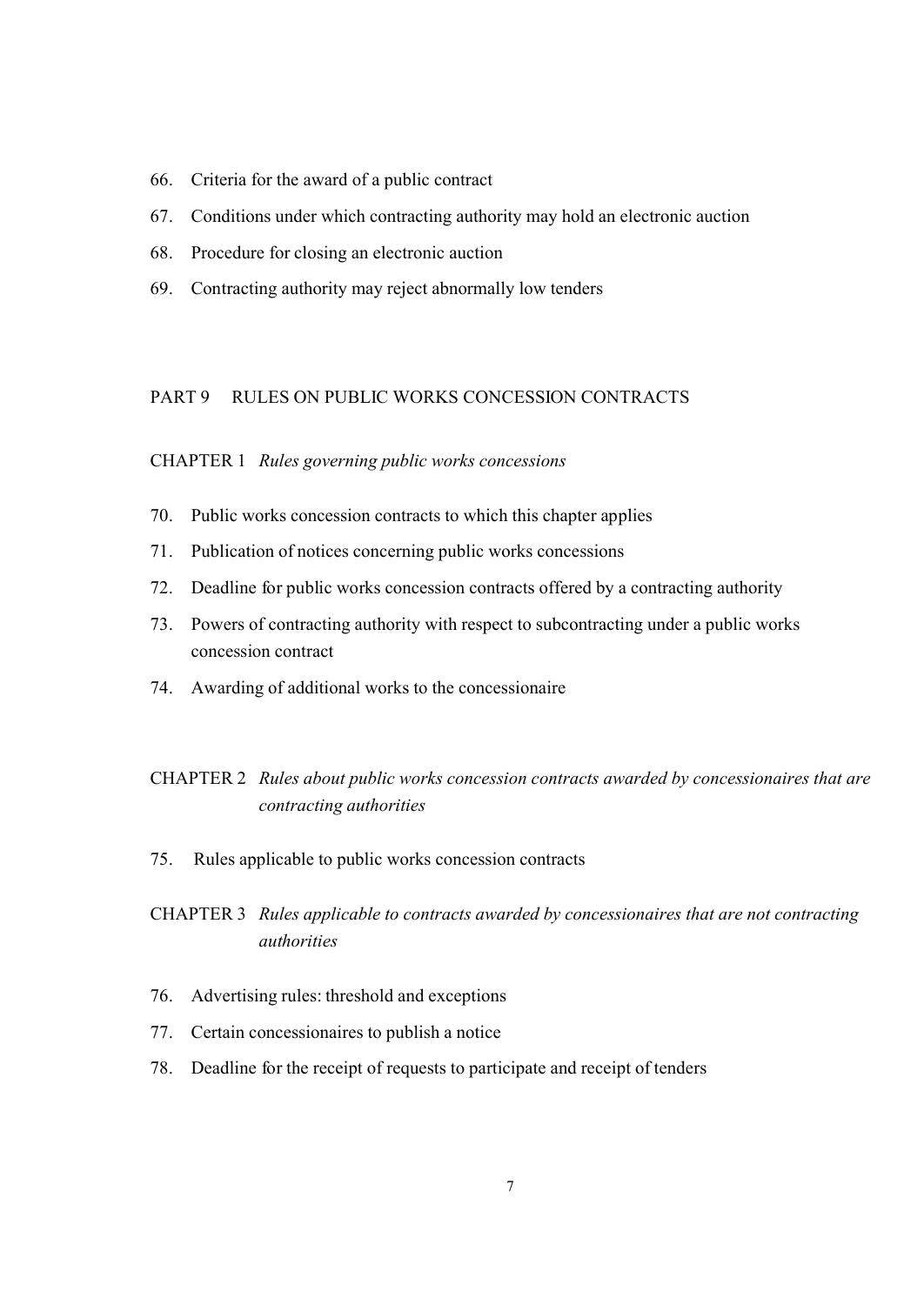## PART 10 RULES GOVERNING DESIGN CONTESTS

- 79. Interpretation: Part 10
- 80. Application of this Part
- 81. General duty of contracting authority that holds a design contest
- 82. In what circumstances a design contest can be organised
- 83. Contracting authority to publish contest notice before holding a design contest
- 84. How information about design contests may be communicated
- 85. Selection of competitors
- 86. Composition of the jury
- 87. Deliberations and decisions of juries

## PART 11 STATISTICAL OBLIGATIONS, EXECUTIVE POWERS AND FINAL PROVISIONS

- 88. Statistical obligations
- 89. Contents of statistical reports
- 90. Revision of the thresholds and values set out in the Public Authorities Contracts Directive
- 91. Amendments to the Public Authorities Contracts Directive
- 92. Compliance mechanisms
- 93. Revocations
- 94. Savings and transitional provisions

#### SCHEDULE 1 LIST OF CIVIL ENGINEERING AND OTHER ACTIVITIES

## SCHEDULE 2 LIST OF SERVICES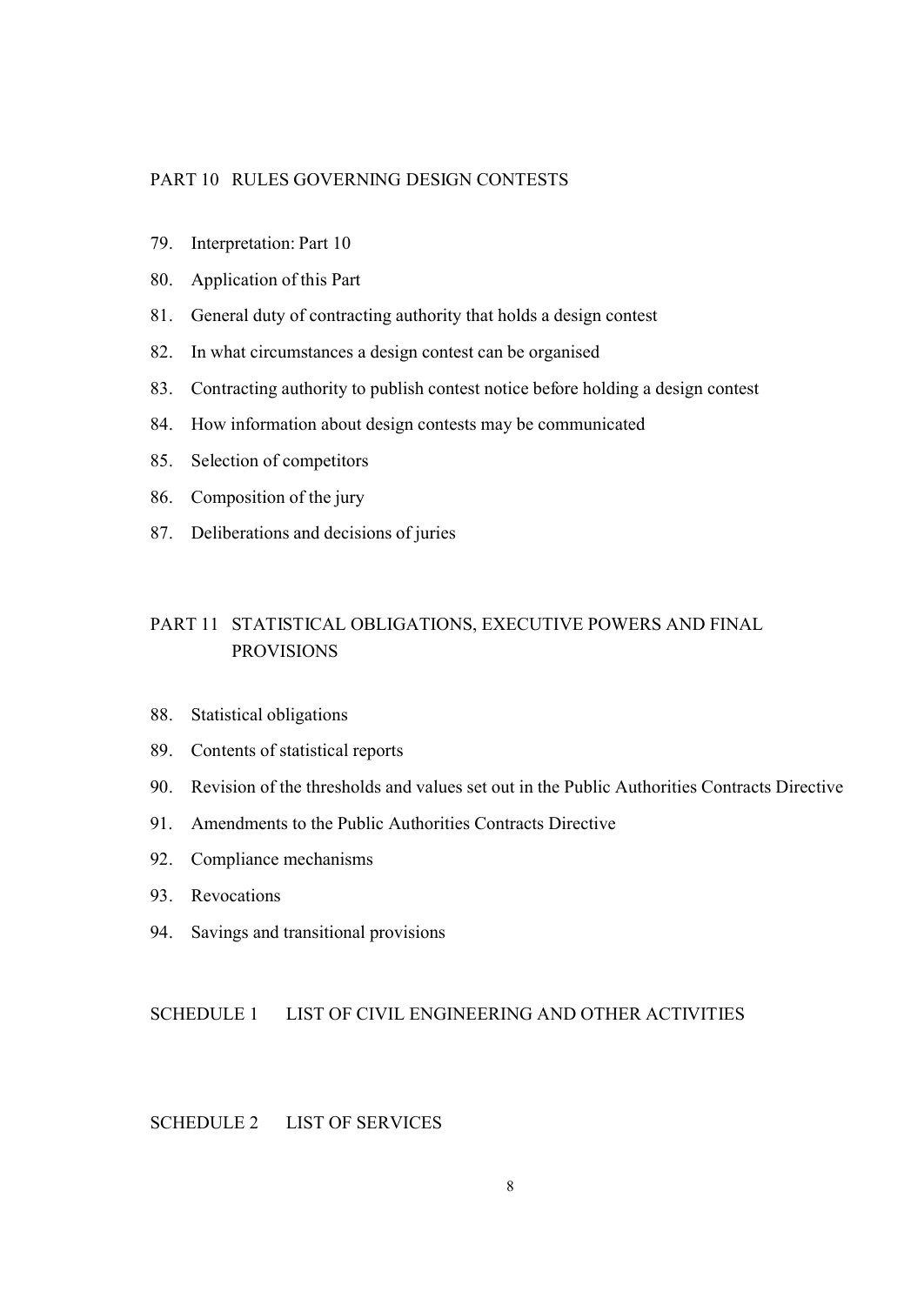## SCHEDULE 3 DEFINITION OF CERTAIN TECHNICAL SPECIFICATIONS

# SCHEDULE 4 REQUIREMENTS RELATING TO DEVICES FOR ELECTRONIC RECEIPT OF TENDERS, REQUESTS FOR PARTICIPATION AND PLANS AND PROJECTS IN CONTESTS

#### SCHEDULE 5 INFORMATION TO BE INCLUDED IN NOTICES

## SCHEDULE 6 FEATURES CONCERNING PUBLICATION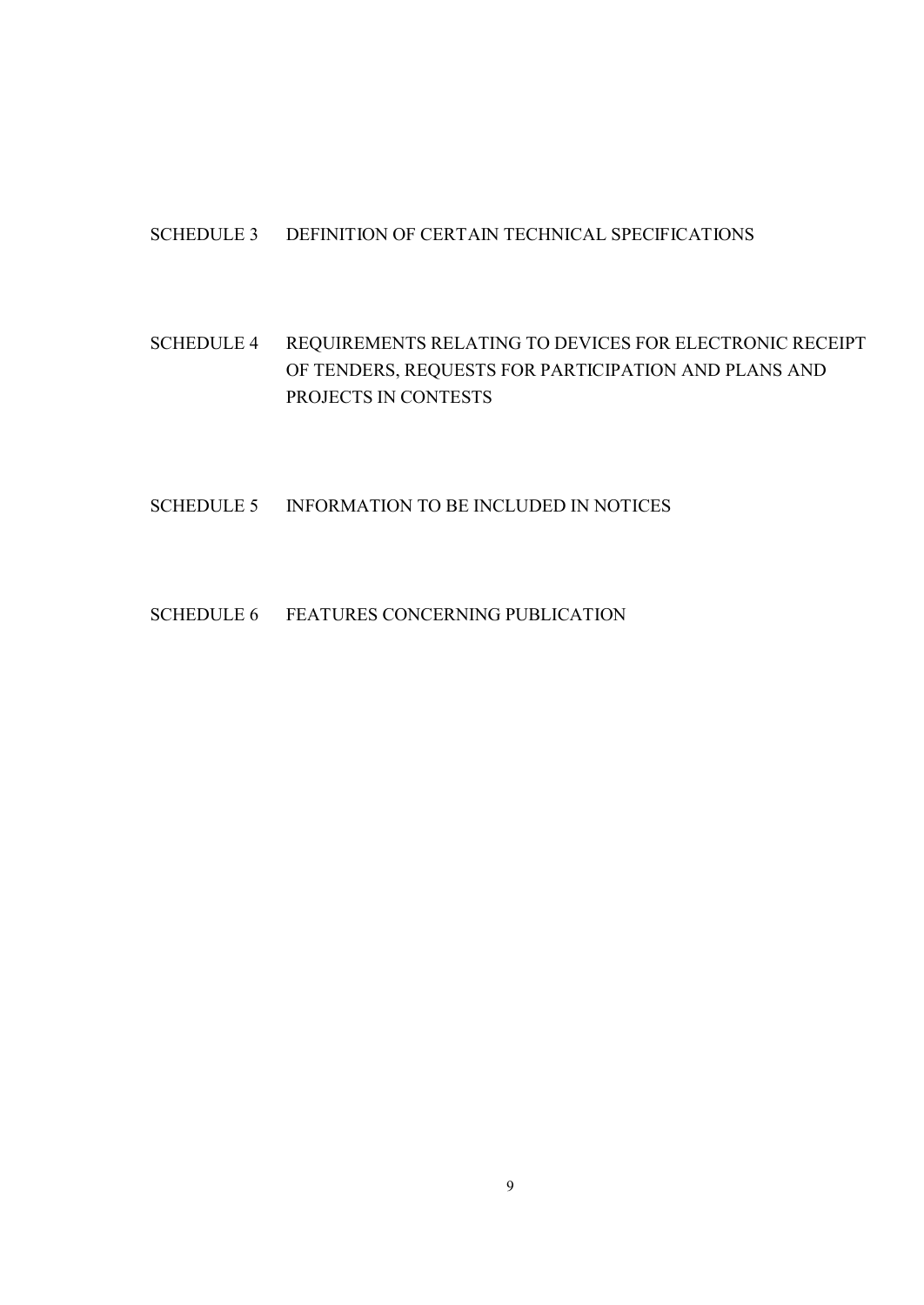# **EUROPEAN COMMUNITIES (AWARD OF PUBLIC AUTHORITIES' CONTRACTS) REGULATIONS 2006**

I, Brian Cowen, Minister for Finance, in exercise of the powers conferred on me by section 3 of the European Communities Act 1972 (No. 27 of 1972), as amended by the European Communities (Amendment) Act 1993 (No. 25 of 1993), and for the purpose of giving effect to Directive 2004/18/EC of the European Parliament and of the Council, dated 31 March 2004, (as amended by Directive 2005/51/EC dated 7 September 2005 and Directive 2005/75/EC dated 16 November 2005) hereby make the following Regulations:

#### PART 1

## PRELIMINARY PROVISIONS

## **Citation and commencement**

**1.** (1) These Regulations may be cited as the European Communities (Award of Public Authorities' Contracts) Regulations 2006.

(2) These Regulations come into operation on 22 June 2006.

## **Object of these Regulations**

**2.** The object of these Regulations is to give effect to Directive 2004/18/EC of the European Parliament and of the Council of 31 March 2004 on the co-ordination of procedures for the award of public works contracts, public supply contracts and public service contracts (as amended by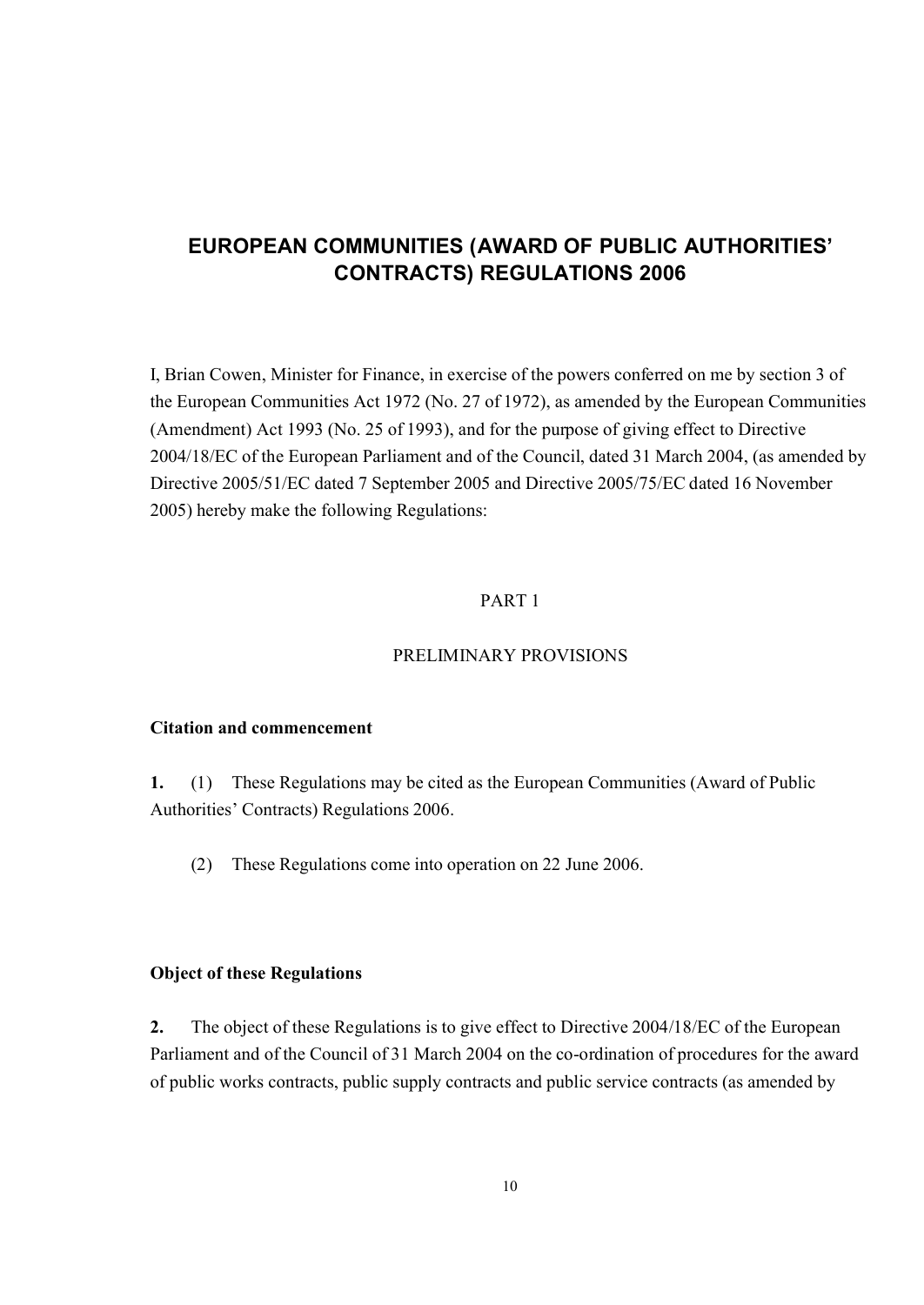Directive 2005/51/EC dated 7 September 2005 and Directive 2005/75/EC dated 16 November 2005).

#### **Definitions**

**3.** (1) In these Regulations, unless the context otherwise requires―

"accelerated procedure" means the procedure set out in Regulation 46(10) and (11);

"Advisory Committee" means the Advisory Committee for Public Contracts set up by Article 1 of Decision 71/306/EEC;

"assess" includes examine;

"associated document", in relation to a public contract, includes a contract notice, contract document or additional document that is associated with the contract;

"broadcasting" means broadcasting by radio or television transmission;

- "business day" means a day other than a Saturday, Sunday or a public holiday;
- "candidate" means an economic operator that has sought an invitation to participate in a restricted or negotiated procedure or a competitive dialogue;
- "central government authority" means a central government authority listed in Annex IV to the Public Authorities Contracts Directive;

"central purchasing body" means a contracting authority that―

- (a) acquires products or services, or products and services, for one or more contracting authorities, or
- (b) awards public contracts or enters into framework agreements for carrying out works, or supplying products or services, for one or more such authorities;
- "certified economic operator" means an economic operator that holds a certificate of competency issued by a recognised certification body authorised by or under a law in force in a Member State to issue such certificates to economic operators that carry out works, or supply products or services;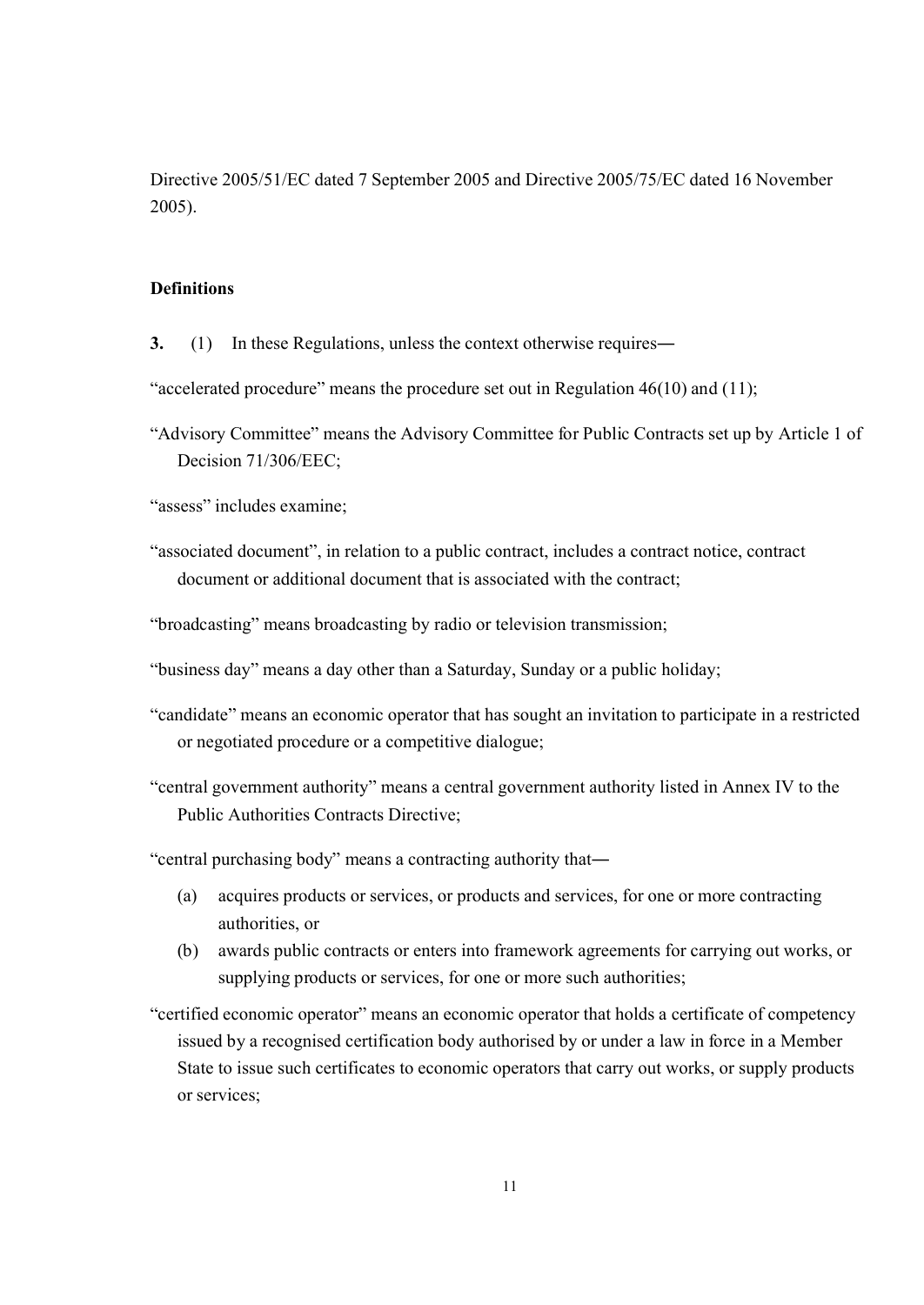"competent authority"―

- (a) in relation to the State, means an authority that is required or authorised to perform or exercise a particular function or power under a law or administrative provision of the State, or
- (b) in relation to another Member State, means an authority of that other State that is required or authorised to perform or exercise a particular function or power under a law or administrative provision of that other State;

"competitive dialogue" means a procedure, conducted by a contracting authority―

- (a) in which―
- (i) any economic operator may ask to participate, and
- (ii) the authority holds a dialogue with those economic operators that are admitted to the procedure as candidates with a view to producing one or more alternatives capable of meeting the authority's requirements, and
- (b) on the basis of which the candidates chosen are invited to tender;
- "concessionaire", in relation to a public works concession contract, means the person to whom the contract is awarded;
- "contract award notice" means a notice by which a contracting authority notifies the award of a public contract;
- "contracting authority" means the State, a local authority or a public authority, or an association comprising one or more local authorities or public authorities, or local authorities and public authorities;
- "contractor" means a person or group of persons who, on the market, offers to carry out works or a particular work;
- "corruption" has the meaning given by the Convention on the fight against corruption involving officials of the European Communities or officials of Member States of the European Union promulgated by Council Act of 26 May 1997;
- "CPC" means Central Product Classification: <sup>1</sup>
- "CPV" means the Common Procurement Vocabulary reference nomenclature applicable to public

<sup>&</sup>lt;sup>1</sup> **Note:** This is a United Nations classification.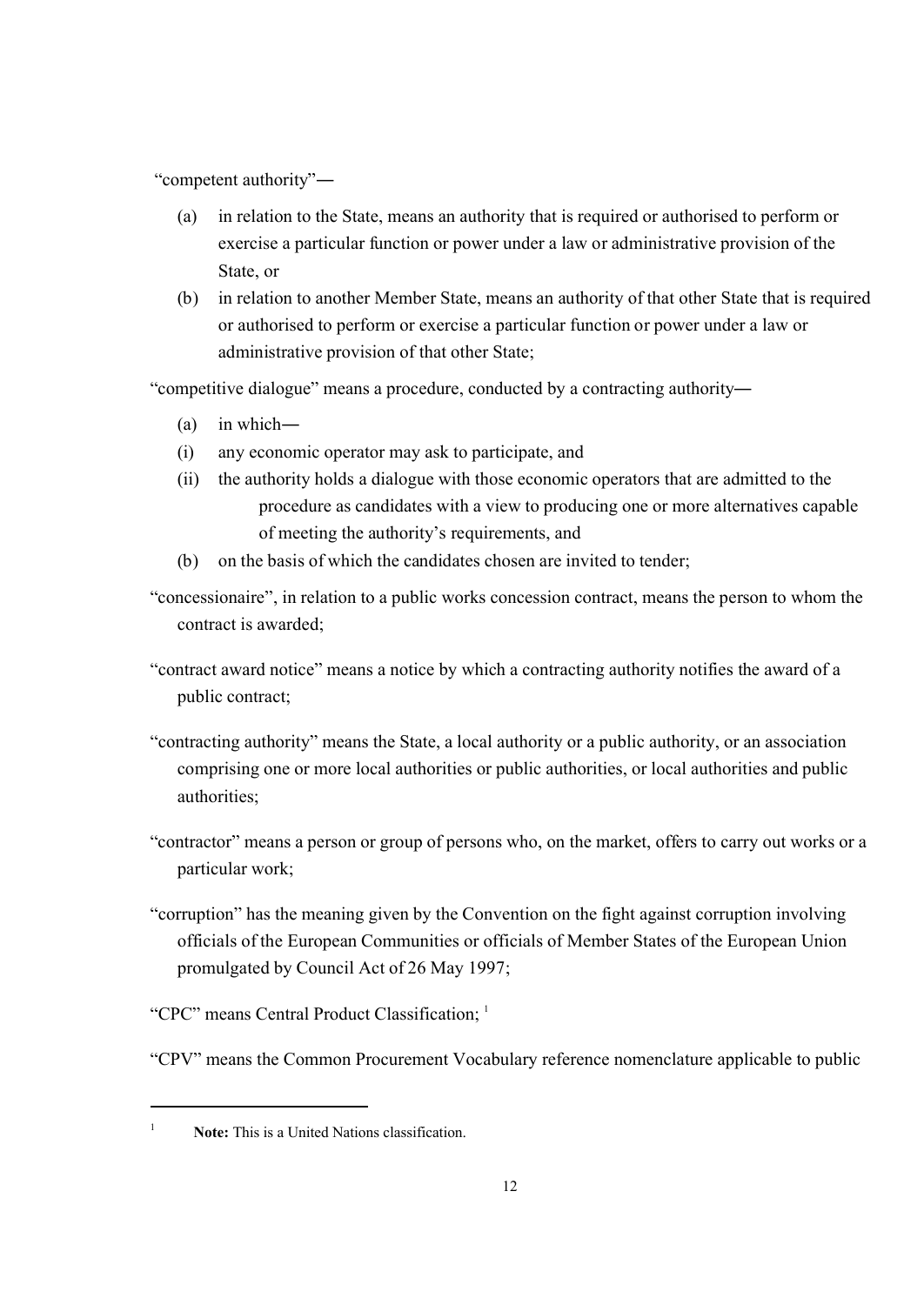contracts as adopted by European Regulation 2195/2002/EC, while at the same time ensuring equivalence with the other existing nomenclatures;

- "design contest", in relation to a contracting authority, means a procedure to enable the authority to acquire (in areas such as town and country planning, architecture and engineering, and data processing) a plan or design selected by a jury after it has been put out to competition, either with or without the award of a prize:
- "dynamic purchasing system" means a completely electronic process which is open throughout its validity to any economic operator that
	- (a) (i) satisfies the relevant selection criteria, and
		- (ii) has submitted an indicative tender that complies with the relevant specifications and
	- (b) is designed for the purchase by a contracting authority of commonly used items generally available on the market;
- "economic operator" means a person, or a group of persons, that carries out works, or supplies products or services;
- "electronic auction" means a repetitive process that―
	- (a) involves the use of an electronic device whereby tenderers present new prices (revised downwards), or new values concerning certain elements of tenders, or both, occurring after an initial full evaluation of the tenders, and
	- (b) enables the revised tenders to be ranked by the use of automatic evaluation methods;
- "electronic means" means making use of electronic equipment to process (including by compressing digitally) and store data that is sent and received by wire, radio, optical means or other electromagnetic process;
- "framework agreement" means an agreement between one or more contracting authorities and one or more economic operators, the purpose of which is to establish the terms governing contracts to be awarded during a specified period (including the terms relating to price and, where appropriate, the quantity of works to be carried out, or the products or services to be supplied);
- "fraud" has the meaning given by the Convention drawn up on the basis of Article K.3 of the Treaty on European Union on the protection of the European Communities' financial interests;
- "Government Procurement Agreement" means the Agreement on Government Procurement entered into in the framework of the Uruguay Round of Multilateral Trade Negotiations;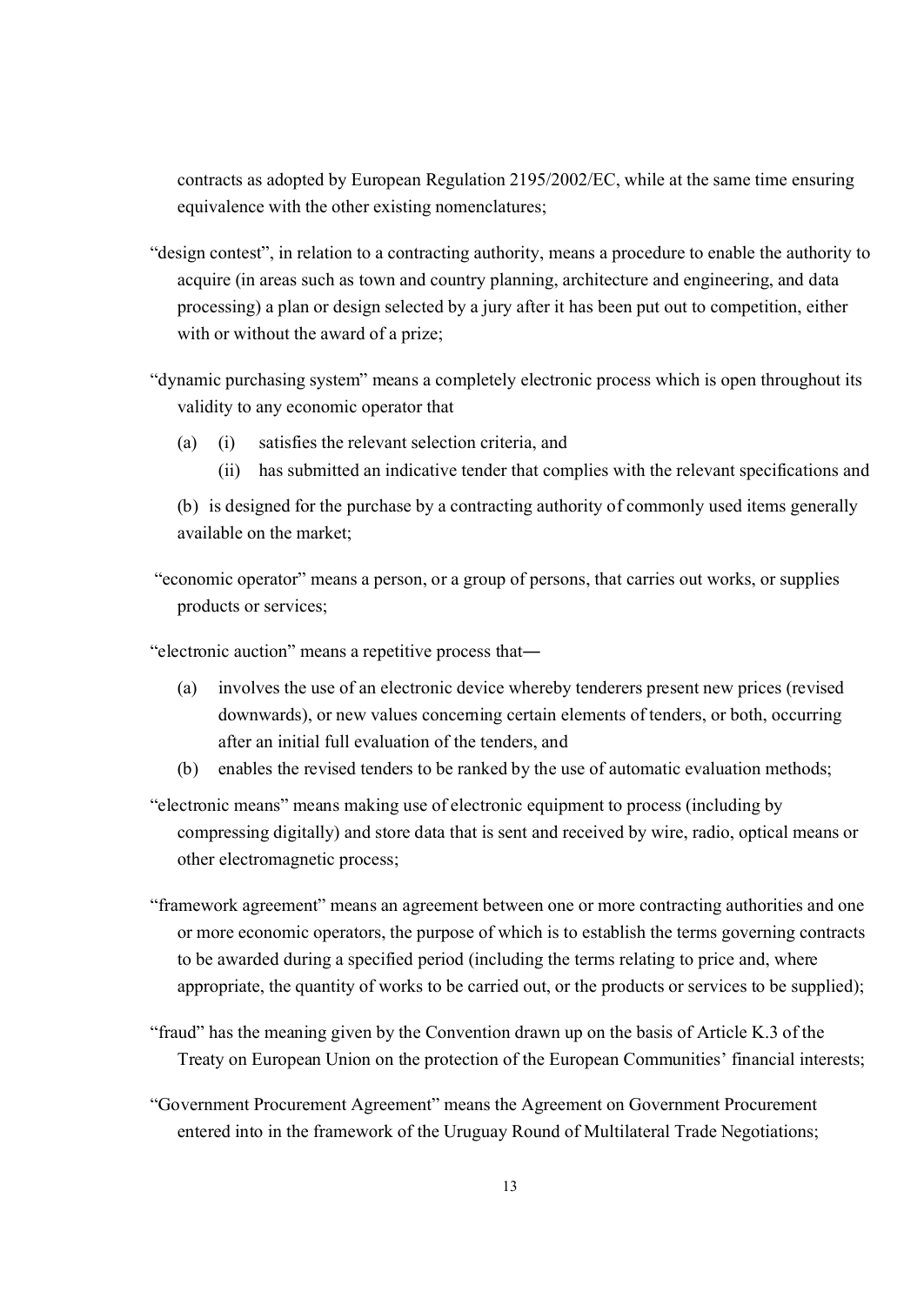"land" includes all buildings and structures constructed on land;

- "local authority", in relation to the State, has the same meaning as in the Local Government Act 2001;
- "Minister" means the Minister for Finance;
- "money laundering" has the same meaning as in Article 1 of Council Directive 91/308/EEC of 10 June 1991 on preventing the use of the financial system for money laundering;
- "NACE" means Classification of Economic Activities in the European Community;
- "negotiated procedure", in relation to a proposed public contract, means a procedure under which the relevant contracting authority consults the economic operators of its choice and negotiates the terms of contract with one or more of those operators;
- "network termination point" means all physical connections and their technical access specifications that form part of the public telecommunications network and are necessary for access to, and efficient communication through, that network;
- "Office for Official EC Publications" means the Office for Official Publications of the European Communities;
- "open procedure" means a procedure under which any interested economic operator may submit a tender;
- "prescribed civil engineering activities" means civil engineering activities of a kind listed in Schedule 1;
- "prescribed criminal organisation" means a criminal organisation within the meaning of Article1 of Council Joint Action 98/733/JHA;
- "prescribed service" means a service of a kind listed in Schedule 2;
- "product" means movable personal property of any kind and, in particular, includes document, vessel and aircraft;
- "Public Authorities Contracts Directive" means Directive 2004/18/EC, dated 31 March 2004, of the European Parliament and of the Council;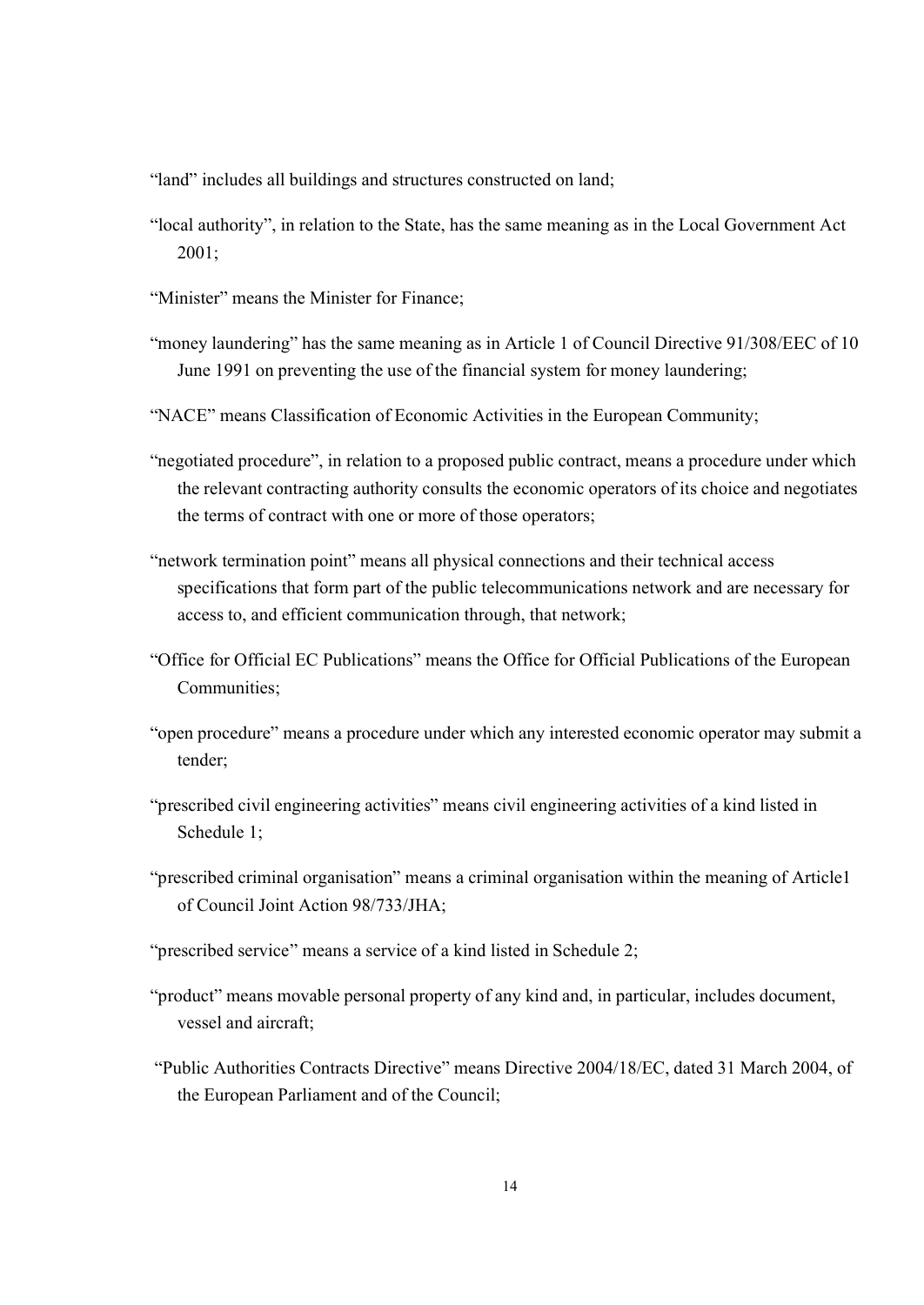- "public authority" means any body corporate, not having an industrial or commercial character, that is established for a public purpose, and―
	- (a) is financed wholly or substantially by the State, a local or regional authority or another public authority; or
	- (b) is subject to management supervision by such a body, or
	- (c) has an administrative, managerial or supervisory board, more than half of whose members are appointed by the State, a local or regional authority or another public authority,

and, in particular, includes any body listed in Annex III to the Public Authorities Contracts Directive;

"public contract" means a public works contract, a public supply contract or a public service contract;

"public service contract" means a public contract (other than a public works or public supply contract) whose object is the supply of a service, and includes―

- (a) a public contract whose object is the supply of both a prescribed service and a product provided the value of the service exceeds that of the product, and
- (b) a public contract whose object is the supply of a prescribed service and involves an activity of a kind listed in Schedule 1 or 2 provided the activity is incidental to the main object of the contract;
- "public supply contract" means a public contract (other than a public works contract) whose object is the purchase, lease, hire or hire purchase of a product, and includes such a contract that, incidentally, also covers siting or installation operations or the supply of a service;
- "public telecommunications network" means the public telecommunications infrastructure enabling signals to be conveyed between defined network termination points by cable, microwave or optical or other electromagnetic means;
- "public telecommunications service" means a telecommunications service the provision of which the Member States have specifically assigned to one or more telecommunications entities;
- "Public Utilities Contracts Directive" means Directive 2004/17/EC, dated 31 March 2004, of the European Parliament and of the Council;

"public works concession contract" means a contract of the same kind as a public works contract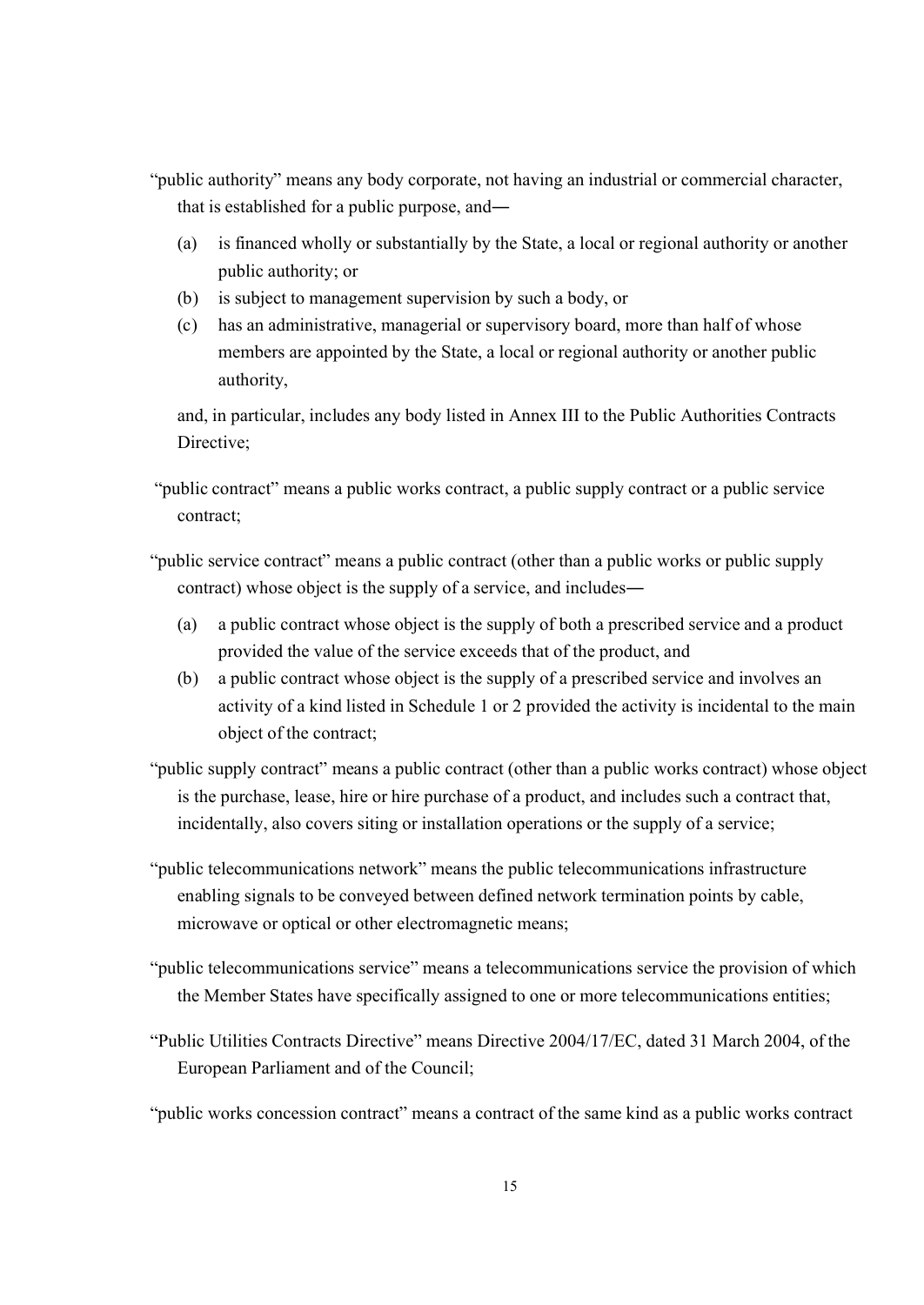except that the consideration to be given for the work to be carried out under the contract consists only of―

- (a) the right to exploit the work, or
- (b) that right together with the payment of money;

"public works contract" means a public contract whose object is the carrying out, or the design and carrying out, of―

- (a) works related to one or more of the activities listed in Schedule 1, or
- (b) a work, or the realisation (by whatever means), of a work corresponding to requirements specified by the contracting authority concerned,

and includes such a contract that, incidentally, also provides for the supply of a product or service;

"restricted procedure" means a procedure under which―

- (a) any economic operator may ask to participate, and
- (b) only those economic operators invited by the relevant contracting authority may submit a tender;

"the Rome Treaty" means the Rome Treaty establishing the European Community, as amended by subsequent European Treaties;

"service concession contract" means a contract of the same kind as a public service contract except that the consideration to be given for supplying the relevant service consists only of―

- (a) the right to exploit the service, or
- (b) that right together with the payment of money;
- "supplier" means a person or group of persons who, on the market, offers to supply one or more products or services, or products and services;

"technical specifications" has the meaning given by Schedule 3;

"telecommunications service" means a service the provision of which consists wholly or partly in sending and routing signals on a public telecommunications network by means of telecommunications processes, but does not include a broadcasting or television service;

"tenderer" means an economic operator that has submitted a tender;

"works" or "work" means the outcome of building or civil engineering works that, when taken as a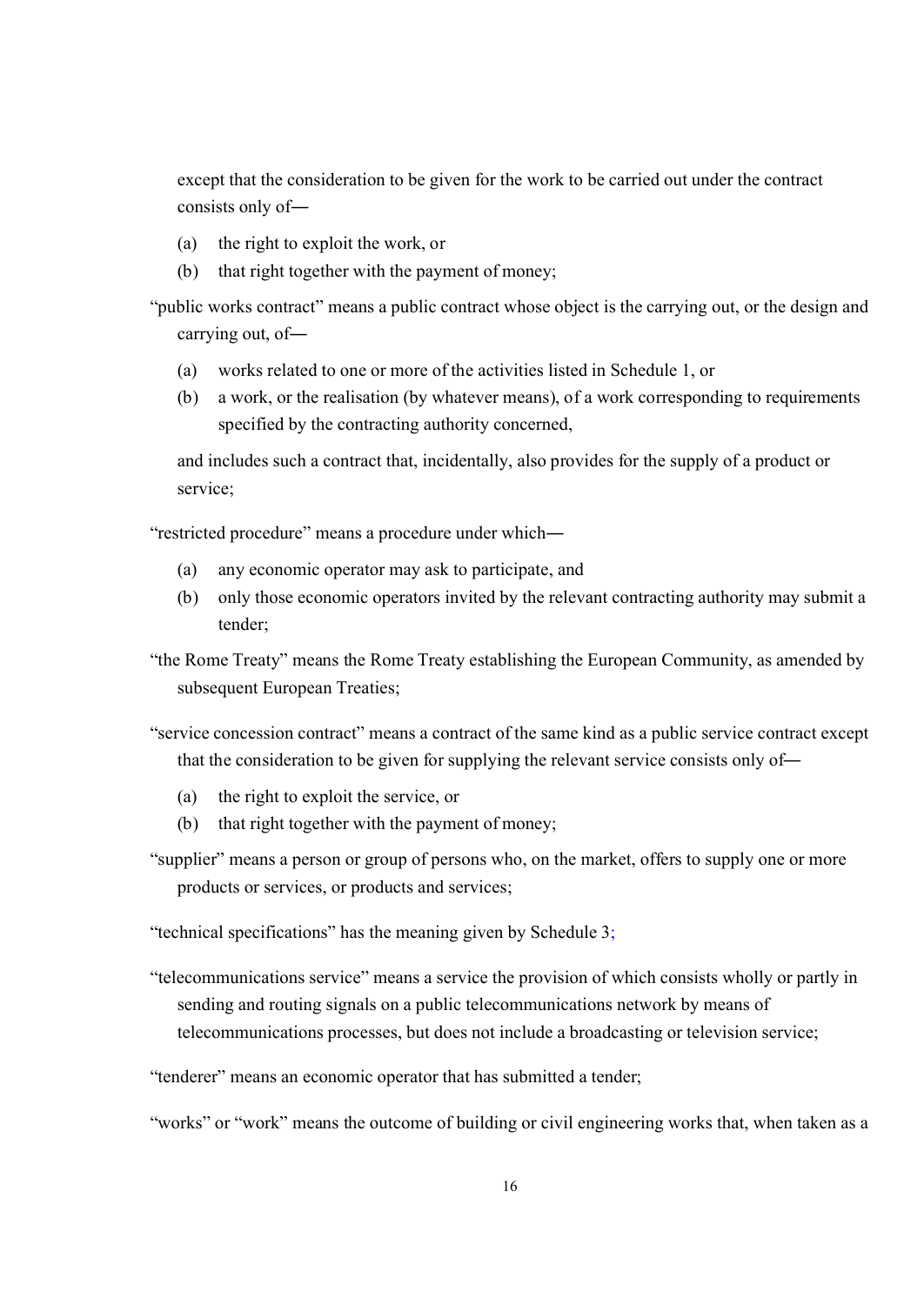whole, is sufficient of itself to fulfil an economic or technical function;

"writing" means any expression consisting of words or figures that can be read, reproduced and subsequently communicated, and includes information that is sent or stored by electronic means.

(2) If interpretations of the scope of these Regulations vary because of possible differences between the CPV and NACE nomenclatures listed in Schedule 1, or between the CPV and CPC (provisional version) nomenclatures listed in Schedule 2, the NACE or the CPC nomenclature respectively take precedence.

(3) If a word or expression used in these Regulations is defined in the Public Authorities Contracts Directive, then, unless the context otherwise requires or these Regulations otherwise provide, the word or expression has the same meaning as it has in that Directive.

(4) If an Article or Annex of a European Commission Directive referred to in these Regulations is amended, the reference is to the Article or Annex as amended.

(5) Notes appearing in the text are provided for information only and do not form part of these Regulations.

## PART 2

## SCOPE OF THESE REGULATIONS

#### **Threshold amounts for public contracts**

**4.** These Regulations apply to public contracts that are not excluded in accordance with the exceptions provided for in Regulations 9 to 15 and that have a value (exclusive of value-added tax) estimated to be equal to or greater than the following thresholds:

> (a)  $\epsilon$ 137,000 for a public supply or public service contract (other than one covered by paragraph (e)), awarded by a contracting authority that is a central government authority;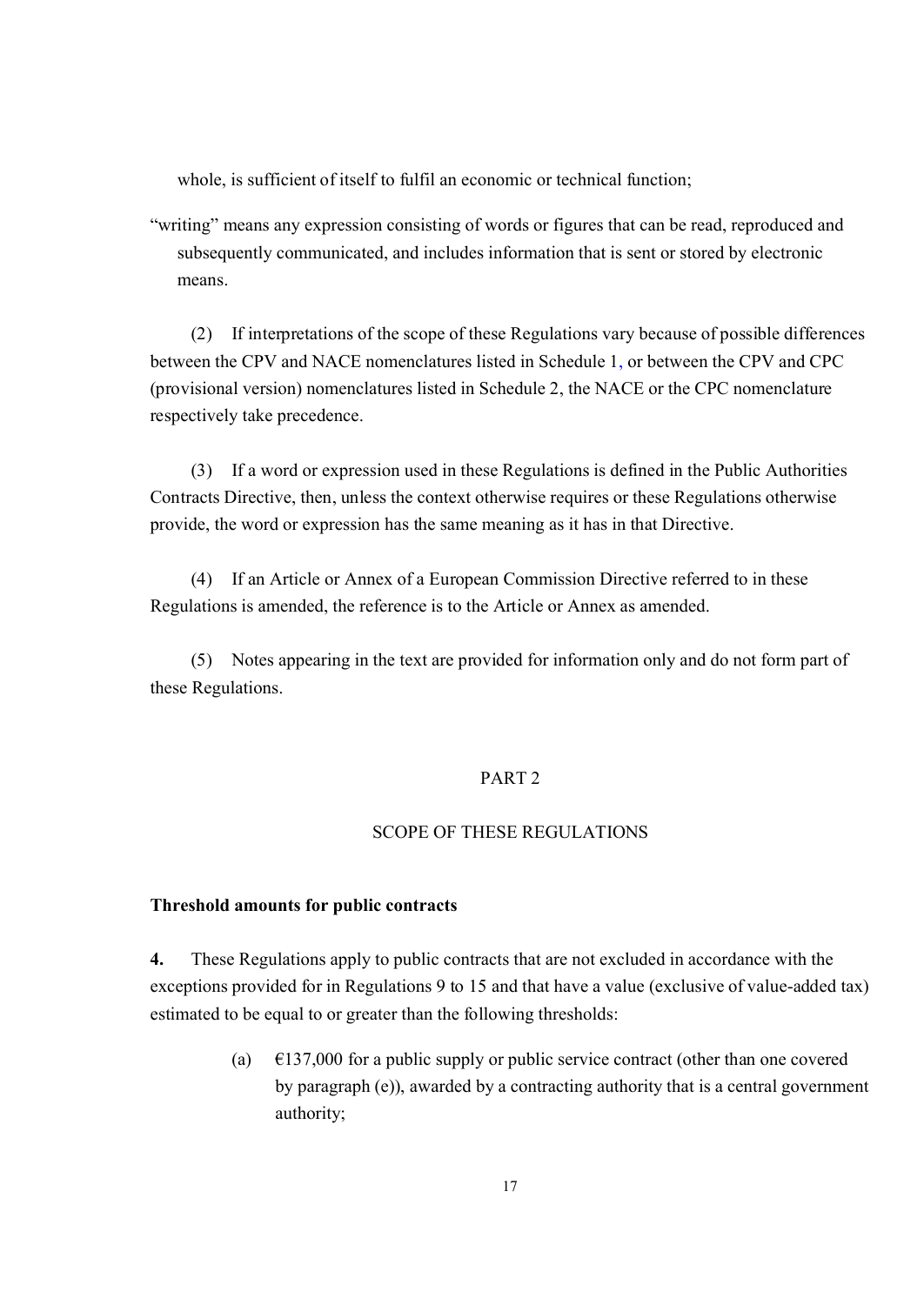- (b)  $\epsilon$ 211,000 for a public contract for the supply of products and a service awarded by a contracting authority that is not a central government authority;
- (c)  $\epsilon$ 211,000 for a public supply contract awarded by a contracting authority that is a central Government authority and operates in the field of defence, but only if the products supplied under the contract are not ones listed in Annex V of the Public Authorities Contracts Directive;
- (d)  $\epsilon$ 137,000 for a public supply contract awarded by a contracting authority that operates in the field of defence, but only if the contract involves the supply of a product listed in Annex V of that Directive;
- (e)  $\epsilon$   $\epsilon$ 211,000 for a public contract awarded by a contracting authority for the supply of a service listed in one or more of the following:
	- (i) Category 8 of Part A of Schedule 2;
	- (ii) Category 5 of that Part (telecommunications services the positions of which in the CPV are equivalent to CPC reference nos. 7524, 7525 and 7526);
	- (iii) Part B of that Schedule;
- (f)  $\epsilon$  65,278,000 for a public works contract.

*Note: The CPC reference numbers 7524, 7525 and 7526 mentioned in paragraph (e)(ii) respectively relate to the following kinds of telecommunications services:*

- · *programme transmission services;*
- · *interconnection services;*
- · *integrated telecommunication services.*

## **Contracts subsidised by a contracting authority by more than 50 per cent**

- **5.** (1) These Regulations apply to the award of public contracts of the following kinds:
	- (a) a contract that is subsidised directly by a contracting authority by more than 50 per cent if―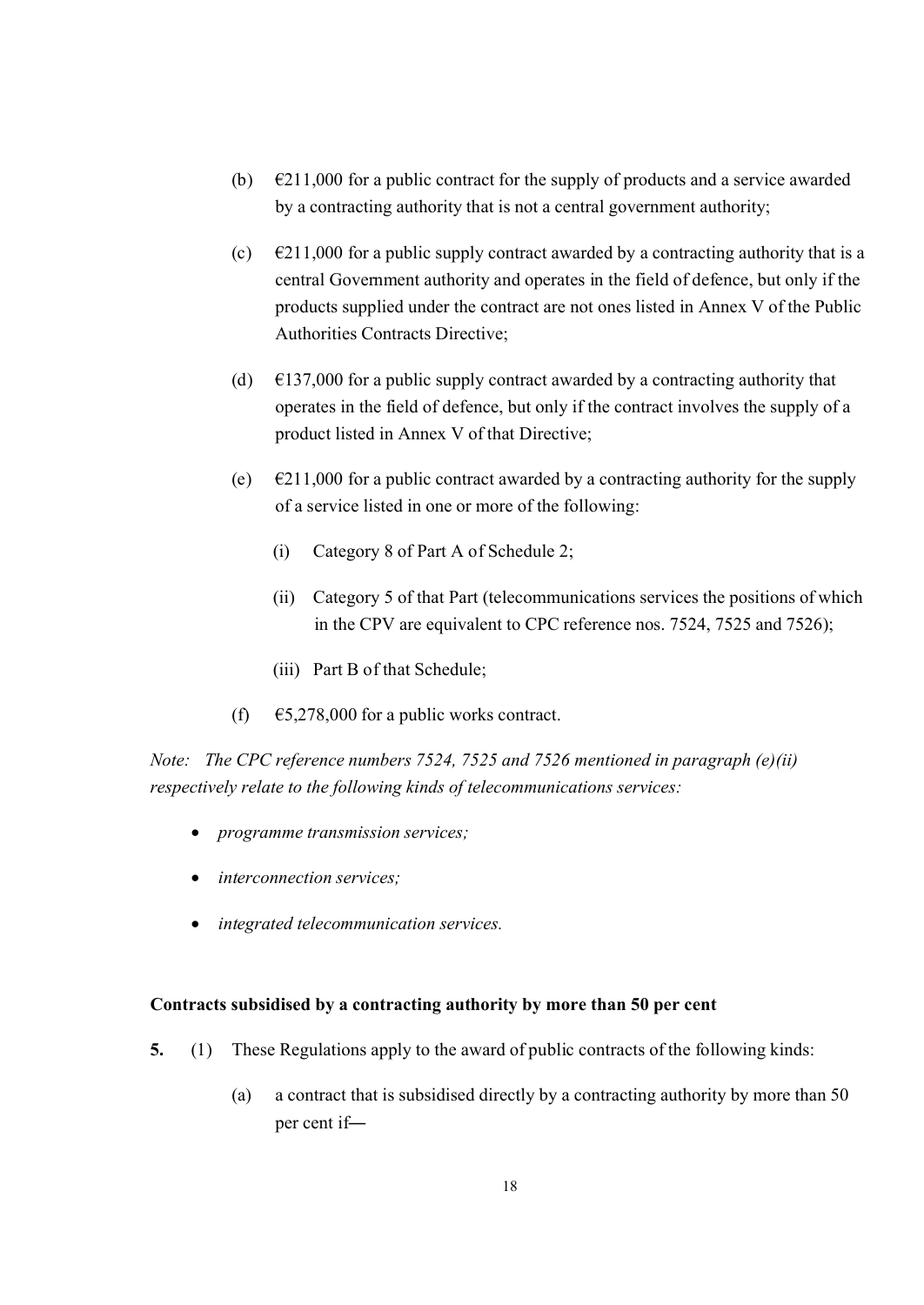- (i) the estimated value of the contract (net of value added tax) is equal to or greater than  $£5,278,000,$  and
- (ii) the contract is to carry out prescribed civil engineering activities, or building work in respect of a hospital, a facility intended to be used for sports, recreation or leisure, a school or university, or a building intended to be used for administrative purposes;
- (b) a contract to supply a service that is subsidised directly by a contracting authority by more than 50 per cent if―
	- (i) the estimated value of the contract (net of value added tax) is equal to or greater than  $\epsilon$ 211,000, and
	- (ii) the contract is connected with a works contract of a kind referred to in subparagraph (a)(ii).

(2) A contracting authority that awards such a subsidy shall ensure compliance with these Regulations even if the contract concerned is awarded―

- (a) by one or more entities other than the authority, or
- (b) by the authority on behalf of other entities.

# **Methods for calculating the estimated value of public contracts, framework agreements and dynamic purchasing systems**

**6.** (1) A contracting authority shall estimate the total amount payable (net of value added tax) in respect of a public contract that it proposes to award. In calculating the total amount, it shall include any form of option and any renewals under the contract.

- (2) The estimate must be valid―
	- (a) when the contract notice is sent to the Office for Official Publications of the European Communities for publication, or
	- (b) if such a notice is not required, when the contracting authority begins the contract awarding procedure.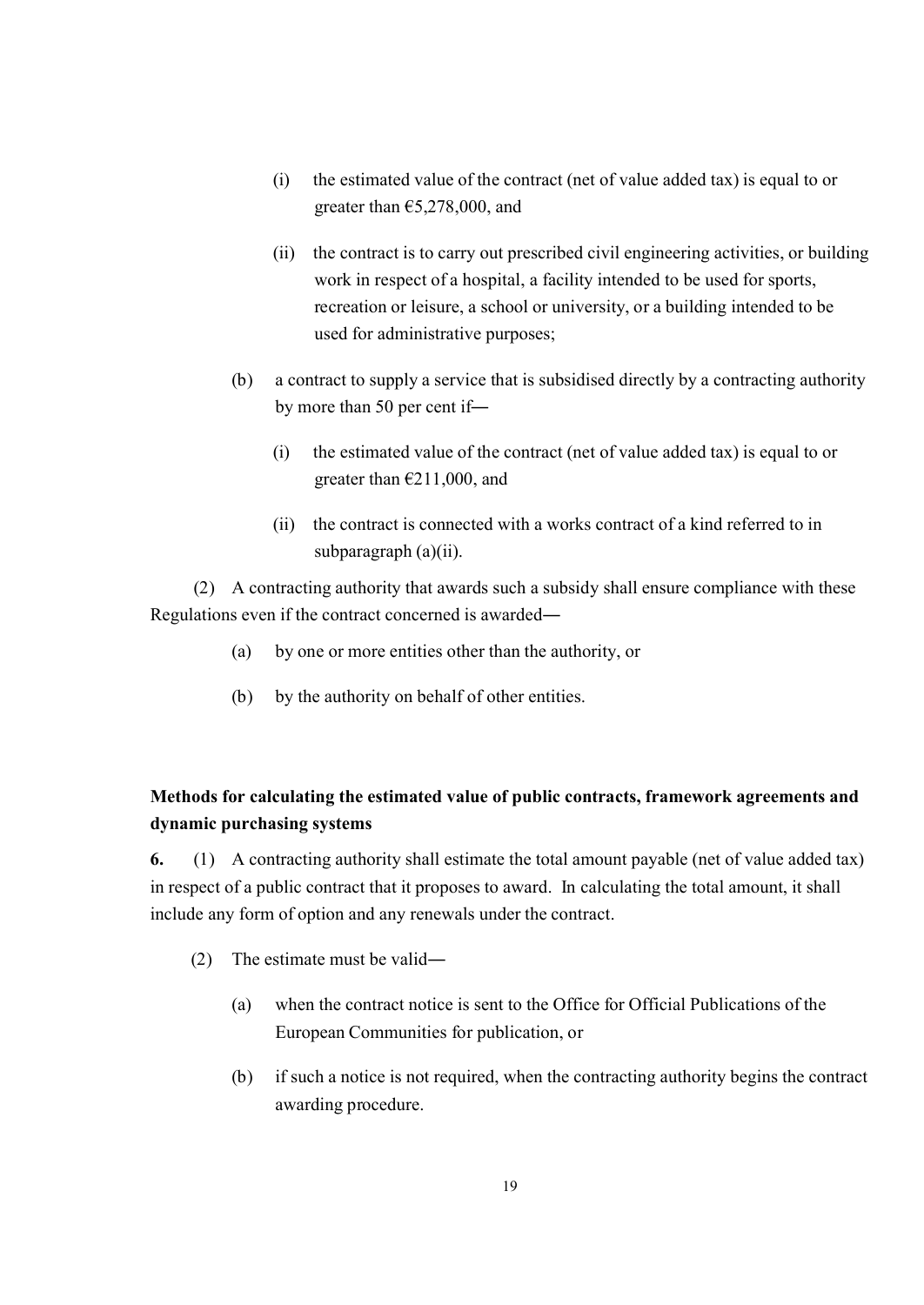(3) A contracting authority shall take into account any prizes or payments that it gives to candidates or tenderers when calculating the estimated value of a public contract.

(4) A contracting authority shall not subdivide a works project, or a proposed purchase of a specified quantity of supplies or specified services, so as to prevent the project or purchase from coming within the scope of these Regulations.

(5) In calculating the estimated value of a public works contract, a contracting authority shall take account of both the cost of the works and the total estimated value of the supply of products necessary for carrying out the works.

(6) If a proposed work or purchase of a service could result in contracts being awarded at the same time in the form of separate lots, the contracting authority shall take account of the total estimated value of all the lots.

(7) Subject to paragraph (8), these Regulations apply to the awarding of each lot if the aggregate value of all of the lots is equal to or exceeds the threshold specified in Regulation 4.

(8) A contracting authority may decide that these Regulations should not apply in respect of lots if the estimated value of which (net of value added tax) is less than  $\epsilon$ 1,000,000 for carrying out works, or  $\epsilon$ 80,000 for supplying a service, so long as the aggregate value of those lots does not exceed 20 per cent of the aggregate value of all of the lots.

(9) If a contracting authority proposes to acquire supplies of a similar kind and the acquisition could result in contracts being awarded at the same time in the form of separate lots, the authority shall take account of the total estimated value of all the lots when applying Regulation 4.

(10) If a public supply contract relates to the leasing, hire, rental or hire purchase of a product for a fixed term, the value to be taken as a basis for calculating the estimated contract value is as follows:

- (a) if that term is less than or equal to 12 months, the total estimated value for the term of the contract;
- (b) if the term of the contract is greater than 12 months, the total value of the contract, including its estimated residual value.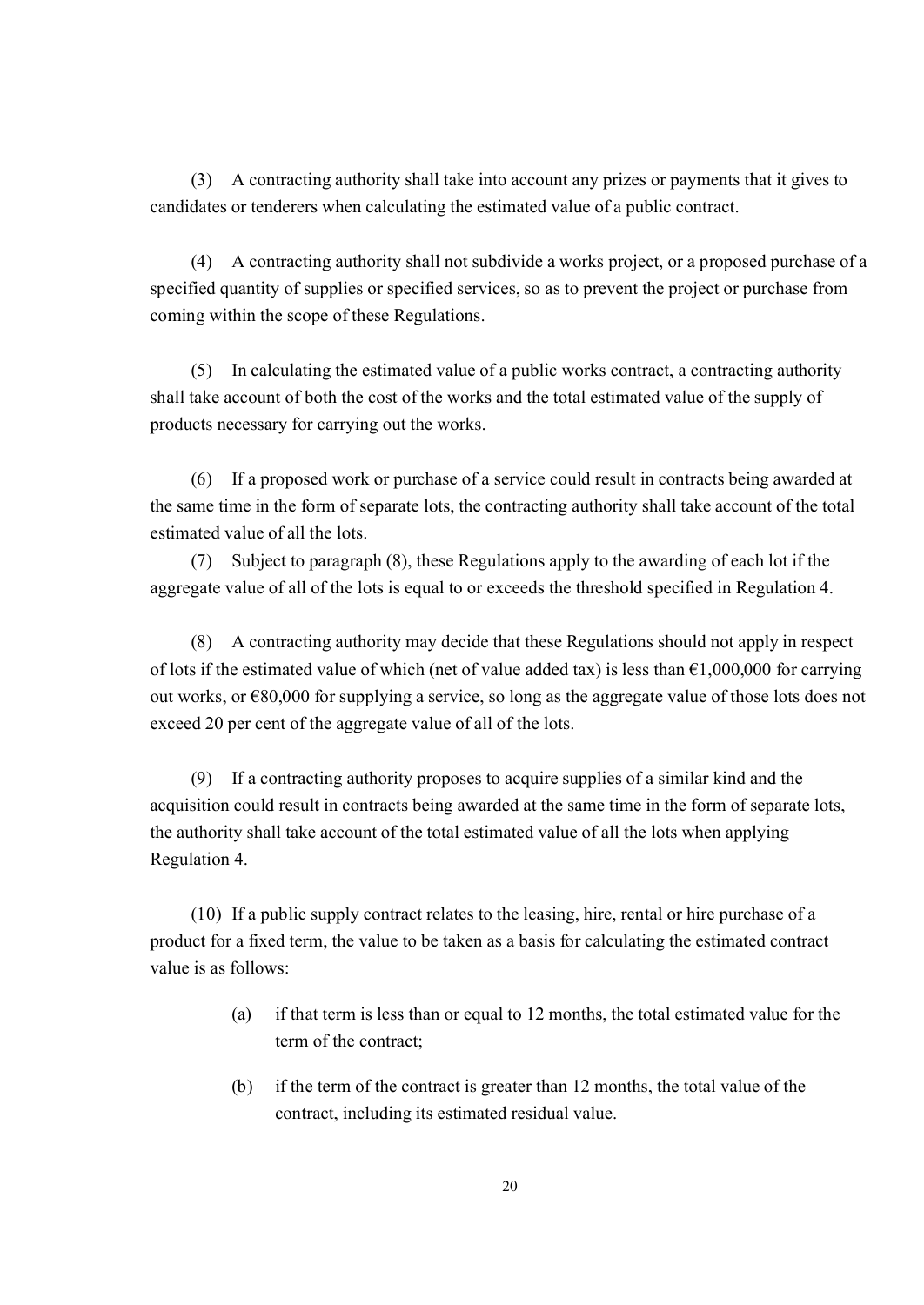(11) If a public supply contract relates to the leasing, hire, rental or hire purchase of a product that is for a term that is not fixed or that cannot be defined, the value to be taken as a basis for calculating the estimated contract value is the monthly value multiplied by 48.

(12) If a public supply contract, or a public service contract, that is of a recurring nature, or is likely to be renewed within a specified period, the contracting authority shall determine the estimated contract value on the basis of one of the following criteria:

- (a) the total actual value of the successive contracts of the same kind awarded during the preceding relevant period, adjusted (so far as possible) to take account of the changes in quantity or value that are likely to occur during the 12 months following the initial contract;
- (b) the total estimated value of the successive contracts awarded during the 12-month period following the first supply of products or a service under the contract, or if the financial year of the authority is longer than 12 months, during that financial year.

In subparagraph (a), "the relevant period" means either a period of 12 months or the financial year of the contracting authority, according to whichever of those periods that authority chooses.

(13) A contracting authority may not choose a method for calculating the estimated value of a public contract in order to exclude the contract from the scope of these Regulations.

(14) When a public contract to supply a service specifies a total price, the contracting authority concerned shall use the following as a basis for calculating the estimated value of the contract:

- (a) if the contract is to provide insurance, the premium and other forms of remuneration payable for the service;
- (b) if the contract is for a financial service (such as banking), the fee, commission, interest or other form of remuneration payable for the service;
- (c) if the contract is for the supply of a design, the fee, commission or other form of remuneration payable for the service.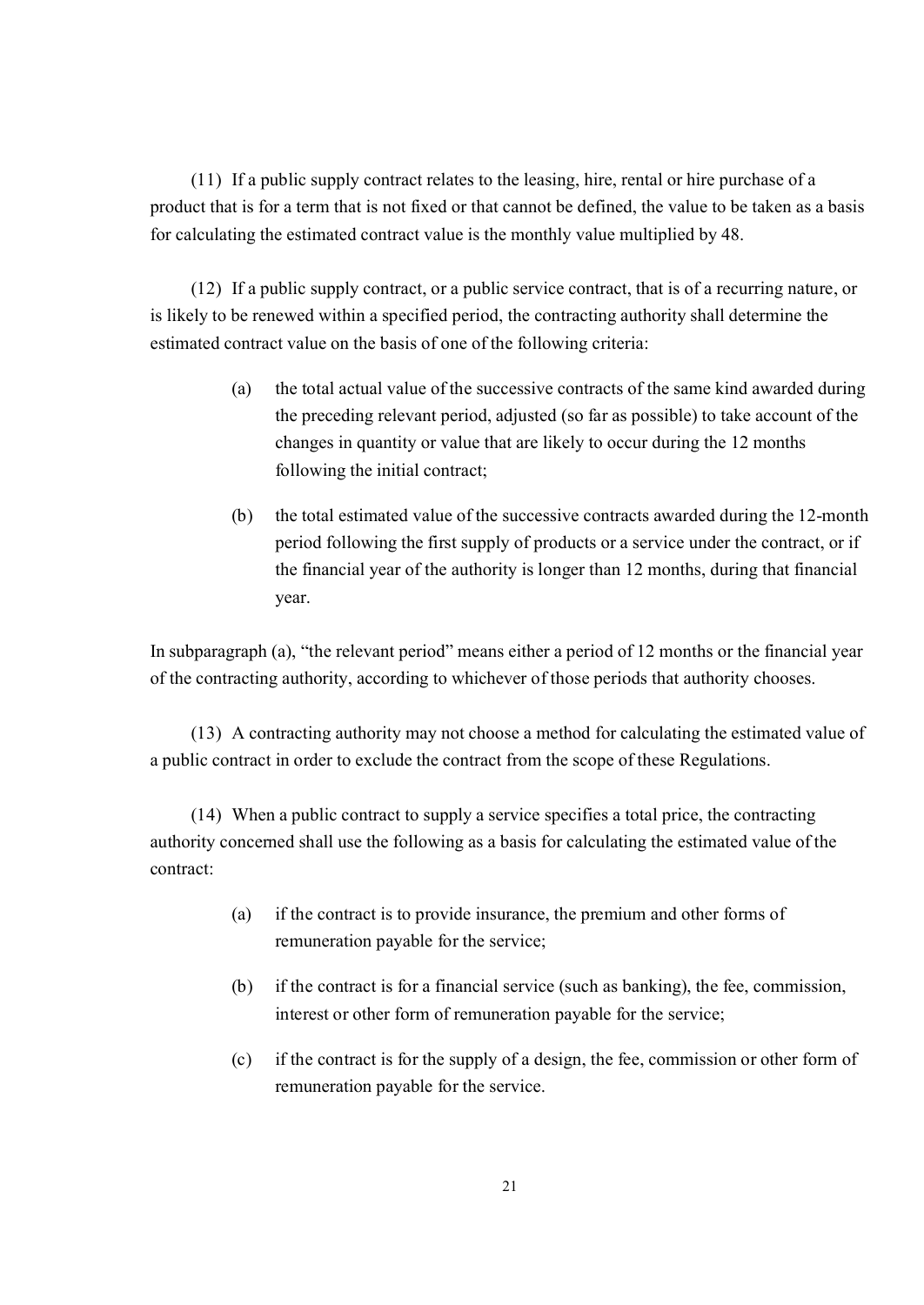(15) If a public contract to supply a service is for a fixed term but does not specify or provide for a total price, the contracting authority concerned shall use the following as a basis for calculating the estimated value of the contract:

- (a) if the contract is for a fixed term of 48 months or less, the total value of the contract for the full term;
- (b) if the contract is for a fixed term of longer than 48 months or no term is fixed, the monthly value of the contract multiplied by 48.

(16) If a contracting authority enters into a framework agreement or uses a dynamic purchasing system, the authority shall take into account the maximum estimated value (free of value added tax) of all contracts that it envisages for the total period during which it expects the agreement or system to remain in operation.

## **Application of Regulations to contracts for supply of defence equipment**

**7.** These Regulations apply to public contracts awarded by a contracting authority for defence purposes, subject to Article 296 of the Rome Treaty.

## **Public contracts and framework agreements awarded by central purchasing bodies**

**8.** (1) A contracting authority may enter into a contract or framework agreement for works, products or a service with or through a central purchasing body.

(2) A contracting authority that enters into a contract or framework agreement for works, products or a service through a central purchasing body is taken to have complied with these Regulations to the extent that the body has complied with these Regulations.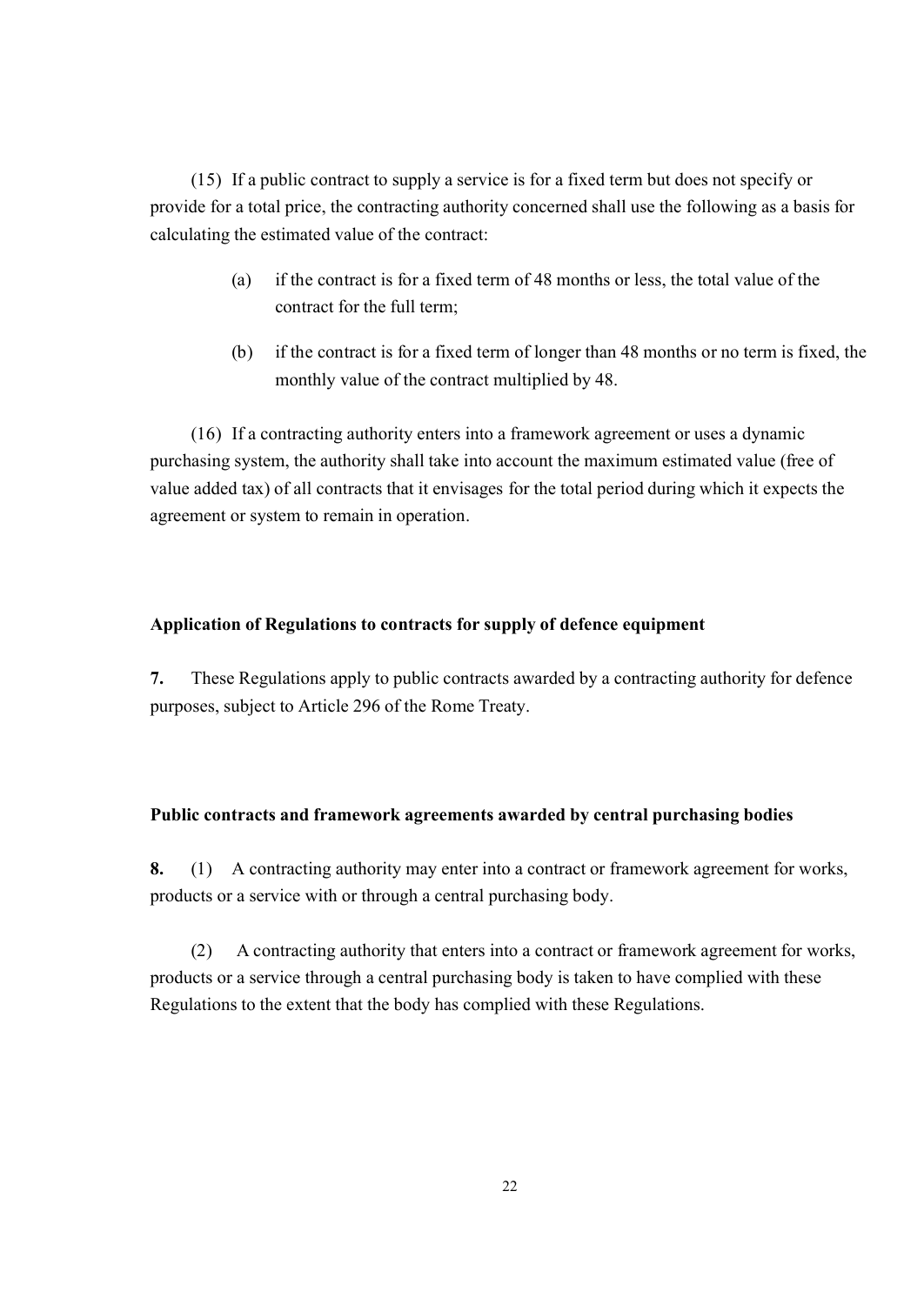## **Regulations not to apply to contracts relating to the water, energy, transport and postal services sectors**

- **9.** (1) These Regulations do not apply to―
	- (a) a public contract that, in accordance with the Public Utilities Contracts Directive, is awarded by a contracting authority that carries on an activity of a kind specified in Articles 3 to 7 of that Directive and is awarded for the purpose of enabling the authority to carry out that activity, or
	- (b) a public contract that is excluded from the scope of that Directive by Article 5(2), and Articles 19, 26 and 30, of that Directive.

(2) Despite paragraph (1), these Regulations continue to apply to a public contract that was awarded by a contracting authority that carries on an activity specified in Article 6 of the Public Utilities Contract Directive and was awarded in respect of that activity, if the State has deferred the application of that Directive in accordance with the second subparagraph of Article 71 of that Directive.

#### **Regulations not to apply to certain public contracts relating to telecommunications**

**10.** These Regulations do not apply to a public contract the principal purpose of which is to enable a contracting authority to provide or exploit a public telecommunications network or to supply a public telecommunications service.

## **Regulations not to apply to certain secret contracts and contracts requiring special security measures**

- **11.** These Regulations do not apply to a public contract if―
	- (a) the performance of the contract is accompanied by special security measures in accordance with the laws or administrative provisions in force in the State, or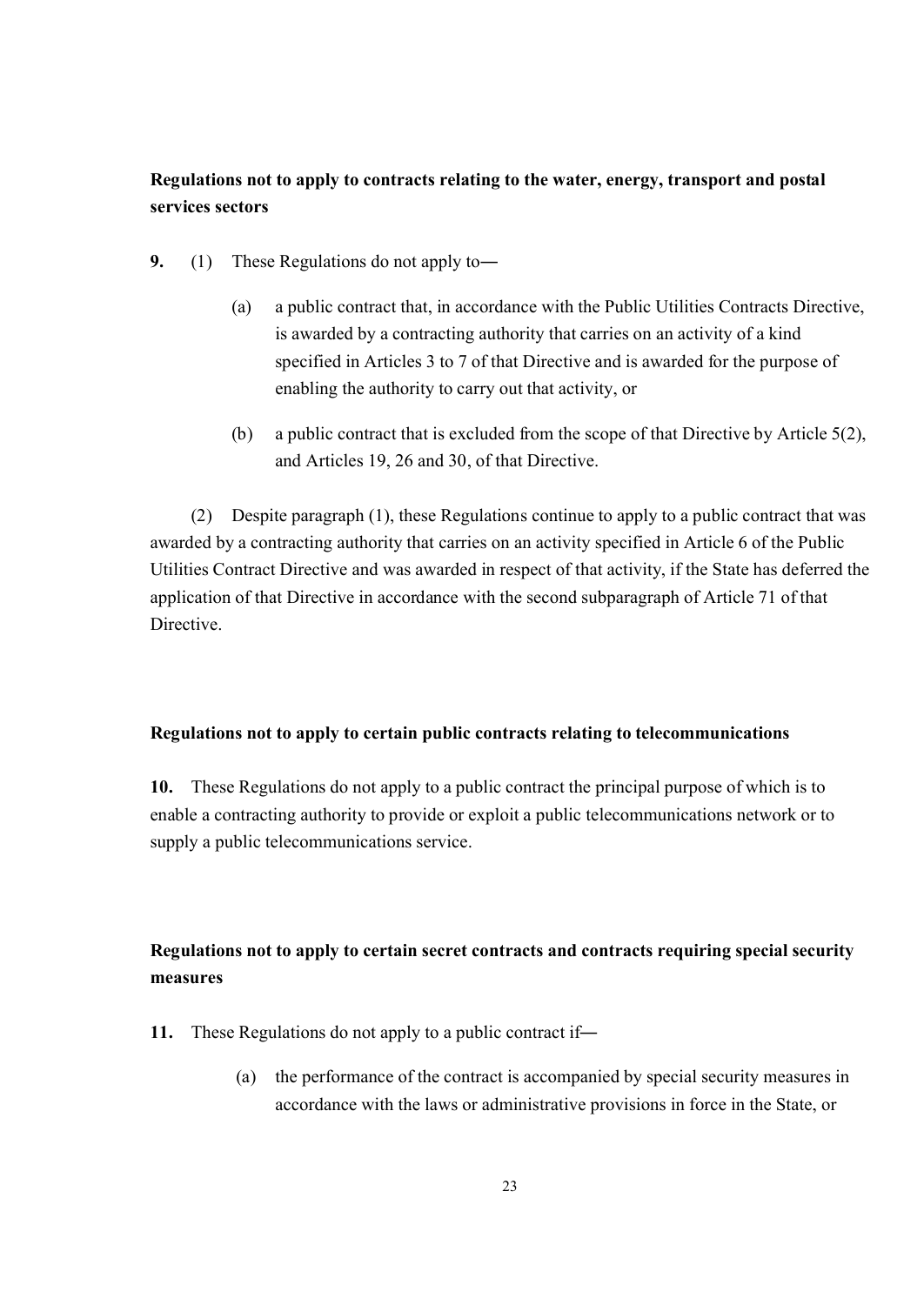(b) the protection of the essential interests of the State so requires it.

#### **Regulations not to apply to contracts awarded in accordance with international rules**

**12.** (1) These Regulations do not apply to a public contract the award of which is governed by special procedural rules prescribed―

- (a) under a relevant international agreement, or
- (b) under an agreement relating to the stationing of armed forces and involving authorities of the State or a third country, or
- (c) in accordance with a particular procedure established by an international organisation.

(2) A contracting authority that claims that these Regulations do not apply to a public contract because of paragraph (1) shall notify the relevant international agreement to the Minister, who in turn shall inform the European Commission of the agreement.

(3) For the purposes of this paragraph, an agreement is a relevant international agreement if it―

- (a) is entered into between the State and the governments of one or more third countries, and
- (b) provides―
	- (i) for carrying out works, or supplying or products or a service, intended for the joint implementation or exploitation of a work by the State and those governments, or
	- (ii) for supplying a service intended for the joint implementation or exploitation of a project by the State and those governments, and
- (c) accords with the Rome Treaty.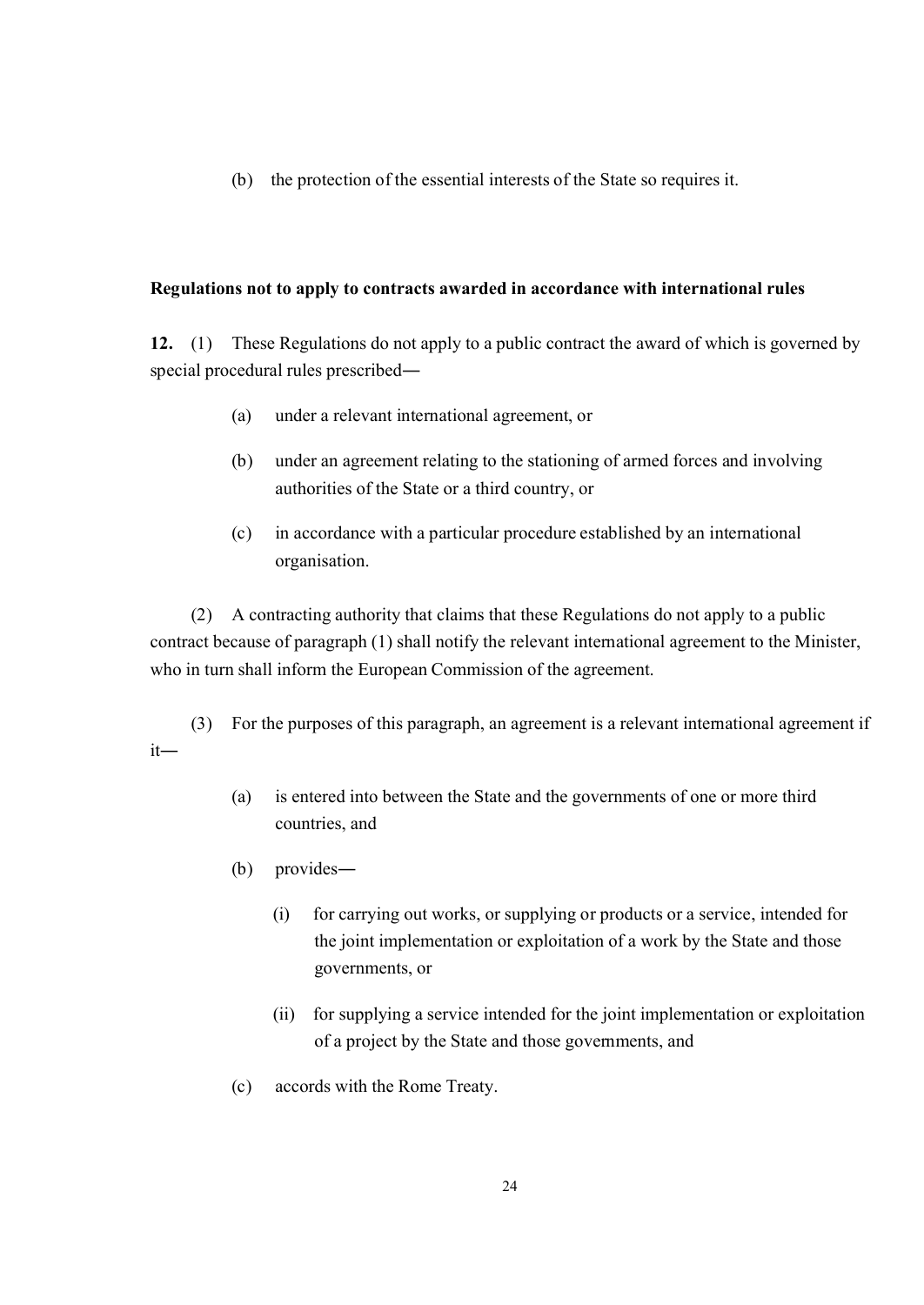#### **Specific exclusions from these Regulations**

- **13.** (1) These Regulations do not apply to any of the following kinds of contracts:
	- (a) a public contract for acquiring land or existing buildings, or a right or interest in or over land or existing buildings;
	- (b) a public contract for acquiring, developing, producing or co-producing program material intended for broadcasting by broadcasters or for the use of broadcasting time;
	- (c) a public contract to provide an arbitration or conciliation service;
	- (d) a public contract entered into by a contracting authority for the provision of a financial service involving the issue, sale, purchase or transfer of securities or, subject to paragraph (2), other financial instruments to raise money or capital for the authority;
	- (e) a service provided by the Central Bank and Financial Services Authority of Ireland;
	- (f) a contract of employment;
	- (g) a contract for supplying a service involving research and development, other than such a service in relation to which the benefits accrue exclusively to a contracting authority for its use in the conduct of its own affairs, on condition that the service supplied is wholly paid for by the authority.

(2) A contract for providing a financial service is subject to these Regulations if it is directly connected to a contract of a kind referred to in paragraph (1)(a).

(3) In this Regulation―

"acquiring" includes acquiring by lease;

<sup>&</sup>quot;broadcaster" includes a person who supplies a television service;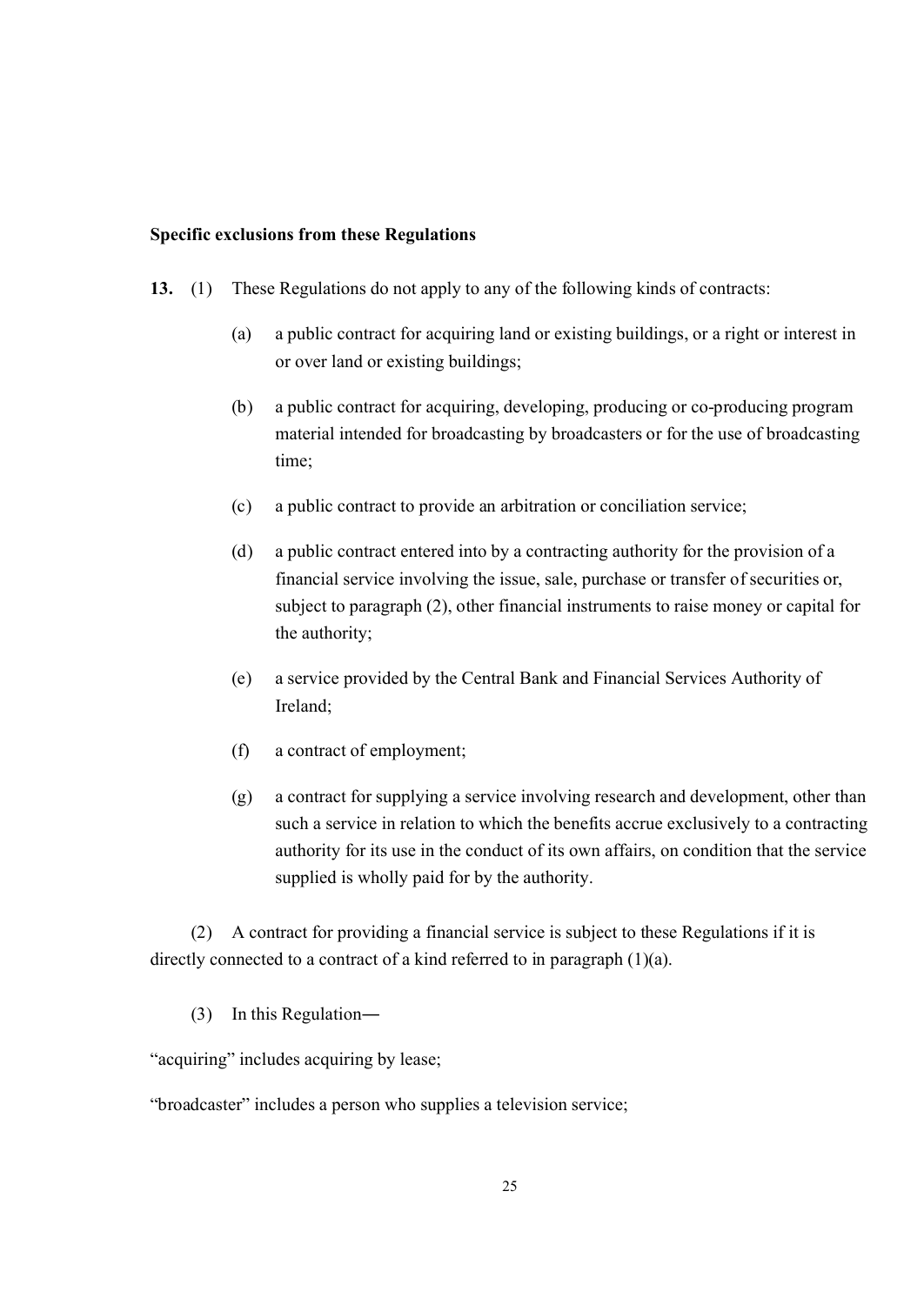"broadcasting" includes television.

#### **Regulations not to apply to public service concession contracts**

**14.** These Regulations do not apply to a public service concession contract.

#### **Regulations not to apply to service contracts awarded on the basis of an exclusive right**

**15.** These Regulations do not apply to a public service contract that is awarded by a contracting authority to another contracting authority, or to an association of contracting authorities, on the basis of an exclusive right that the parties enjoy under a law or administrative provision that is compatible with the Rome Treaty.

# **Reserving contracts for participants in sheltered workshops and sheltered employment programs**

- **16.** (1) A contracting authority may―
	- (a) reserve the right to participate in the award of a public contract to sheltered workshops, or
	- (b) provide for such a contract to be performed only by participants in a sheltered employment program,

if a majority of the employees involved are disabled persons who, because of the nature or the seriousness of their disabilities, cannot carry on occupations under normal conditions.

(2) A contracting authority that reserves a contract under this Regulation shall specify the reservation in the relevant contract notice.

## PART 3

## PRINCIPLES AND RULES FOR AWARD OF PUBLIC SECTOR CONTRACTS

#### **Principles for awarding contracts**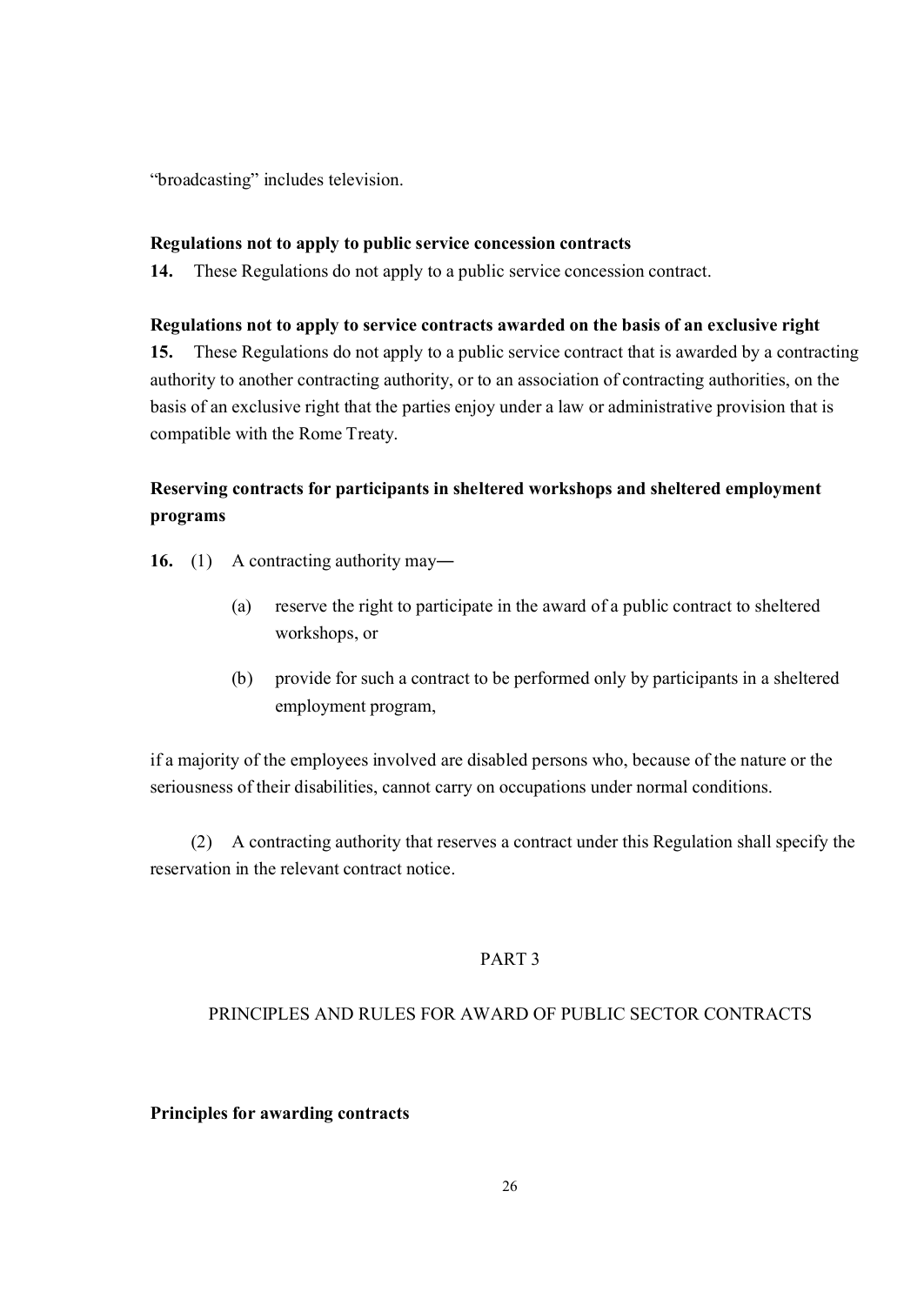- 17. In awarding a public contract, a contracting authority shall—
	- (a) treat all economic operators equally and without discrimination, and
	- (b) act in a transparent way.

#### **Granting special or exclusive rights: non-discrimination clause**

**18.** A contracting authority that grants special or exclusive rights to carry out a public service activity to an entity other than another contracting authority shall ensure that the act by which those rights are granted provides that, in relation to public supply contracts that the authority awards to third parties as part of its activities, the entity must not discriminate on the basis of nationality.

#### **Rules relating to acceptance and rejection of economic operators**

**19.** (1) If a candidate or tenderer for a public service contract is, under the law of the Member State in which the candidate or tenderer is established, entitled to supply a particular service, a contracting authority shall not reject the candidate or tenderer only on the ground that, under the law of the Member State in which the contract is awarded, the candidate or tenderer would be required to be either a natural person or a body corporate.

(2) However, in the case of a public service contract or a public works contract, or a public supply contract that also provides for the supply of a service or for siting or installation operations, the contracting authority may require tenderers that are not natural persons to indicate in their tenders or their requests to participate the names and relevant professional qualifications of the staff who would be responsible for performing the contract.

(3) A group of economic operators may submit a tender or present itself as a candidate.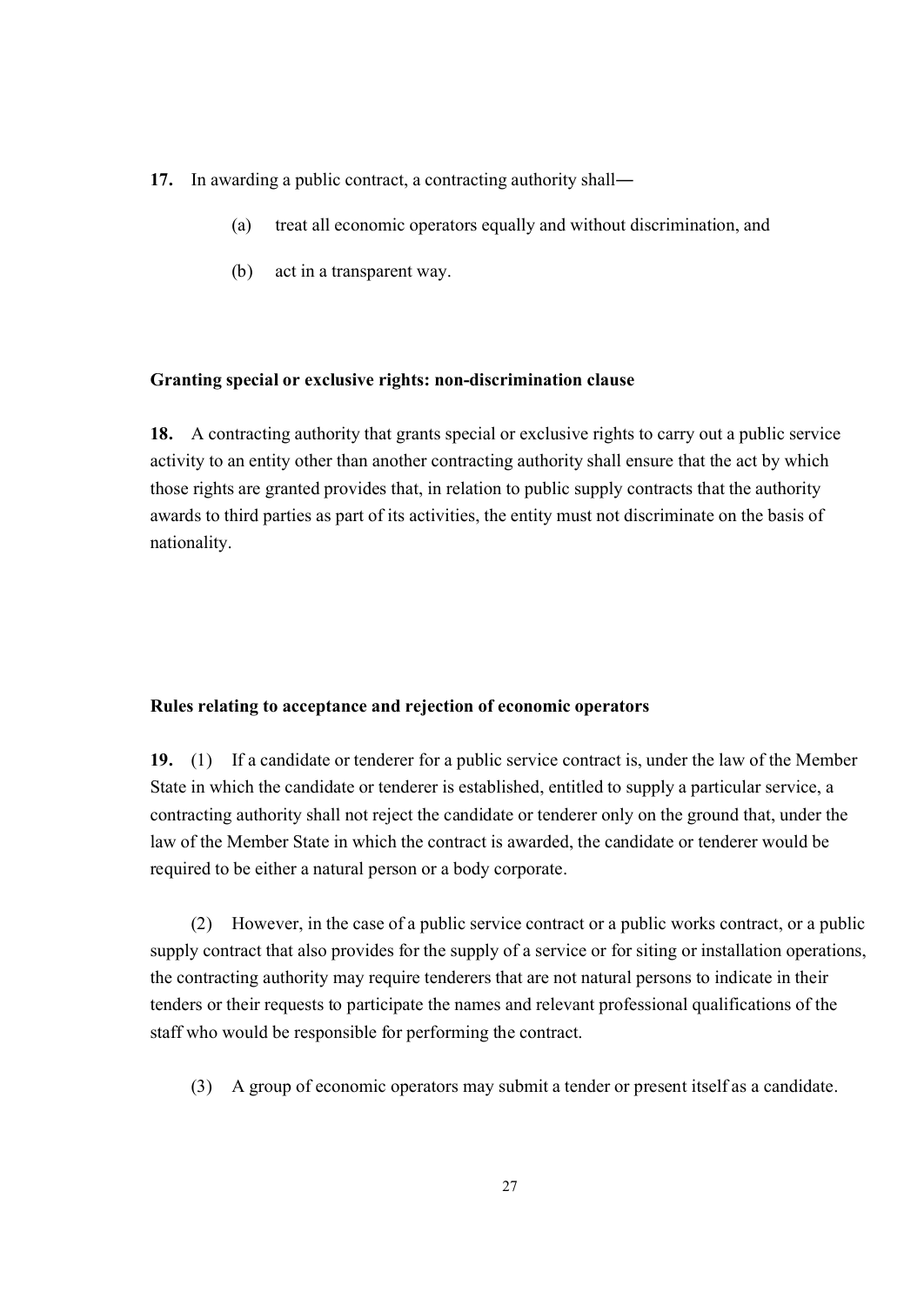(4) A contracting authority may not require a group of economic operators to assume a particular legal form as a condition of being allowed to submit to the authority a tender or a request to participate in a tender. However, if the authority awards a public contract to such a group, it may require the group to assume such a form, but only if it is of the opinion that the imposition of the requirement is necessary for the satisfactory performance of the contract.

## PART 4

#### ARRANGEMENTS FOR PUBLIC SERVICE CONTRACTS

#### **Service contracts listed in Part A of Schedule 2**

**20.** A contracting authority that proposes to award a contract whose object is the supply of a service listed in Part A of Schedule 2 shall ensure that Parts 3 to 8 of these Regulations are complied with in respect of the award.

## **Service contracts listed in Part B of Schedule 2**

**21.** A public contract to supply a service listed in Part B of Schedule 2 is subject only to Regulations 23 and 41.

## **Mixed contracts (including services listed in Part A of Schedule 2 and services listed in Part B of that Schedule)**

**22.** (1) A contracting authority shall not award a contract to supply a service listed in both Part A and Part B of Schedule 2 otherwise than in accordance with Parts 3 to 8 of these Regulations if the value of the service listed in Part A of that Schedule is greater than the value of the service listed in Part B of that Schedule.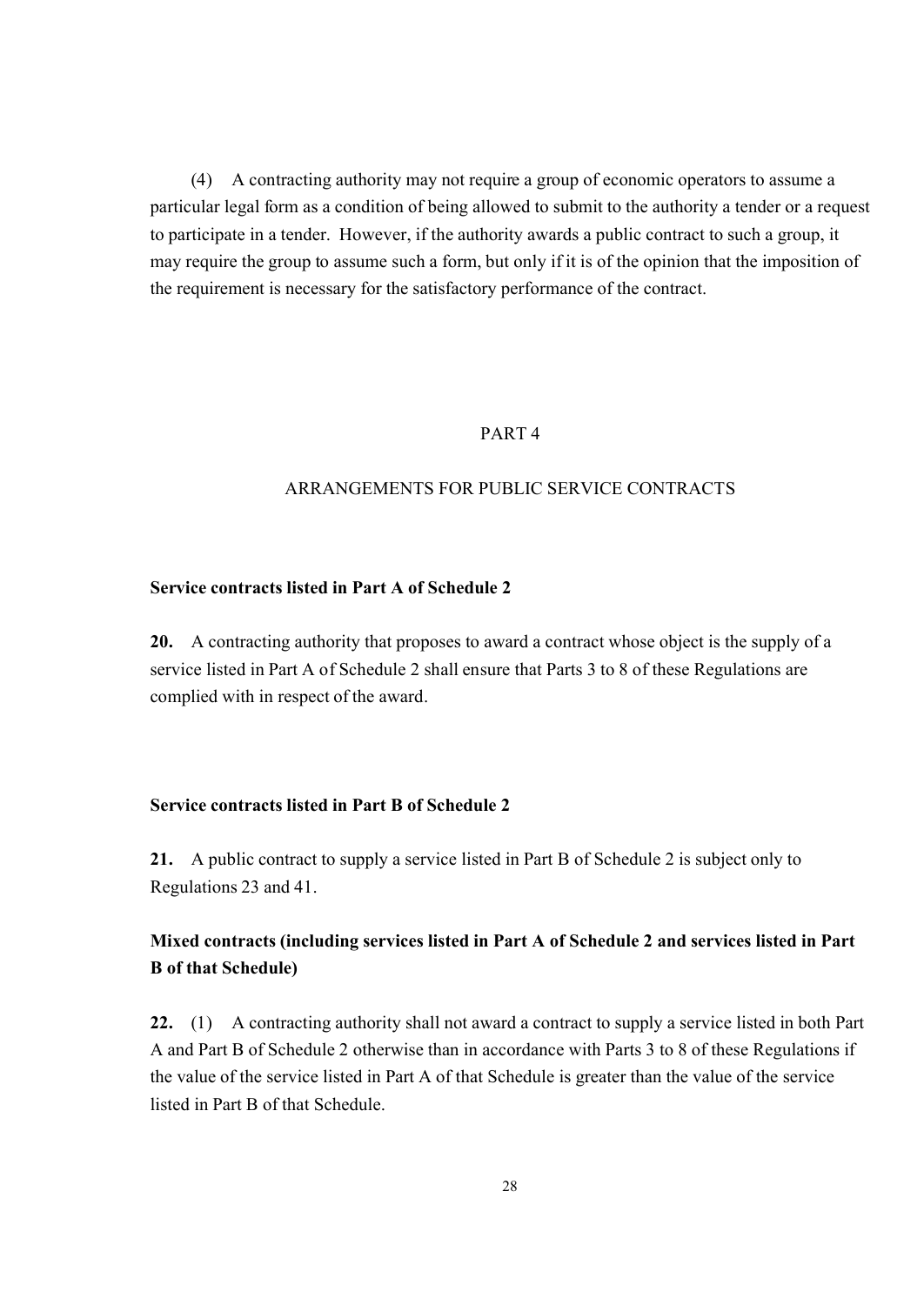(2) In the case of a public contract to supply any other kind of service, the contracting authority shall ensure that the contract is awarded in accordance with Regulations 23 and 41.

#### PART 5

## SPECIFIC RULES GOVERNING SPECIFICATIONS AND CONTRACT DOCUMENTS

#### **Technical specifications**

**23.** (1) A contracting authority shall set out the relevant technical specifications in the appropriate documents such as the contract notice, or the documents inviting expressions of interest or the submission of tenders.

(2) In awarding a public contract, a contracting authority shall, as far as practicable, ensure that the technical specifications for the contract take account of the need to prescribe accessibility criteria for all persons who are likely to use the relevant works, products or service, particularly those who have disabilities.

(3) The contracting authority shall ensure that the technical specifications for a public contract provide tenderers with equal access to the award process and do not hinder competition among potential tenderers.

(4) Subject to paragraphs (5) to (12), the contracting authority shall formulate the technical specifications for a public contract in one of the following ways:

- (a) by reference to technical specifications and (in order of preference)―
	- (i) to a national standard that transposes a relevant European standard, or
	- (ii) to a European technical approval, or
	- (iii) to a relevant international standard, or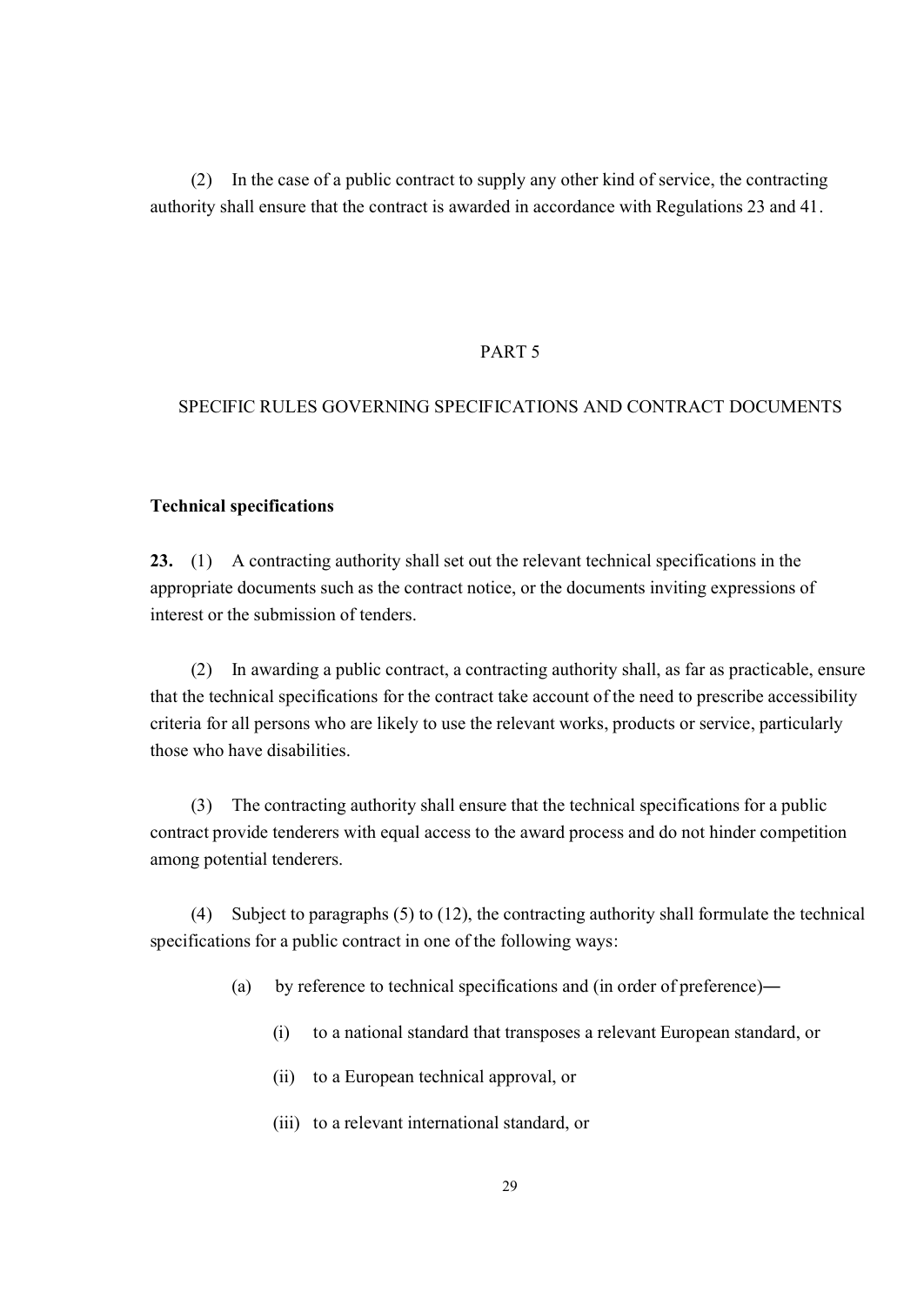- (iv) to a relevant common technical specification, or
- (v) to some other relevant technical reference system established by a European standardisation body;
- (b) in terms of performance or functional requirements (which may include environmental characteristics);
- (c) in terms of performance or functional requirements (as referred to in subparagraph (b)) with reference to specifications of the kind referred to in subparagraph (a) as a means of presuming conformity with those requirements;
- (d) by reference to specifications of the kind referred to in subparagraph (a) for certain characteristics and by reference to the performance or functional requirements of the kind referred to in subparagraph (b) for other characteristics.

(5) If there is no standard, approval, specifications or system of the kind referred to in subparagraph (4)(a), the technical specifications may be formulated by reference to a national standard or national technical approval, or national technical specifications, relating to the design, calculation and carrying out of the works, or the use of the products, concerned.

(6) Each reference under paragraph  $(4)(a)$  or  $(5)$  must be accompanied by the words "or equivalent".

(7) If environmental characteristics are involved, the contracting authority shall ensure that those characteristics are specified with sufficient precision to allow tenderers to determine the subject matter of the contract and to allow the contract to be awarded. That authority may formulate the technical specifications for a public contract by reference to the specifications referred to in paragraph (4).

(8) This Regulation does not affect the operation of mandatory national technical rules, to the extent that they are compatible with European Community law.

(9) A contracting authority that chooses the option referred to in paragraph  $(4)(a)$  or  $(5)$ may not reject a tender on the ground that the products or service for which tenders have been invited do not comply with the technical specifications to which the authority has referred provided the tenderer has, by appropriate means, satisfied that authority that the solutions that the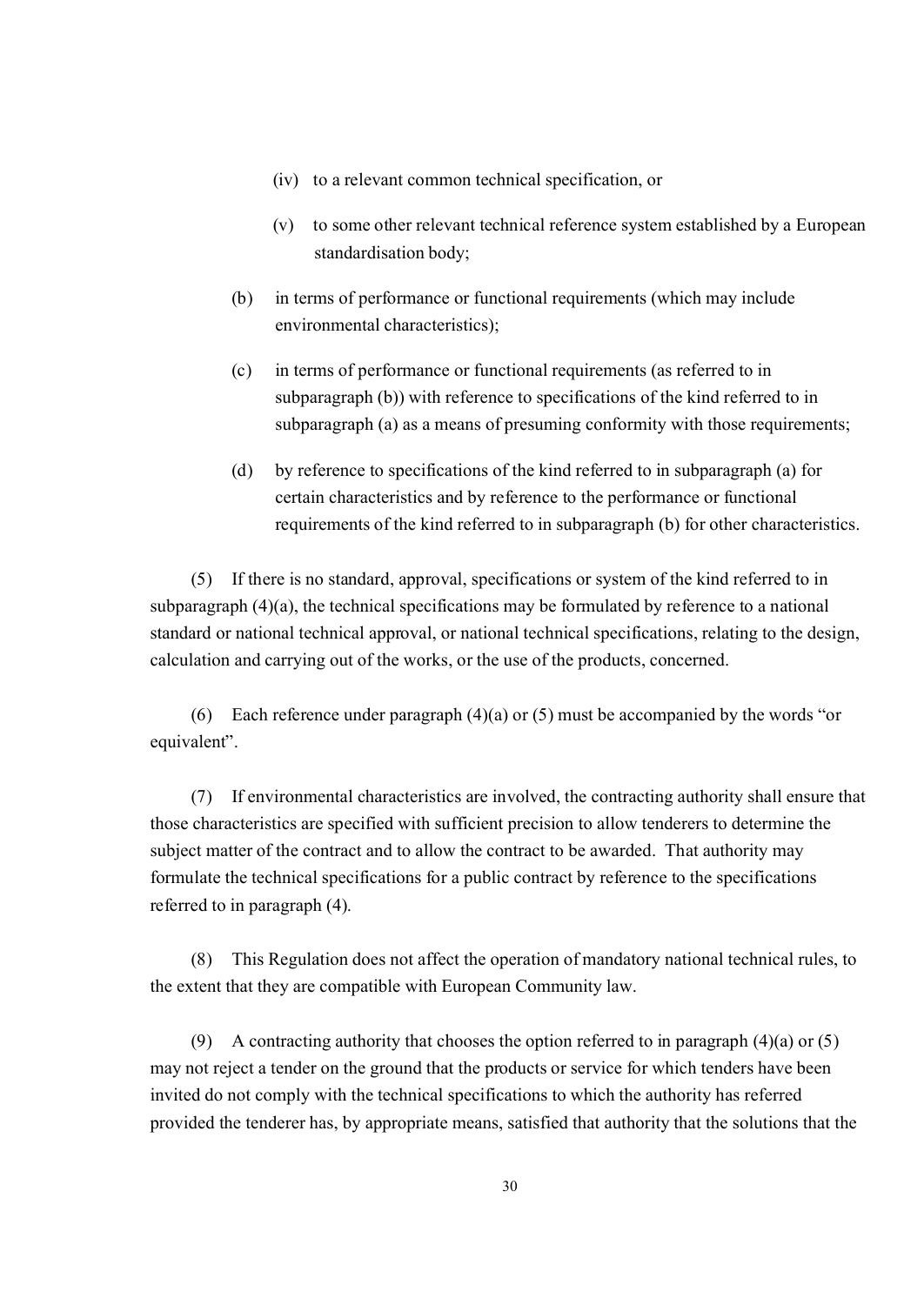tenderer proposes in the tender meet in an equivalent manner the requirements of the technical specifications.

(10) If, in accordance with paragraph (4), a contracting authority has formulated the technical specifications for a public contract in terms of performance or functional requirements that it has prescribed, the authority may not reject a tender that complies with―

- (a) a national standard that transposes a European standard, or
- (b) a European technical approval, or
- (c) an international standard, or
- (d) a common technical specification, or
- (e) a technical reference system established by a European standardisation body,

if those specifications address those performance or functional requirements.

(11) In submitting a tender for a public contract in respect of which the contracting authority has formulated the technical specifications for a public contract in terms of performance or functional requirements that it has prescribed as referred to in paragraph (4)(b), the tenderer shall, by appropriate means, satisfy that authority that the works, products or services concerned comply with the requisite standard, system, approval or specification and so meet those performance or functional requirements.

(12) A contracting authority that prescribes environmental characteristics in terms of performance or functional requirements as referred to in paragraph (4)(b) may use the detailed specifications, or (if necessary) a part of those specifications, as defined by a European or multinational eco-label, or any other kind of eco-label, but only if―

- (a) those specifications are appropriate to define the characteristics of the products or service to be supplied under the contract, and
- (b) the requirements for the label are drawn up on the basis of scientific information, and
- (c) the eco-labels are adopted using a procedure in which all stakeholders, such as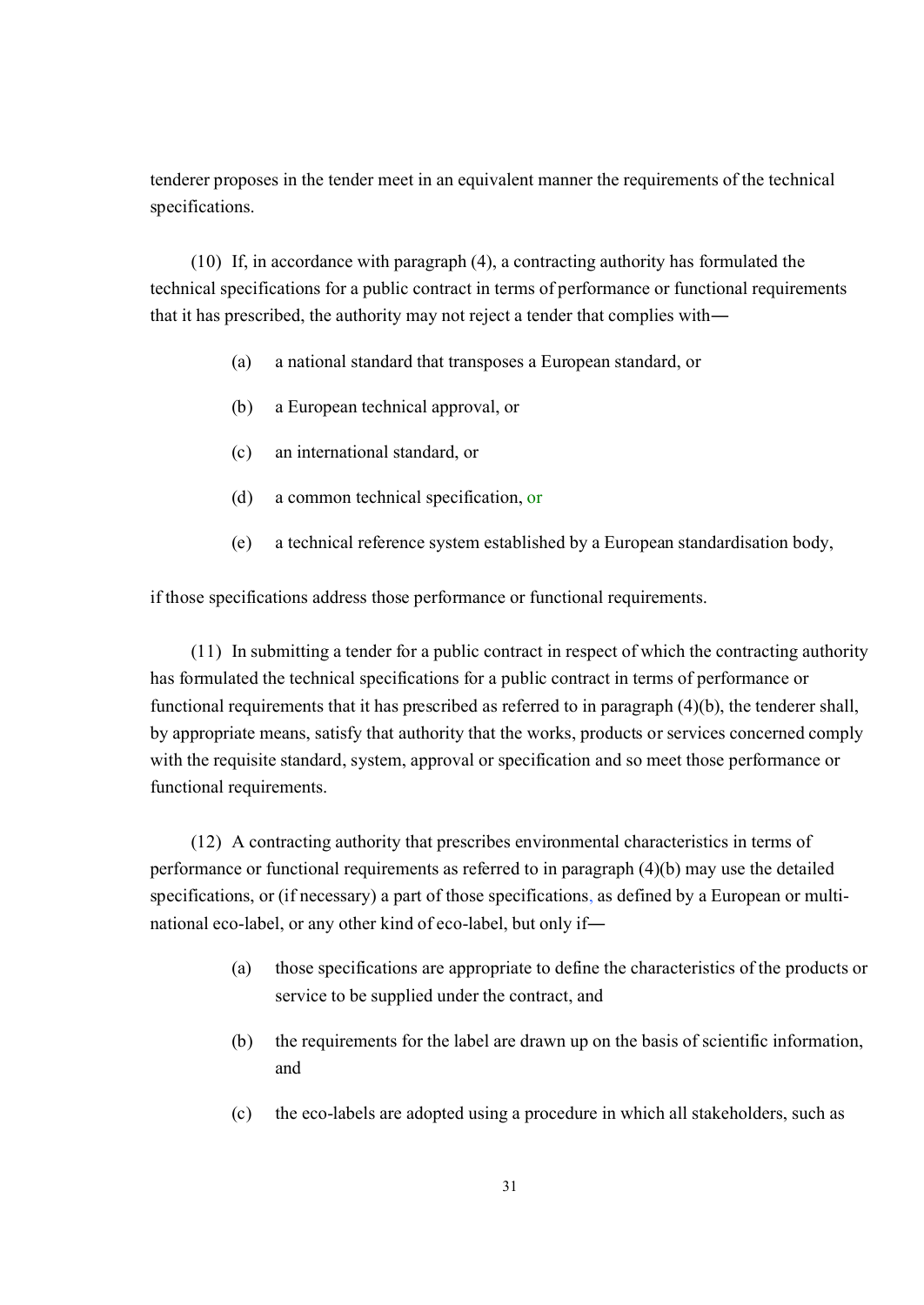government bodies, consumers, manufacturers, distributors and environmental organisations can participate, and

(d) the specifications are accessible to all interested parties.

(13) A contracting authority may specify that a product bearing the eco-label is presumed to comply with the technical specifications prescribed by the contract or an associated document. However, the authority shall accept any other appropriate means of proof, such as a technical dossier of the manufacturer or a test report from a recognised body.

(14) A contracting authority shall accept a certificate issued by a recognised body established in another Member State.

(15) Unless the contracting authority concludes that the subject matter of the contract justifies otherwise, it shall ensure that technical specifications do not refer to―

- (a) a specific make or source, or
- (b) a particular process, or
- (c) a specific trade mark, patent, or type, or
- (d) a specific origin or production,

if to do so would have the effect of favouring or eliminating a particular undertaking or product. However, a contracting authority may include such a reference in an exceptional case, but only if a sufficiently precise and intelligible description of the subject matter of the contract (as provided by this Regulation) is not possible. Each reference under this paragraph must be accompanied by the words "or equivalent".

## (16) In this Regulation―

- (a) "appropriate means" includes (but is not limited to) a technical dossier prepared by or on the instructions of the manufacturer (if any) or a test report prepared a recognised body, and
- (b) "recognised body" means a test and calibration laboratory or certification and inspection body that complies with the relevant European standards.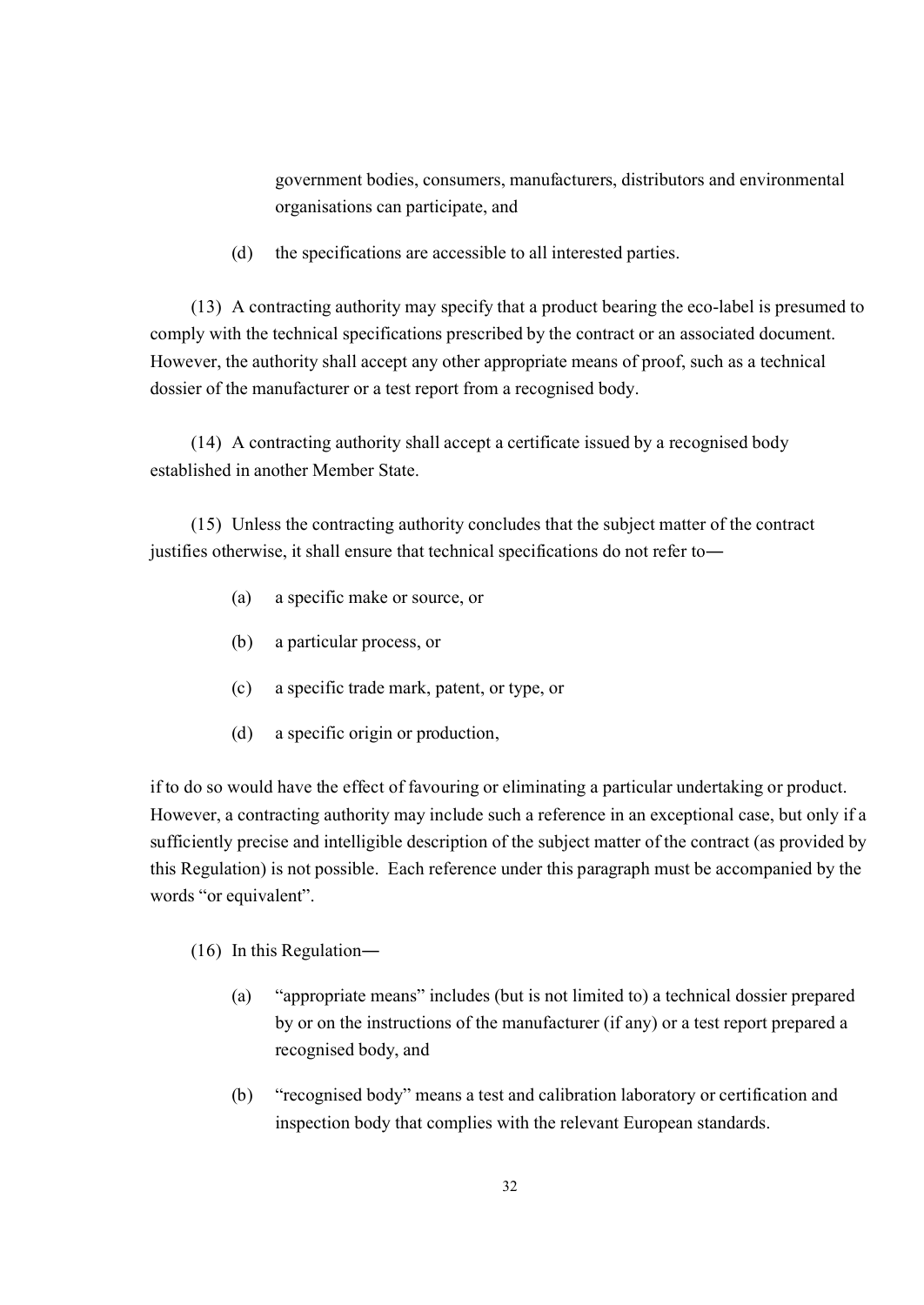#### **Tenderers may submit variants in certain cases**

**24.** (1) If a public contract is to be awarded on the basis of the most economically advantageous tender, the contracting authority may authorise tenderers for the contract to submit variants.

(2) The contracting authority shall specify in the relevant contract notice whether or not variants are authorised. A tenderer may submit a variant only if the contract notice specifically authorises variants.

(3) A contracting authority that authorises variants shall state in the contract documents the minimum requirements to be met by the variants and any specific requirements for their presentation.

(4) In awarding a public contract, a contracting authority may take into consideration only variants that satisfy the minimum requirements specified in the relevant contract documents.

(5) A contracting authority that has authorised variants in relation to the award of a public supply contract or public service contract may not reject a variant submitted by a tenderer only because the variant would, if successful, result in the award of a public service contract instead of a public supply contract or a public supply contract instead of a public service contract.

## **Contracting authority entitled to ask about tenderer's intention to subcontract**

**25.** In the contract documents that it gives to tenderers for a public contract, the contracting authority is entitled to ask each tenderer to state in its tender whether it intends to subcontract any share of the contract to subcontractors should the contract be awarded to it. The expression of such an intention in a tender does not affect the successful tenderer's primary liability under the contract.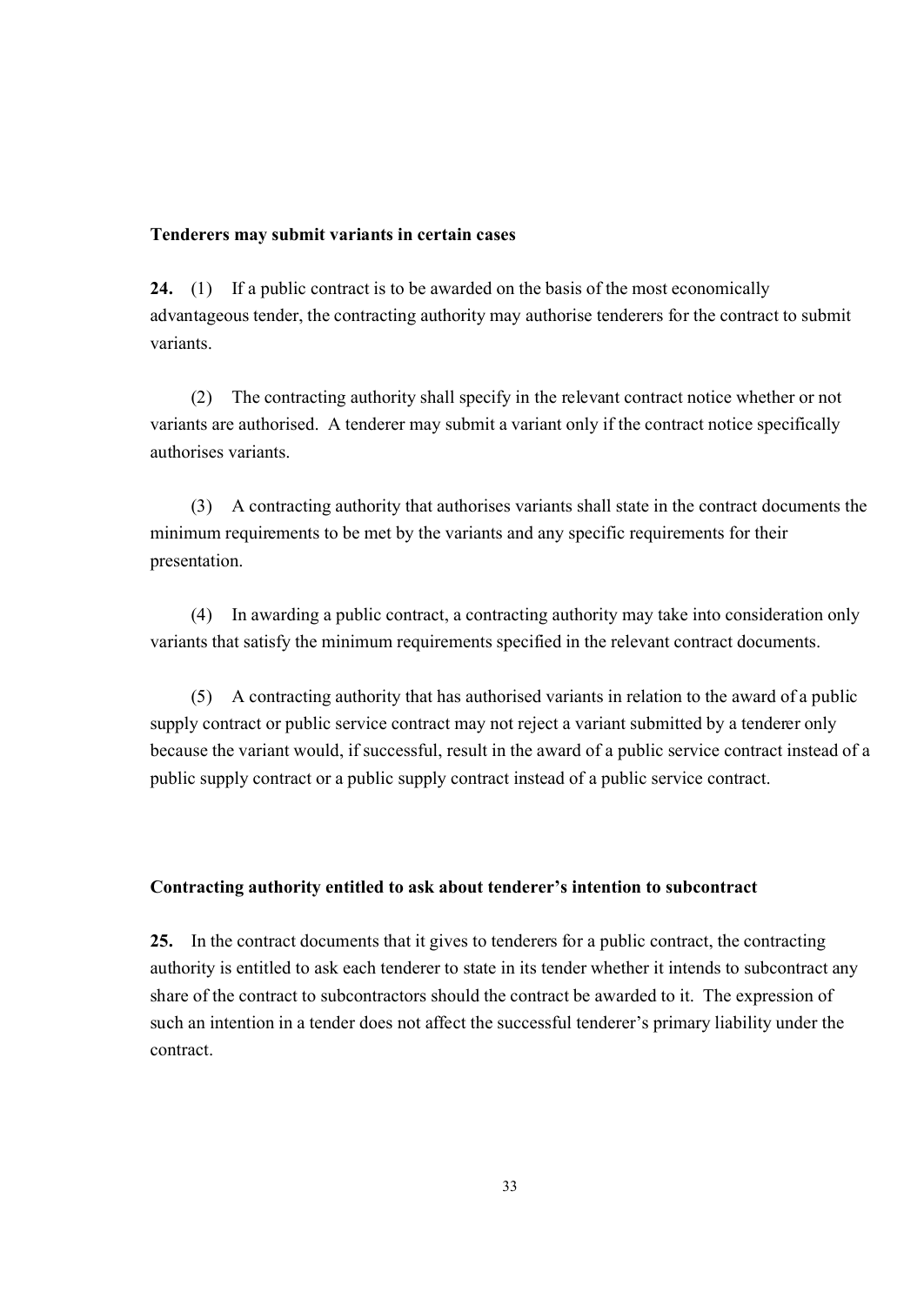#### **Conditions for performance of contracts**

**26.** A contracting authority may prescribe special conditions relating to the performance of a public contract that is to be awarded by the authority, provided the conditions―

- (a) are compatible with European Community law, and
- (b) are specified in the relevant contract notice or contract specifications.

In particular, those conditions may deal with social and environmental matters.

# **Obligations relating to taxes, environmental protection, employment protection provisions and working conditions**

**27.** (1) A contracting authority that proposes to award a public contract that will involve carrying out works or supplying a service shall specify in the contract documents the persons from whom a candidate or tenderer may obtain information about the obligations that will, during the performance of the contract, apply in relation to taxation, environmental protection, employment protection and working conditions. This paragraph does not affect the operation of Regulation 69 regarding the examination of abnormally low tenders.

- (2) The contracting authority―
	- (a) shall require the candidates or tenderers concerned to state that, in preparing their tenders for the contract, they have taken account of the obligations relating to employment protection and working conditions that are in force in the place where the works are to be carried out or the service is to be supplied, and
	- (b) shall disregard the tender of any candidate or tenderer that fails to comply with that requirement.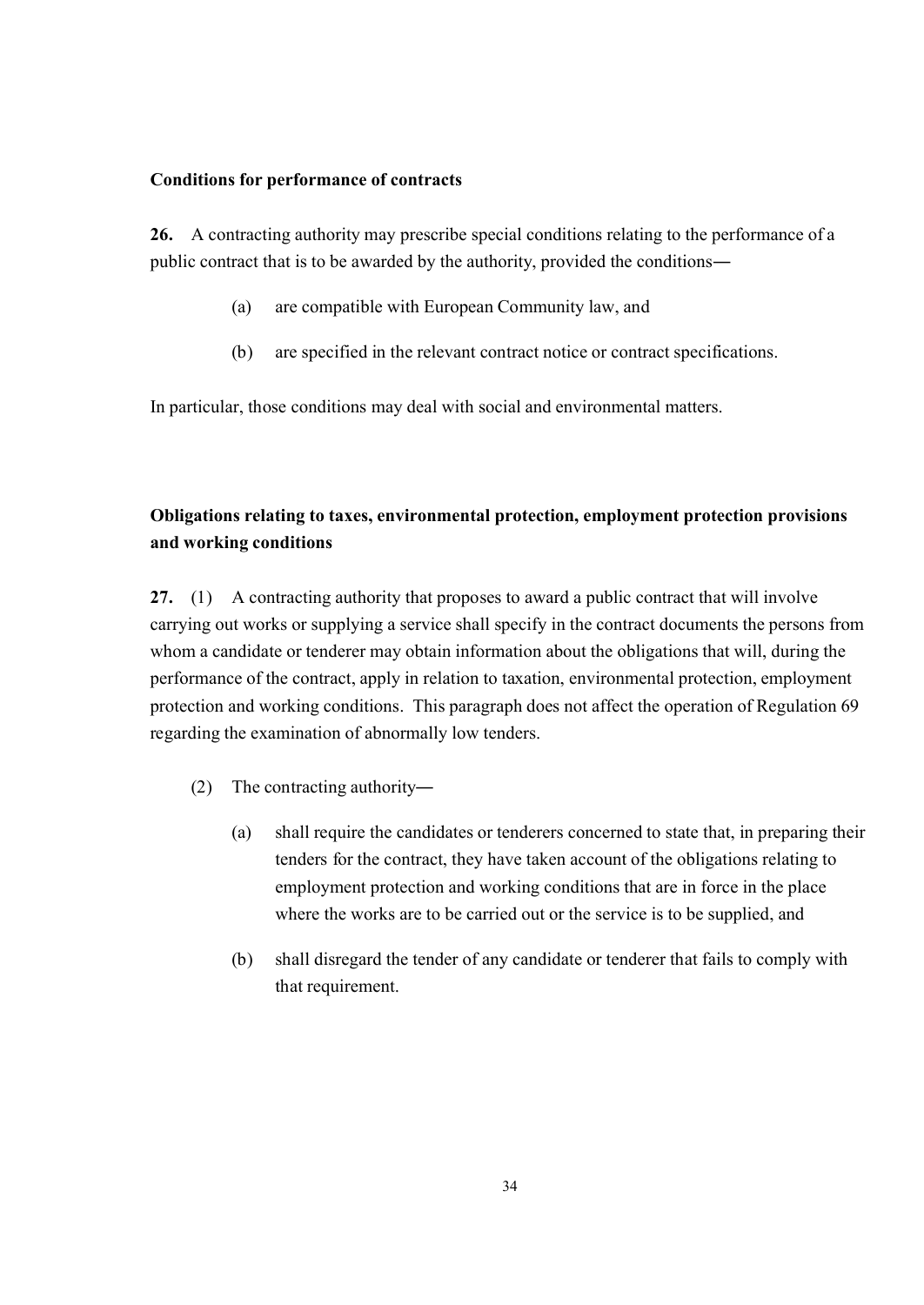## PART 6

## PROCEDURES FOR AWARD OF PUBLIC CONTRACTS

#### **Open, restricted and negotiated procedures to be used**

**28.** (1) Except as provided by paragraphs (2), (3), and (4), a contracting authority shall award a public contract by means of an open procedure or a restricted procedure.

(2) In the circumstances set out in Regulations 29 and 30, a contracting authority may award a public contract by means of a competitive dialogue.

(3) In the circumstances set out in Regulation 31, a contracting authority may award a public contract by means of a negotiated procedure in conjunction with publication of a contract notice.

(4) In the circumstances set out in Regulation 32, a contracting authority may award a public contract by means of a negotiated procedure without the need for publication of a contract notice.

#### **Competitive dialogue procedure**

**29.** (1) A contracting authority may award a public contract by means of a competitive dialogue in accordance with this Regulation if it considers―

- (a) that the contract is particularly complex, and
- (b) that the use of an open or restricted procedure would not allow the contract to be awarded.

(2) A contracting authority can regard a public contract as being particularly complex for the purposes of paragraph (1) if―

(a) it is not objectively able to define, in accordance with Regulation 23(4)(b), (c) or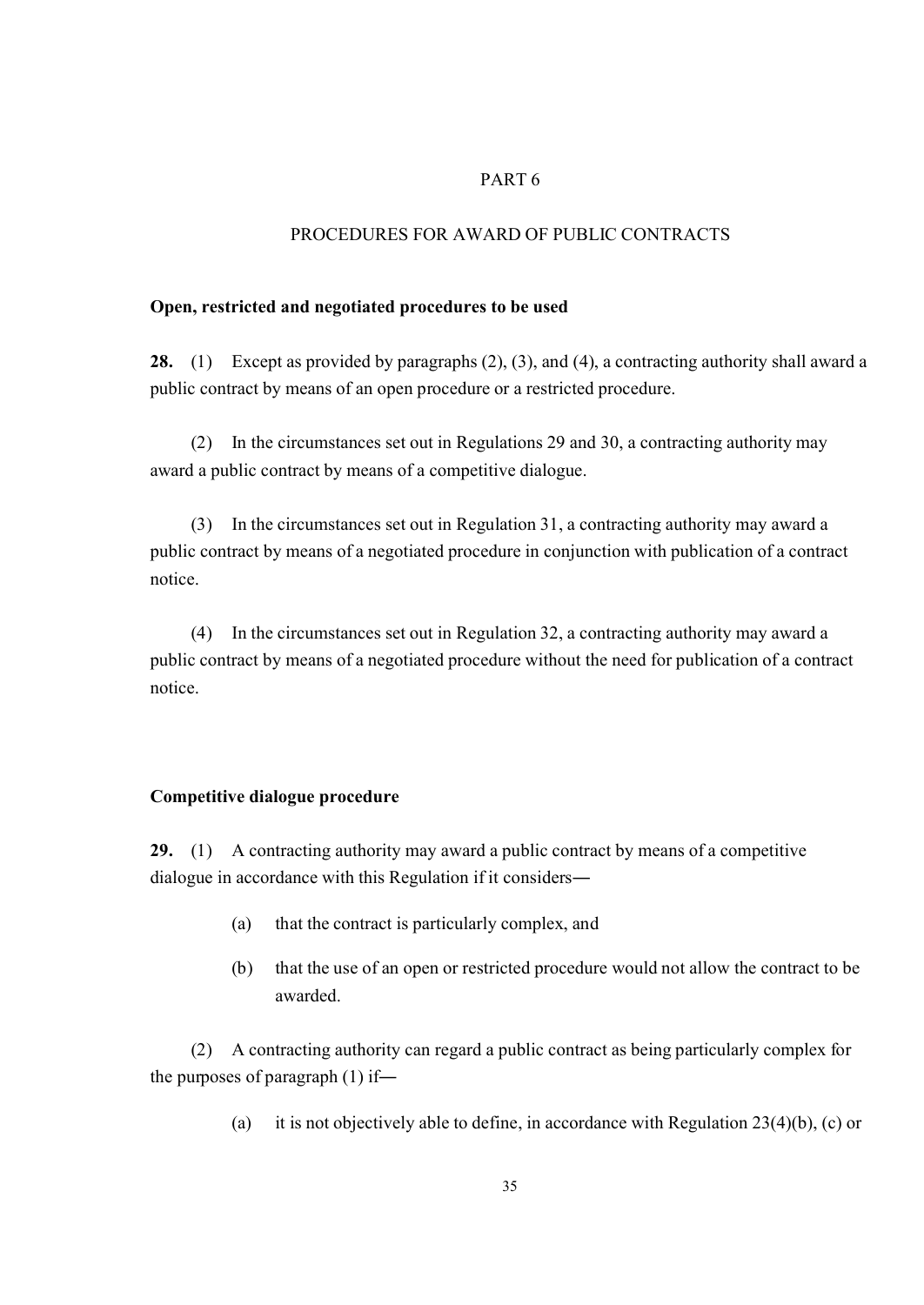(d), the technical means capable of satisfying its needs or objectives, or

(b) it is not objectively able to specify the legal or financial make-up, or both the legal and financial make-up, of a project.

(3) If a contracting authority decides to award a public contract by means of a competitive dialogue, it shall do the following:

- (a) define its requirements in a contract notice or in a separate document accompanying the notice;
- (b) publish the notice and any such document;
- (c) award the contract to the tenderer that makes the most economically advantageous tender.

(4) The contracting authority shall open a dialogue with the candidates selected in accordance with the relevant provisions of Chapters 2 and 3 of Part 7. The aim of the dialogue must be to identify and define the means best suited to satisfying the authority's requirements.

(5) During the dialogue, the contracting authority may discuss all aspects of the contract with the chosen candidates, but in doing must treat all candidates equally and without discrimination. In particular, the contracting authority shall not provide information in a discriminatory manner that may result in some candidates having an advantage over others.

(6) If a candidate that is participating in the dialogue has (whether orally or in writing) proposed a solution, or provided confidential information, to the contracting authority, that authority shall not, without the candidate's consent, disclose the solution or information to the other candidates.

(7) A contracting authority that uses the competitive dialogue procedure to award a public contract may opt to provide for the competitive dialogue to be conducted in successive stages in order to reduce the number of solutions to be discussed during the dialogue. The authority must specify in the relevant contract notice or descriptive document that recourse may be had to that option and, if the authority decides to exercise that option, it shall apply the award criteria set out in that notice or document.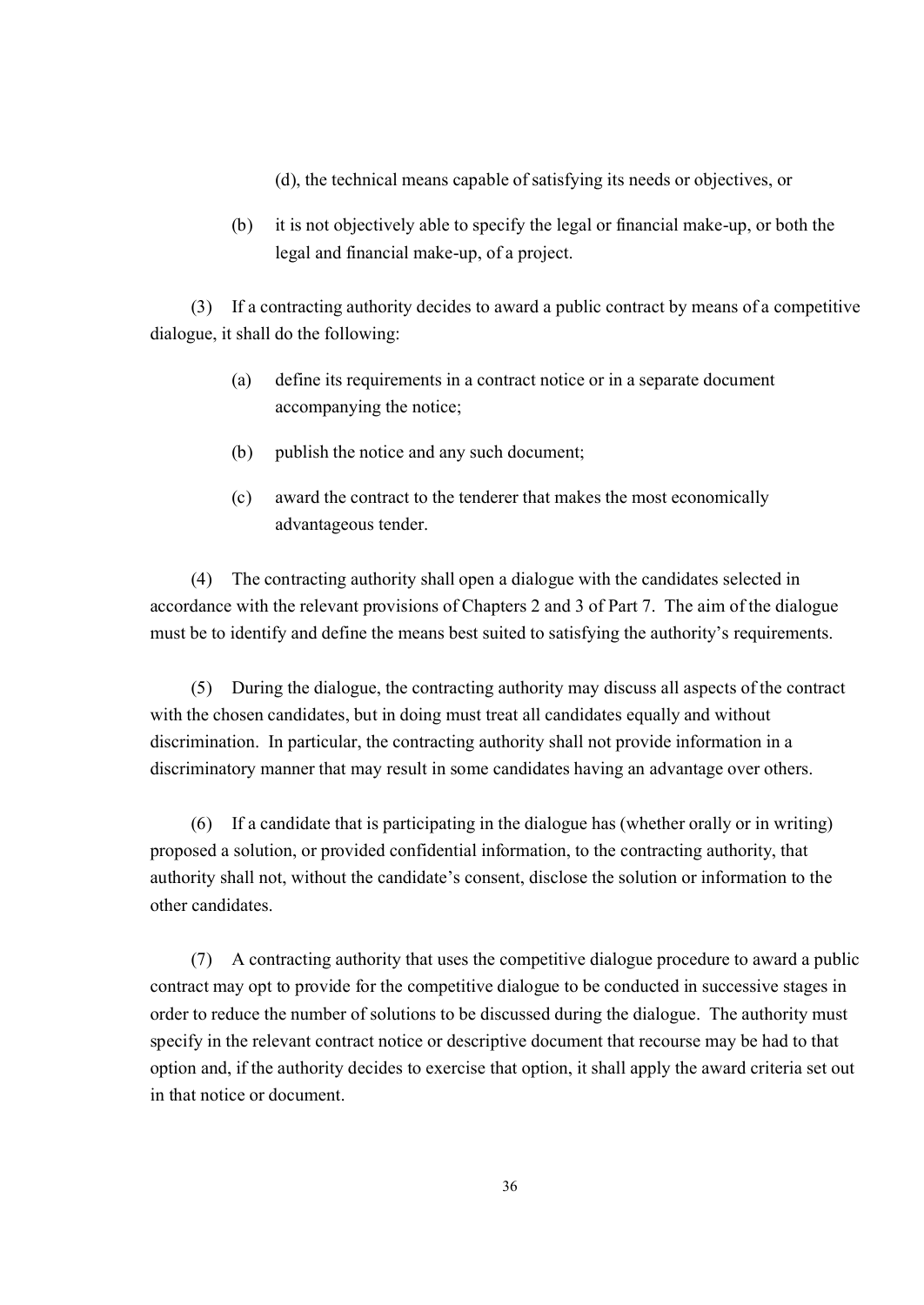(8) A contracting authority that uses the competitive dialogue procedure shall continue the dialogue until it finds the solution or solutions (if necessary after comparing them) that will satisfy its requirements.

### **What happens after a competitive dialogue ends**

**30.** (1) As soon as practicable after a competitive dialogue has ended, a contracting authority shall declare the dialogue to be ended and inform the candidates accordingly. The authority shall then ask the candidates to submit final tenders on the basis of the solution or solutions that were presented during the dialogue.

(2) A candidate that submits a tender following a competitive dialogue shall include in the tender all of the elements required for the performance of the proposed contract.

(3) If the contracting authority so requires, a candidate that has submitted a tender following a competitive dialogue shall clarify the tender or provide additional information. Such a requirement must not―

- (a) involve changes to the fundamentals of the tender or the call for tender, or
- (b) distort competition or have a discriminatory effect.

(4) As soon as practicable after the deadline for the receipt of tenders following a competitive dialogue, the contracting authority shall―

- (a) assess the tenders received on the basis of the award criteria specified in the relevant contract notice or descriptive document, and
- (b) select from those tenders the most economically advantageous tender in accordance with Regulation 66.

(5) If asked to do so by the contracting authority, the candidate identified as having submitted the most economically advantageous tender shall clarify aspects of the tender or confirm commitments contained in the tender, but only in so far as the clarification will not have the effect of―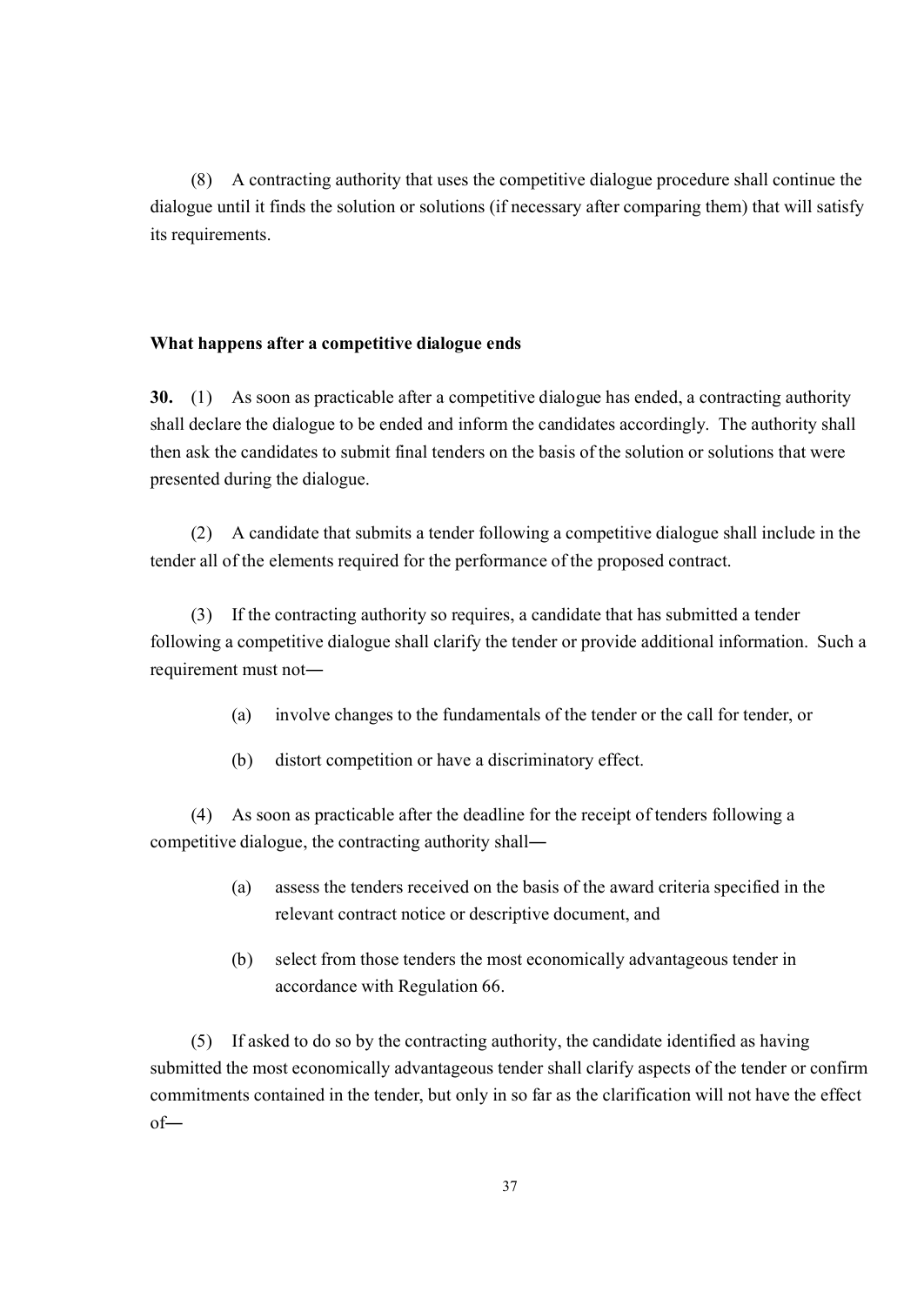- (a) significantly modifying the tender or the call for tenders, or
- (b) risking distorting competition or causing discrimination.

(6) A contracting authority may specify that payments may be made to participants in respect of expenses incurred by them in participating in the competitive dialogue procedure.

(7) The power conferred by paragraph (6) may be exercised only in a manner consistent with any direction or guideline notified by or with the authority of the Minister.

# **When public contract may be awarded by means of negotiated procedure with prior publication of contract notice**

**31.** (1) A contracting authority may award a public contract by means of a negotiated procedure following publication of a contract notice in the following cases:

- (a) when tenders submitted in response to an open or restricted procedure, or a competitive dialogue, are irregular, or are unacceptable because they do not comply with rules of tendering prepared in accordance with these Regulations or the Public Authorities Contracts Directive, but only if the original terms of the proposed contract are not substantially altered;
- (b) when, in an exceptional case, the nature of the works to be carried out, or the products or service to be supplied, or the risks involved in carrying out the works or supplying the products or service, do not permit prior overall pricing;
- (c) in the case of the supply of a service, in particular a service within category 6 of Part A of Schedule 2 or an intellectual service (such as a service involving the design of works), insofar as the nature of the service to be supplied is such that contract specifications cannot be established with sufficient precision to permit the award of the contract by selection of the best tender according to the rules governing open or restricted procedures;
- (d) in the case of a public contract to carry out works solely for purposes of research, testing or development and not with the aim of ensuring profitability or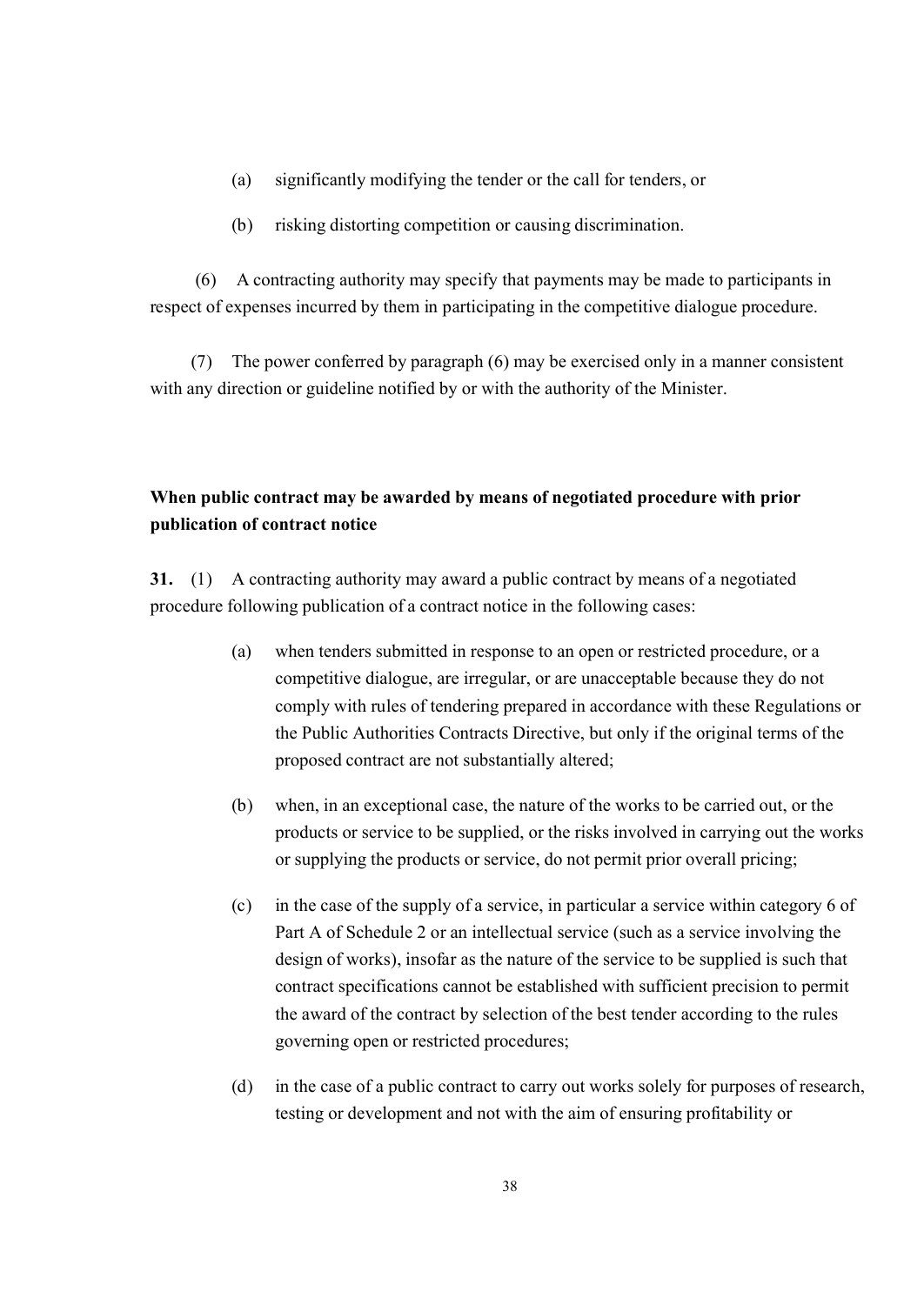recovering research and development costs.

(2) A contracting authority need not publish a contract notice in a case specified in paragraph  $(1)(a)$  if the authority includes in the negotiated procedure all of (and only) the tenderers that―

- (a) have satisfied the criteria set out in Chapter 2 of Part 8, and
- (b) during the relevant prior open or restricted procedure or competitive dialogue, have submitted tenders in accordance with the formal requirements of the tendering procedure.

(3) If a contracting authority decides to use a negotiated procedure in a case referred to in paragraph (1), it shall negotiate with tenderers the tenders submitted by them in order―

- (a) to adapt those tenders to the requirements that were specified in the contract notice, the specifications and the additional documents (if any), and
- (b) to seek out the best tender in accordance with Regulation 66.
- (4) During the negotiations, a contracting authority―
	- (a) shall treat all tenderers equally and without discrimination, and
	- (b) shall not provide information in a manner that could give some tenderers an advantage over others.

(5) In order to reduce the number of tenders to be negotiated, a contracting authority may provide for a negotiated procedure to be conducted in successive stages. The reduction must be achieved on the basis of the published award criteria.

(6) A contracting authority shall indicate in the contract notice or the specifications whether recourse will be had to the option referred to in paragraph  $(5)$ .

# **When public contract may be awarded by negotiated procedure without prior publication of contract notice**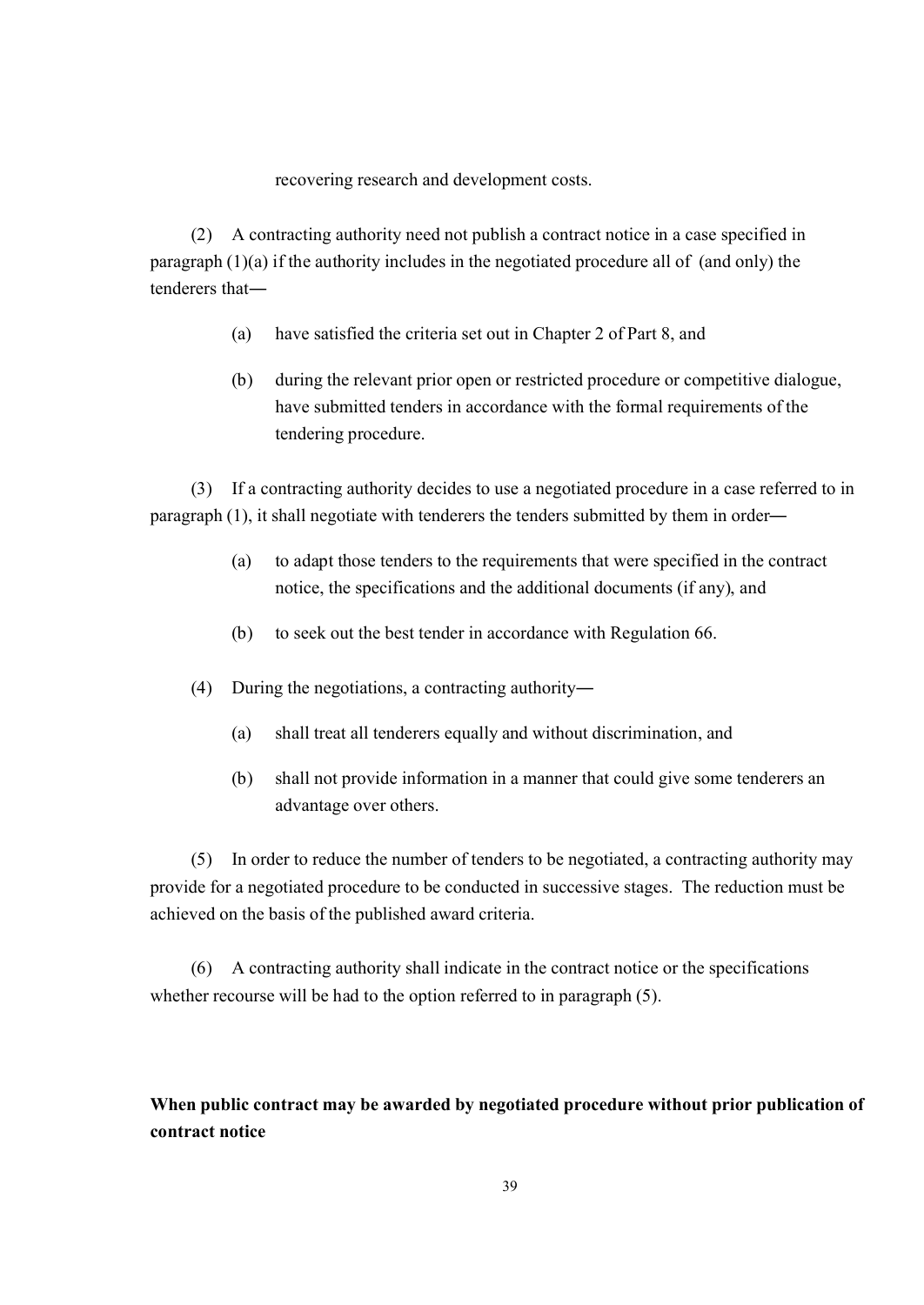**32.** (1) A contracting authority may award a public works contract by a negotiated procedure without prior publication of a contract notice in the following cases:

- (a) when no tenders or no suitable tenders, or no applications, have been submitted in response to an open procedure or a restricted procedure, but only if―
	- (i) the initial conditions of contract have not been substantially altered, and
	- (ii) on being requested to do so by the European Commission, the authority provides it with a written report specifying the circumstances necessitating the use of the procedure;
- (b) when, for technical or artistic reasons, or for reasons connected with the protection of exclusive rights, the contract may be awarded only to a particular economic operator;
- (c) when, because of extreme urgency attributable to an event that the contracting authority could not foresee, the deadline for the open, restricted or negotiated procedure with publication of a contract notice cannot be met (but only in so far as it is strictly necessary for the procedure to be used);
- (d) when additional works that were not included in the project when considered initially, or were not included in the original contract, have, through unforeseen circumstances, become necessary in order to carry out the works specified in the contract, but only if the award is made to the contractor who is carrying out the original works, and―
	- (i) the additional works cannot be technically or economically separated from the original contract without major inconvenience to the authority, or
	- (ii) the additional works, although separable from the performance of the original contract, are strictly necessary for its completion;
- (e) when new works that repeat similar works are entrusted to the contractor to whom the authority awarded an original contract by means of the open or restricted procedure, provided the works conform to a basic project for which the original contract was awarded.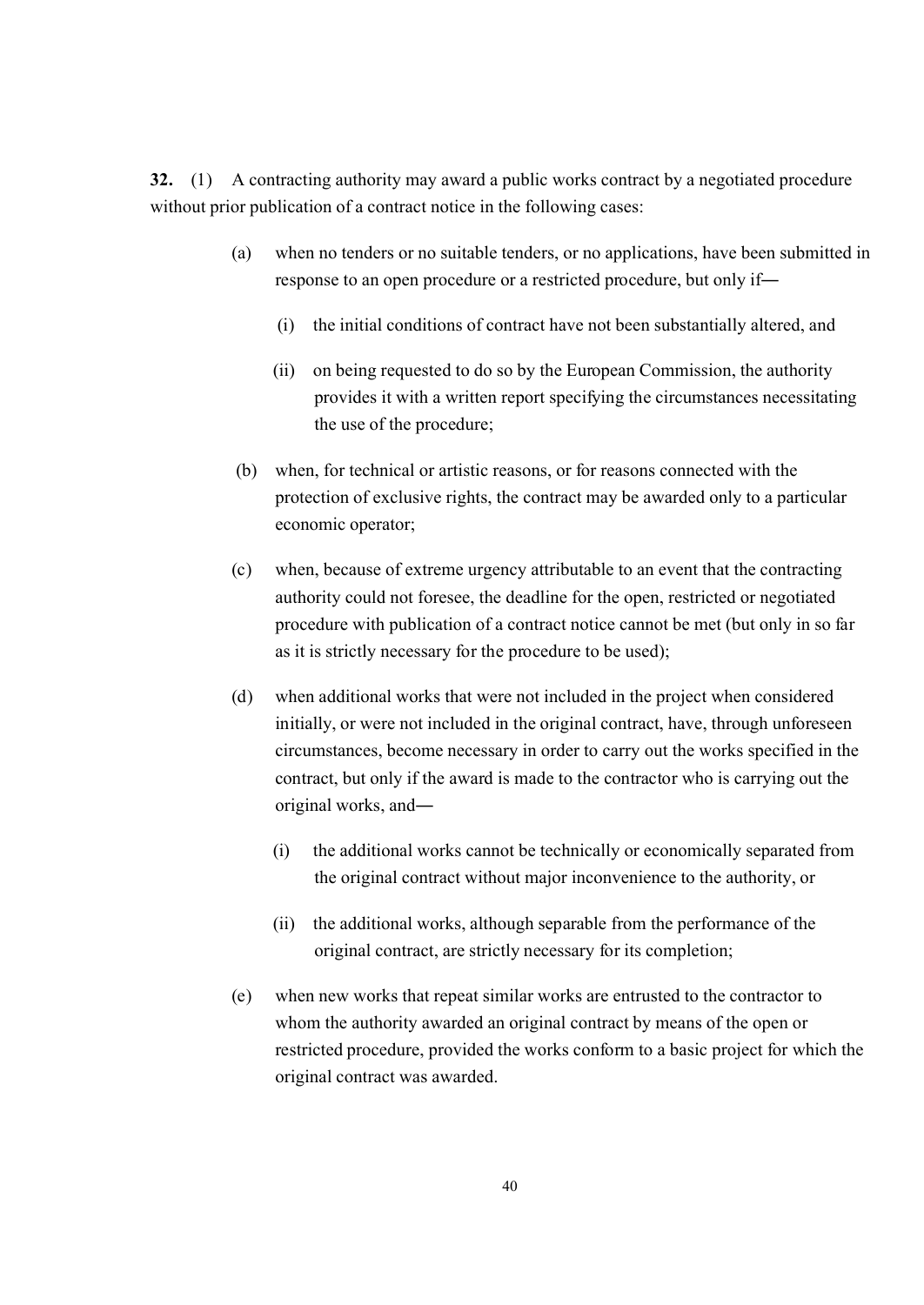(2) A contracting authority may award a public supply contract by a negotiated procedure without prior publication of a contract notice in the following cases:

- (a) when no tenders or no suitable tenders, or no applications, have been submitted in response to an open procedure or a restricted procedure, but only if―
	- (i) the initial conditions of contract have not been substantially altered, and
	- (ii) on being requested to do so by the European Commission, the authority provides it with a written report specifying the circumstances necessitating the use of the procedure;
- (b) when, for technical or artistic reasons, or for reasons connected with the protection of exclusive rights, the contract may be awarded only to a particular economic operator;
- (c) when, because of extreme urgency attributable to an event that the contracting authority could not foresee, the deadline for the open, restricted or negotiated procedure with publication of a contract notice cannot be met (but only in so far as it is strictly necessary for the procedure to be used);
- (d) when the products involved are manufactured purely for the purpose of research, experimentation, study or development;
- (e) when additional deliveries of products by the original supplier are intended―
	- (i) as a partial replacement for normal supplies of the products, or
	- (ii) as the extension of existing supplies of the products in circumstances where a change of supplier would oblige the authority to acquire material having different technical characteristics that would result in incompatibility or disproportionate technical difficulties in operation and maintenance;
- (f) when the products are quoted and purchased on a commodity market;
- (g) when the products are purchased on particularly advantageous terms―
	- (i) from a supplier whose business activities are being wound up, or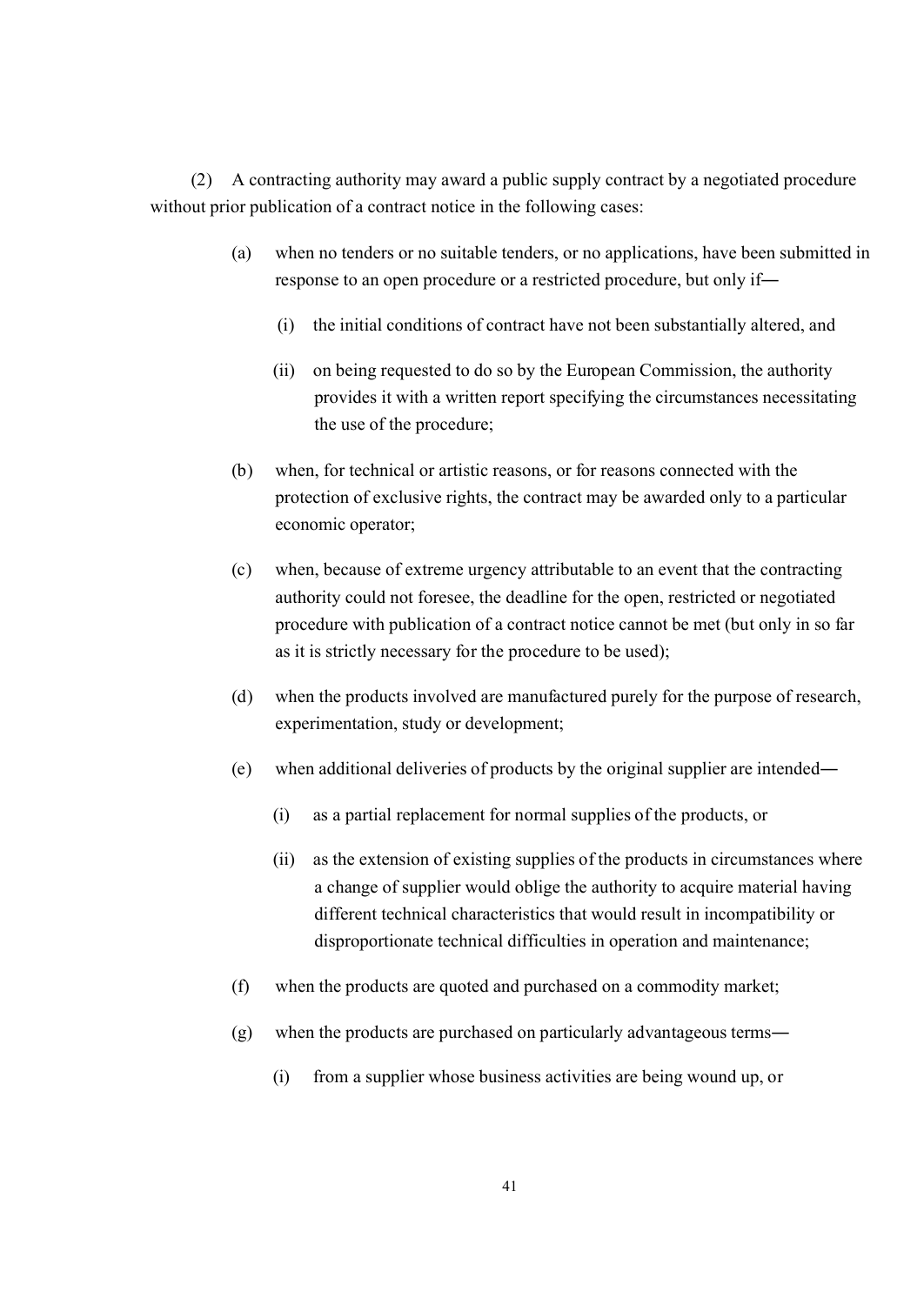(ii) from the receiver or liquidator of a supplier who has been adjudicated bankrupt, or in respect of whom a winding up order under the Companies Acts has been made, or who has entered into an arrangement with creditors.

(3) Paragraph (2)(d) does not extend to quantity production to establish commercial viability or to recover research and development costs.

(4) The duration of a contract for additional deliveries of products referred to in paragraph (2)(e), or a recurrent contract, must not normally exceed 3 years.

(5) A contracting authority may award a public service contract by a negotiated procedure without prior publication of a contract notice in the following cases:

- (a) when no tenders or no suitable tenders, or no applications, have been submitted in response to an open procedure or a restricted procedure, provided but only if―
	- (i) the initial conditions of contract have not been substantially altered, and
	- (ii) on being requested to do so by the European Commission, the authority provides it with a written report specifying the circumstances necessitating the use of the procedure;
- (b) when, for technical or artistic reasons, or for reasons connected with the protection of exclusive rights, the contract may be awarded only to a particular economic operator;
- (c) when, because of extreme urgency attributable to an event that the contracting authority could not foresee, the deadline for the open, restricted or negotiated procedure with publication of a contract notice cannot be met (but only in so far as it is strictly necessary for the procedure to be used);
- (d) when the contract follows a design contest and must, under the applicable rules, be awarded to the successful candidate or to one of the successful candidates;
- (e) when an additional service that was not included in the project when it was initially considered, or in the original contract, has, through unforeseen circumstances, become necessary to supply the service specified in the contract, but only if the award is made to the supplier of the service so specified, and―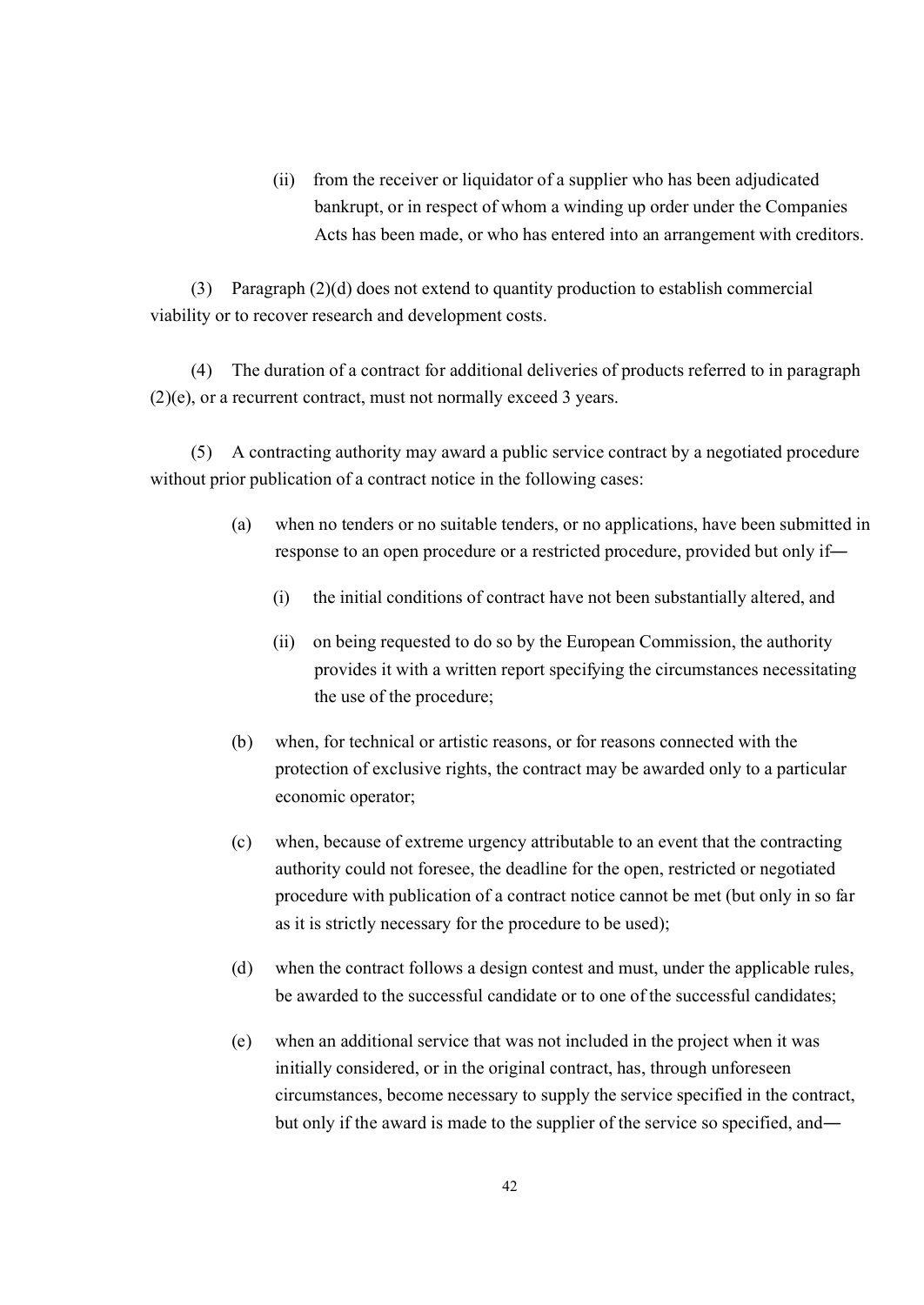- (i) the additional service cannot be technically or economically separated from the original contract without major inconvenience to the authority, or
- (ii) the additional service, although separable from the performance of the original contract, is strictly necessary for its completion;
- (f) when a new service or services repeats a similar service entrusted to the supplier to whom the authority awarded an original contract, provided that the new service or services conform to a basic project for which the original contract was awarded where that contract was awarded according to the open or restricted procedure.

(6) If, in the case of a public service contract that follows a design contest, the contract must, under the applicable rules, be awarded to one of the successful candidates, the contracting authority concerned shall invite all successful candidates to participate in the negotiations.

(7) The aggregate value of contracts awarded for additional works referred to in paragraph (1)(d) or an additional service referred to in paragraph (5)(e) may not exceed 50 per cent of the amount of the original contract.

(8) In applying paragraph (1)(c), (2)(c) or (5)(c), the circumstances invoked to justify extreme urgency must not be attributable to the contracting authority concerned.

- (9) In applying paragraph  $(1)(e)$  and  $(5)(f)$
- (i) when a contracting authority offers the first project for tender, it shall disclose the possible use of the negotiated procedure without prior publication of a contract notice for the additional works and services. In so doing, the authority shall take into account the estimated cost of subsequent works or services when it applies Regulation 4
- (ii) a contracting authority may use the negotiated procedure without prior publication of a contract notice only during the 3 years following the date on which the original contract was entered into.

## **Contracting party may enter into framework agreements**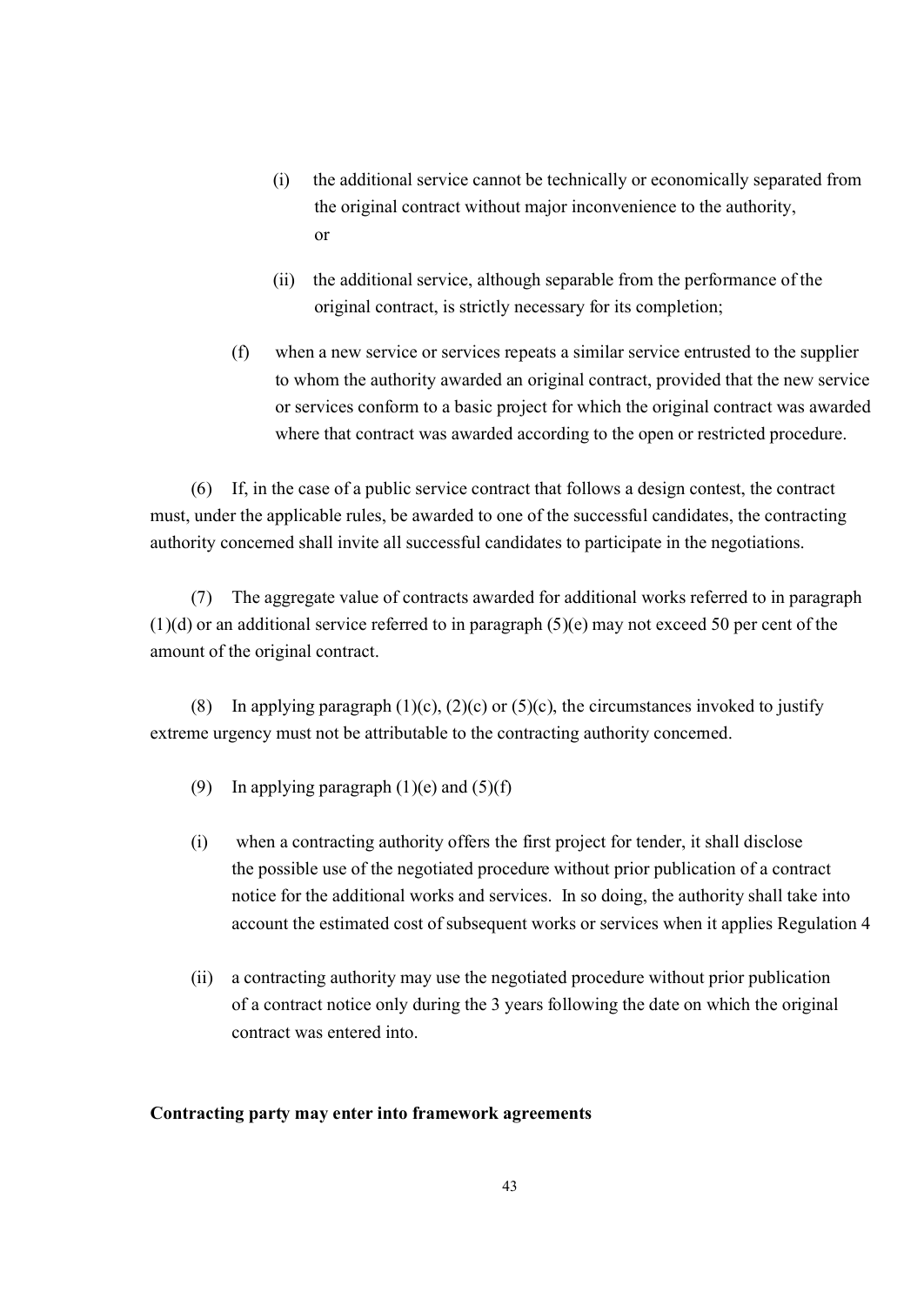**33.** (1) A contracting authority may enter into a framework agreement as provided by this Regulation.

(2) In entering into a framework agreement, a contracting authority shall follow the rules of procedure prescribed by these Regulations for all phases up to the award of contracts based on the agreement. The parties to the framework agreement are to be determined by applying the award criteria set in accordance with Regulation 66.

(3) A contracting authority that proposes to award a contract by means of a framework agreement shall award the contract in accordance with the procedures specified in Regulations 34 and 35. Those procedures are applicable only between the contracting authority and the economic operators that were originally parties to the agreement.

(4) In awarding a contract on the basis of a framework agreement, the parties may not make substantial amendments to the terms specified in the agreement, in particular in the case referred to in Regulation 34.

(5) The duration of a framework agreement may exceed 4 years only in an exceptional case that is justified by factors such as the subject matter of the contract.

(6) A contracting authority may not use framework agreements in such a way as to prevent, restrict or distort competition.

#### **Framework agreement entered into with a single economic operator**

**34.** (1) A contracting authority may award a contract on the basis of a framework agreement with a single economic operator within the limits of the terms specified in the agreement.

(2) In deciding whether to award such a contract to a single economic operator, the contracting authority may in writing request the operator to supplement its tender to such extent as it requires. The contracting authority may decide not to award the contract on the ground that the operator has failed to comply with such a request to that authority's satisfaction.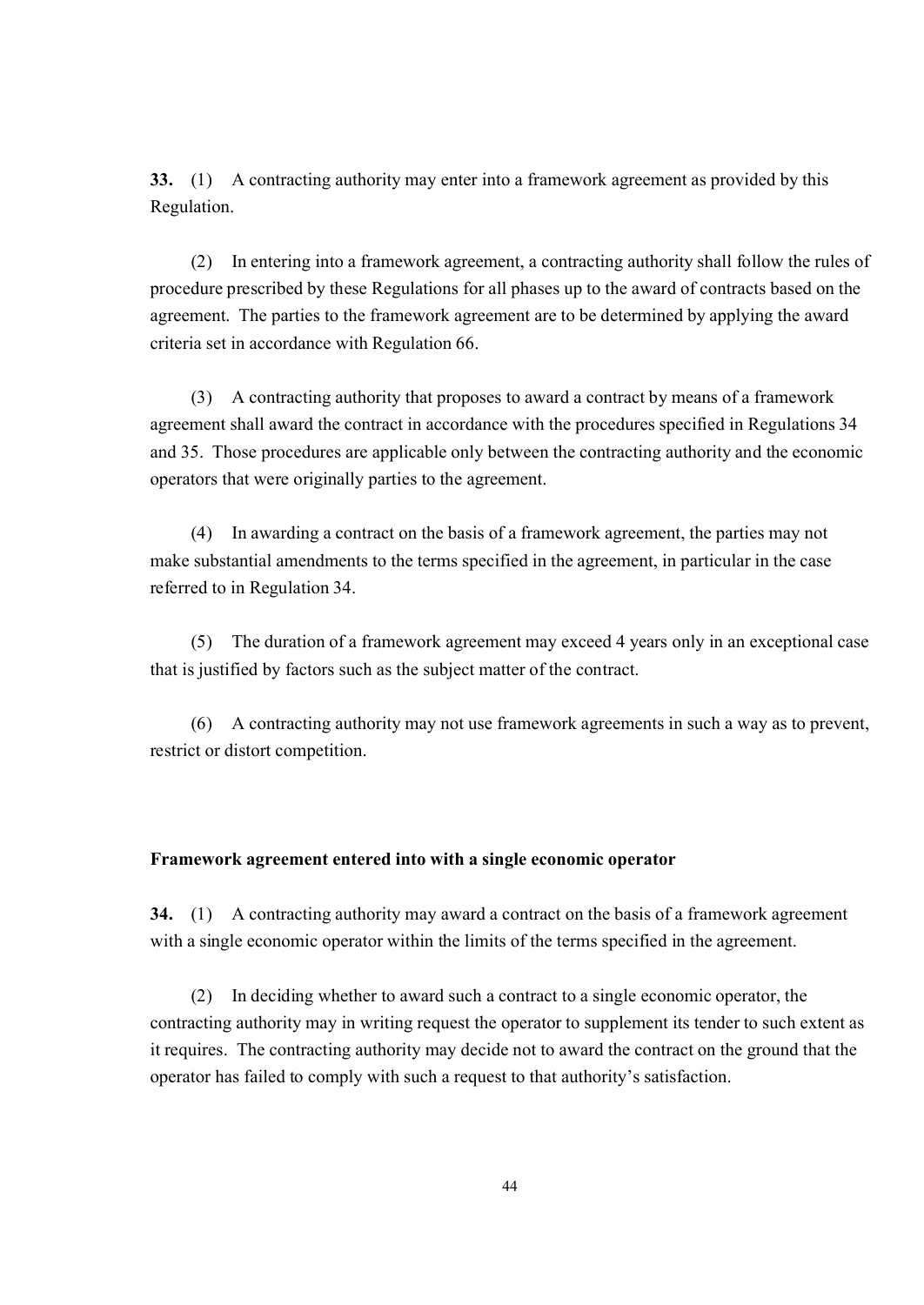#### **Framework agreement entered into with several economic operators**

**35.** (1) A contracting authority may enter into a framework agreement with several economic operators, but in that case the number of economic operators must be not less than 3, unless there is—

- (a) an insufficient number of economic operators to satisfy the relevant selection criteria, or
- (b) an insufficient number of admissible tenders that satisfy the relevant award criteria.

(2) A contracting authority may award a contract based on a framework agreement entered into with several economic operators either―

- (a) by applying the terms specified in the agreement without reopening competition, or
- (b) if not all the terms are specified in the agreement, when the parties are again in competition on the basis of the same terms (which may, if necessary, be more precisely formulated), and, where appropriate, other terms referred to in the specifications of the framework agreement, in accordance with the appropriate procedure.
- (3) For the purposes of paragraph (2)(b), the appropriate procedure is as follows:
	- (a) for each contract to be awarded, the contracting authority shall consult in writing the economic operators that appear to the authority to be capable of performing the contract;
	- (b) the contracting authority shall fix a time limit that is sufficiently long to allow tenders for the contract to be submitted and, in particular, shall take into account factors such as the complexity of the subject matter of the contract and the time needed to submit tenders;
	- (c) economic operators must submit their tenders in writing;
	- (d) the contracting authority shall keep the content of the tenders confidential until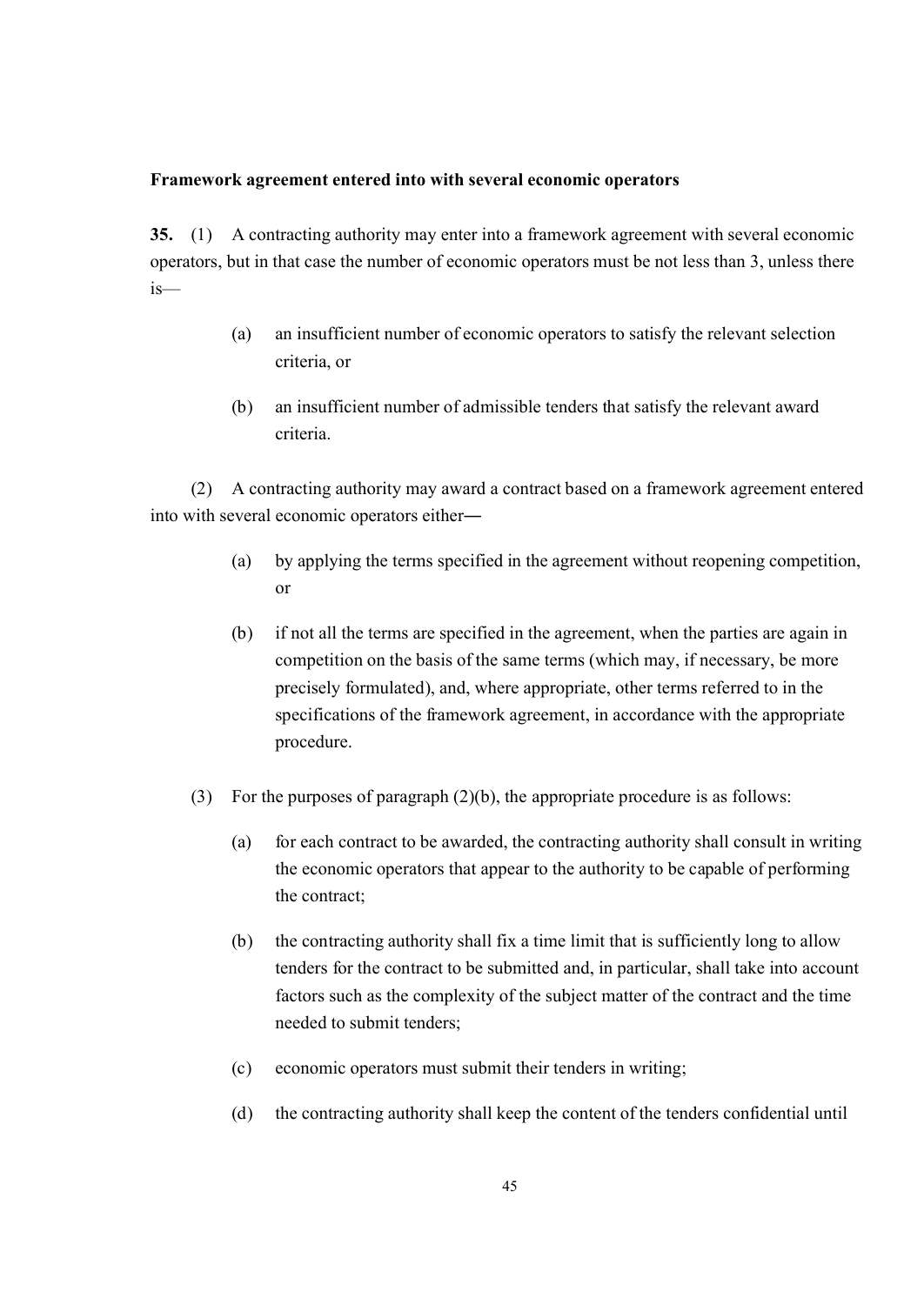the deadline for receiving tenders has expired;

(e) the contracting authority shall award the contract to the tenderer that has submitted the best tender on the basis of the award criteria set out in the specifications of the framework agreement.

### **Dynamic purchasing systems**

**36.** (1) A contracting authority may award a public contract by means of a dynamic purchasing system, but only as provided by this Regulation.

(2) In awarding a public contract by means of a dynamic purchasing system, a contracting authority―

- (a) shall comply with the rules prescribed for the use of an open procedure in all phases of the system up to the award of the contract, and
- (b) may use only electronic means as provided by Regulation 50.

(3) In awarding a public contract by means of a dynamic purchasing system, a contracting authority shall admit to the system all tenderers that satisfy the relevant selection criteria and have submitted an indicative tender that complies with the requisite specification and any additional documents that the authority has required.

(4) A tenderer may improve an indicative tender at any time, but only if it continues to comply with the requisite specification.

(5) In awarding a public contract by means of a dynamic purchasing system, a contracting authority shall―

- (a) publish a contract notice that makes it clear that such a system is involved in the contract award process and specifies an internet address at which persons may inspect the documents referred to in subparagraph (c), and
- (b) indicate in the contract specifications (among other matters) the nature of the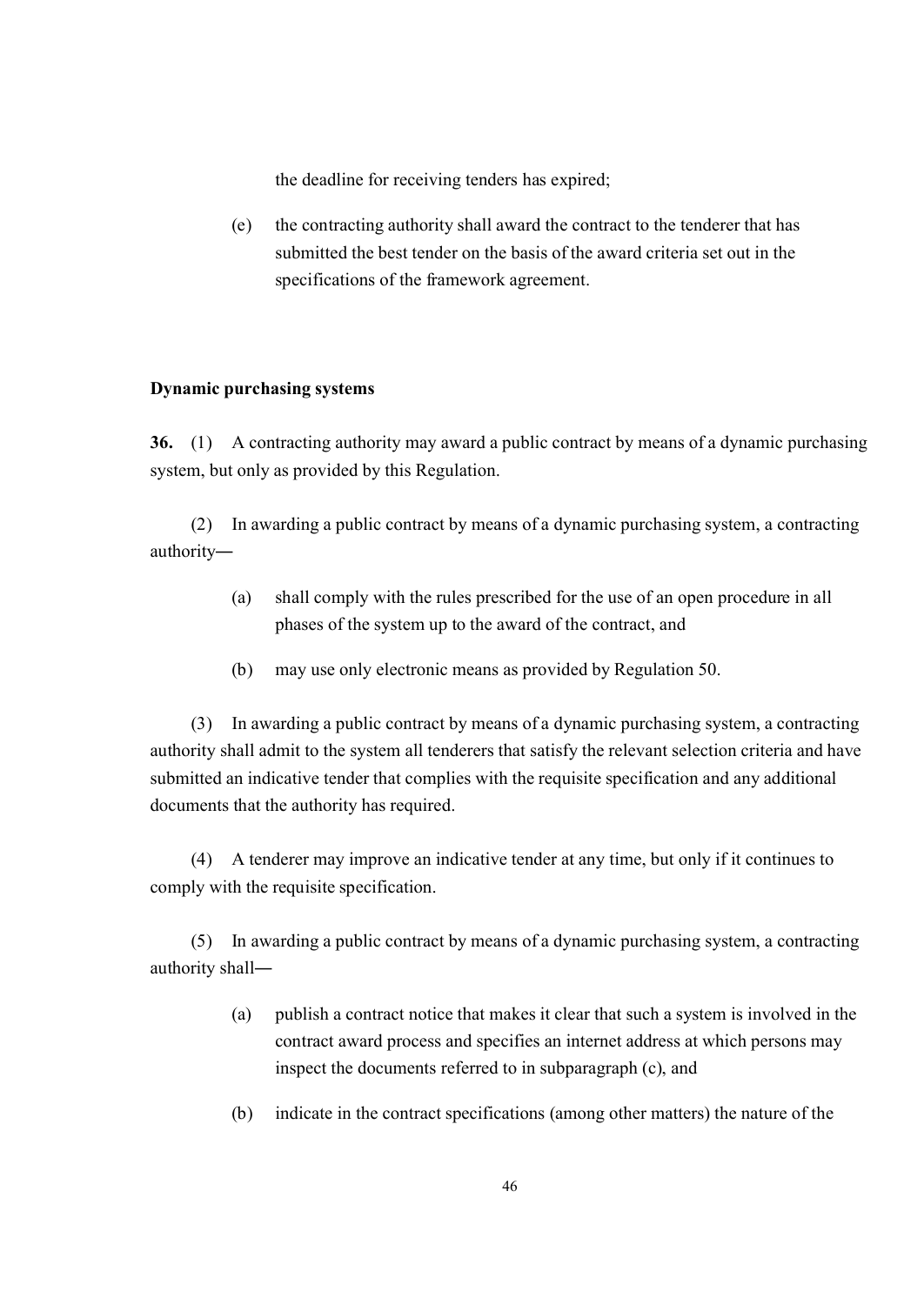purchases envisaged under the system, as well as all the necessary information concerning the system, the electronic equipment used and the technical connection arrangements and specifications, and

(c) on publication of the notice and up to the expiry of the system, offer by electronic means unrestricted, direct and full access to the contract specifications and any relevant additional documents.

(6) In awarding a public contract by means of a dynamic purchasing system, a contracting authority shall give all economic operators the opportunity of submitting an indicative tender and of being admitted to the system under the conditions referred to in paragraphs (2) and (3).

(7) A contracting authority shall evaluate each indicative tender within such period, not exceeding 15 days from the date of submission of the indicative tender, as is specified in the relevant contract notice. However, the authority may extend the evaluation period, but only if no invitation to tender is issued in the meantime.

(8) As soon as practicable after completing the evaluation of the indicative tenders, the contracting authority shall inform each of the tenderers concerned whether the tenderer has been admitted to the dynamic purchasing system or has had its indicative tender refused.

(9) A contracting authority shall invite tenders for each specific contract that is to be awarded by the authority by means of a dynamic purchasing system. Before issuing an invitation to tender, the authority shall publish a simplified contract notice inviting all interested economic operators to submit indicative tenders, in accordance with paragraphs (6) to (8), within such period as is specified in the notice. The period must not exceed 15 days from the date of publication.

(10) A contracting authority may not proceed with the tendering process until it has completed the evaluation of the indicative tenders received by the deadline.

(11) A contracting authority shall invite all tenderers admitted to the system to submit a tender for each specific contract to be awarded under the system. The invitation must specify a deadline for the receipt of tenders.

(12) A contracting authority shall award the contract to the tenderer that submits the best tender on the basis of the award criteria specified for the establishment of the dynamic purchasing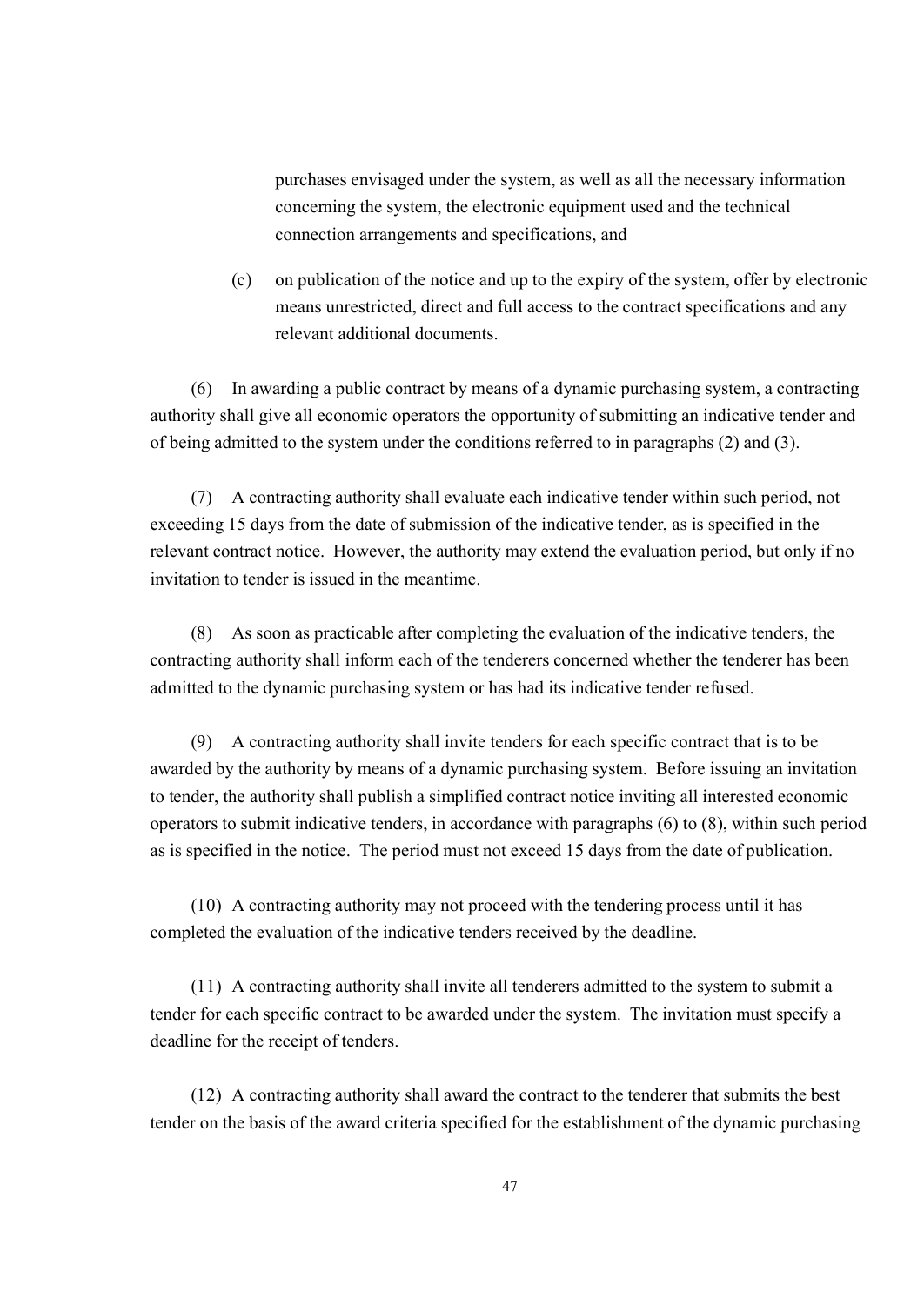system in the contract notice. However, the authority may, if appropriate, formulate those criteria more precisely in the invitation to submit tenders.

(13) The period during which a dynamic purchasing system may remain in operation may not exceed 4 years, except in circumstances determined by the contracting authority as exceptional. If that authority determines that there are exceptional circumstances justifying an extension of the period beyond 4 years, it must record and publish the reasons for its determination.

(14) A contracting authority shall not use a dynamic purchasing system to prevent, restrict or distort competition.

(15) A contracting authority shall not charge interested economic operators or parties for access to a dynamic purchasing system operated by the authority.

### **Public works contracts: special rules for subsidised housing schemes**

**37.** (1) This Regulation applies to the award of a public contract relating to the design and construction of a subsidised housing scheme if the size and complexity of the scheme and the estimated duration of the work involved require that planning be based from the outset on close collaboration within a team that consists of―

- (a) representatives of a contracting authority, and
- (b) experts, and
- (b) the contractor who is to be responsible for constructing the scheme.

(2) A contracting authority that proposes to award a public contract to which this Regulation applies may adopt a special award procedure for selecting the contractor most suitable for integration into the team concerned.

- (3) The contracting authority shall―
	- (a) include in the contract notice, as accurately as possible, a description of the works to be carried out under the contract that will enable interested contractors to form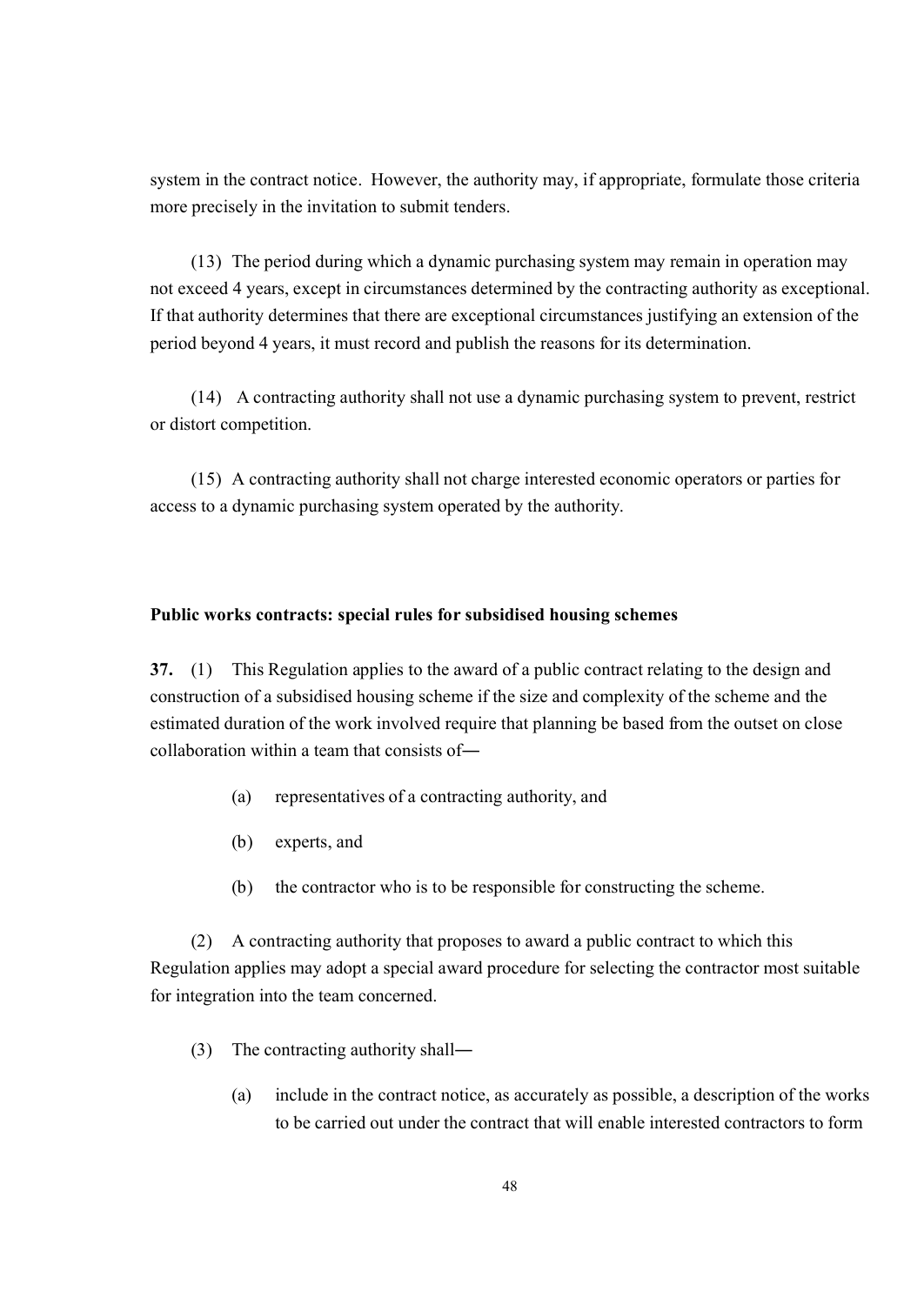a realistic vision of those works, and

(b) specify in the notice, in accordance with the qualitative selection criteria referred to in Chapter 2 of Part 8, the personal, technical, economic and financial conditions to be fulfilled by candidates for the contract.

(4) In adopting a special award procedure for public contracts to which this Regulation applies, a contracting authority shall comply with Regulations 17, 38 to 47, 49, 50 and 51 and Chapter 2 of Part 8.

### PART 7

Rules on advertising and transparency

# CHAPTER 1

# *Publication of notices*

#### **Prior information notices where the estimated value of contracts etc. exceed specified amount**

**38.** (1) If a contracting authority intends to award public contracts, or to enter into framework contracts, for carrying out works the estimated value of which is equal to or greater than the threshold specified in Regulation 4 (taking into account Regulation 6), it shall, by means of a prior information notice published by the European Commission or by the relevant contracting authority on its buyer profile, make known the essential characteristics of those contracts or framework agreements.

(2) If a contracting authority intends to award public contracts, or to enter into framework agreements, for the supply of products and the estimated total value (taking into account Regulations 4 and 6) of the contracts or the framework agreements that it intends to award during the 12 months following the relevant date is equal to or greater than  $\epsilon$ 750,000, it shall, by means of a prior information notice published by the European Commission or by the relevant contracting authority on its buyer profile, make known the estimated total value of those contracts or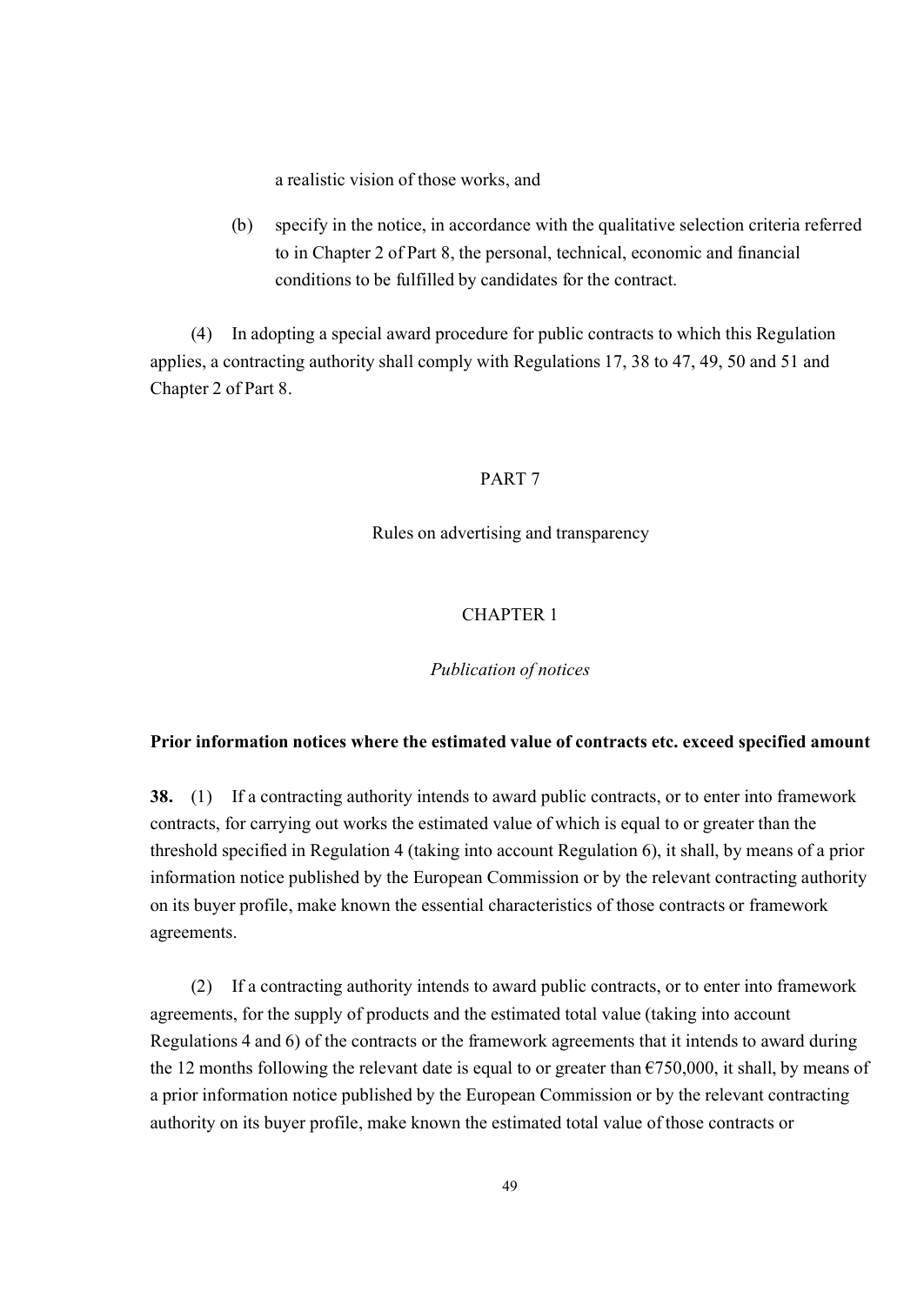framework agreements by product area. The product area must be established by reference to the relevant CPV nomenclature.

(3) If a contracting authority intends to award public contracts, or enter into framework agreements, for the supply of a service and the estimated total value (taking into account Regulations 4 and 6) of the contracts or the framework agreements that it intends to award in each category of service listed in Part A of Schedule 2 during the 12 months following the relevant date is equal to or greater than  $\epsilon$ 750,000, it shall, by means of a prior information notice published by the European Commission or by the relevant contracting authority on its buyer profile, make known the estimated total value of those contracts or framework agreements.

(4) In the case of a notice referred to in paragraph  $(1)$ , the contracting authority shall send the notice to the European Commission as soon as possible after the decision to approve the planning of the relevant public works contracts or framework agreements is made.

(5) In the case of a notice referred to in paragraph (2) or (3), the contracting authority shall, as soon as practicable after the beginning of its financial year, either send the notice to the European Commission or publish the notice on its buyer profile.

(6) As soon as practicable after a contracting authority has published a prior information notice on its buyer profile, it shall notify the European Commission of the publication by electronic means. The notification under this paragraph must comply with the format and detailed procedures for sending notices indicated in paragraph 3 of Schedule 6.

(7) Publication of a prior information notice in accordance with this Regulation entitles the contracting authority concerned to reduce, in accordance with Regulation 46(4), the deadlines for the receipt of tenders.

(8) In this Regulation, "relevant date", in relation to a prior information notice, means the date on which the notice is sent to the Office for Official EC Publications for publication or the date on which it is published in the authority's buyer profile, whichever first occurs.

# **Publication of notices: public contracts involving open, restricted or negotiated procedure or competitive dialogue**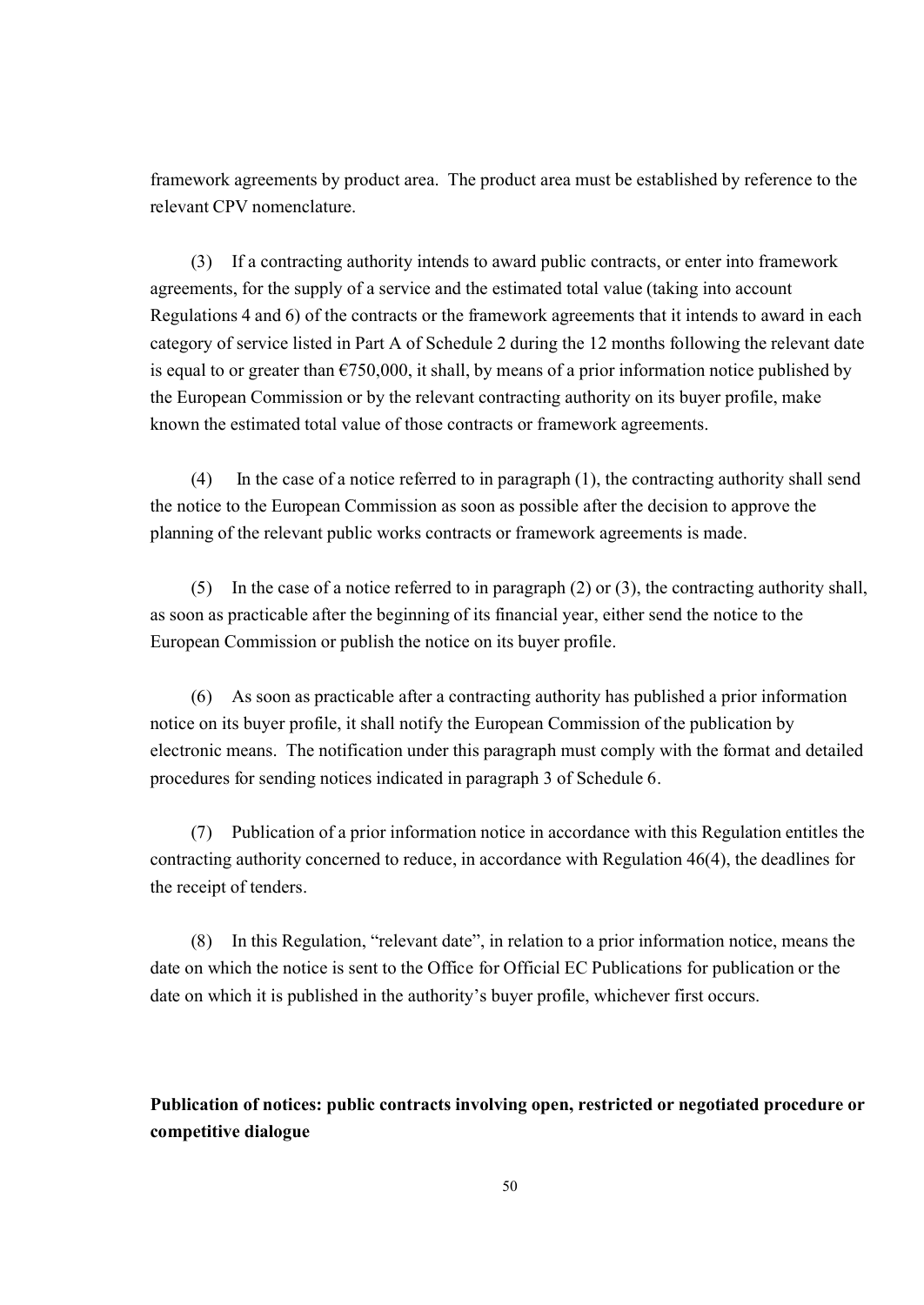**39.** A contracting authority that proposes to award a public contract or enter into a framework agreement by means of―

- (a) the open or restricted procedure, or
- (b) a competitive dialogue in accordance with the conditions prescribed by Regulations 29 and 30, or
- (c) the negotiated procedure with the prior publication of a contract notice in accordance with the conditions prescribed by Regulation 31,

shall make its intention known by means of a contract notice.

### **Publication of notices: public contracts based on dynamic purchasing system**

**40.** (1) A contracting authority that proposes to establish a dynamic purchasing system shall make its intention known by means of a contract notice.

(2) A contracting authority that proposes to enter into a public contract based on a dynamic purchasing system shall make its intention known by means of a simplified contract notice.

# **Contracting authority to send notice of the result of award procedure on entering into public contract or framework agreement**

**41.** (1) A contracting authority that has entered into a public contract or a framework agreement shall send a notice of the result of the award procedure to the Office for Official EC Publications within 48 days after the date on which the contract was awarded or the framework agreement was entered into.

(2) A contracting authority that enters into a framework agreement in accordance with Regulation 33 is not required to send a notice of the result of the award procedure for each contract based on the agreement.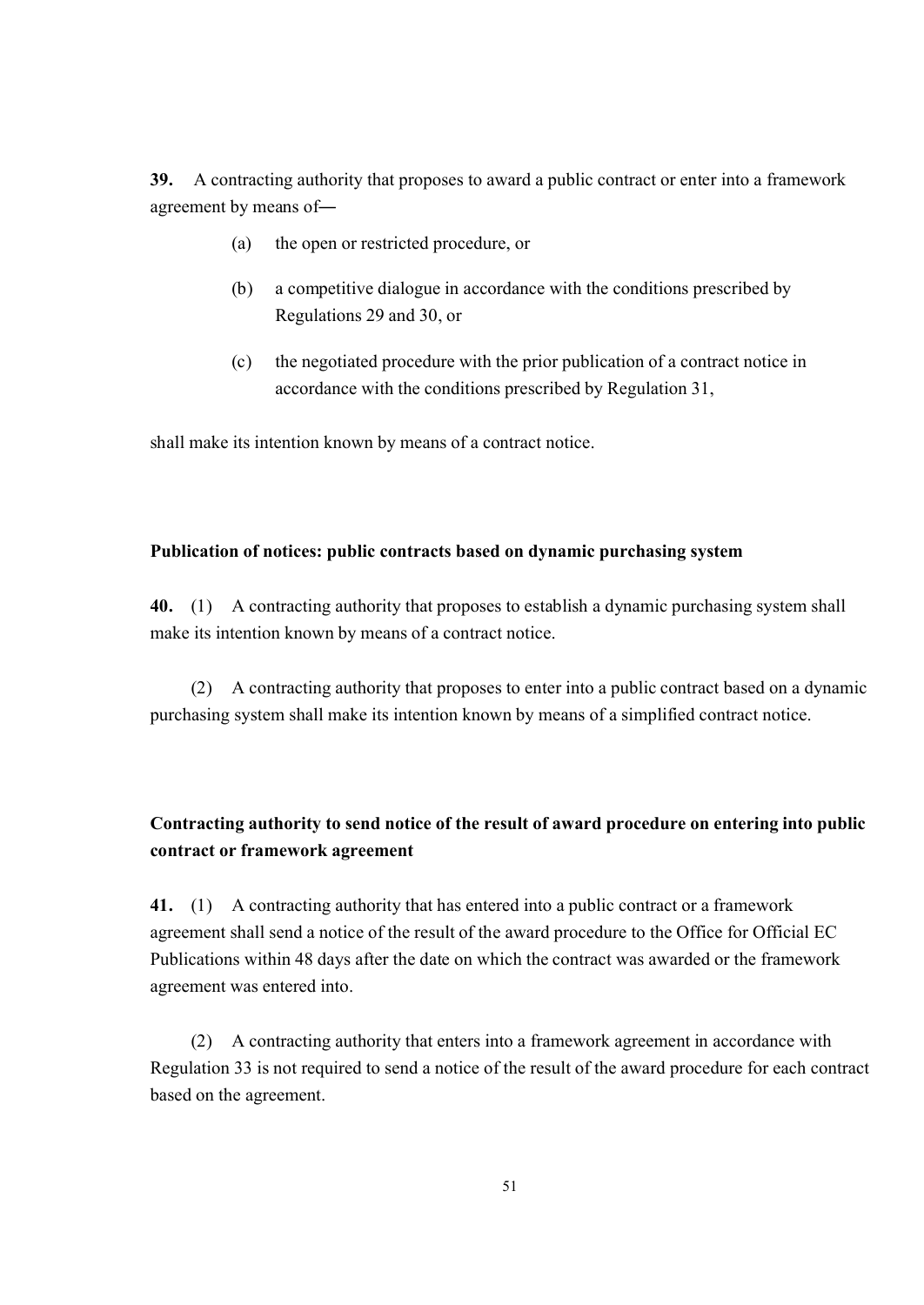# **Contracting authority to send contract award notice to European Commission on entering into public contract based on dynamic purchasing system**

**42.** (1) A contracting authority that enters into a public contract based on a dynamic purchasing system shall send to the Office for Official EC Publications a notice notifying the result of the award of the contract within 48 days after the date on which the contract is entered into.

(2) As an alternative to complying with paragraph (1), the contracting authority may group contract award notices on a 3-monthly basis, in which case, it shall send the grouped notices to the Office for Official EC Publications within 48 days after the end of each period of 3 months following the date on which the first contract under the dynamic purchasing system was awarded.

# **Special provision applicable to public contracts for certain services**

**43.** In the case of a public contract for a service of a kind listed in Part B of Schedule 2, the contracting authority shall indicate in the notice whether it agrees to the publication.

# **Contracting authority may withhold certain information from publication**

**44.** A contracting authority may withhold from publication certain information relating to entry into a pubic contract or framework agreement if, in its opinion, release of the information―

- (a) would impede law enforcement or otherwise be contrary to the public interest, or
- (b) would harm the legitimate commercial interests of economic operators, public or private, or
- (c) could reasonably be expected to prejudice fair competition between economic operators.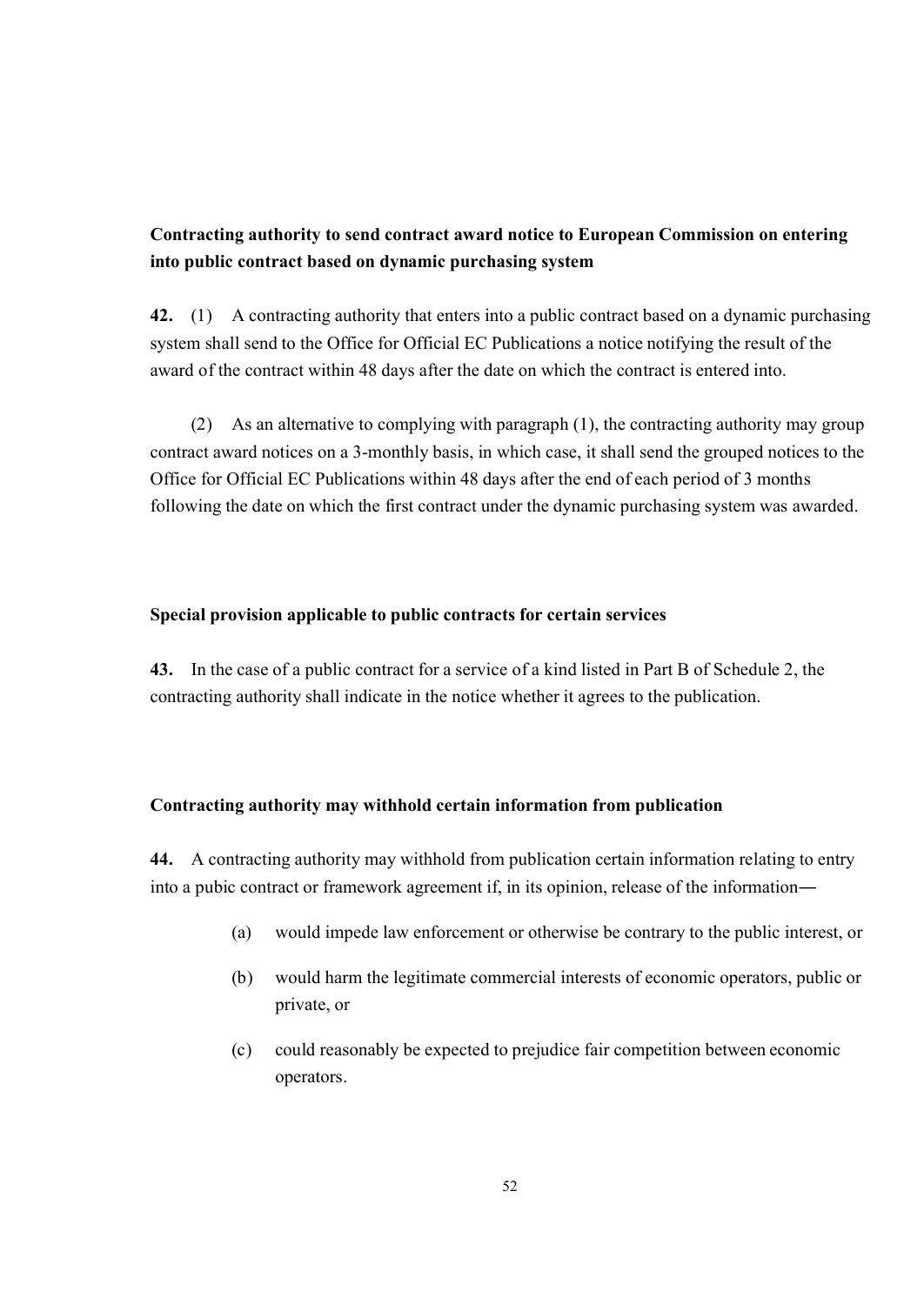#### **Publication of notices for the purposes of these Regulations**

**45.** (1) A contracting authority shall ensure that every notice that it sends to the Office for Official EC Publications for publication―

- (a) includes the information mentioned in Part A of Schedule 5 and, when appropriate, any other information that the authority considers relevant, and
- (b) accords with the format of standard forms adopted by the European Commission in accordance with the procedure referred to in Article 77 of the Public Authorities Contracts Directive.

(2) If, in complying with a requirement of these Regulations, a contracting authority sends by electronic means a notice to the Office for Official EC Publications for publication, it shall ensure that the notice complies with the format and procedures for transmission specified in paragraph 3 of Schedule 6.

(3) A contracting authority that has recourse to an accelerated procedure shall send the relevant notice either by telefax or by electronic means and ensure that the notice complies with the format and procedures for transmission specified in paragraph 3 of Schedule 6.

(4) When sending to the Office for Official EC Publications a notice for publication required by these Regulations, a contracting authority shall comply with the technical requirements for publication specified in paragraph 1(1) and (2) of Schedule 6.

(5) A contracting authority shall not send a contract notice for publication unless the full text of the notice is in an official language of the European Community chosen by the authority.

(6) A contracting authority shall not publish a contract notice, or any of its contents, before a copy of the notice has been sent to the Office for Official EC Publications.

(7) When issuing a notice within the State for the purposes of these Regulations or the Public Authorities Contracts Directive, a contracting authority shall ensure that the notice specifies only―

> (a) information contained in the copy of the notice that was sent to the European Commission or was published on its buyer profile, and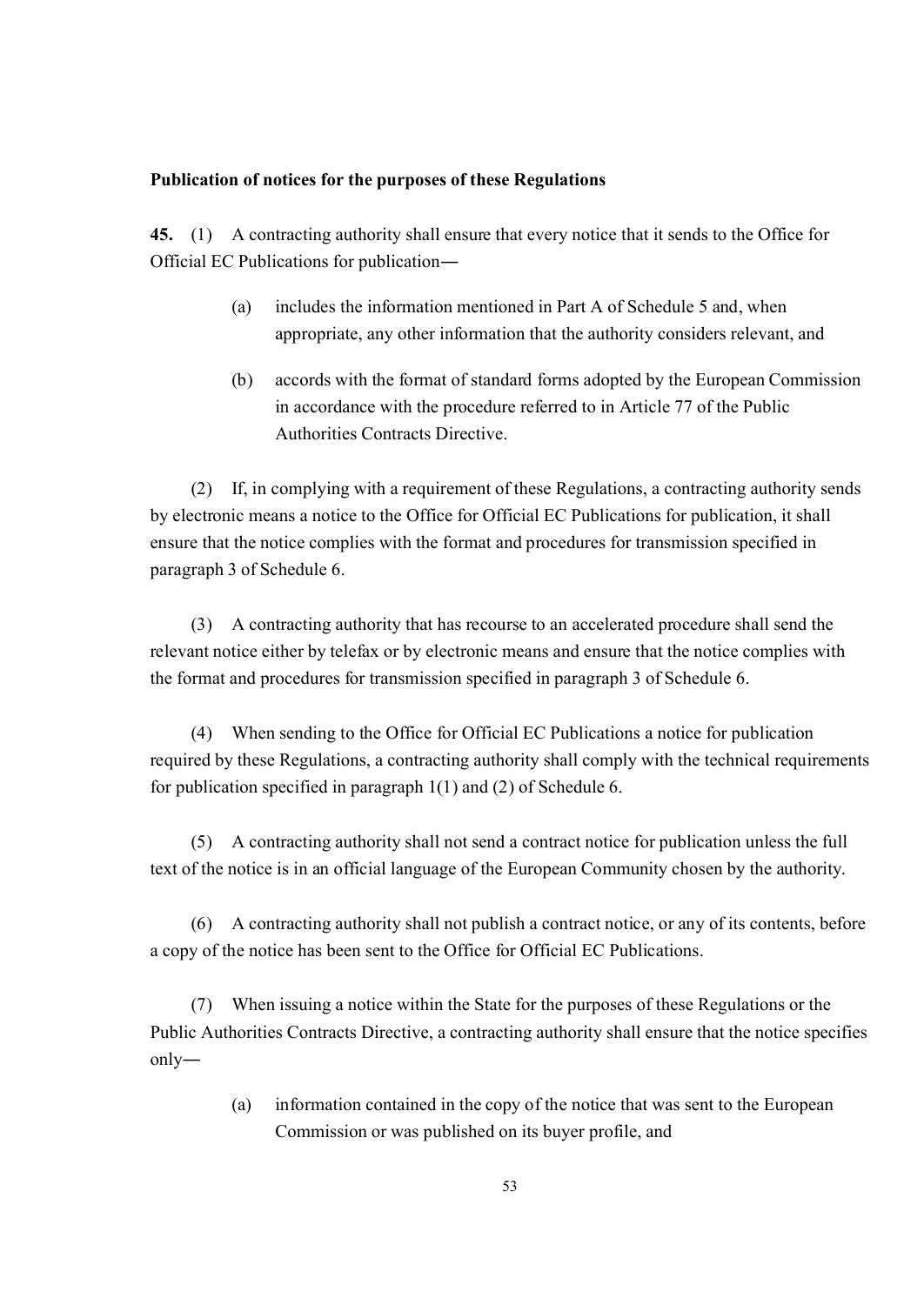- (b) the date on which that copy was so sent or published.
- (8) A contracting authority shall publish a prior information notice on its buyer profile only if―
	- (a) notice of its publication has been sent to the Office for Official EC Publications in the same form as that in which it is proposed to be published, and
	- (b) it specifies the date on which it was sent to that Office.

(9) A contracting authority shall ensure that the content of a notice does not exceed 650 words if it is not sent by electronic means in the format and procedures for transmission specified in paragraph 3 of Schedule 6.

(10) A contracting authority shall ensure that it is able to provide proof of the dates on which copies of notices were sent to the Office for Official EC Publications for publication. A confirmation of the publication given by a person purporting to be employed in that Office, mentioning the date of publication is proof of publication.

(11) A contracting authority may send to the Office for Official EC Publications for publication in the Official Journal of the European Union a copy of a notice relating to a public contract for which publication is not mandatory under these Regulations.

*Note: The European Commission publishes a summary of the important elements of this kind of notice in the other official languages of the European Community, but the version of the notice published in the chosen language is the sole authentic text.*

# CHAPTER 2

# *Deadlines*

## **Deadlines for receipt of tenders and requests to participate**

**46.** (1) When fixing the deadline for the receipt of tenders or requests to participate in an award of a public contract, a contracting authority shall take particular account of the complexity of the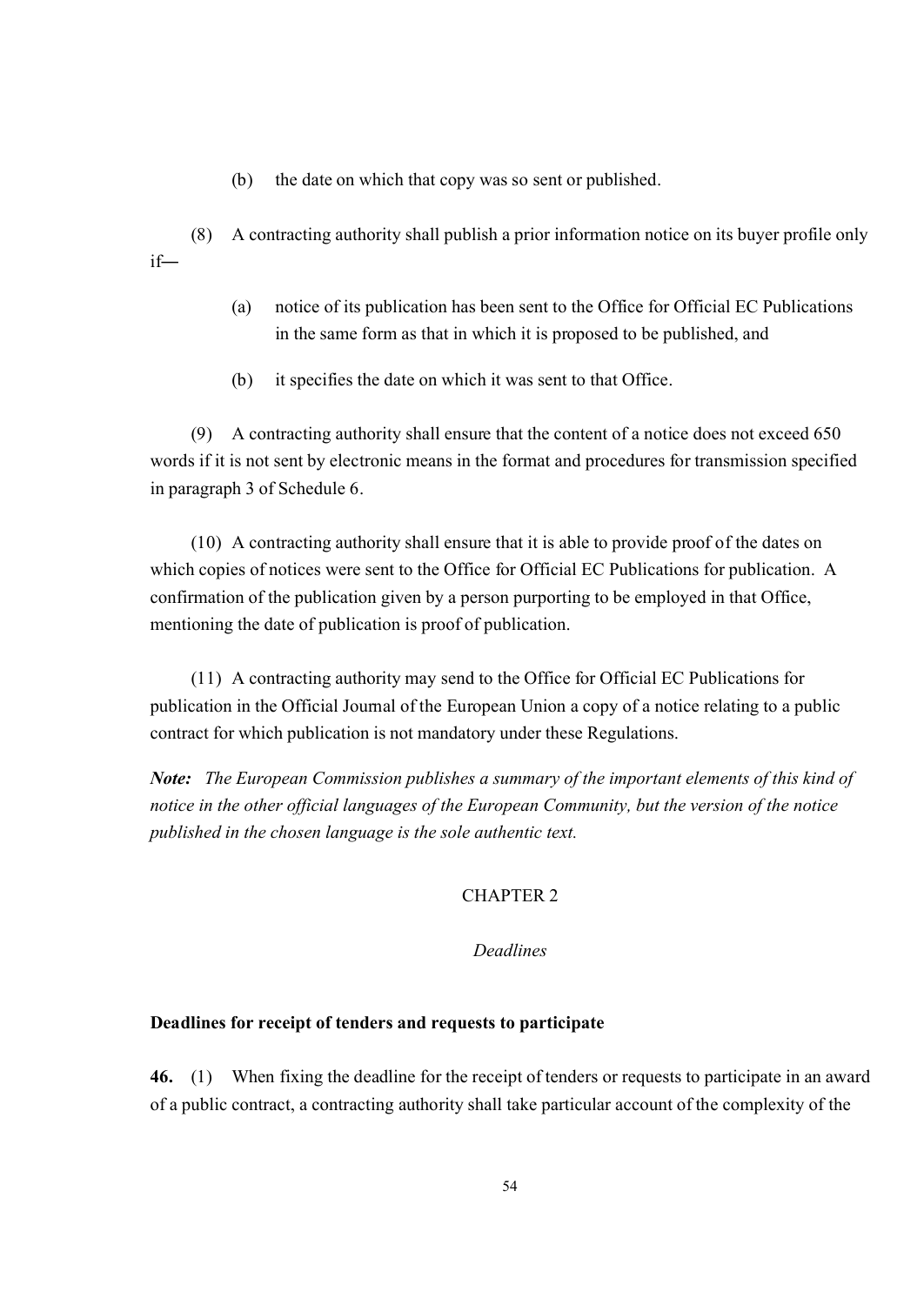contract and the time needed for drawing up tenders. Nothing in this paragraph affects the minimum time limits prescribed by this Regulation.

(2) In awarding a public contract by means of an open procedure, a contracting authority shall fix a deadline for the receipt of tenders that is no less than 52 days from the date on which it sent the contract notice for publication.

(3) In awarding a public contract by means of a restricted procedure, a negotiated procedure with the prior publication of a contract notice or a competitive dialogue, a contracting authority shall―

- (a) fix a deadline for receipt of requests to participate that is no less than 37 days from the date on which the contract notice is sent for publication, and
- (b) in the case of a restricted procedure, fix a deadline for the receipt of tenders that is no less than 40 days from the date on which the invitation is sent.

(4) A contracting authority that has published a prior information notice in accordance with Regulation 38 may reduce the deadline for the receipt of tenders fixed in accordance with paragraphs (2) and (3)(b) to not less than 22 days.

- (5) For the purposes of paragraph (4)―
	- (a) when a public contract is to be awarded by means of an open procedure, a deadline is to be calculated from the date on which the contract notice is sent for publication, and
	- (b) when a public contract is to be awarded by means of a restricted procedure, a deadline for receipt of tenders is to be calculated from the date on which the invitation to tender is sent to the selected candidates.
- (6) The reduction referred to in subparagraph (4) is permitted only if―
	- (a) the relevant prior information notice has included all the information required for the contract notice in Part A of Schedule 5, in so far as that information was available when the prior information notice was published, and
	- (b) that prior information notice was sent for publication not less than 52 days and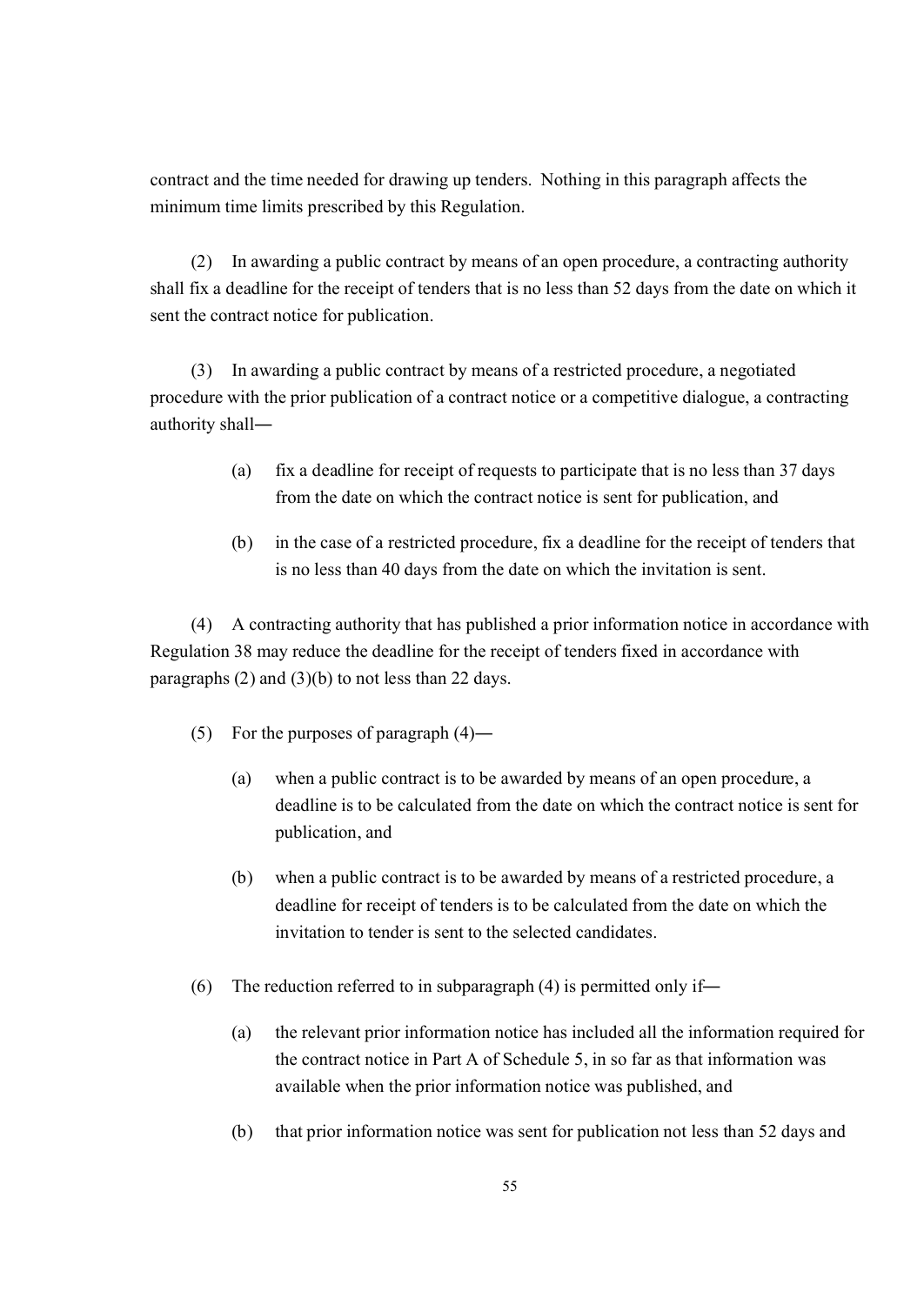not more than 12 months before the date of publication of the contract notice.

(7) If, in awarding a public contract by means of a restricted procedure, a negotiated procedure with publication of a contract notice, or a competitive dialogue, a contracting authority has sent to the Office for Official EC Publications by electronic means a notice in accordance with the format and procedures for transmission specified in paragraph 3 of Schedule 6, the authority may reduce by not more that 7 days―

- (a) the deadline for the receipt of tenders referred to in paragraphs (2) and (4), and
- (b) the deadline for the receipt of requests to participate referred to in paragraph  $(3)(a)$ .

(8) A contracting authority may reduce by not more than 5 days the deadlines referred to in paragraphs (2) and (3)(b) if the authority―

- (a) offers, from the date on which the relevant notice is published in accordance with Schedule 6, unrestricted and full direct access by electronic means to the contract documents and to any supplementary documents, and
- (b) specifies in that notice an internet address at which those documents can be accessed.

Such a reduction may be added to that referred to in paragraph (7).

- (9) If―
	- (a) for any reason the specifications and the supporting documents or additional information, although requested in good time, are not supplied before the deadline for the receipt of tenders referred to in Regulation 47 or 48, or
	- (b) tenders can be made only after a visit to a site where the contract is to be performed or after an on-the-spot inspection of documents supporting the contract documents,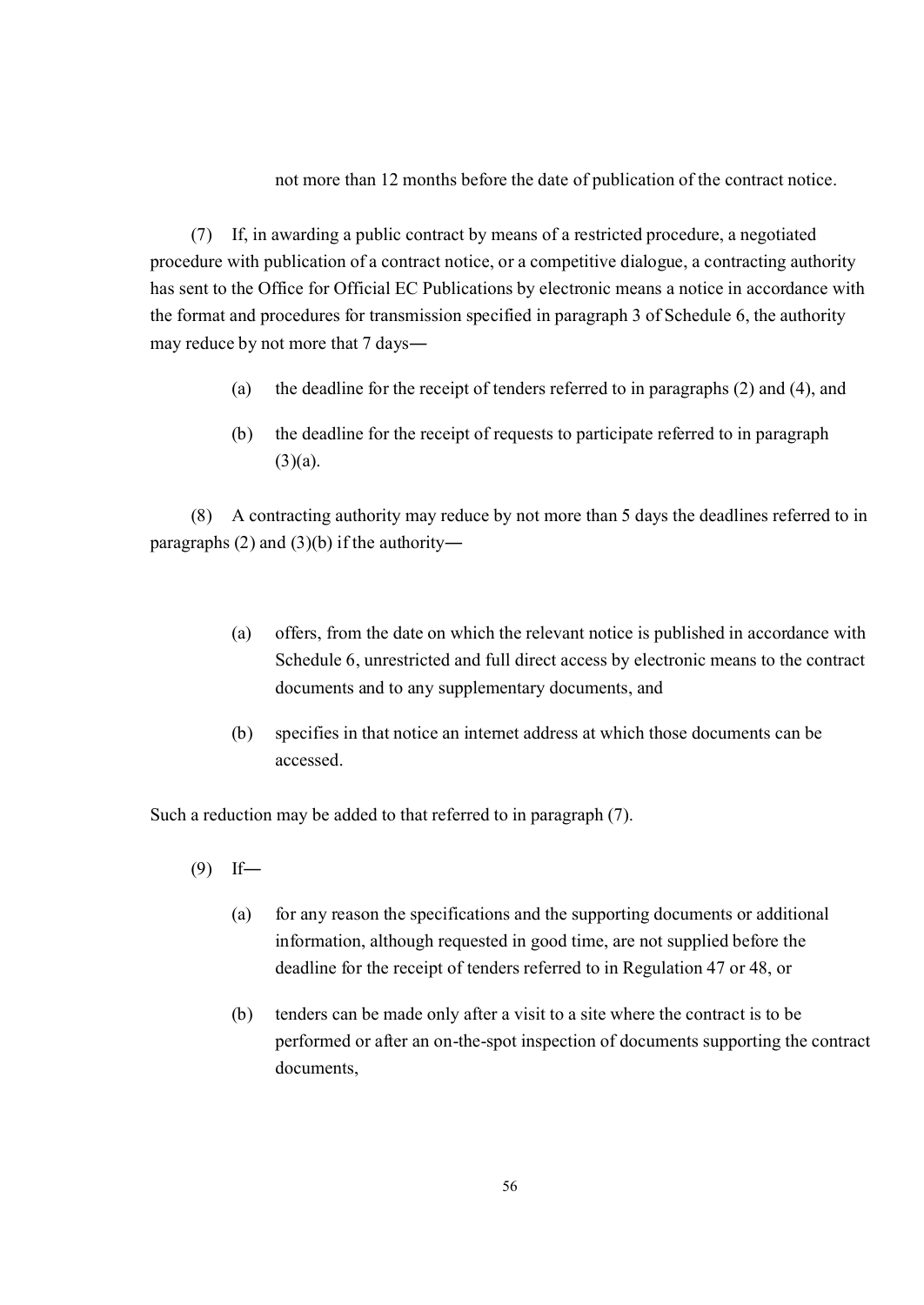the contracting authority shall extend the deadline so that all of the economic operators concerned may become aware of all of the information needed to prepare tenders.

(10) If, in awarding a public contract by means of a restricted procedure or a negotiated procedure following publication of a contract notice, urgency makes it impracticable for the contracting authority to comply with the deadlines prescribed by this Regulation, it may fix another deadline for the receipt of requests to participate, but, if it does so, the deadline must―

- (a) except as provided by subparagraph (b), be not less than 15 days from the date on which the copy of the notice inviting requests to participate was sent to the Office for Official EC Publications for publication, or
- (b) if the notice was sent to that Office by electronic means in accordance with the format and procedure specified in paragraph 3 of Schedule 6, be not less than 10 days from that date.

(11) If, when awarding a public contract by means of a restricted procedure, urgency makes it impracticable for the contracting authority to comply with the deadlines prescribed by this Regulation, it may fix another deadline for the receipt of tenders, but that deadline must be not less than 10 days from the date on which the authority invites tenders.

#### **Use of open procedure: specifications, additional documents and information**

**47.** (1) If, when awarding a public contract by means of an open procedure, a contracting authority―

- (a) receives a request to participate from an economic operator within a reasonable time before the deadline for receiving tenders, and
- (b) does not offer unrestricted and full direct access by electronic means to the specifications and any supporting documents in accordance with Regulation 46(8),

it shall send the specifications and supplementary documents to the operator within 6 days after receiving the request.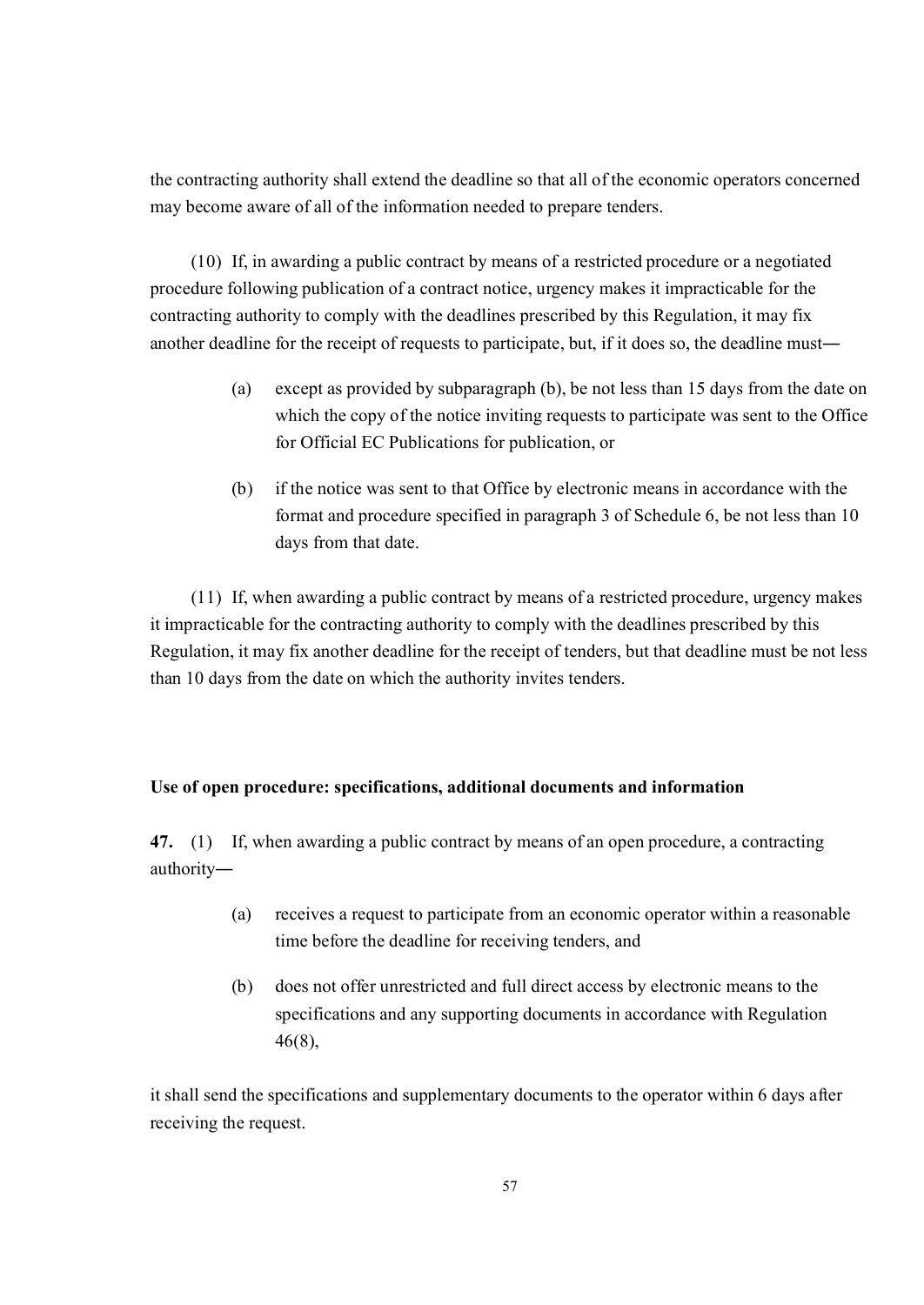(2) If an economic operator requests additional information about the specifications and any supporting documents a reasonable time before the deadline for the receipt of tenders, the contracting authority shall provide the requested information to the operator without delay but, in any case, no later than 6 days before that deadline.

# CHAPTER 3

*Information content and means of transmission*

#### **Invitations to submit a tender or to participate in dialogue or negotiation**

**48.** (1) When awarding a public contract by means of a restricted procedure, a competitive dialogue procedure or a negotiated procedure with publication of a contract notice, a contracting authority shall simultaneously and in writing invite the selected candidates―

- (a) to submit their tenders, or
- (b) to negotiate, or
- (c) in the case of a competitive dialogue, to participate in the dialogue,

as provided by this Regulation.

- (2) The invitation must―
	- (a) include a copy of the relevant specifications or descriptive document and of each of the supporting documents (if any), or
	- (b) if the specifications and other documents are made directly available by electronic means in accordance with Regulation 46(8), specify how access to the specifications and the other documents can be obtained.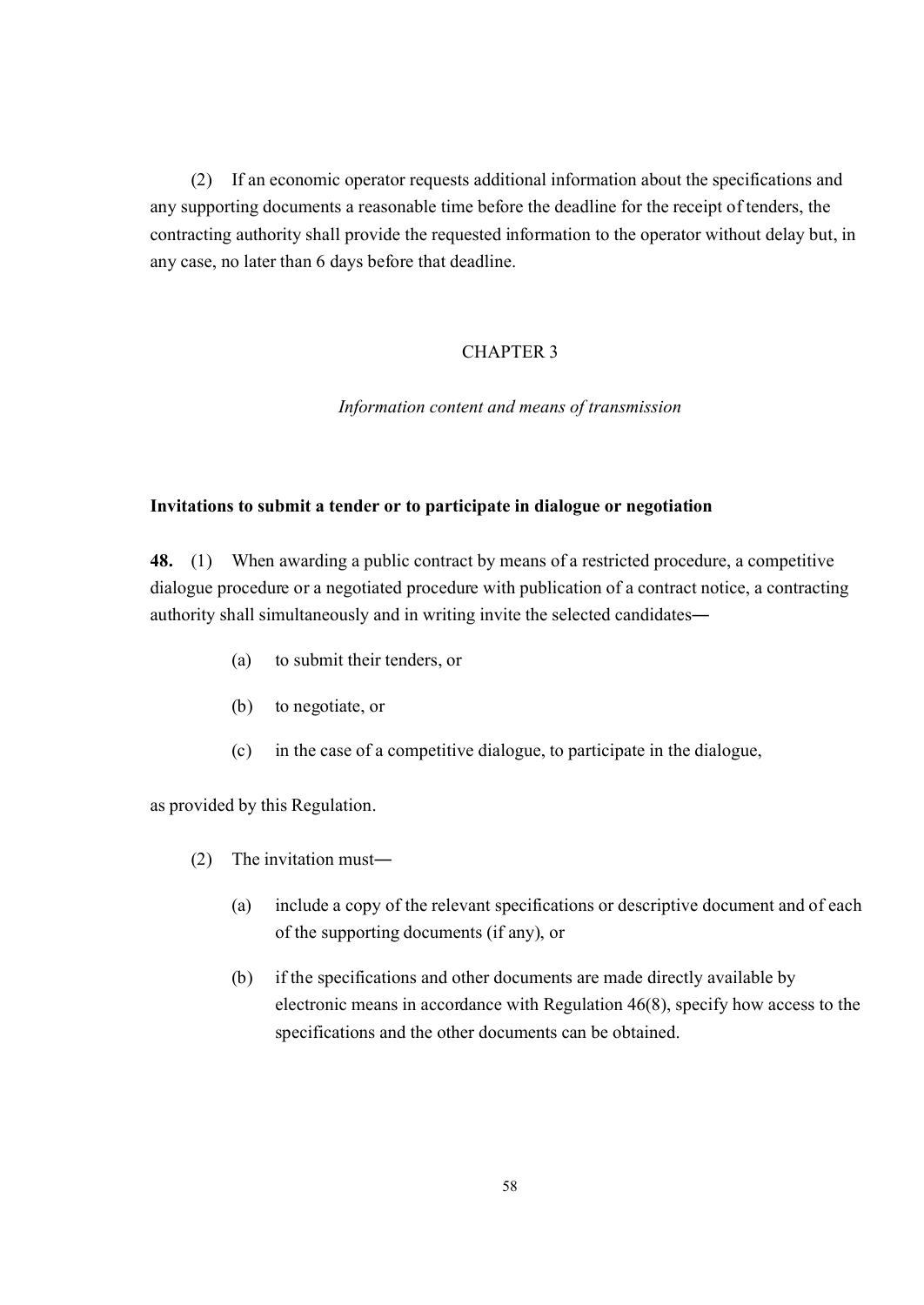(3) If a person other than the contracting authority responsible for the award procedure is in possession of the document containing the specifications, the descriptive document or any supporting document, the invitation must specify―

- (a) the address from which the document may be obtained, and
- (b) if appropriate―
	- (i) the deadline for requesting the document, and
	- (ii) the fee (if any) payable for obtaining the document from the person and any payment procedure.

As soon as practicable after receiving a request for such a document from an economic operator, the person having possession of the document shall send it to the economic operator.

(4) On receiving a request for additional information about the document containing the specifications, the descriptive document or any supporting document within a reasonable time before the deadline for the receipt of tenders, the person concerned shall provide the additional information to the economic operator concerned―

- (a) not less than 6 days, or
- (b) when a restricted or an accelerated procedure is used, not less than 4 days,

before the deadline.

- (5) The invitation must, as a minimum, also contain the following:
	- (a) a reference to the publication of the contract notice;
	- (b) the deadline for the receipt of the tenders, the address to which the tenders must be sent and the language or languages in which the tenders must be prepared;
	- (c) in the case of competitive dialogue, the date and the address specified for the start of consultation and the language or languages used;
	- (d) a reference to any possible accompanying documents to be submitted, either in support of verifiable declarations by the tenderer in accordance with Regulation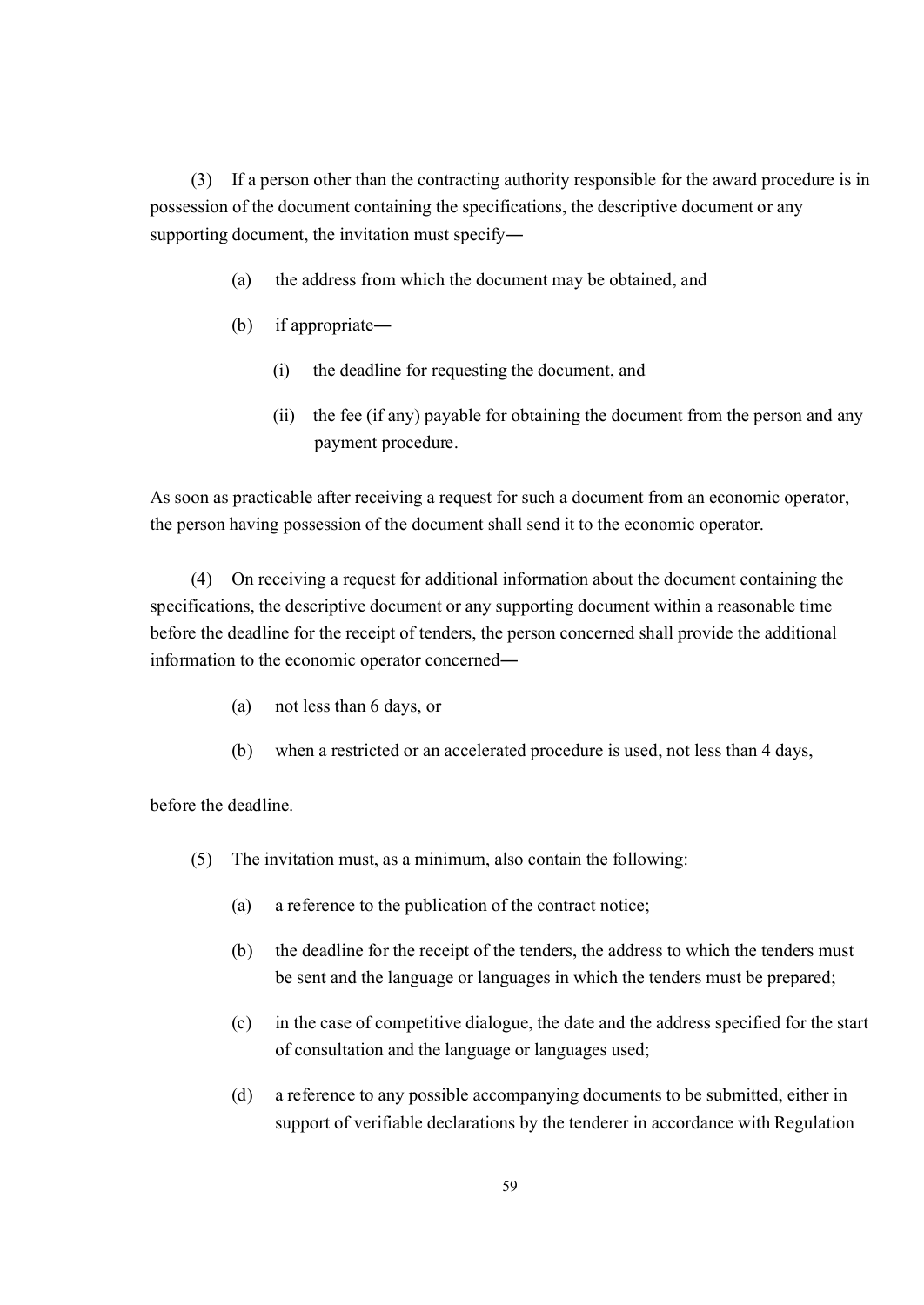53, or to supplement the information referred to in that Regulation, and under the conditions prescribed by Regulations 54 and 55;

(e) if not specified in the contract notice, specifications or descriptive document, the relative weighting of criteria for the award of the contract or, if appropriate, the descending order of importance for such criteria.

(6) When awarding a contract in accordance with the rules prescribed by Regulations 29 and 30, a contracting authority shall ensure that the information referred to in paragraph (5)(b) appears in the invitation to submit a tender and not in the invitation to participate in the dialogue.

### **How candidates and tenderers are to be informed**

**49.** (1) As soon as practicable after reaching a decision about entering into a public contract or framework agreement or admission to a dynamic purchasing system, a contracting authority shall inform candidates and tenderers of the decision by the most rapid means of communication possible (such as by electronic mail or by telefax). If the authority notifies its decision by electronic mail or telefax, it shall confirm the decision in writing if a candidate or tenderer so requests.

- (2) If a contracting authority decides―
	- (a) not to enter into a framework agreement or a contract for which there has been a call for competition, or
	- (b) to restart the procedure, or
	- (c) not to implement a dynamic purchasing system,

the authority shall include in the decision the grounds on which it is based.

(3) As soon as possible, and in any event no later than 15 days after the date on which a contracting authority receives a request to do so, the authority shall inform―

(a) a candidate whose application is rejected of the reasons for the rejection, or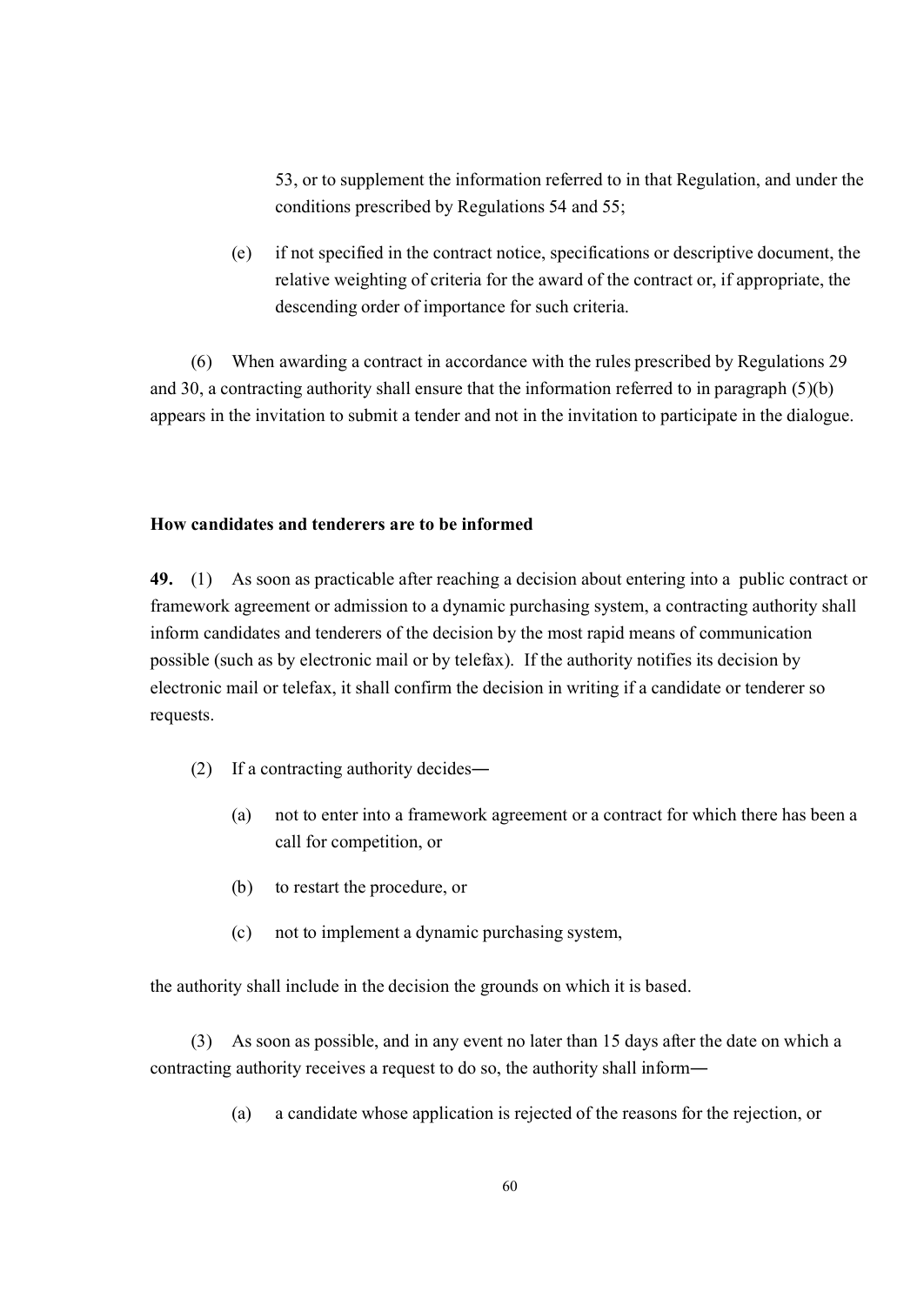- (b) a tenderer whose tender is rejected of the reasons for the rejection (including, in a case referred to in Regulation 23(9) or (10), the reasons for the authority's decision of non-equivalence or that the works, supplies or service do not meet the authority's performance or functional requirements), or
- (c) a tenderer that has made an admissible tender of the characteristics and relative advantages of the tender selected as well as the name of the successful tenderer or the parties to the framework agreement.

(4) However, a contracting authority may decide not to disclose information referred to in paragraph (3) relating to entry into a public contract or framework agreement, or to admission to a dynamic purchasing system, if the release of the information―

- (a) would impede law enforcement, or otherwise be contrary to the public interest, or
- (b) would prejudice the legitimate commercial interests of economic operators (whether public or private), or
- (c) might prejudice fair competition among them.

(5) A contracting authority shall not enter into a public contract with a successful tenderer unless at least 14 days have elapsed since the date on which tenderers were informed of the contract award decision in accordance with paragraph (1).

(6) A contracting authority may reduce the 14-day period referred to in paragraph (5) to 7 days if an accelerated procedure has been used. However, if within this 7-day period, the authority is notified in writing of the intention of a tenderer to seek a review of the contract award decision, it shall not enter a public contract until at least 10 days have elapsed since tenderers were informed of the contract award decision in accordance with paragraph (1).

## CHAPTER 4

# *Communications*

#### **Rules applicable to communication of information relating to public contracts**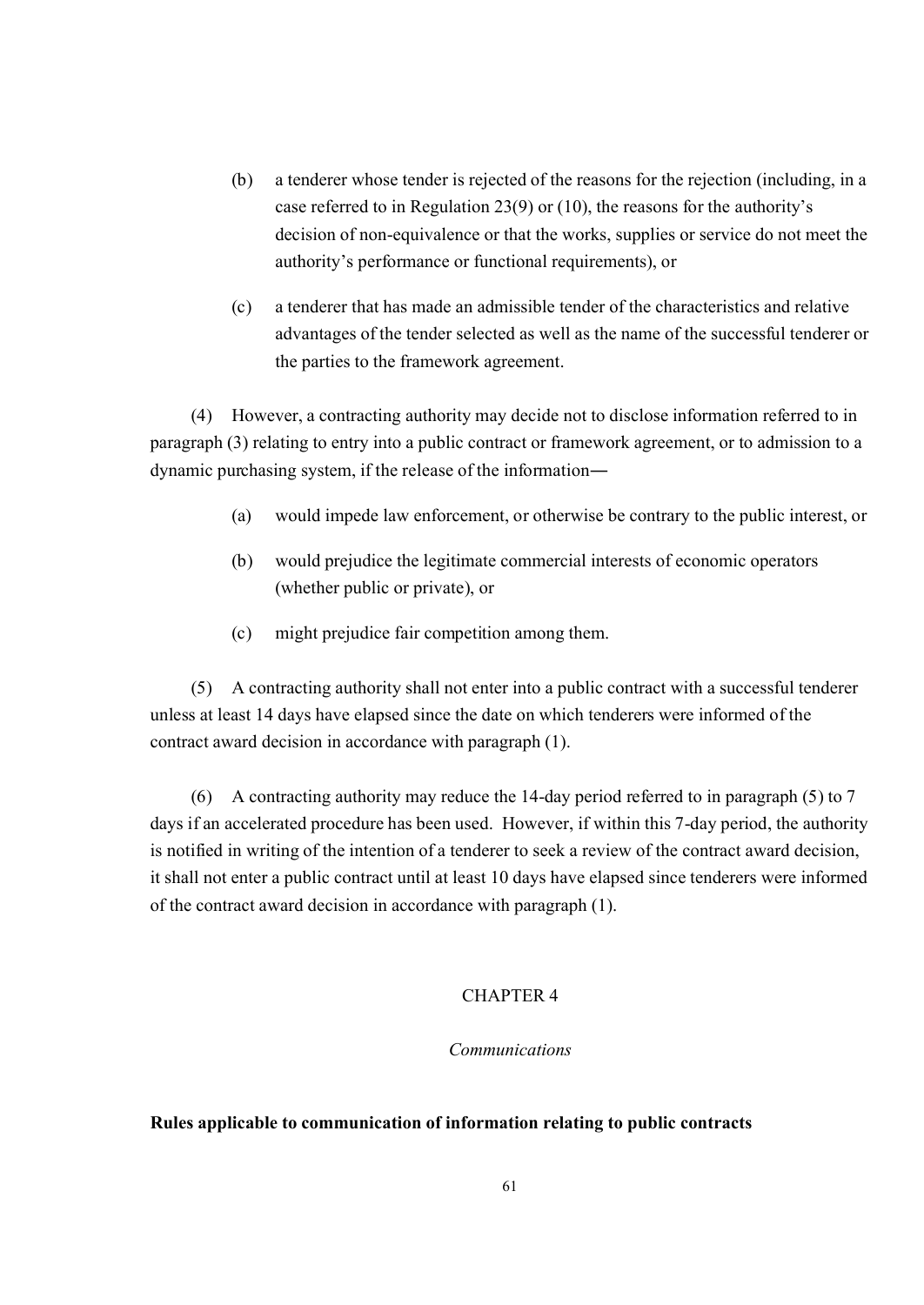**50.** (1) A contracting authority may give or send any information, notice or other communication for a purpose connected with entry into a public contract, or require candidates or tenderers to submit information or tenders, by such of the following means as it chooses:

- (a) by post or personal delivery;
- (b) subject to paragraphs (5) and (6), by electronic means;
- (c) subject to paragraph (7), by telephone or facsimile machine;
- (d) by a combination of any 2 or more of those means.

(2) A contracting authority shall choose a means of communication that is generally available to economic operators so as to enable them to gain access to the authority's tendering procedure.

(3) A contracting authority shall communicate and store information in connection with awarding public contracts in a way that maintains the integrity of data and the confidentiality of tenders and preserves requests to participate.

(4) A contracting authority shall ensure that the content of tenders remains unopened and confidential until the deadline for the receipt of tenders or requests to participate has expired.

(5) The equipment used for communicating by electronic means must be―

- (a) non-discriminatory, and
- (b) generally available, and
- (c) interoperable with information and communication equipment that is currently in general use.

(6) The following provisions apply to equipment used for sending and receiving tenders, and for receiving requests to participate, by electronic means:

> (a) information regarding the specifications necessary for the electronic submission of tenders and requests to participate (including encryption) must be made available to candidates and tenderers;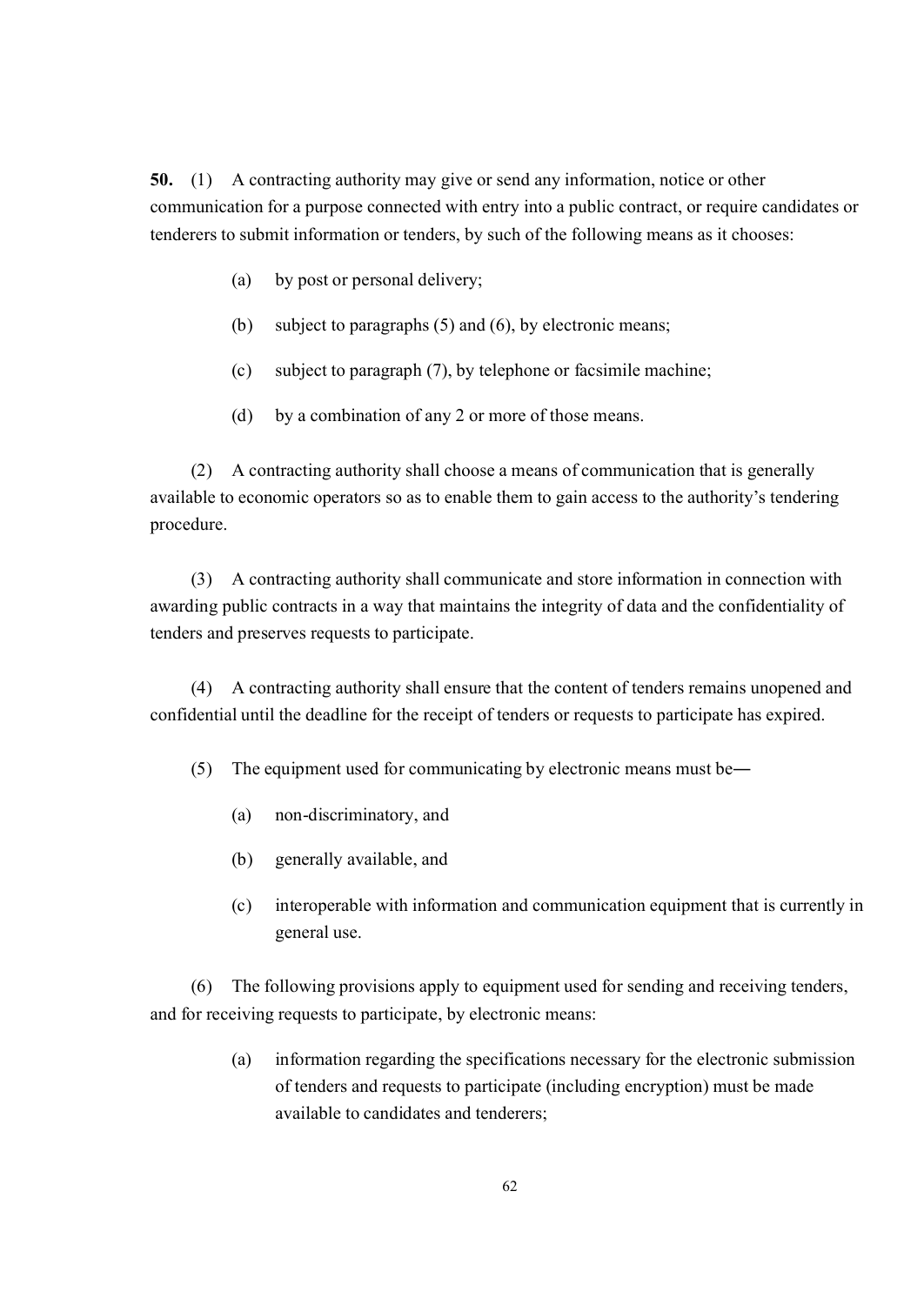- (b) equipment used for electronically receiving tenders and requests to participate must comply with Schedule 4;
- (c) tenderers or candidates must undertake to submit, before the deadline for submission of tenders or requests to participate, all relevant documents that do not exist in electronic form.

In subparagraph (c), "relevant documents" means the documents, certificates and declarations referred to in Regulations 53 to 63 and Regulation 64.

(7) The following provisions apply to the sending of requests to participate in a procedure for the award of a public contract by a contracting authority:

- (a) a person who makes such a request by telephone shall confirm the request in writing before the deadline set for receiving requests;
- (b) a person who sends such a request by fax shall confirm the request by post or by electronic means, but only if required to do so by the authority for the purpose authenticating the request.

The authority shall specify those provisions in the contract notice, together with the deadline for sending confirmation by post or electronic means.

# CHAPTER 5

## *Reports*

## **Content of reports**

**51.** (1) A contracting authority shall prepare a written report for every contract or framework agreement that it enters into, and for every dynamic purchasing system that it establishes. The report must, as a minimum, include the following particulars:

(a) the name and address of the authority, the subject matter and value of the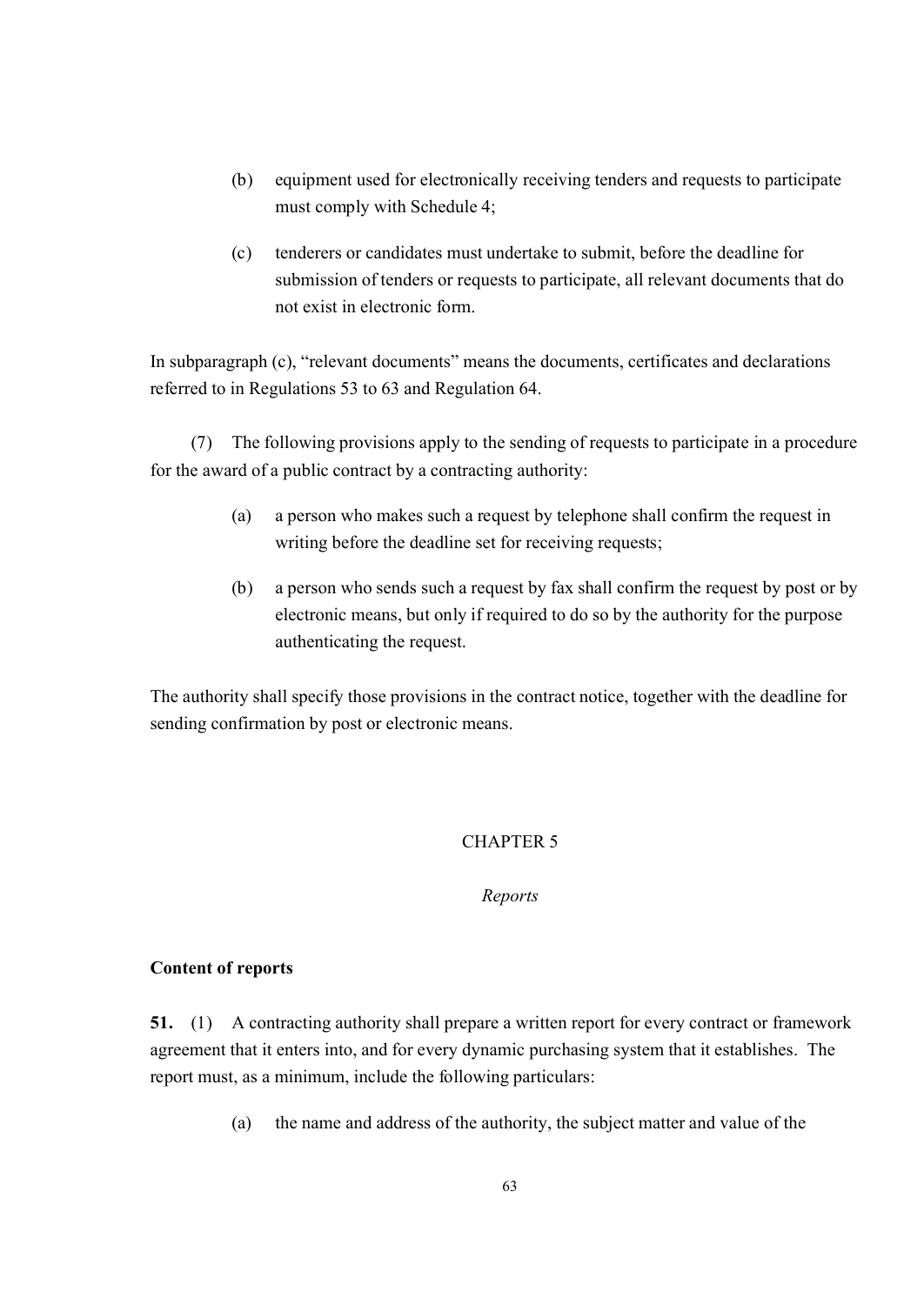contract, framework agreement or dynamic purchasing system;

- (b) the names of the successful candidates or tenderers and the reasons for their selection;
- (c) the names of the candidates or tenderers rejected and the reasons for their rejection;
- (d) the reasons for rejecting tenders that are found to be abnormally low;
- (e) the name of the successful tenderer and the reasons why that tenderer's tender was selected and, if known, the share of the contract or framework agreement that that tenderer intends to subcontract to third parties;
- (f) if a competitive dialogue procedure is used, such of the circumstances referred to in Regulation 29 as justify the use of the procedure;
- (g) if a negotiated procedure is used, such of the circumstances referred to in Regulations 30 and 31 as justify the use of the procedure;
- (h) when appropriate, the reasons why the contracting authority has decided not to award a contract, enter into a framework agreement or establish a dynamic purchasing system.

(2) If the European Commission so requests, the contracting authority shall send to it a copy of the report, or such parts of the report as it specifies.

(3) A contracting authority shall keep a proper record of the progress of a public contract award procedure conducted by electronic means.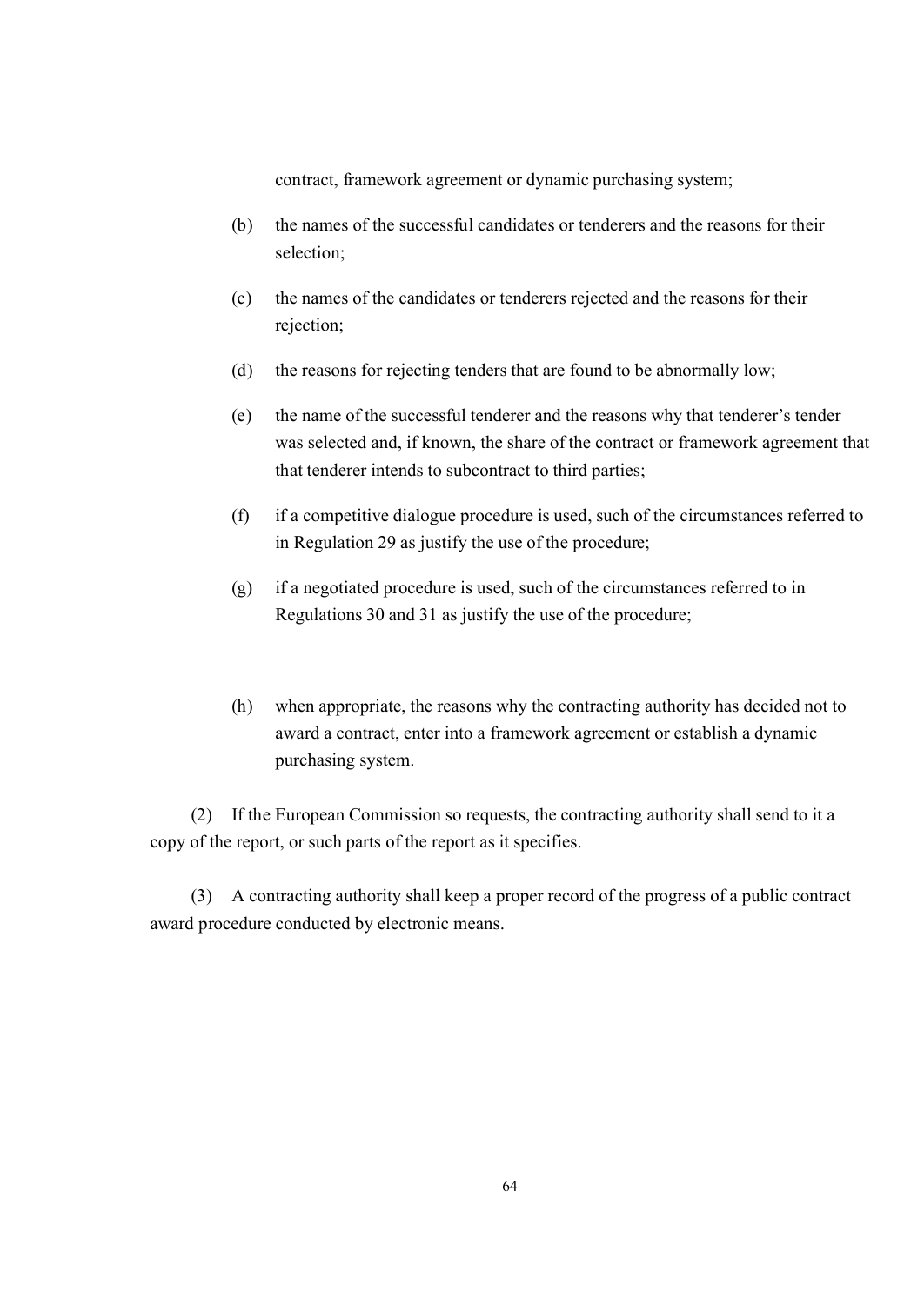# PART 8

### HOW THE AWARD PROCEDURE IS TO BE CONDUCTED

#### CHAPTER 1

#### *General provisions*

# **Procedure for verifying the suitability of participants, for choosing participants and for awarding public contracts**

**52**. (1) A contracting authority shall award a public contract on the basis of the criteria prescribed by Regulation 66 after having checked the suitability of the economic operators (other than those excluded under Regulations 53 and 54) in accordance with―

- (a) the criteria of economic and financial standing referred to in Regulation 55, and
- (b) the criteria of professional and technical knowledge or ability referred to in Regulations 56 to 59, and
- (c) if appropriate, the non-discriminatory rules and criteria referred to in paragraphs (3) to (7).

(2) In awarding a public contract on the basis of those criteria, a contracting authority shall take into account Regulation 24.

(3) A contracting authority can require candidates and tenderers to meet minimum capacity levels in accordance with Regulations 55 to 59.

- (4) A contracting authority―
	- (a) shall ensure that the extent of the information referred to in Regulations 55 to 59 and the minimum levels of ability required for a specific contract are related to, and are proportionate to, the subject matter of the contract, and
	- (b) shall specify those minimum levels in the contract notice.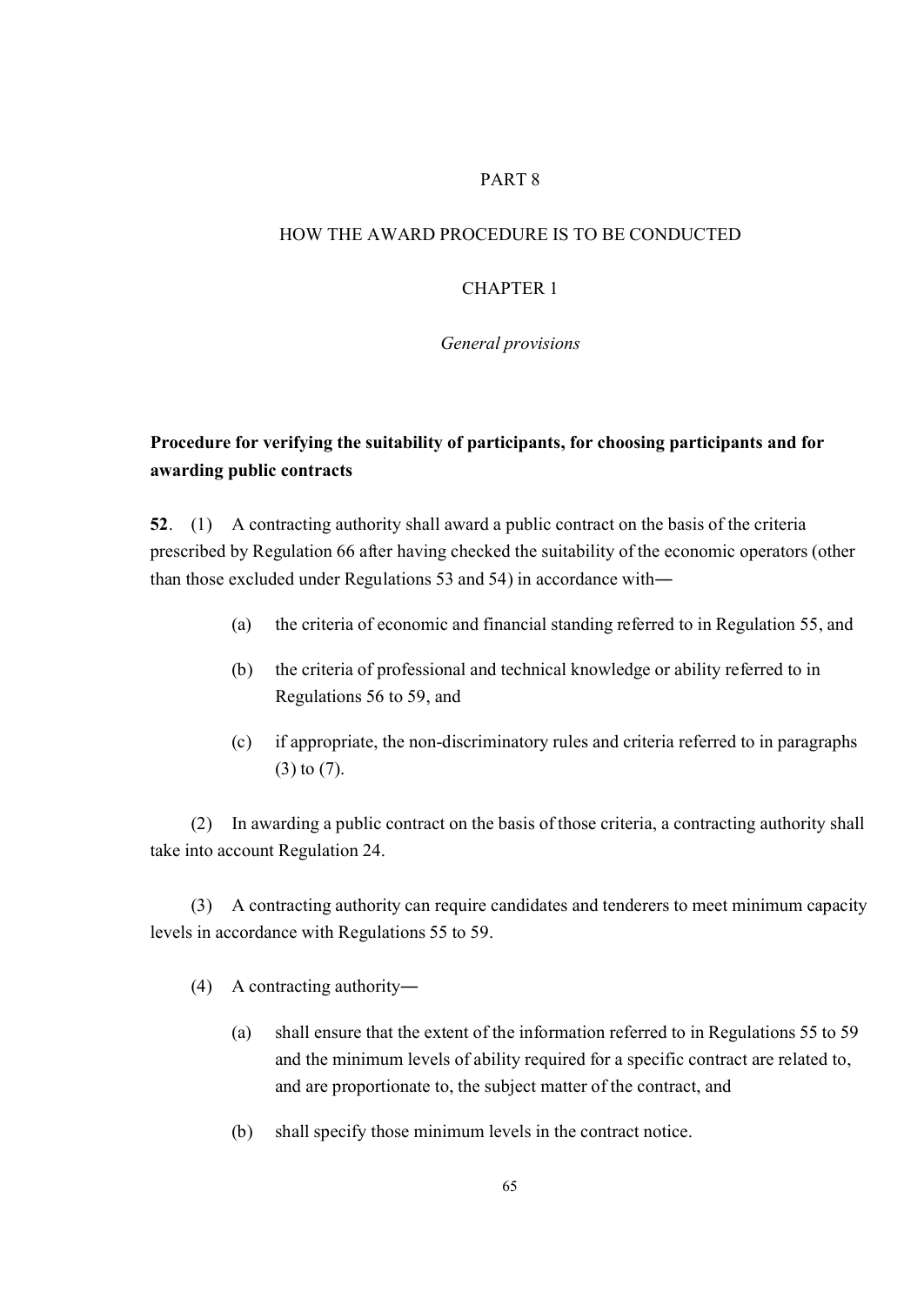(5) A contracting authority that uses a restricted procedure, negotiated procedure with publication of a contract notice or a competitive dialogue procedure can limit the number of suitable candidates that it will invite to tender, negotiate or conduct a dialogue with, provided a sufficient number of suitable candidates is available. In such a case, the contracting authority shall specify in the contract notice―

- (a) the objective and non-discriminatory criteria or rules that it proposes to apply, and
- (b) the minimum number and, if that authority considers it appropriate to do so, the maximum number of candidates that it proposes to invite.
- (6) A contracting authority―
	- (a) shall―
		- (i) if it uses a restricted procedure, invite no fewer than 5 candidates, or
		- (ii) if it uses a negotiated procedure with prior publication of a contract notice or a competitive dialogue procedure, invite no fewer than 3 candidates, and
	- (b) shall in any case invite sufficient candidates to ensure genuine competition, and
	- (c) shall invite a number of candidates at least equal to the minimum number that the authority has set in advance (assuming a sufficient number of suitable candidates is available).

(7) If the number of candidates satisfying the selection criteria and the minimum stated levels of capability required is less than the minimum number, the contracting authority may continue the tendering process by inviting those candidates that have the capabilities required to perform the contract. However, the contracting authority may not invite―

- (a) other economic operators that have not made requests to participate in the tendering process, or
- (b) candidates that do not have the requisite capabilities.

(8) A contracting authority that decides to reduce the number of solutions to be discussed, or tenders to be negotiated, as provided for by Regulations 29(7) and 31(5), shall do so by applying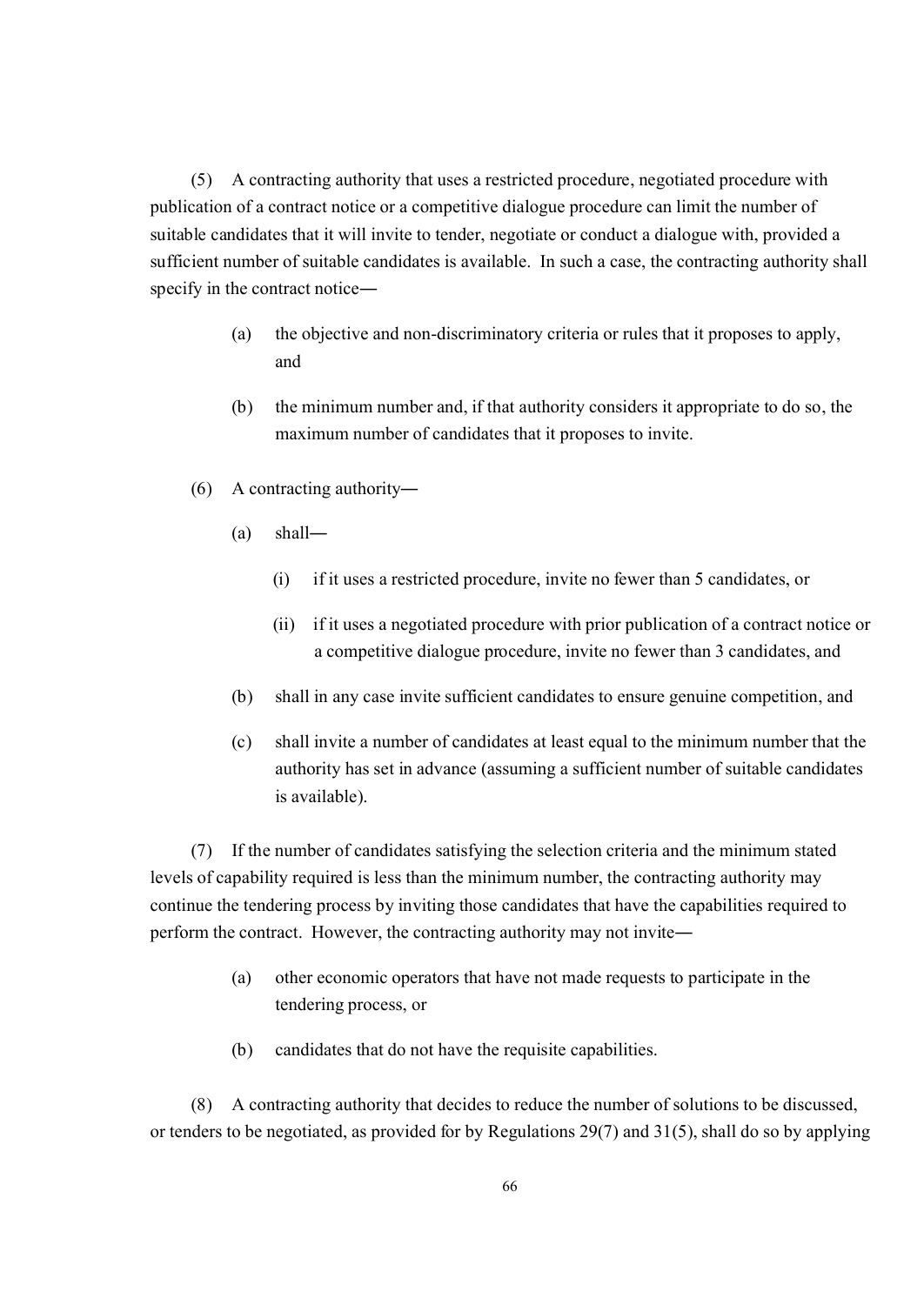the award criteria specified in the relevant contract notice, specifications or descriptive document, but in any case shall ensure that the number of solutions arrived at is consistent with genuine competition (assuming enough solutions or suitable candidates are available).

# CHAPTER 2

## *Criteria for qualitative selection*

#### **Exclusion of certain persons from being considered for awards of public contracts**

**53.** (1) In considering whether or not to award a public contract, a contracting authority shall exclude from consideration any person who, to the knowledge of the authority, has been convicted of an offence involving―

- (a) participation in a prescribed criminal organisation, or
- (b) corruption, or
- (c) fraud, or
- (d) money laundering.
- (2) In order to give effect to paragraph (1), the contracting authority―
	- (a) shall, whenever appropriate, ask a candidate or tenderer to supply the documents referred to in paragraph (6), and
	- (b) may, if it has doubts concerning the personal situation of the candidate or tenderer, also seek information that it considers relevant from an appropriate competent administrative or judicial authority.

(3) If the information referred to in paragraph (2)(b) concerns a candidate or tenderer established in another Member State, the contracting authority may request the co-operation of the competent authority of that other State. Such a request may extend to any agent of the person and,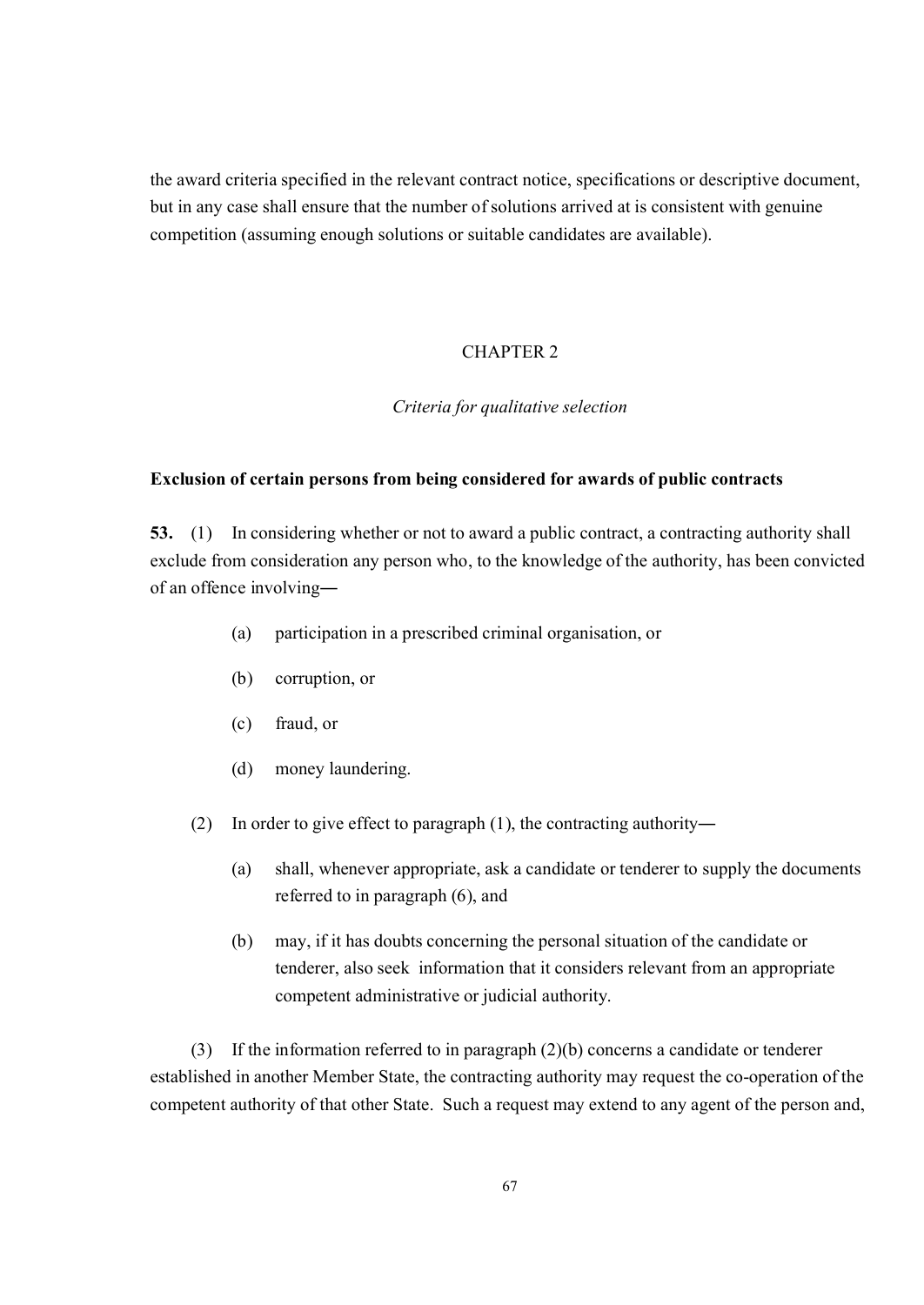in the case of a body (whether incorporated or unincorporated), extend to any person who is concerned in the direction or management of the body.

(4) In considering whether to award a public contract, a contracting authority may exclude from consideration any person―

- (a) who is subject to a bankruptcy or insolvency procedure or process of a kind specified in paragraph (5), or
- (b) who has been found guilty of professional misconduct by a competent authority that is authorised by law to hear and determine allegations of professional misconduct against persons that include the operator, or
- (c) who has committed grave professional misconduct provable by means that the authority can demonstrate, or
- (d) who has not fulfilled an obligation to pay a social security contribution as required by a law of the country or territory―
	- (i) where the person ordinarily resides or carries on business, or
	- (ii) where the authority is established, or
- (e) who has not fulfilled an obligation to pay a tax or levy imposed by or under a law of the country or territory―
	- (i) where the person ordinarily resides or carries on business, or
	- (ii) where the authority is established, or
- (f) who has provided a statement or information to the authority or another contracting authority knowing it to be false of misleading, or has failed to provide to the authority or another such authority a statement or information that is reasonably required by the authority for the purpose of awarding the public contract concerned.

(5) A person is subject to a bankruptcy or insolvency procedure or process for the purpose of paragraph  $(4)$  if —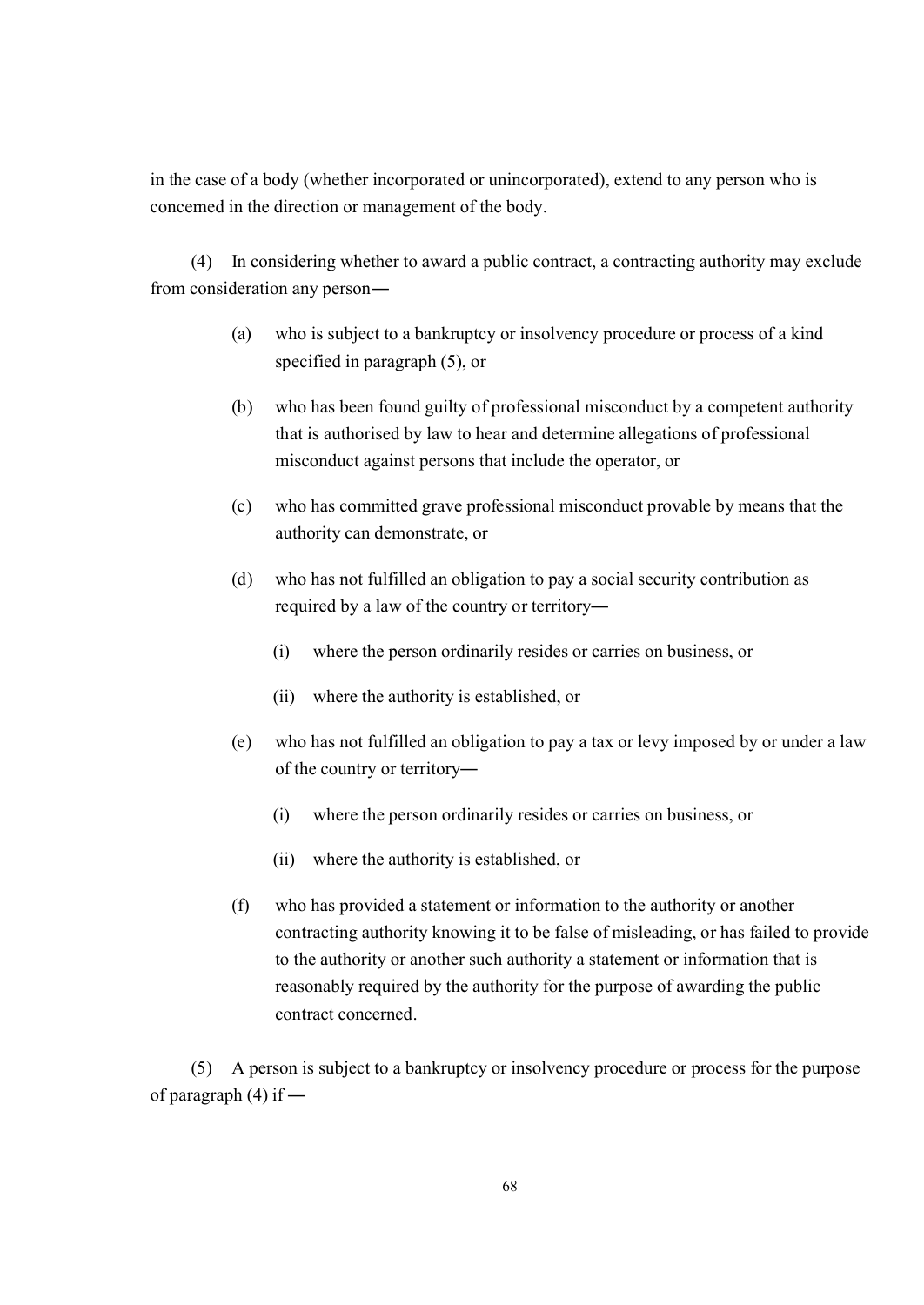- (a) the person is bankrupt or the subject of a bankruptcy petition, or
- (b) the person, being a body corporate, is being wound up or the subject of proceedings for compulsory winding up, or
- (c) the person's affairs are being administered by a court, or the person is the subject of proceedings in which it is sought to have the person's affairs so administered, or
- (d) the person has entered into an arrangement with creditors, or
- (e) the person has suspended business activities, or
- (f) the person is, in the opinion of the contracting authority concerned, in any situation analogous to any of those mentioned in subparagraphs (a) to (e) under a law of the State, another Member State or a third country relating to bankruptcy or insolvency.

(6) A contracting authority shall accept as sufficient evidence that a person is not liable to be excluded under paragraph (1) or under subparagraph (a), (b), (d) or (e) of paragraph (4)―

- (a) a copy of the relevant judicial record, or
- (b) in the absence of such a copy, a certificate issued by a competent judicial or administrative authority in the country or territory where the person ordinarily resides or carries on business, or the authority is established,

showing that the particular subparagraph does not apply to the person.

(7) Without limiting paragraph (6), a contracting authority shall accept as sufficient evidence that a person is not liable to be excluded under subparagraph (d) or (e) of paragraph (4) a certificate issued by the Collector General of the Office of the Irish Revenue Commissioners showing that the relevant subparagraph does not apply to the person.

(8) If a question arises as to whether paragraph (1), or subparagraph (a) or (b) of paragraph (4), applies to a person and either―

(a) the relevant judicial or administrative or competent authority in the country or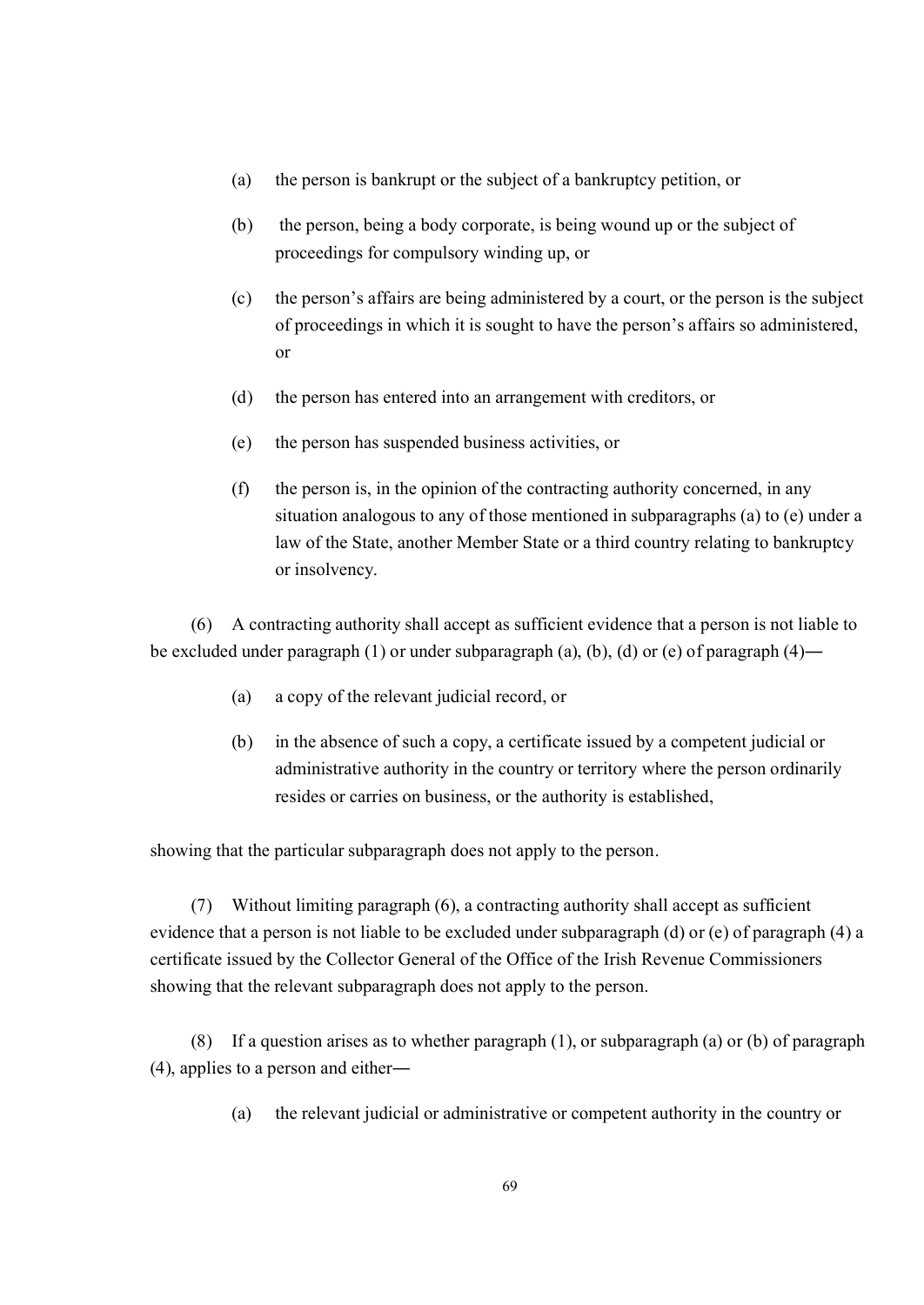territory in question does not issue documents of the kind referred to in paragraph (6), or (7), or

(b) although it issues documents of that kind, they do not cover the case in question,

the contracting authority concerned shall accept instead a declaration made by the person on oath or, in the case of a Member State where there is no provision for making a declaration on oath, a solemn declaration made by the person before a person authorised for the purpose under a law of that Member State.

- (9) The following are authorised authorities for the purposes of paragraph (8):
	- (a) a competent judicial or administrative authority of the country or territory where the person ordinarily resides or carries on business or where the contracting authority is established;
	- (b) a notary or a competent professional or trade body located in that country or territory.

## **Suitability to pursue the professional activity**

**54.** (1) An economic operator that wishes to participate in a public contract shall, if requested to do so by the contracting authority concerned, provide―

- (a) evidence to the satisfaction of that authority that it is enrolled on one of the professional or trade registers, or
- (b) a declaration on oath or a certificate,

as described in the relevant Part of Annex IX to the Public Authorities Contracts Directive.

(2) For the purposes of paragraph (1), the relevant Part of Annex IX to the Public Authorities Contracts Directive is―

- (a) in the case of a public works contract, Part A, and
- (b) in the case of a public supply contract, Part B, and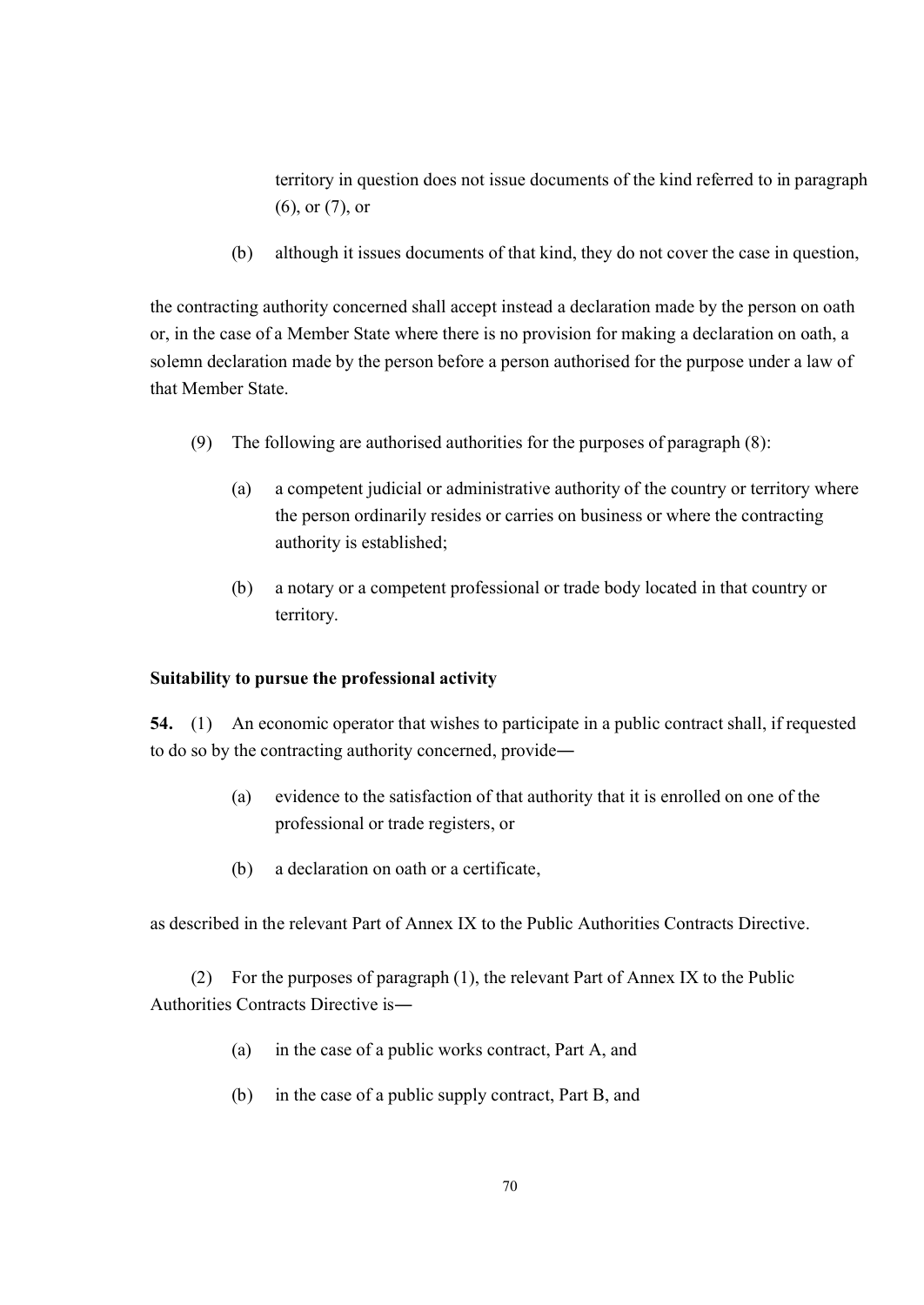(c) in the case of a public service contract, Part C.

(3) If, in relation to the award of a public service contract, candidates or tenderers are required to be holders of a particular qualification in order to be able to carry on the kind of activity to which the contract relates in the country or territory where their principal place of business is located, those candidates or tenderers shall, if required to do so by the contracting authority, provide evidence that they hold such a licence or authority or that they are members of that organisation.

- (4) In paragraph (3), "qualification" includes―
	- (a) a licence or other form of authorisation, and
	- (b) membership of a specified organisation.

### **Economic and financial standing**

**55.** (1) A contracting authority may accept as proof of an economic operator's economic and financial standing one or more of the following references:

- (a) an appropriate statement from a bank or, where appropriate, evidence that the operator has relevant professional risk indemnity insurance;
- (b) the presentation of a financial statement relating to the business of the operator, or a copy of such a statement, but only if the statement is required to be published under a law of the country in which the operator is established or carries on business;
- (c) a statement showing―
	- (i) the operator's overall turnover, and
	- (ii) if appropriate, the turnover in the kind of business covered by the proposed contract,

for a specified period normally not exceeding the preceding 3 years.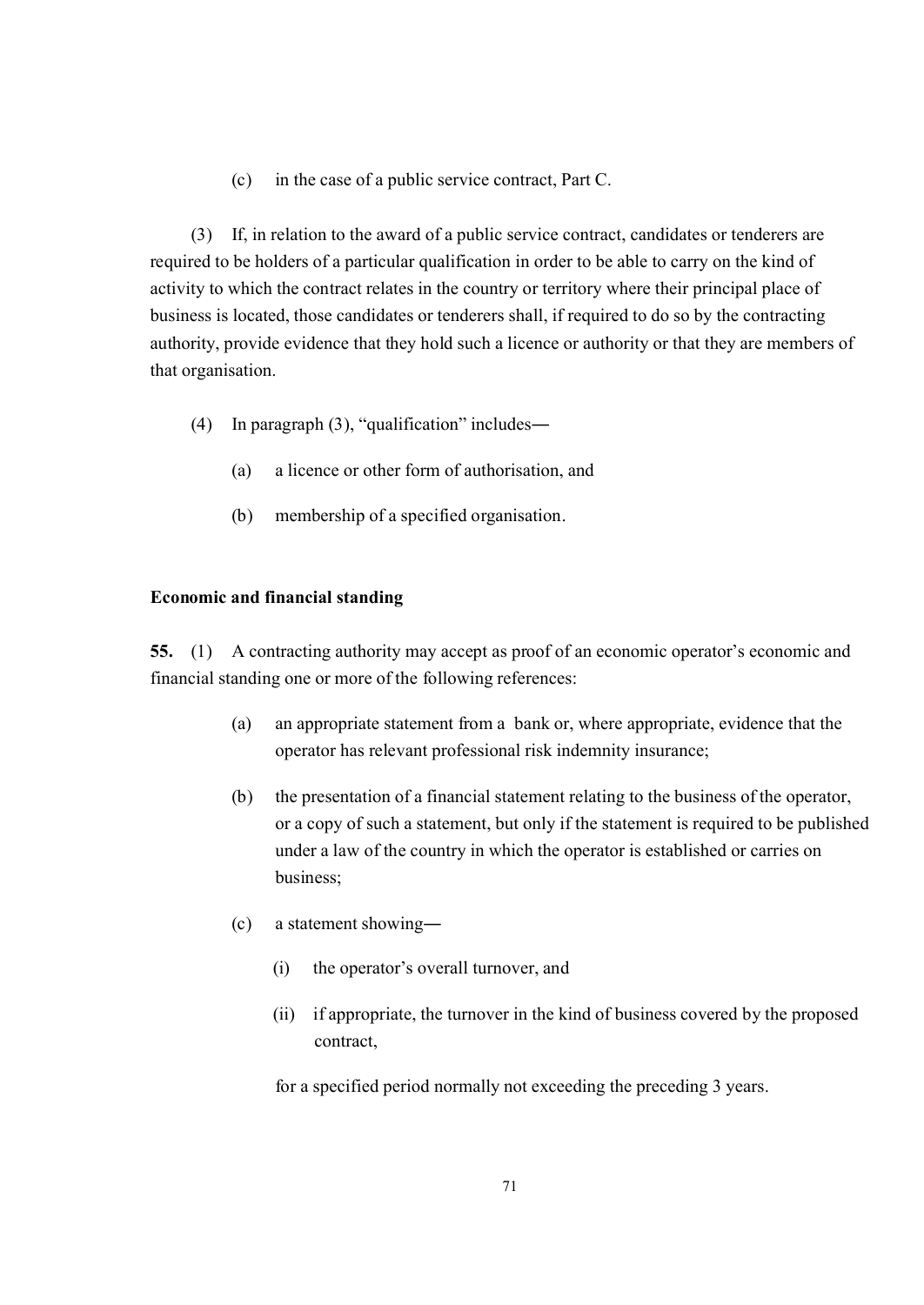(2) An economic operator may, if appropriate and in relation to a particular contract, rely on the services of other persons, regardless of the legal nature of the links that the operator has with them. In such a case, the operator shall satisfy the contracting authority that the operator will have available the resources necessary to perform the contract (for example, by producing an undertaking by those other persons that they have available the necessary resources).

(3) Under the same conditions, a group of economic operators may rely on the capacities of participants within the group.

(4) A contracting authority shall specify, in the relevant contract notice or invitation to tender―

- (a) which reference or references mentioned in paragraph (1) they have chosen, and
- (b) which other references must be provided.

(5) An economic operator that, for any valid reason, is unable to provide the references requested by a contracting authority may prove its economic and financial standing by any other document acceptable to the authority.

## **Contracting authority to assess technical and professional ability of economic operators**

**56.** In considering whether to award a public contract, a contracting authority shall, so far as relevant, assess the technical and professional abilities of the economic operators in accordance with―

- (a) Regulation 57, if the contract is to carry out public works, or
- (b) Regulation 58, if the contract is to supply products, or
- (c) Regulation 59, if the contract is to supply a service.

## **Evidence that an economic operator may provide in relation to a public works contract**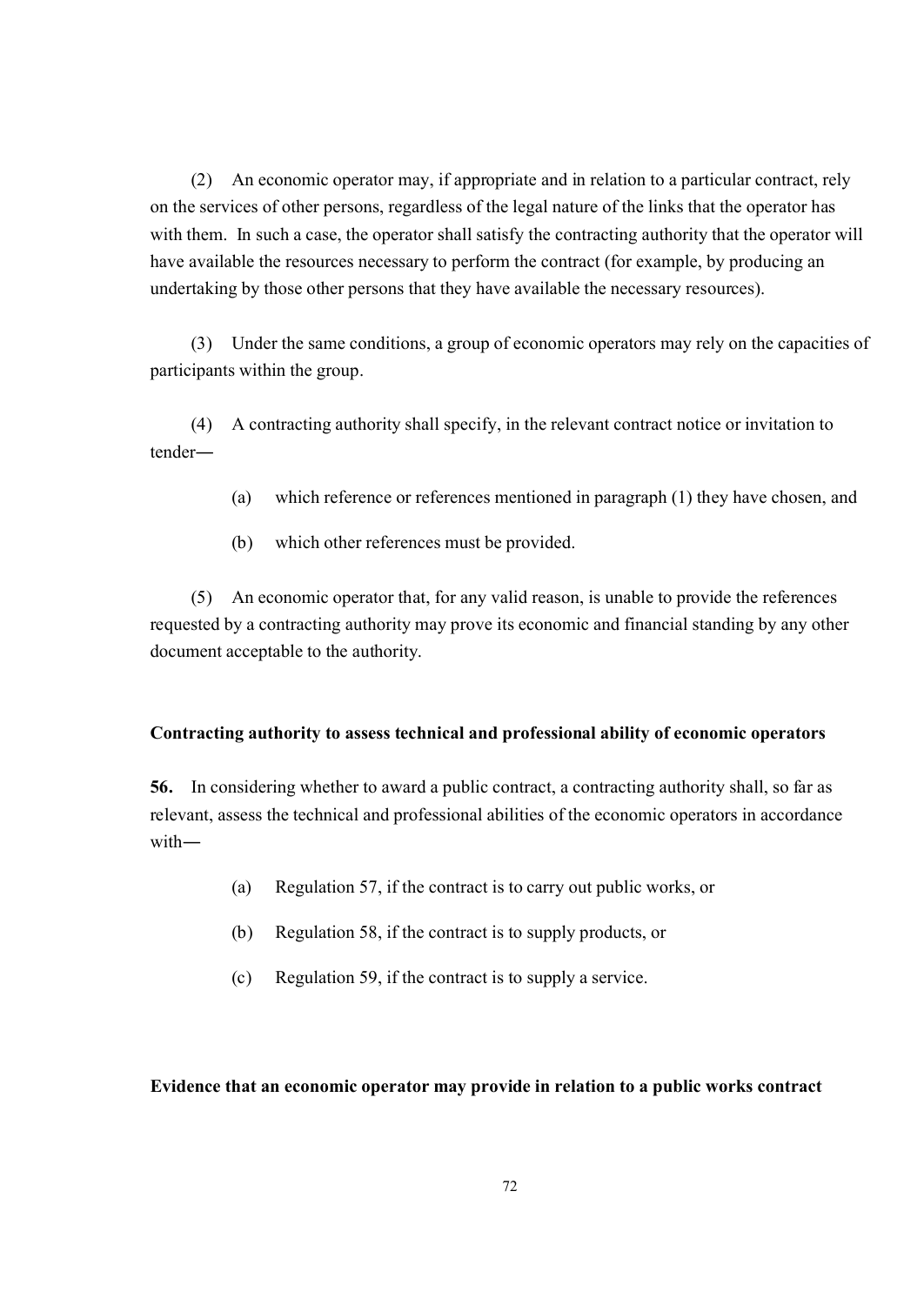**57.** (1) In relation to a public works contract, an economic operator may provide evidence of the operator's technical ability by producing to the relevant contracting authority one or more of the following references:

- (a) a list of the works that the operator has carried out over the immediately preceding 5 years, accompanied by certificates or other evidence that the operator has completed the relevant works satisfactorily;
- (b) a list of the technical persons―
	- (i) who are or have been responsible for controlling the quality of, or are or have been otherwise involved in, works carried out by the operator, or
	- (ii) whose services the operator can call on in order to assist the operator in carrying out works;
- (c) the educational and professional qualifications of persons employed to manage works carried out by the operator and of persons who carry out works as subcontractors of the operator;
- (d) when appropriate, a specification of the environmental management measures (if any) that the operator would observe in performing the contract;
- (e) a statement specifying―
	- (i) the average number of persons employed by the operator in carrying out works contracts, and
	- (ii) the number of persons employed by the operator in managerial positions,

during the immediately preceding 3 years;

- (f) a statement specifying the tools, plant and other technical equipment that would be available to the operator for carrying out the contract.
- (2) The certificates or evidence referred to in paragraph (a) must specify―
	- (a) the value, date and site of the works, and
	- (b) whether the works were carried out in accordance with the rules of the relevant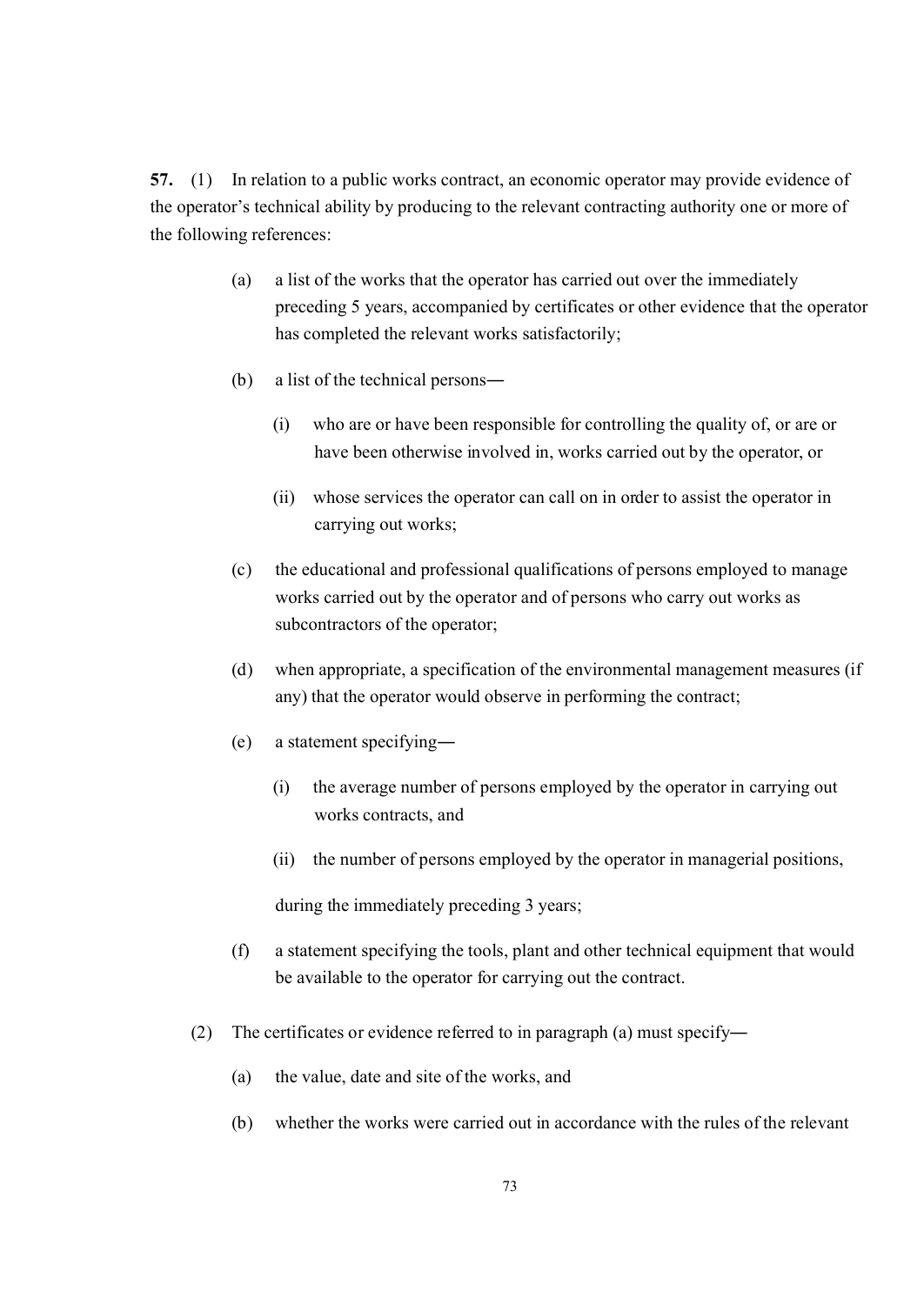trade and were properly completed.

Whenever appropriate to do so, the persons responsible for issuing those certificates or other evidence shall submit them directly to the contracting authority concerned.

(3) For the purposes of paragraph (1)(b), a person can be regarded as being or having been involved in works carried out by an operator even though the person is not an employee of the operator.

(4) In awarding a public works contract, a contracting authority may evaluate the capacity of an economic operator to carry out the works by reference to the operator's skills, efficiency, experience and reliability.

(5) The contracting authority shall specify, in the contact notice or in the invitation to tender for the contract, which references under paragraph (1) it wishes to receive.

#### **Evidence that an economic operator may provide in relation to a public supplies contract**

**58.** (1) In relation to a public supply contract, an economic operator may provide evidence of the operator's technical ability by producing to the relevant contracting authority one or more of the following:

- (a) a list of the principal contracts to supply products effected during the immediately preceding 3 years, together with particulars of―
	- (i) the amounts of consideration given, and
	- (ii) the dates on which, or the periods over which, the contracts were performed, and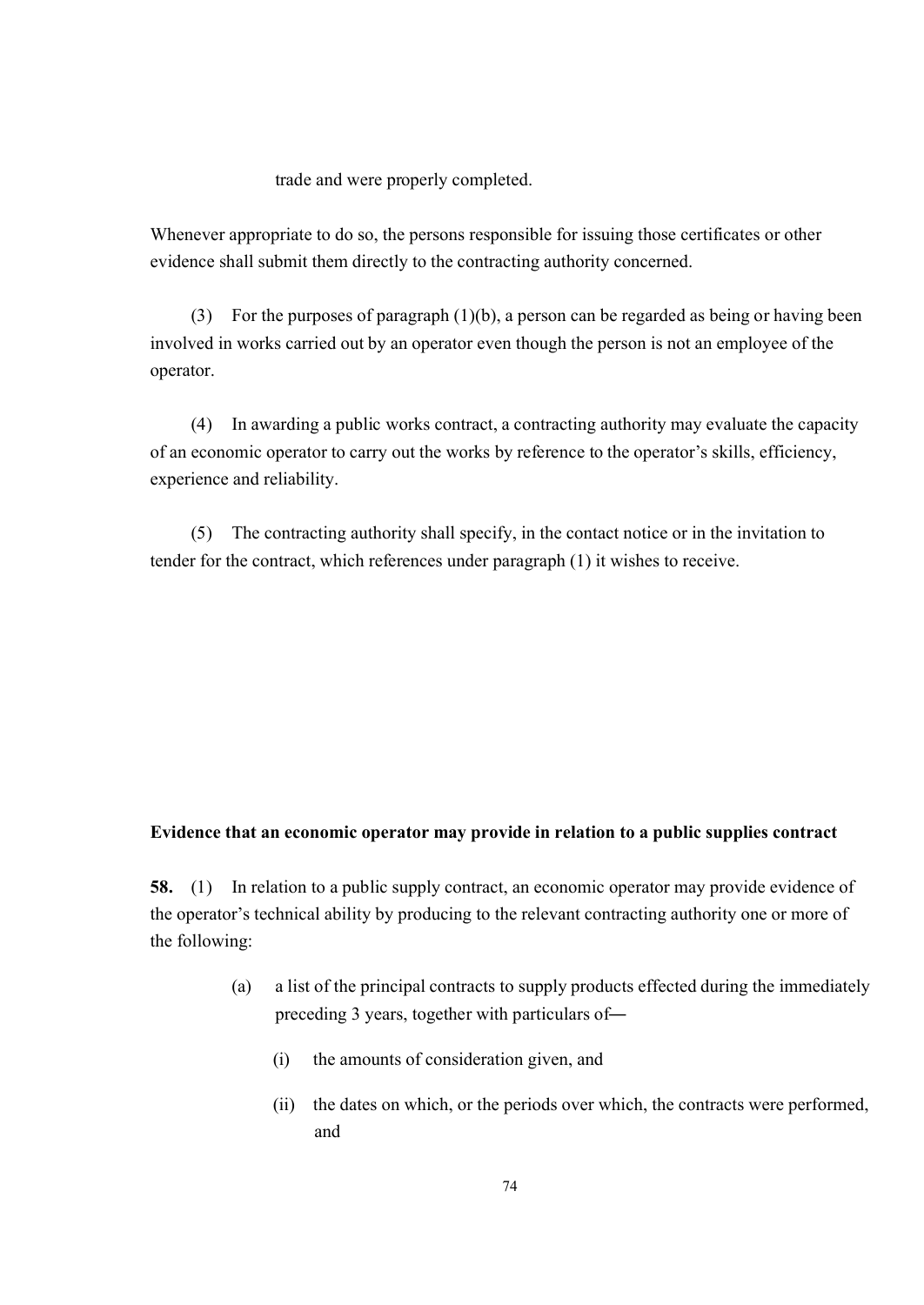- (iii) the persons to whom the products were supplied;
- (b) a list of the technical persons who are or have been responsible for controlling the quality of, or are or have been otherwise involved in, the supply or manufacture of products by the operator;
- (c) a description of―
	- (i) the technical facilities and measures used by the operator for ensuring the quality of products supplied by the operator, and
	- (ii) the operator's study and research facilities;
- (d) if the products to be supplied are complex or are required for a special purpose, a report of an examination carried out by the contracting authority or, on its behalf, by a competent official body located in the country or territory in which the operator is established, concerning―
	- (i) the production capacity of the operator, and,
	- (ii) when appropriate, the means of study and research that are available to the operator and the quality control measures that it would operate;
- (e) the educational and professional qualifications of persons employed to manage the production of the products to be supplied by the operator and of persons who have undertaken to work as subcontractors of the operator;
- (f) a statement specifying―
	- (i) the average number of persons employed by the operator, and
	- (ii) the number of persons employed for that purpose by the operator in managerial positions,

during the immediately preceding 3 years;

- (g) a statement specifying the tools, plant and other technical equipment that would be available to the operator for carrying out the contract;
- (h) samples, descriptions or photographs of the products proposed to be supplied, the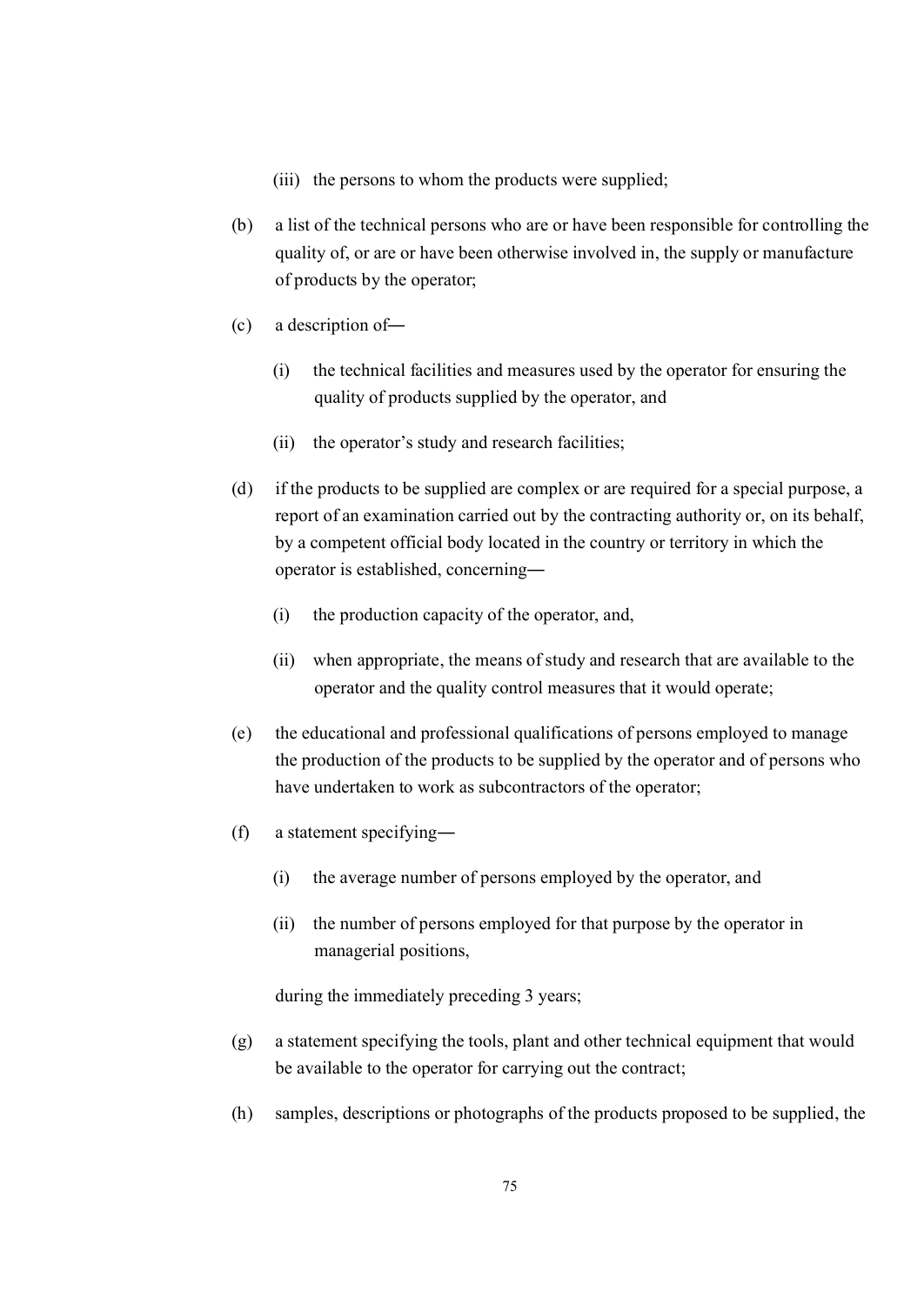authenticity of which must be certified if the contracting authority so requests;

(i) certificates prepared by an official quality control institute or agency of recognised competence attesting the conformity of the products, clearly identified by reference to specifications or standards.

(2) For the purposes of paragraph (1)(b), a person can be regarded as being or having been involved in the supply or manufacture of products by an operator even though the person is not an employee of the operator.

- (3) An economic operator shall provide evidence of the supply of products―
	- (a) if the recipient of the products was a contracting authority, in the form of a certificate issued or countersigned by the authority, or
	- (b) if the recipient was a private purchaser, by a certificate given by the purchaser or, in the absence of such certificate, by a declaration made by the economic operator.

(4) The contracting authority shall specify, in the contact notice or in the invitation to tender for the contract, which references under paragraph (1) it wishes to receive.

### **Evidence that an economic operator may provide in relation to a public service contract**

**59.** (1) In relation to the award of a public service contract, an economic operator may provide evidence of the operator's technical ability by producing to the relevant contracting authority one or more of the following:

- (a) a list of the main services supplied by the operator during the immediately preceding 3 years, together with particulars of―
	- (i) the amounts of consideration given, and
	- (ii) the dates on which, or the periods over which, the contracts were performed, and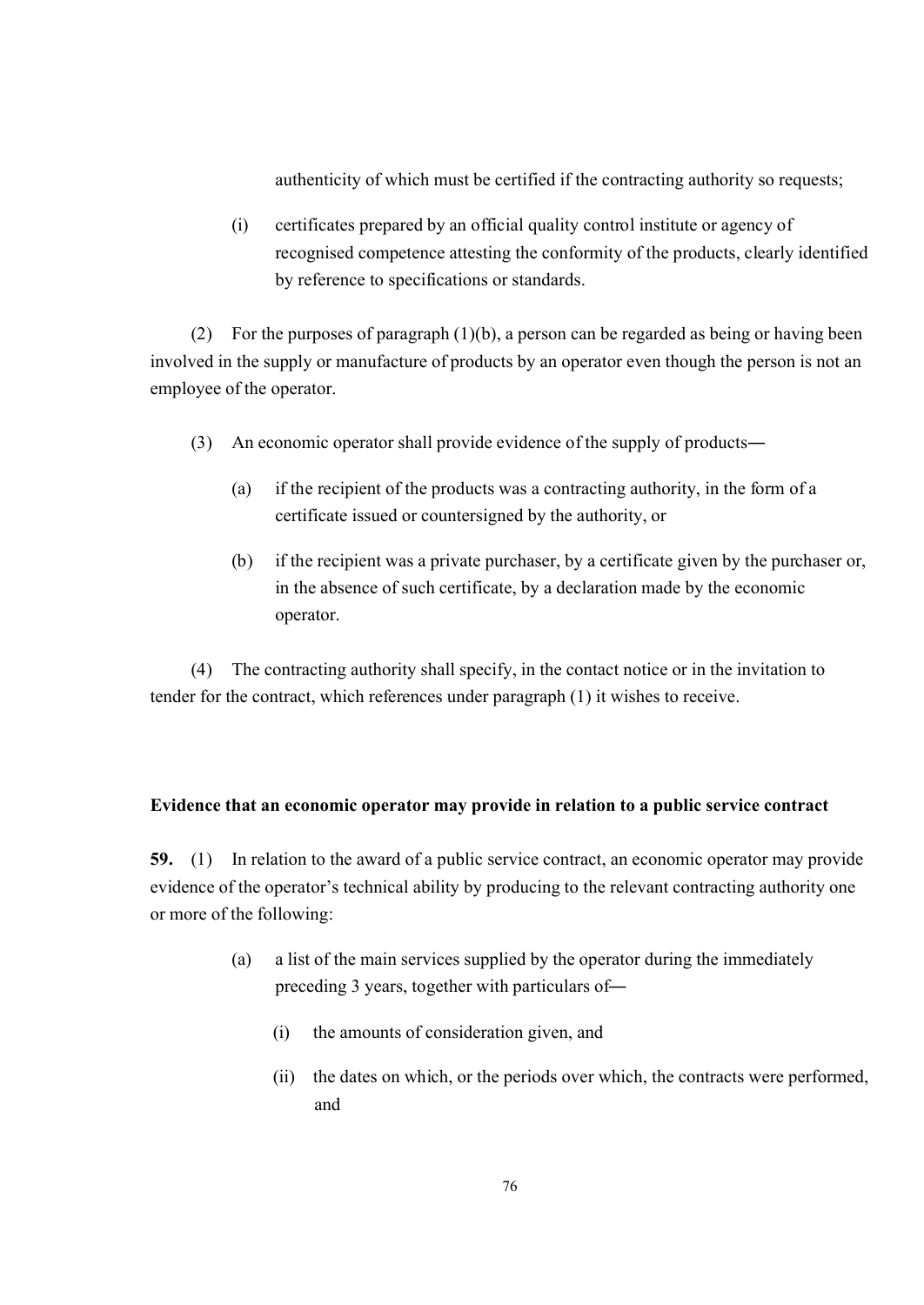- (iii) the persons to whom the services were supplied;
- (b) a list of the technical persons who have been or are responsible for controlling the quality of, or are or have been otherwise involved in, the supply of services by the operator;
- (c) a description of―
	- (i) the technical facilities and measures used by the operator for ensuring the quality of services that are supplied by the operator, and
	- (ii) the operator's study and research facilities;
- (d) if the services to be supplied are complex or are required for a special purpose, a report of an examination carried out by the contracting authority or, on its behalf, by a competent official body located in the country or territory in which the operator is established, concerning―
	- (i) the technical capacity of the operator to supply the services, and,
	- (ii) when appropriate, the means of study and research that are available to the operator and the quality control measures that it would operate;
- (e) the educational and professional qualifications of persons employed to manage the supply of the service by the operator and of persons who have undertaken to work as subcontractors of the operator;
- (f) when appropriate, a specification of the environmental management measures that the operator would be able to apply when performing the contract;
- (g) a statement specifying the average number of persons employed by the operator to supply the service and the number of persons employed for that purpose by the operator in managerial positions, over the immediately preceding 3 years;
- (h) a statement specifying the tools, plant and other technical equipment that would be available to the operator for carrying out the contract;
- (i) a specification of the proportion of the contract that the supplier proposes to subcontract.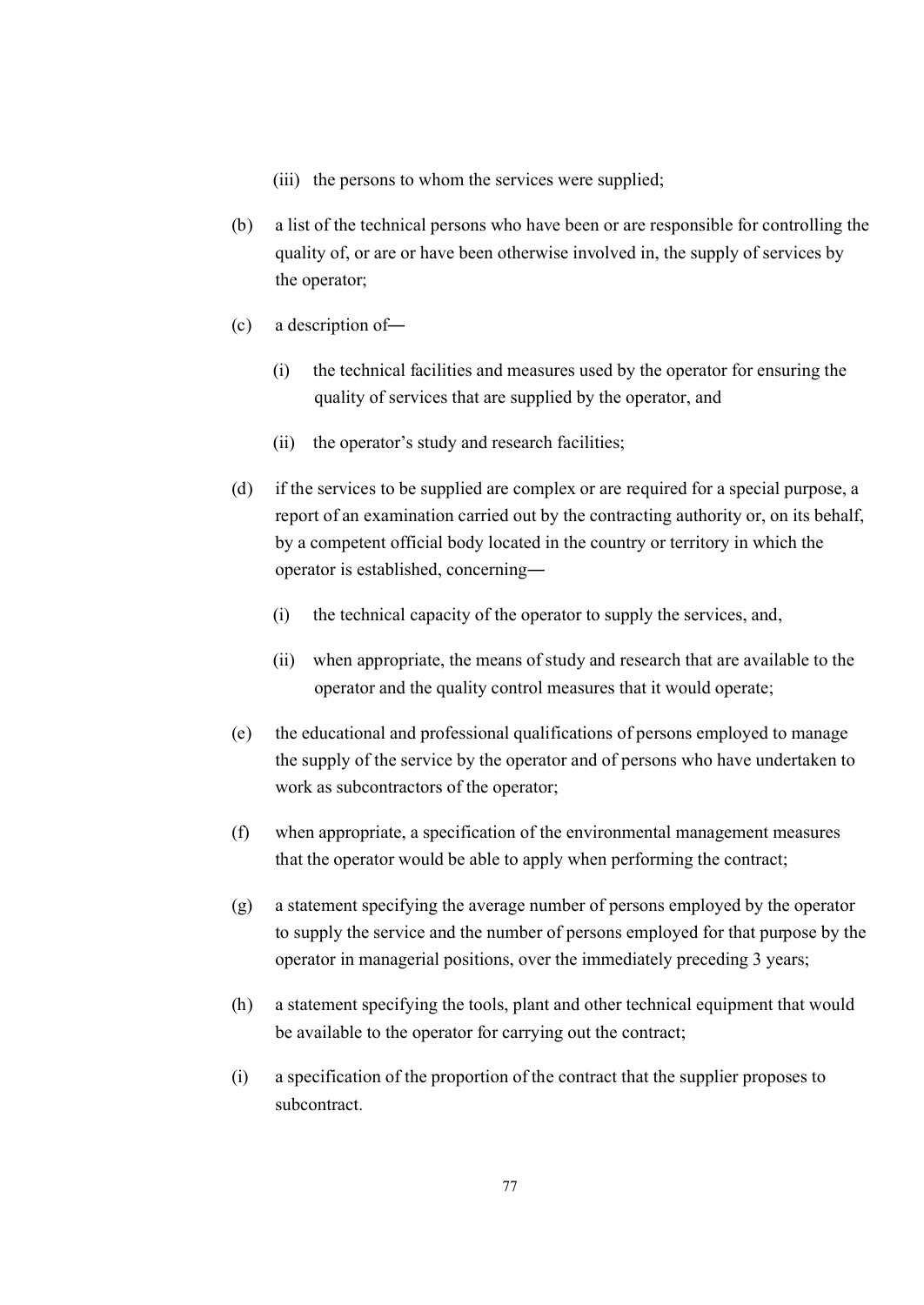(2) For the purposes of paragraph (1)(b), a person can be regarded as being or having been involved in the supply of services by an operator even though the person is not an employee of the operator.

- (3) An economic operator shall provide evidence of the supply of services―
	- (a) if the recipient of the services was a contracting authority, in the form of certificates issued or countersigned by the authority, or
	- (b) if the recipient was a private purchaser, by a certificate given by the purchaser or, in the absence of such certificate, by a declaration made by the economic operator.

(4) In relation to awarding a public contract to supply a service, a contracting authority may evaluate the capacity of an economic operator to supply the service by reference to the operator's skills, efficiency, experience and reliability.

(5) The contracting authority shall specify, in the contact notice or in the invitation to tender for the contract, which references under paragraph (1) it wishes to receive.

## **Economic operator may be required to produce certificate of payment of outstanding social security contributions and taxes**

**60.** (1) When deciding whether or not to award a public contract to a particular approved or certified economic operator, a contracting authority is entitled to require the operator to produce to the authority an additional certificate certifying that the operator has no social security contributions or taxes outstanding.

(2) An economic operator that fails, within such period as is specified by the contracting authority (or within such extended period as that authority allows), to comply with a requirement made in accordance with paragraph (1) is taken to have withdrawn its tender or to have withdrawn from participating in the restricted or negotiated procedure or competitive dialogue concerned.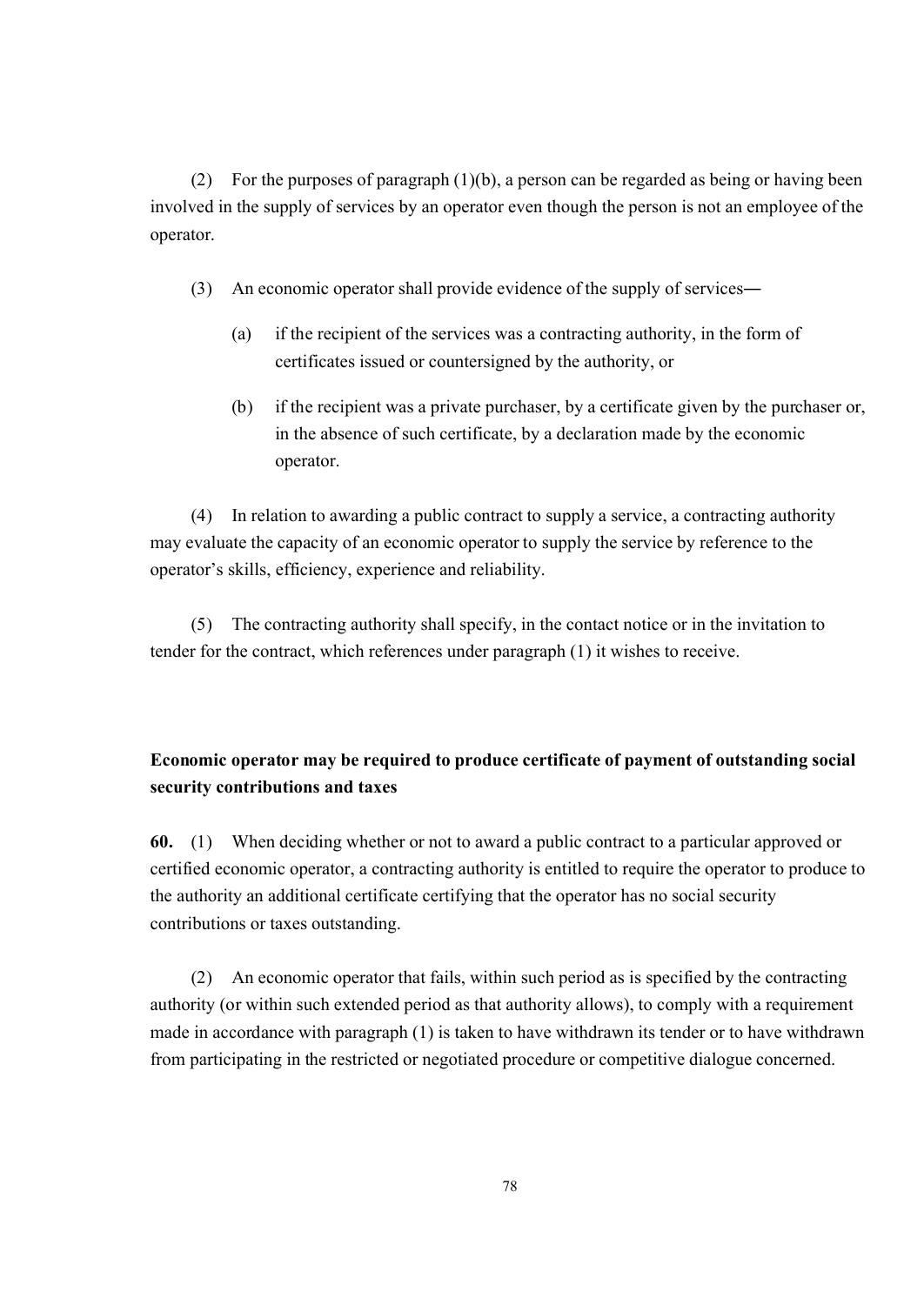### **Official lists of registered economic operators and certification of economic operators**

**61.** (1) If an economic operator registered on an official list kept under a law of another Member State proposes to tender for a public contract to be awarded by a contracting authority established in the State, the operator may submit to the authority either the certificate of registration or a certificate issued by a competent certifying body of that other Member State certifying that the operator's name appears on the a list.

(2) However, the fact that an economic operator is registered on an official list, or holds a certificate certifying that the operator's name appears on such a list, does not create a presumption that the operator is suitable for the purposes of carrying out the relevant works, or supplying the relevant products or service, under a public contract, except as regards the operation of Regulations 53, 54 and 55, and―

- (a) Regulation 57 in the case of a public works contract, or
- (b) Regulation 58 in the case of a public supply contract, or
- (c) Regulation 59 in the case of a public service contract.

(3) A contracting authority is not, without justification, entitled to question information that can be deduced from registration on an official list or certification.

(4) Paragraphs (2) and (3) apply to an economic operator registered on an official list kept in another Member State only if the operator is established in that other Member State.

(5) If an economic operator is registered on an official list kept in another Member State, or holds a certificate issued by a competent certifying body established in that other State, a contracting authority is not entitled to require further proof or statements other than those that it can ask an economic operator established in the State to provide. The authority may not in any case require the operator to provide proof and statements other than those provided for under Regulations 53 to 60, 62 and 63 and, where appropriate, Regulation 64.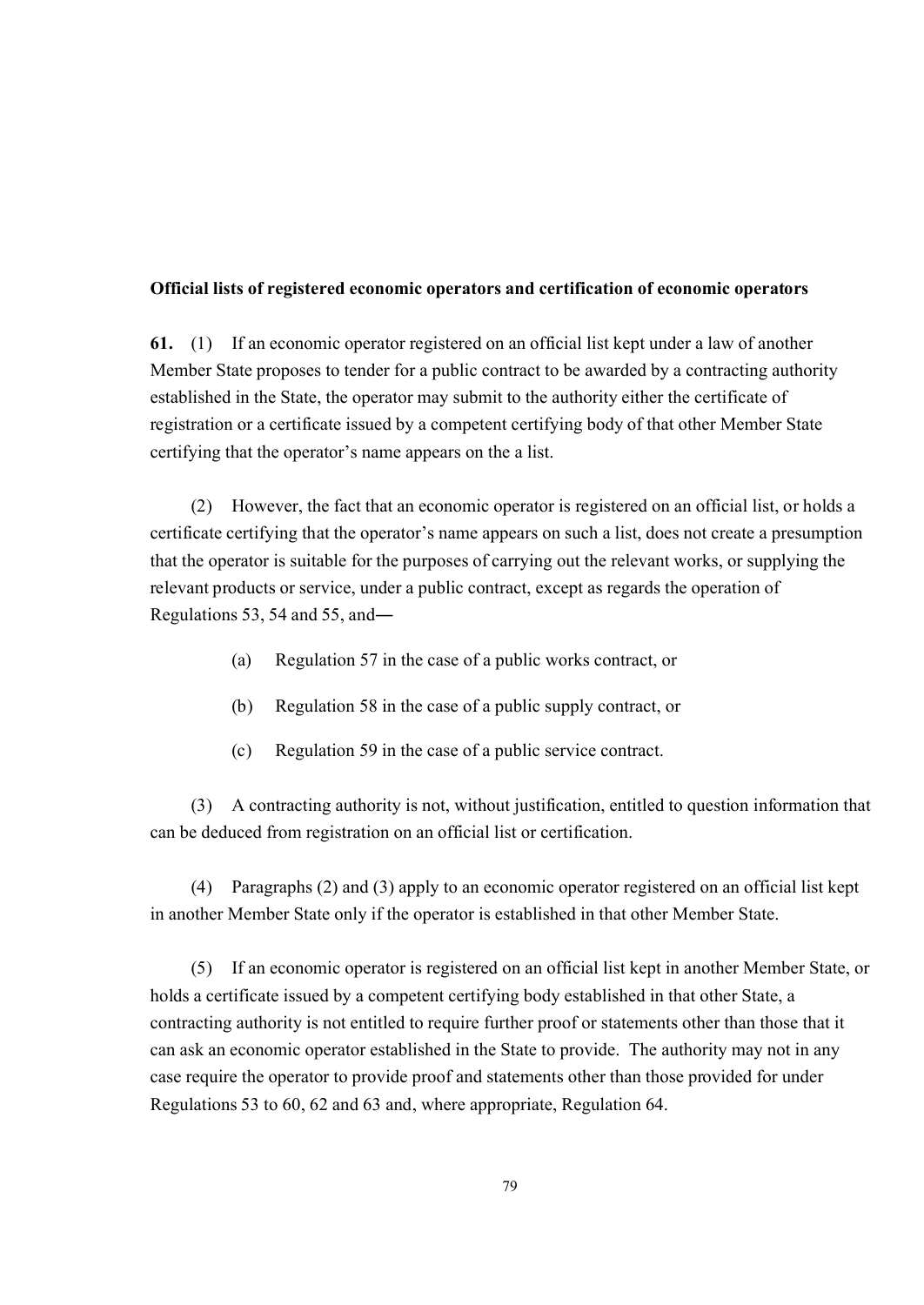(6) A contracting authority established in the State cannot require an economic operator established in another Member State in which an official list is kept to become registered on that list or to obtain a certificate from a competent certifying body of that other Member State.

(7) A contracting authority established in the State shall recognise certificates issued by certifying bodies established in other Member States and shall also accept other equivalent means of proof. However, those bodies must be ones that comply with European certification standards.

#### **Economic operator may rely on capacities of other economic operators**

**62.** (1) When it is appropriate to do so in relation to a particular contract, an economic operator may rely on the capacities of other persons or groups of economic operators, irrespective of the links that it has with them.

(2) A group of economic operators may also rely on the capacities of members of the group or of other persons or groups.

(3) In making use of the capacities of other persons, the operator or group shall satisfy the contracting authority concerned that it will have at its disposal the resources necessary for perform the contract, for example, by producing an undertaking from those persons that they are willing and able to place the necessary resources at the disposal of the operator or group.

#### **Quality assurance standards**

**63.** When requiring the production of certificates issued by independent bodies attesting to the extent to which an economic operator has complied with certain quality assurance standards, a contracting authority shall―

- (a) refer to quality assurance systems based on the relevant European standards series certified by bodies conforming to the European standards series for certification, and
- (b) recognise equivalent certificates issued by recognised bodies established in other Member States, and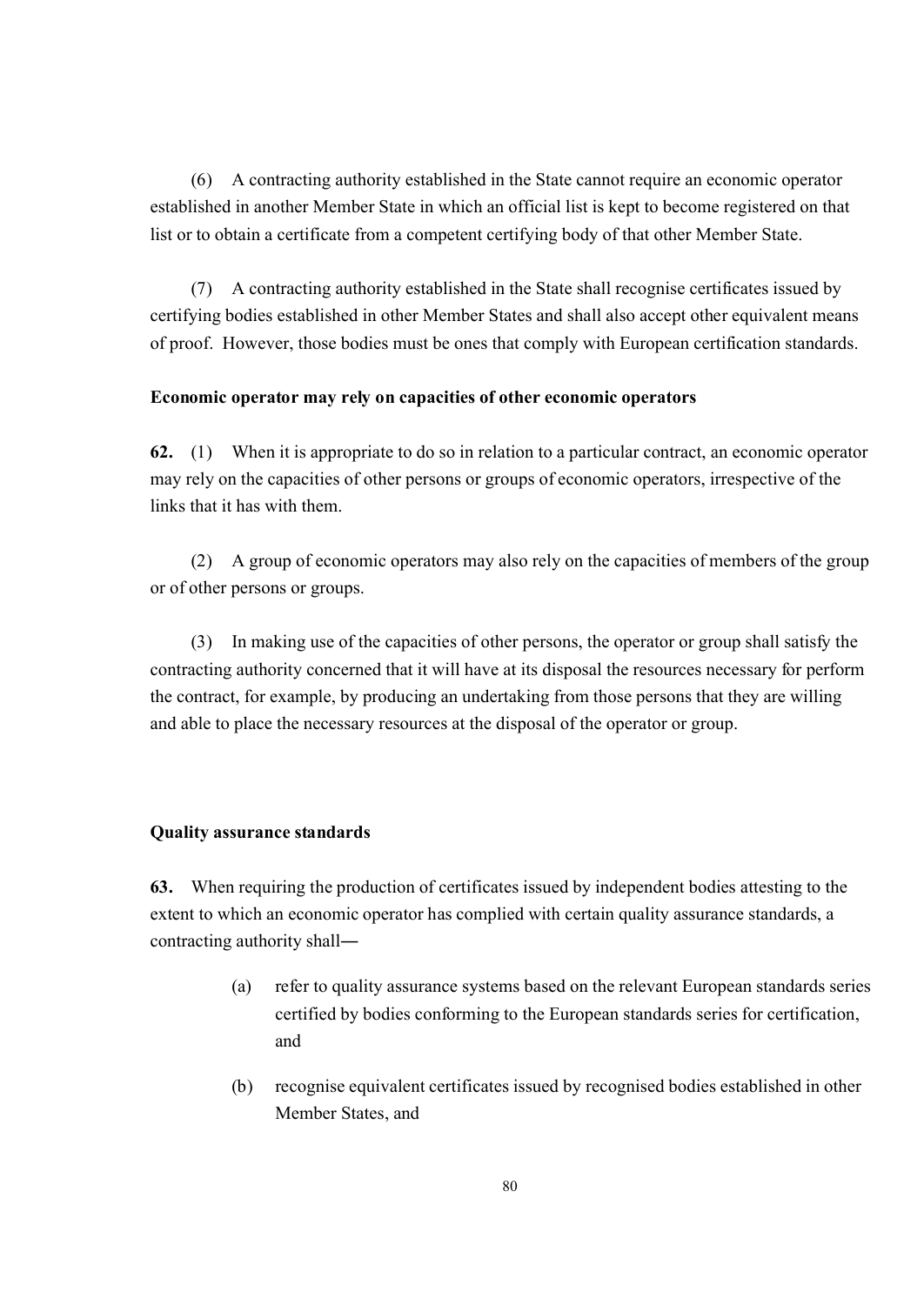(c) accept evidence of equivalent quality assurance measures provided by other economic operators.

### **Environmental management standards**

**64.** When requiring the production of certificates issued by independent bodies attesting to the extent to which an economic operator has complied with environmental management standards as provided by Regulation  $57(1)(d)$  or  $59(1)(f)$ , a contracting authority shall—

- (a) refer to the Community Eco-Management and Audit Scheme (EMAS), or to environmental management standards based on the relevant European or international standards certified by bodies conforming to European Community law or the relevant European or international standards concerning certification, and
- (b) recognise certificates of competency issued by recognised bodies established in other Member States, and
- (c) accept evidence of equivalent environmental management measures provided by other economic operators.

### **Additional documentation and information**

**65.** (1) A contracting authority may require an economic operator to supplement or clarify, within a period or before a date specified in the request, the certificates and documents that it has submitted in accordance with the requirements of this Chapter.

(2) An economic operator that fails, within such period as is specified by the contracting authority (or within such extended period as that authority allows), to comply with a requirement made in accordance with paragraph (1) is taken to have withdrawn its tender or to have withdrawn from participating in the restricted or negotiated procedure or competitive dialogue concerned.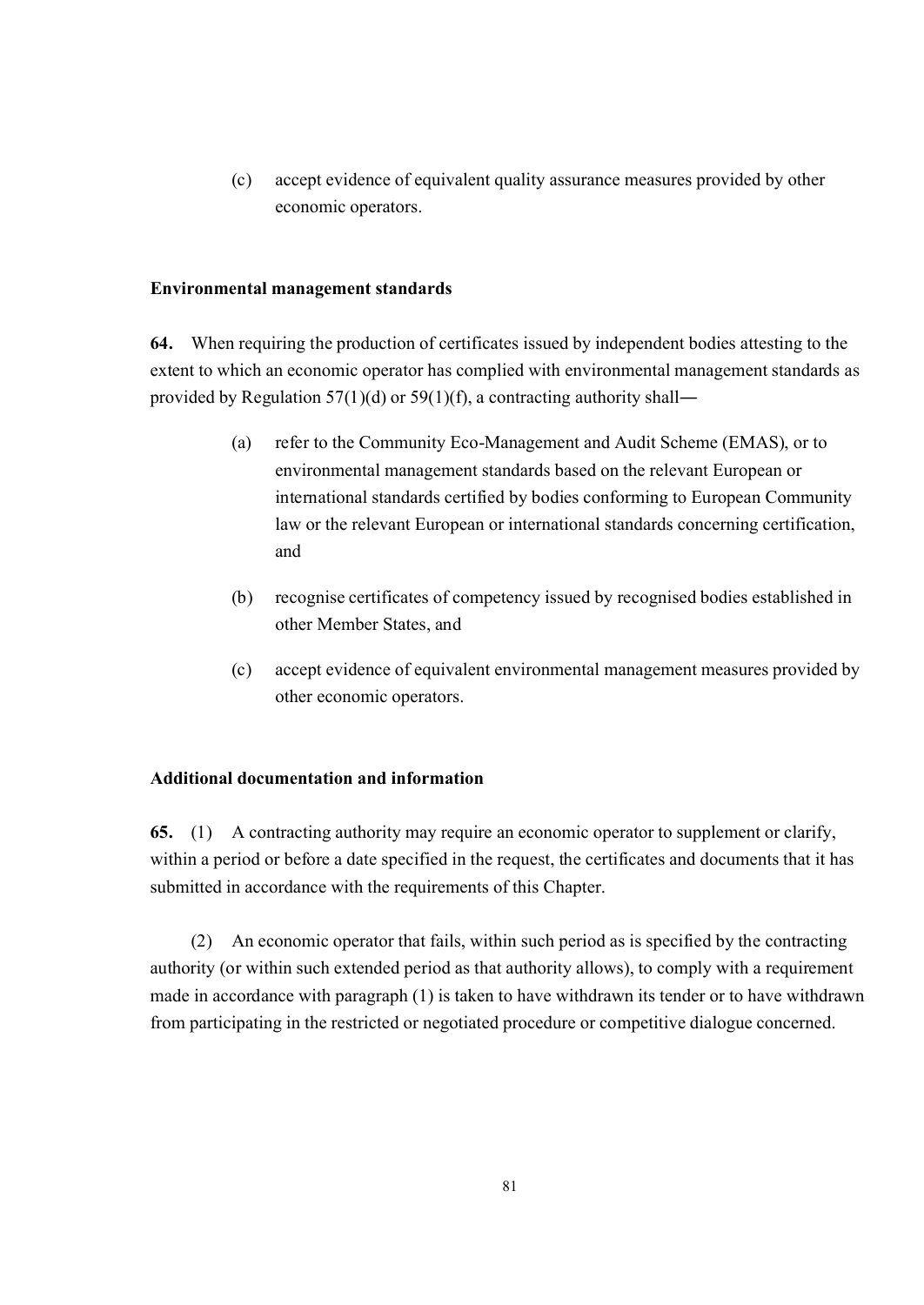### CHAPTER 3

### *Awarding public contracts*

### **Criteria for the award of a public contract**

**66.** (1) A contracting authority shall, in awarding a public contract on the basis of the tender that is most economically advantageous to it, adopt criteria linked to the subject matter of the contract.

(2) Except as provided by paragraph (1), a contracting authority shall award a public contract on the basis of the lowest price.

- (3) For the purpose of paragraph (1), the criteria may include (but are not limited to)―
	- quality,
	- price,
	- technical merit,
	- aesthetic and functional characteristics,
	- environmental characteristics,
	- running costs,
	- cost-effectiveness.
	- after-sales service and technical assistance, and
	- · delivery date and delivery period or period of completion.

(4) The contracting authority shall specify in the relevant contract notice or contract documents or, in the case of a competitive dialogue, in the relevant descriptive document, the relative weighting that it gives to each of the criteria chosen to determine the most economically advantageous tender. That weighting can be expressed by providing for a range within an appropriate maximum spread.

(5) If weighting is not possible for reasons that the contracting authority can demonstrate, that authority shall specify in the relevant contract notice or contract documents or, in the case of a competitive dialogue, in the relevant descriptive document, the criteria in descending order of importance.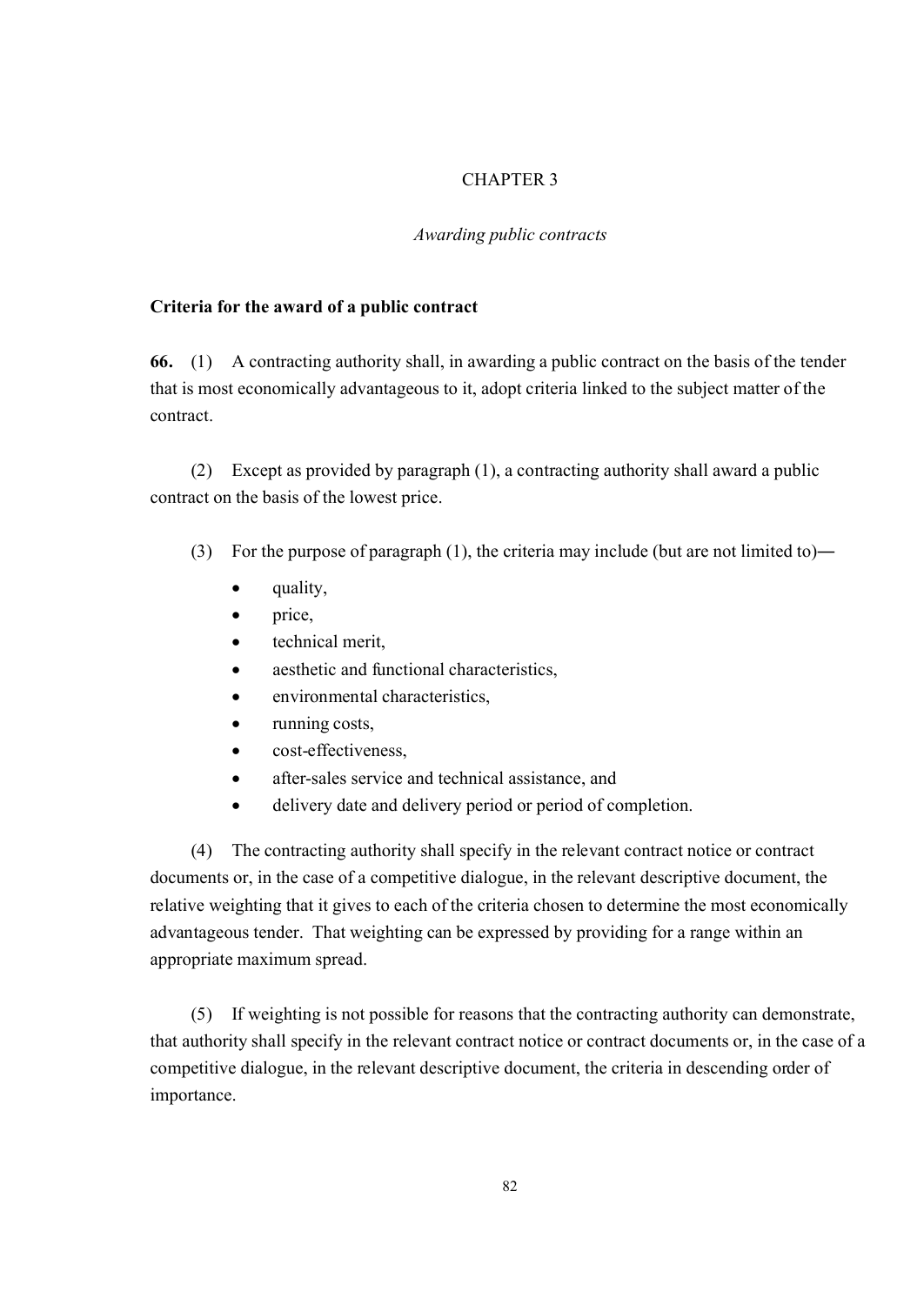(6) Nothing in this Regulation affects any law of the State relating to remuneration for a service supplied under contract of employment or for services.

### **Conditions under which contracting authority may hold an electronic auction**

**67.** (1) A contracting authority may award a public contract by means of an electronic auction, but only in accordance with this Regulation and Regulation 68.

- (2) A contracting authority shall not―
	- (a) have improper recourse to electronic auctions, or
	- (b) use an electronic auction in such a way as to prevent, restrict or distort competition or to change the subject matter of the contract, as put up for tender in the published contract notice and defined in the contract specifications.

(3) In awarding a public contract by means of an open or restricted procedure, or negotiated procedure in accordance with Regulation  $31(1)$ , a contracting authority may decide that the award should be preceded by an electronic auction, but only if the contract specifications can be established with precision.

(4) Provided the contract specifications can be established with precision, a contracting authority may also hold an electronic auction―

- (a) on the reopening of competition among the parties to a framework agreement as provided for in Regulation 35(2)(b), and
- (b) on the opening for competition of contracts to be awarded under the dynamic purchasing system referred to in Regulation 36.
- (5) An electronic auction must―
	- (a) if the contract is awarded to the most economically advantageous tender, be based on price and the new values of the features of the tenders indicated in the specification, or on both price and those new values, or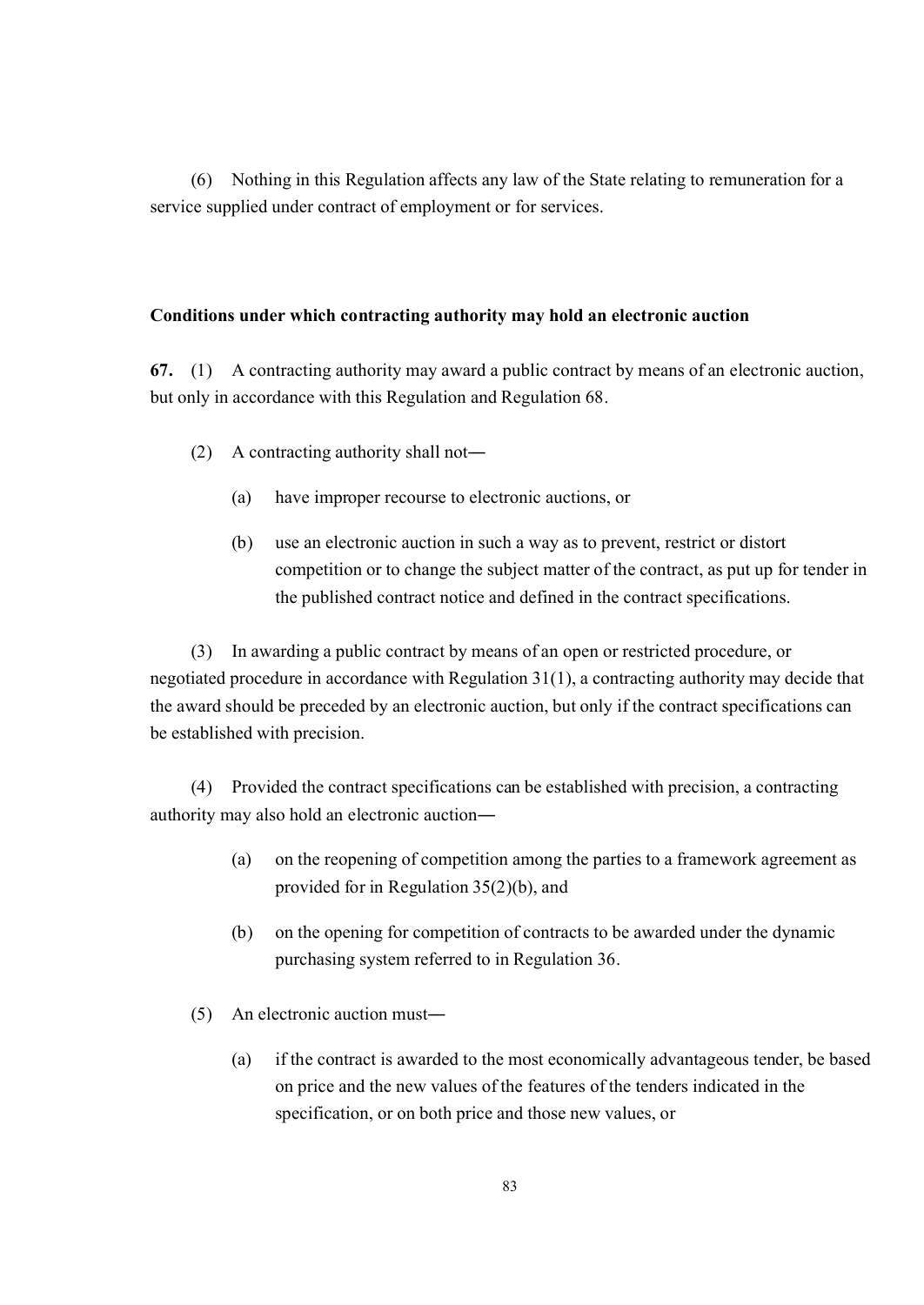(b) if the contract is to be awarded to the tenderer of the lowest price, be based solely on price.

(6) On deciding to hold an electronic auction, a contracting authority shall state that fact in the relevant contract notice, together with details of the auction. Those details must include (but are not limited to) the following:

- (a) the weightings of award criteria to be used in the auction (so long as the criteria can be expressed in figures or percentages);
- (b) any limits imposed on the values that can be submitted (in so far as they result from the specifications relating to the subject matter of the contract);
- (c) the information that the authority will make available to tenderers in the course of the auction and, if appropriate, when the information will be made available to them;
- (d) all information relevant to the auction process;
- (e) the conditions under which tenderers will be able to bid and, in particular, the minimum amounts by which tenderers must reduce their bids in the tendering process;
- (f) all relevant information concerning the electronic equipment to be used and the arrangements and technical specifications for communicating while the auction is in progress.

(7) Before proceeding with an electronic auction, a contracting authority shall make a full initial evaluation of the candidates or tenders in accordance with the specified criteria and any weighting fixed for those criteria.

- (8) In holding an electronic auction, a contracting authority shall―
	- (a) simultaneously by electronic means, invite all tenderers that have submitted admissible tenders to the authority to submit new prices or new values, or both new prices and new values, and
	- (b) include in the invitation all relevant information concerning individual electronic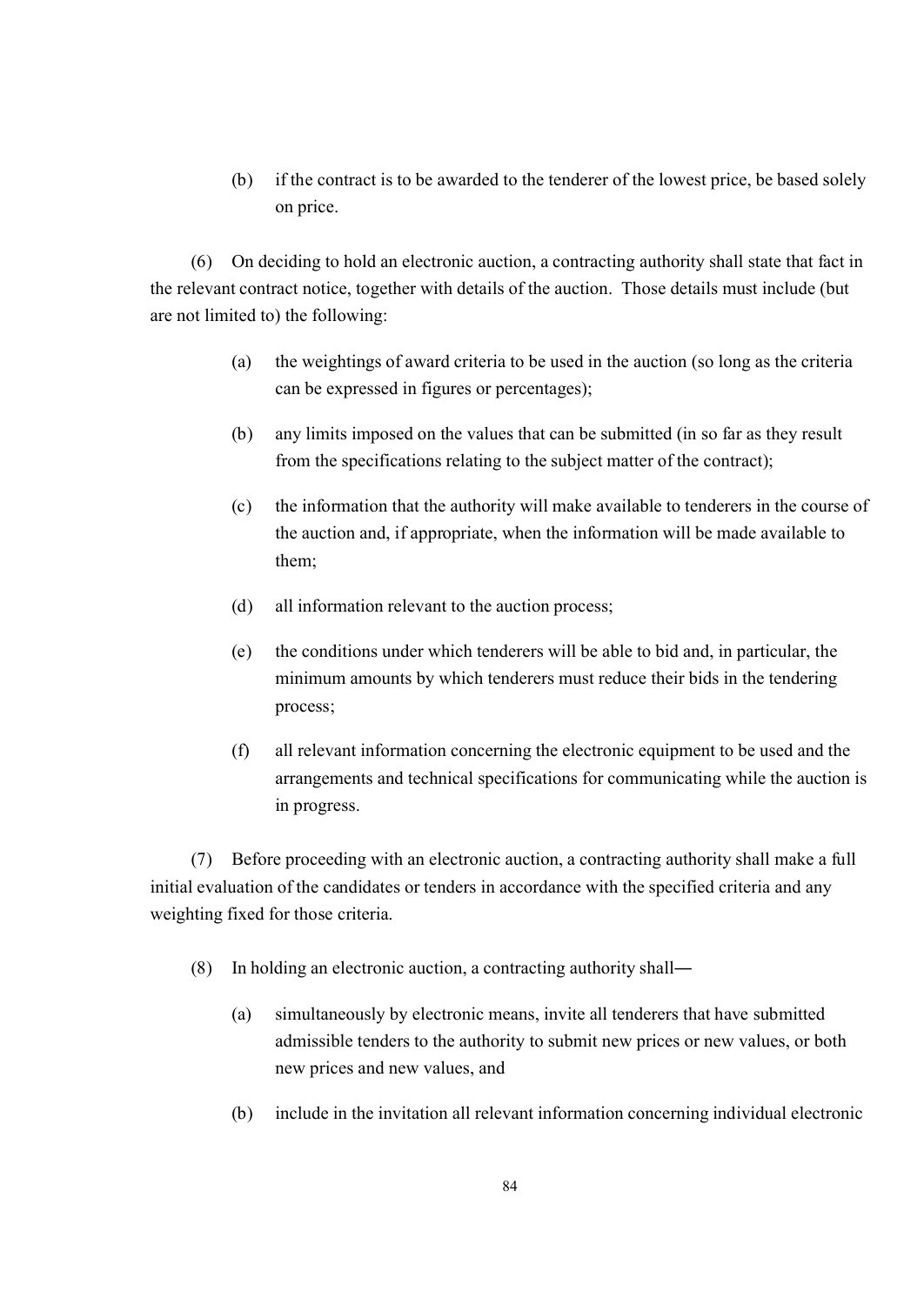connection to the electronic equipment being used, and

(c) state the date and time of the start of the auction.

(9) A contracting authority may hold an electronic auction in a number of successive phases, but may not begin the auction earlier than 2 business days after the date on which invitations were sent.

(10) In awarding a public contract on the basis of the most economically advantageous tender, a contracting authority shall ensure―

- (a) that the invitation is accompanied by the outcome of a full evaluation of the relevant tenderer, carried out in accordance with the weighting provided for in Regulation 66(4), and
- (b) that the invitation specifies the mathematical formula to be used in the electronic auction to determine automatic re-rankings of tenderers on the basis of the new prices or new values (or both) submitted by them, and
- (c) that that formula incorporates the weighting of all the criteria that have been fixed to determine the most economically advantageous tender (as specified in the relevant contract notice or specifications for that purpose).

(11) Before beginning an electronic auction, an contracting authority concerned shall ensure that any weightings expressed as being within a range are specified as precise figures.

(12) When holding an electronic auction, a contracting authority shall, throughout each phase of the auction, instantaneously communicate to each tenderer sufficient information to enable the tenderer to discover what its relative ranking is at any particular time. The authority may also―

- (a) communicate other information concerning other prices or values submitted, so long as it is stated in the specifications, and
- (b) at any time announce the number of tenderers that are participating in that phase of the auction.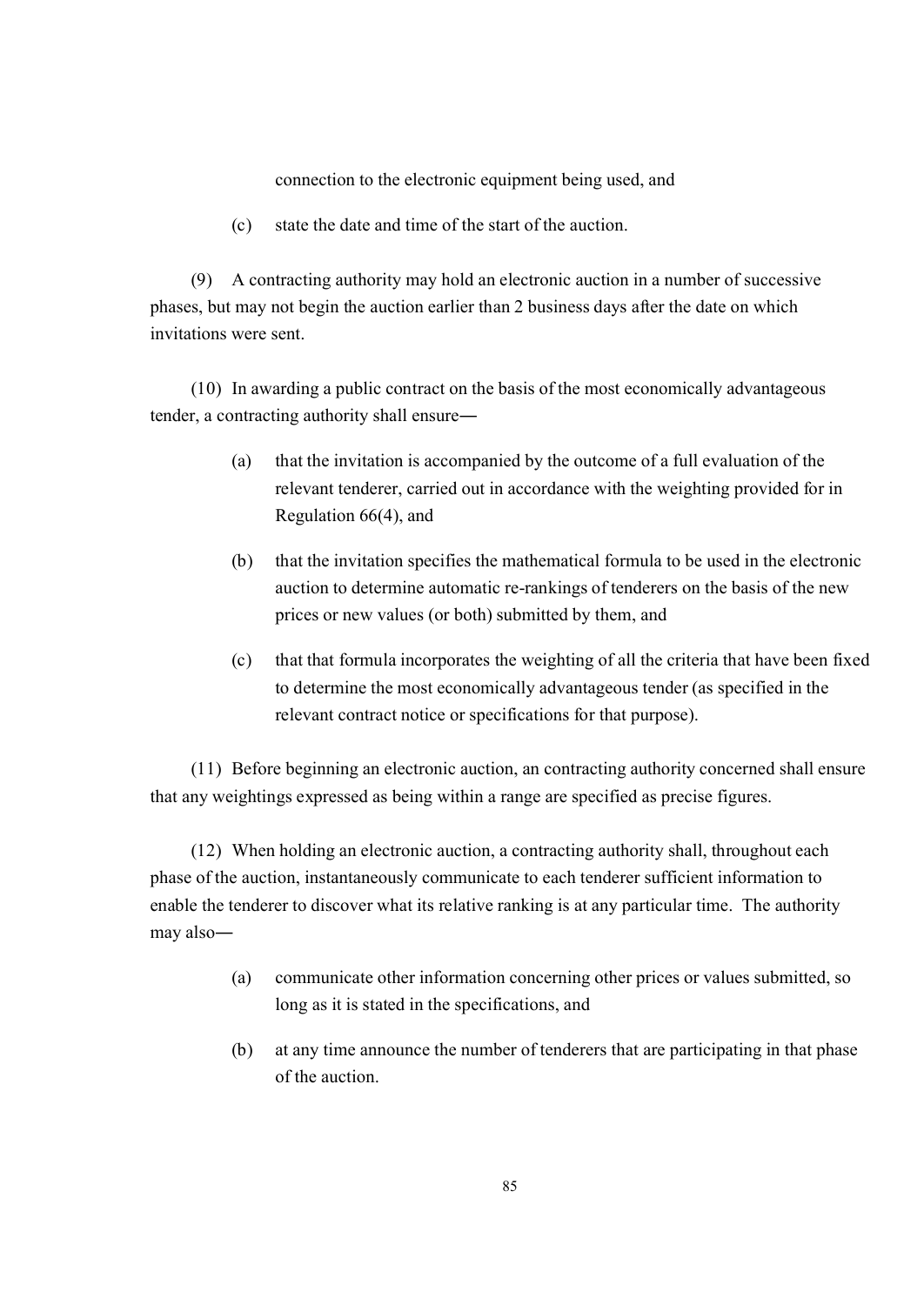However, the authority shall not disclose the identities of the tenderers at any time during the course of the auction.

### **Procedure for closing an electronic auction**

**68.** (1) A contracting authority shall close an electronic auction in one or more of the following ways:

- (a) by specifying in the invitation to participate in the auction the date and time of the closure;
- (b) when it is no longer receiving any further new offers or prices that comply with the rules regulating the circumstances in which tendered amounts can be reduced during the tender process;
- (c) when the number of phases in the auction (as specified in the invitation to participate in the auction) has been completed.

(2) A contracting authority shall not close an electronic auction under paragraph  $(1)(b)$ unless it has specified in the invitation to participate in the auction the period that it will allow to elapse, after receiving the last submission, before it closes the auction.

(3) A contracting authority shall not close an electronic auction under with paragraph (1)(c), unless it has specified in the invitation to participate in the auction the timetable for each phase of the auction.

(4) After closing an electronic auction, a contracting authority shall award the contract in accordance with the criteria referred to in Regulation 66 and on the basis of the result of the auction.

### **Contracting authority may reject abnormally low tenders**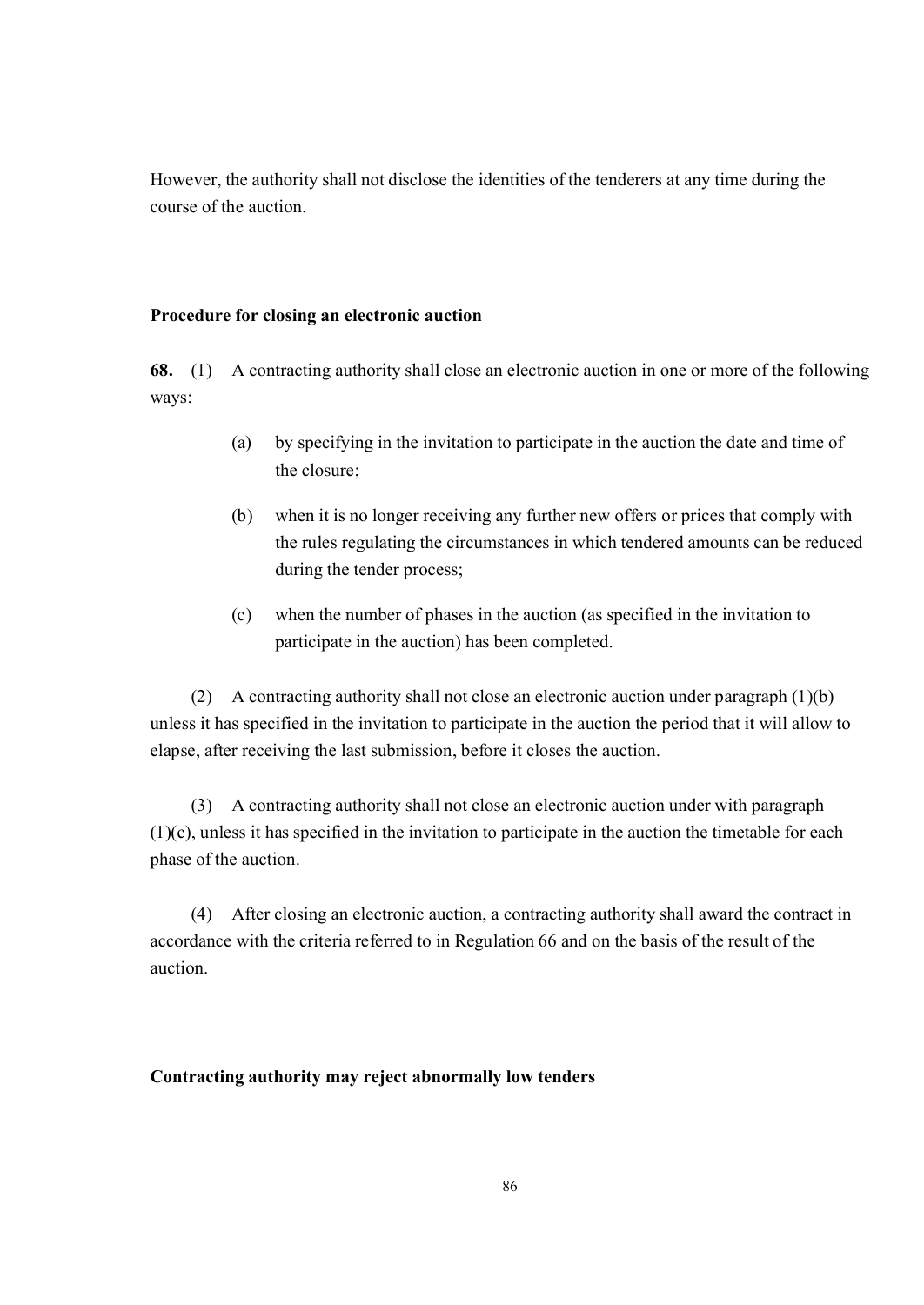**69.** (1) If a tender for the award of a public contract to carry out works, or to supply products or a service, appears to the contracting authority concerned to be abnormally low, that authority shall, by notice in writing and before rejecting the tender, request the tenderer to provide written details of such of the constituent elements of the tender as are specified in the notice. Those details may relate to (but are not limited to) any of the following:

- (a) the economics of the construction method to be used to carry out the work, the manufacturing process to be used to produce the products or the means to be used to supply the service;
- (b) the technical solutions chosen or any exceptionally favourable conditions available to the tenderer to carry out the work, or to supply the products or service, or both;
- (c) the originality of the work to be carried out, or the products or service to be supplied, by the tenderer;
- (d) the extent to which the provisions for employment protection and working conditions applicable to the place where the work is to be carried out, or where the products or service are or is to be supplied, are being complied with;
- (e) whether there is a possibility that the tenderer may receive aid from the State or other Member State.
- (2) The contracting authority shall, as far as practicable, verify the constituent elements―
	- (a) by consulting the tenderer, and
	- (b) by taking account of the evidence that the tenderer provides about those elements.

(3) The contracting authority can reject a tender on being satisfied that the only reason for the tender being abnormally low is that the tenderer has received aid from the State or other Member States, but only after―

- (a) that authority has consulted the tenderer about the matter, and
- (b) the tenderer has failed, by a deadline specified by that authority, to satisfy it that the aid was granted lawfully.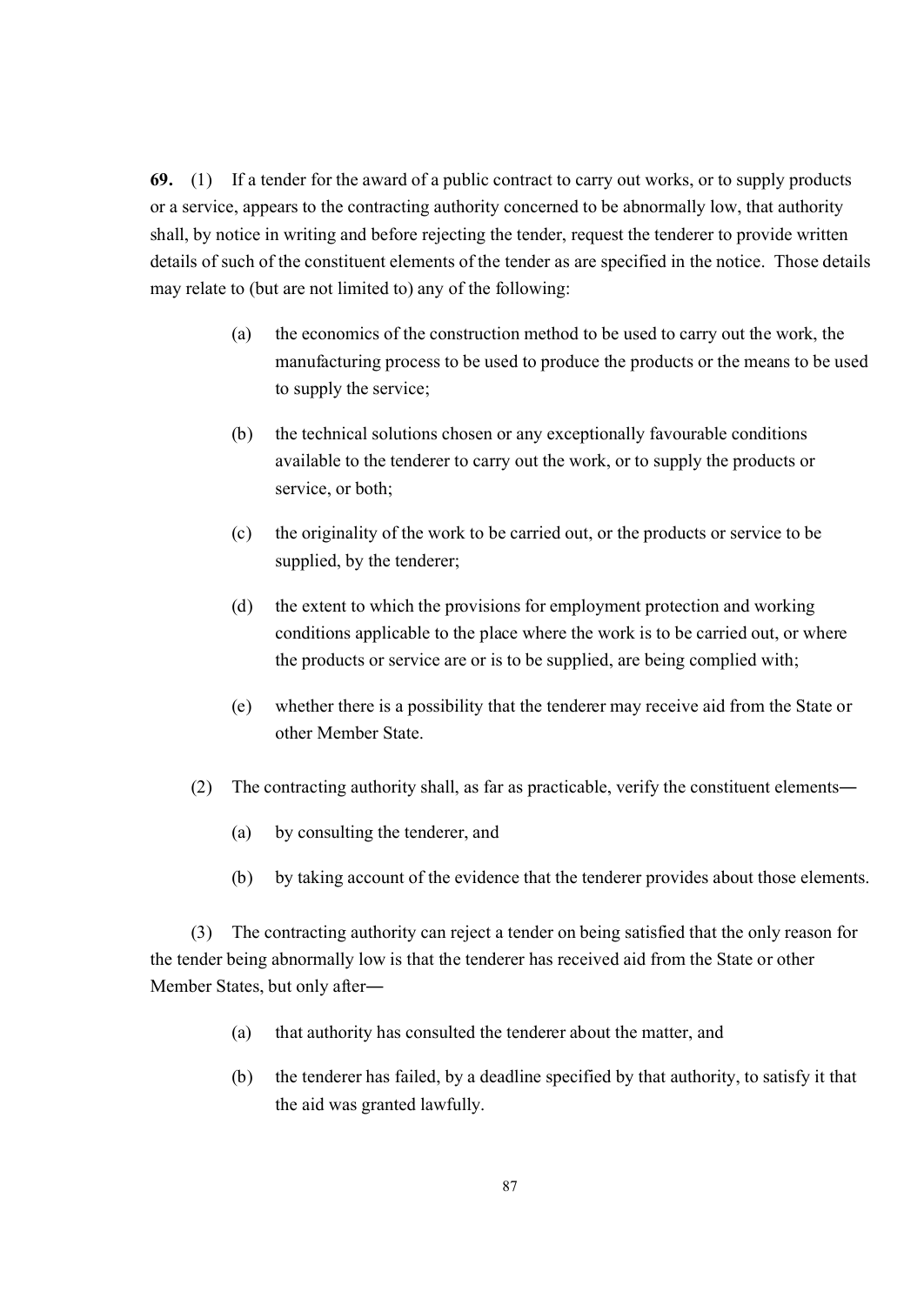(4) A contracting authority that rejects a tender in accordance with paragraph (3) shall, by notice in writing, inform the European Commission of the rejection and the reason for it.

#### PART 9

#### RULES ON PUBLIC WORKS CONCESSION CONTRACTS

### CHAPTER 1

#### *Rules governing public works concessions*

#### **Public works concession contracts to which this chapter applies**

**70.** (1) This Chapter applies to every public works concession contract that is entered into by a contracting authority where the value of the contract is equal to or greater than  $65,278,000$ . That value is to be calculated in accordance with the rules applicable to public works contracts.

- (2) This Part does not apply to a public works concession contract that―
	- (a) is a public works contract of a kind referred to in Regulation 10, 11 or 12, or
	- (b) is to be awarded by a contracting authority that carries on an activity of a kind referred to in Articles 3 to 7 of the Public Utilities Contract Directive and the relevant concession is to be awarded for carrying out that activity.

#### **Publication of notices concerning public works concessions**

**71.** (1) A contracting authority that proposes to award a public works concession contract shall make its intention known by publishing a notice in accordance with paragraph (2) and Regulation 45 (paragraph (1) excepted).

- (2) Such a notice―
	- (a) must contain―
		- (i) the information referred to in Part C of Schedule 5, and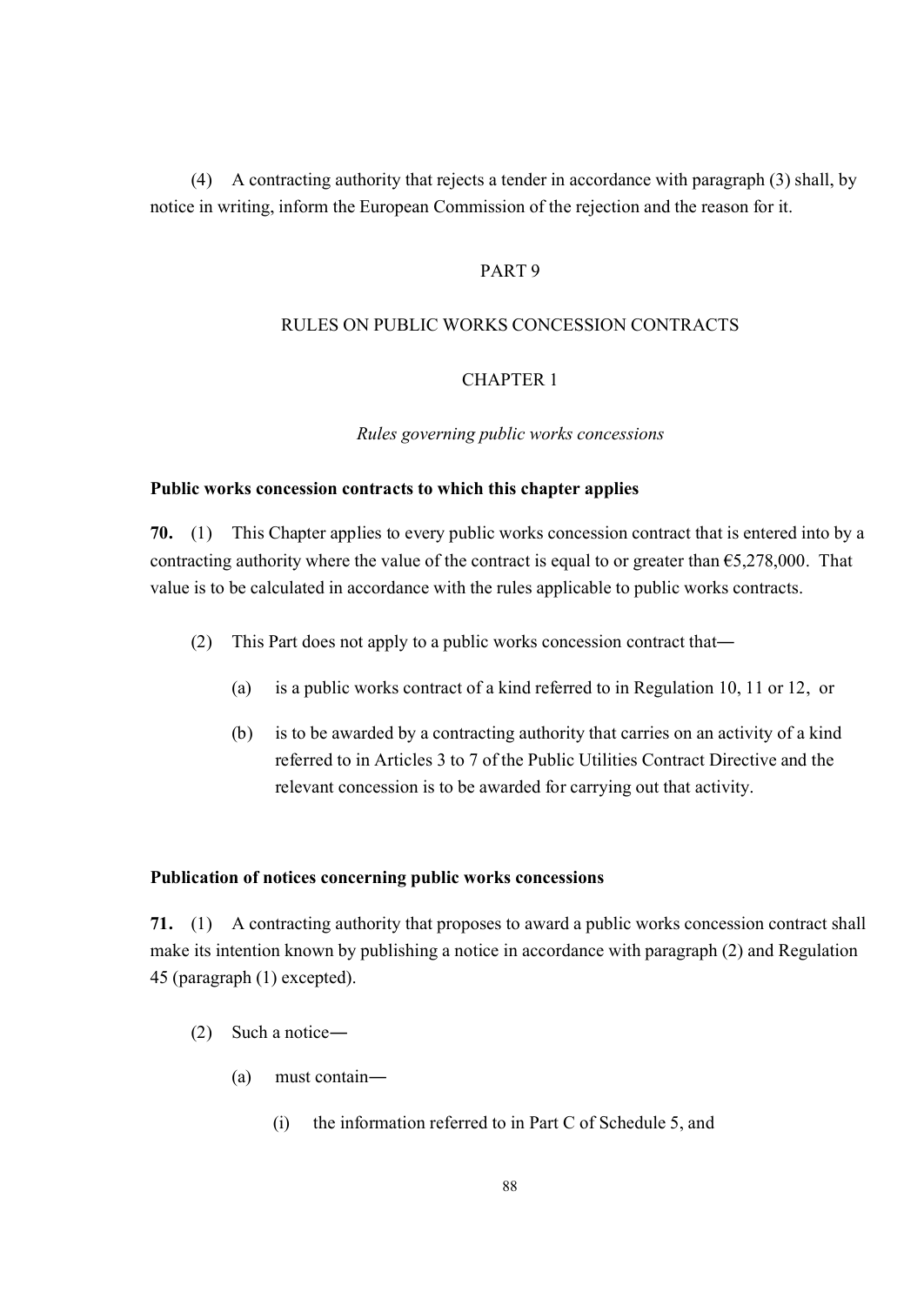- (ii) if appropriate, any other information that the contracting authority considers useful, and
- (b) must be in accordance with the standard forms adopted by the European Commission under the procedure under Article 77 of the Public Authorities Contracts Directive.

### **Deadline for public works concession contracts offered by a contracting authority**

**72.** (1) In awarding a public works concession contract, a contracting authority shall not impose a deadline for lodging applications for the contract that is less than 52 days from the date on which the relevant contract notice was sent for publication in the Official Journal of the European Union except when Regulation 46(6) applies.

(2) Regulation 46(9) also applies to such a contract.

## **Powers of contracting authority with respect to subcontracting under a public works concession contract**

**73.** (1) In awarding a public works concession contract, a contracting authority may require that the successful tenderer must award to third parties subcontracts that represent a minimum of 30 per cent of the total value of the work to be carried out under the contract, while at the same time giving candidates for the contract the option to increase that percentage. The contracting authority shall specify that minimum percentage in the contract.

(2) Alternatively, the contracting authority may require the candidates for the contract to specify in their tenders the percentage (if any) of the total value of the work under the contract that it intends to award to third parties.

(3) An economic operator that fails, within such period as is specified by the contracting authority (or within such extended period as that authority allows), to comply with a requirement imposed under this Regulation is taken to have withdrawn its tender.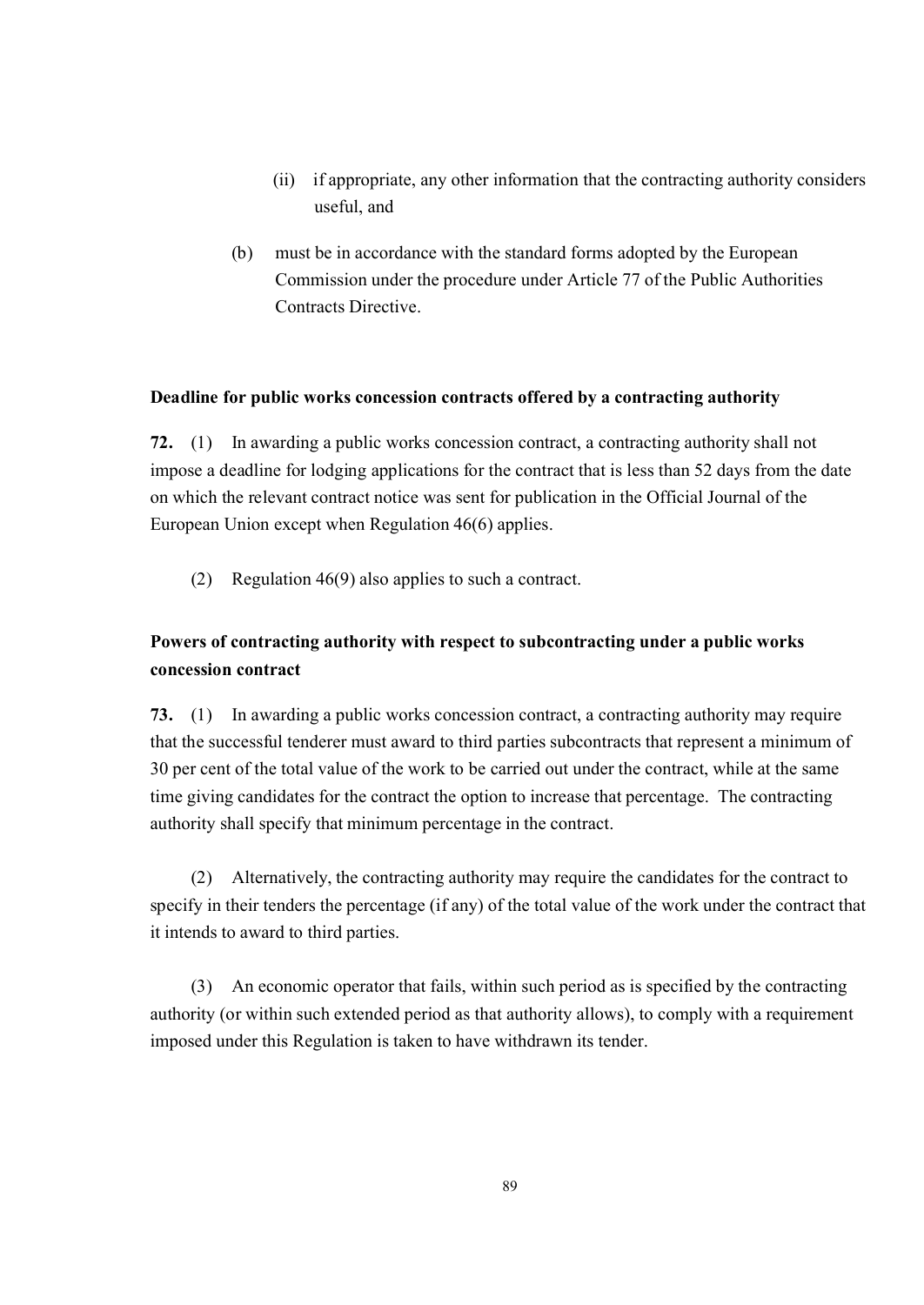#### **Awarding of additional works to the concessionaire**

**74.** (1) These Regulations do not apply to additional works that become necessary through unforeseen circumstances in order to complete the work under a public works concession contract if―

- (a) those works were not specified in the contract or in any project proposals leading to the contract, and either those works―
	- (i) cannot be technically or economically separated from the initial contract without major inconvenience to the contracting authority, or
	- (ii) although separable from the performance of the contract, are strictly necessary for its completion, and
- (b) the contracting authority concerned has awarded the additional works to the concessionaire on condition that the award for those works is made to the economic operator that is carrying out the work under the contract.

(2) However, the contracting authority may not award contracts for any such additional works to the extent that the aggregate value of the contracts would exceed 50 per cent of the value of the consideration given for the original public works concession contract.

### CHAPTER 2

*Rules about public works concession contracts awarded by concessionaires that are contracting authorities*

### **Rules applicable to public works concession contracts**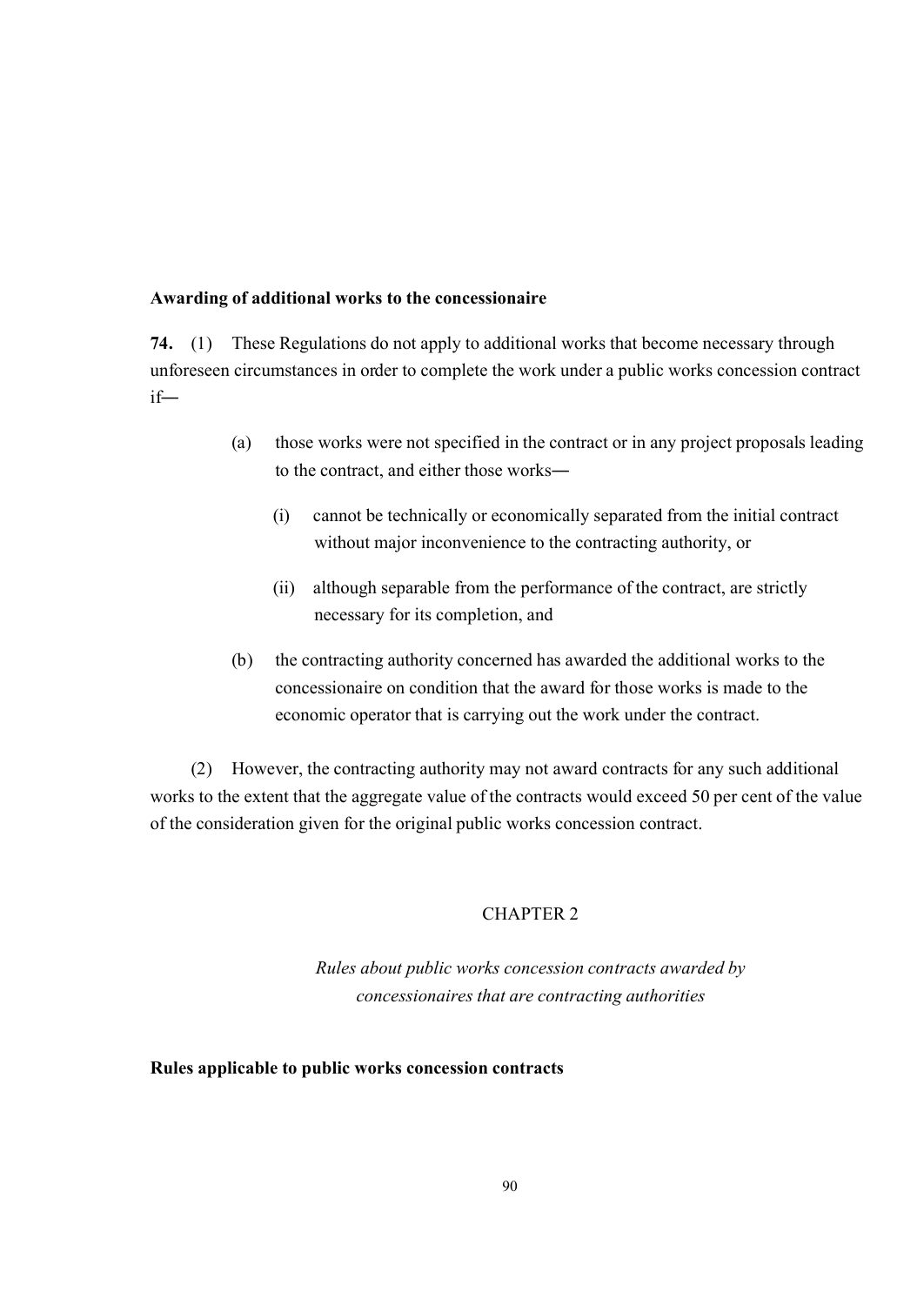**75.** If a contracting authority is the concessionaire for a public works concession contract, it shall comply with such of the provisions of these Regulations as apply to and in relation to public works contracts under which some or all of the works are to be carried out by third parties.

### CHAPTER 3

*Rules applicable to contracts awarded by concessionaires that are not contracting authorities*

#### **Advertising rules: threshold and exceptions**

**76.** (1) When inviting tenders for a public works contract from third parties, a concessionaire that is not a contracting authority shall comply with the advertising rules prescribed by Regulation 77, unless the value of the consideration given for carrying out the contract is less than  $65,278,000$ . That value is to be calculated in accordance with the rules specified in Regulation 6.

(2) However, such a concessionaire is not required to comply with those rules in relation to a public works contract that satisfies the conditions set out in Regulation 32.

(3) For the purposes of this Regulation, a group of economic operators formed for the purpose of seeking the award of a public works concession contract, or any undertaking related to the group, is not to be regarded as a third party.

(4) For the purpose of paragraph (3), an undertaking is related to a group of economic operators if―

- (a) the group can exert a dominant influence over the undertaking, whether directly or indirectly, or
- (b) the undertaking can exert a dominant influence over the group, or
- (c) the group is subject to the dominant influence of the undertaking as a result of ownership, financial participation or the rules that govern it.

(5) An undertaking is presumed to have a dominant influence for the purpose of paragraph (4) if, directly or indirectly in relation to another undertaking―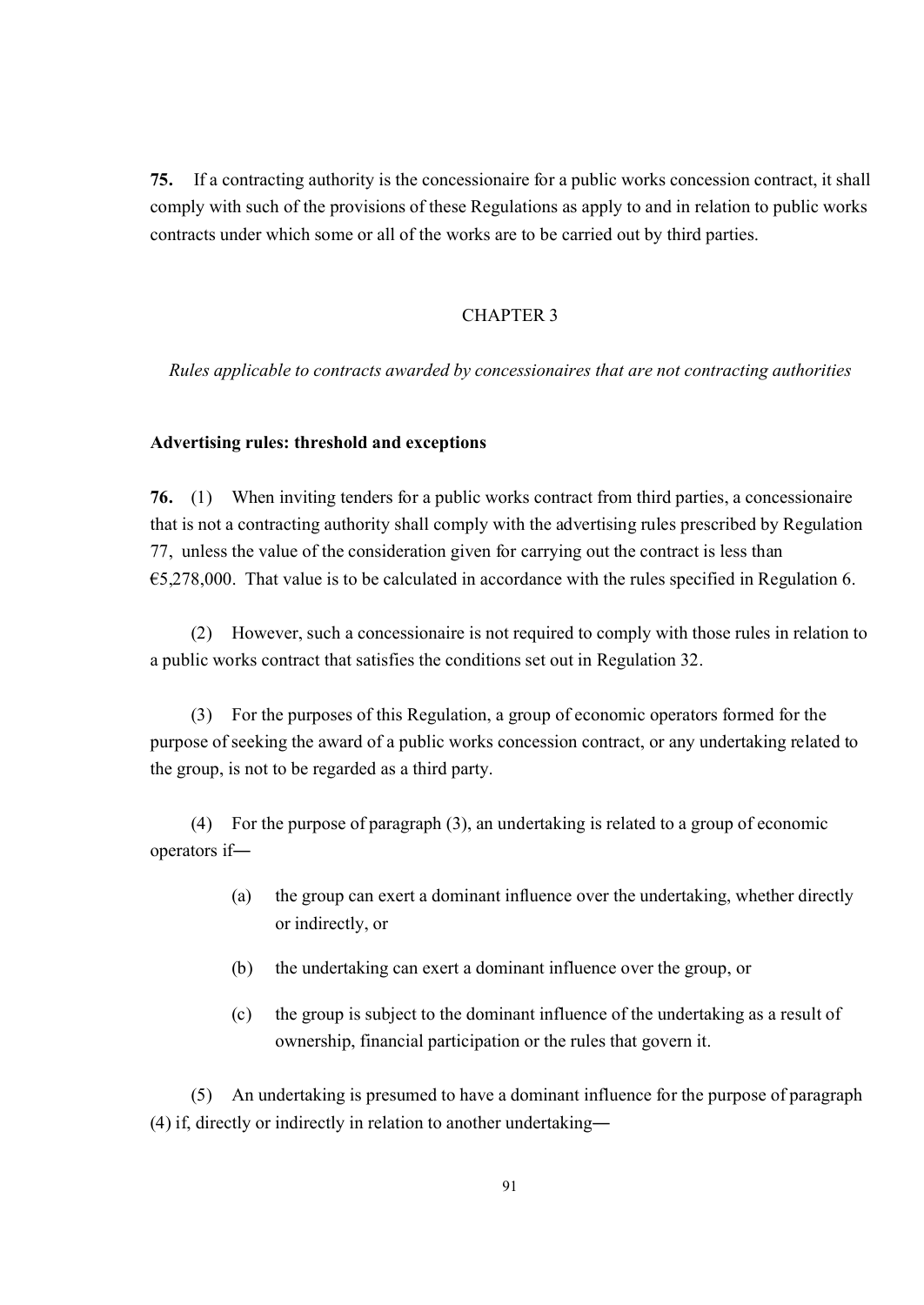- (a) it holds a majority of the other undertaking's subscribed capital, or
- (b) it controls a majority of the votes attached to the shares issued by the other undertaking, or
- (c) it can appoint more than half of the body responsible for administering, managing or supervising the other undertaking.

(6) A group of economic operators that has tendered for the award of a public works concession contract shall―

- (a) include in the application an exhaustive list of the undertakings (if any) that are related to it, and
- (b) update the list as soon as practicable after any change occurs in the relationship between the undertakings.

(7) A group of economic operators that fails, within such period as is specified by the contracting authority (or within such extended period as that authority allows), to comply with a requirement made in accordance with paragraph (6) is taken to have withdrawn its tender.

### **Certain concessionaires to publish a notice**

**77.** (1) If a concessionaire that is not a contracting authority proposes to award a public works concession contract to a third party, the concessionaire shall make its intention known by publishing a notice to that effect in accordance with paragraph (2) and Regulation 45 (paragraph (1) excepted).

- (2) Such a notice must―
	- (a) contain―
		- (i) the information referred to in Part C of Schedule 5, and
		- (ii) if appropriate, any other information that the concessionaire considers relevant, and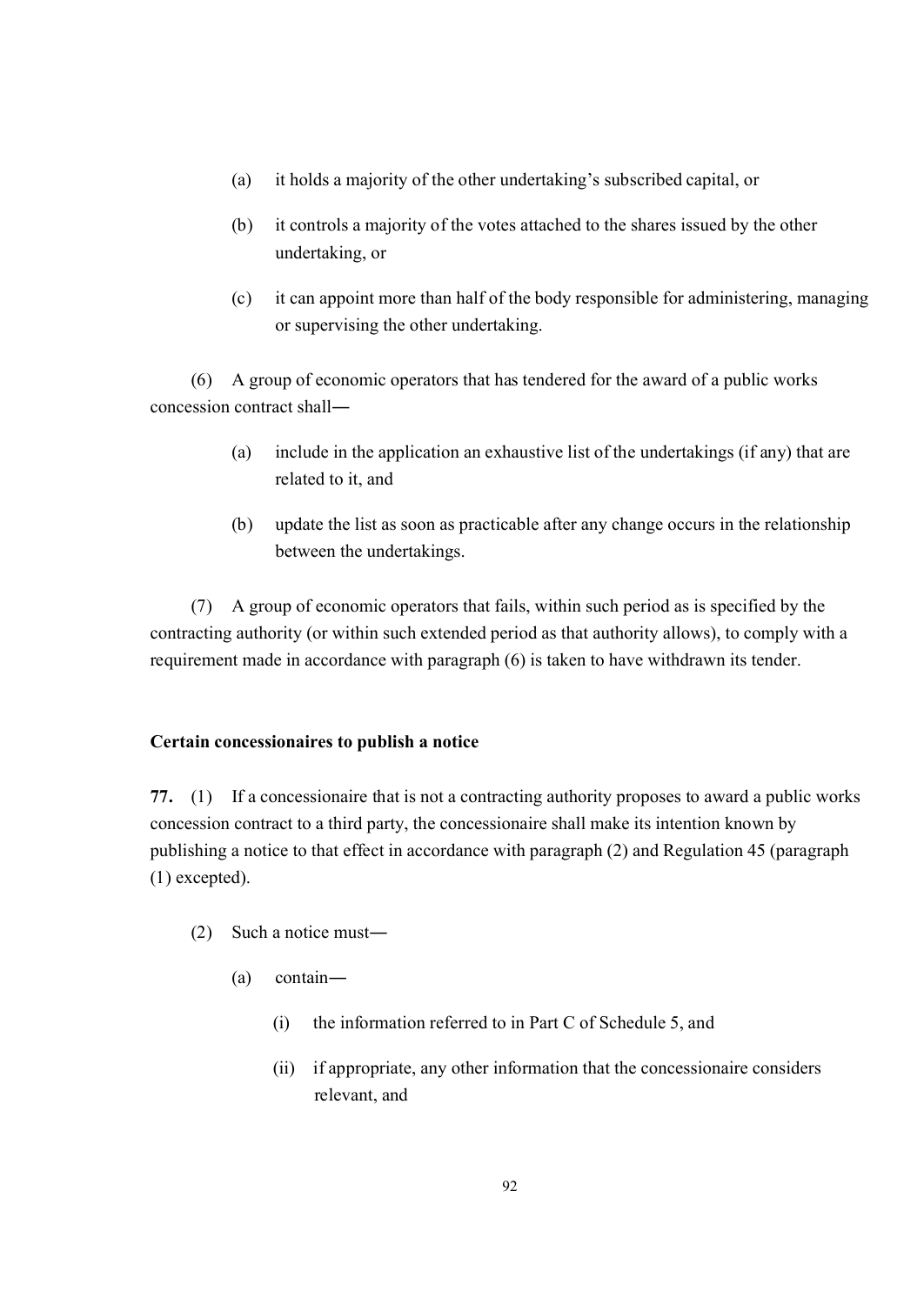(b) be in accordance with the standard forms adopted by the European Commission under the procedure prescribed by Article 77(2) of the Public Authorities Contracts Directive.

#### **Deadline for the receipt of requests to participate and receipt of tenders**

**78.** (1) In awarding a public works concession contract, a concessionaire which is not a contracting authority shall not, ―

- (a) impose a deadline for the receipt of requests to participate in the award process for the contract that is less than 37 days from the date on which the relevant contract notice was sent for publication, or
- (b) impose a deadline for the receipt of tenders that is less than 40 days from the date on which the relevant contract notice was sent for publication or the date on which the invitation to submit tenders was sent.
- (2) Paragraphs (8) to (10) of Regulation 46 apply to such a contract.

### PART 10

#### RULES GOVERNING DESIGN CONTESTS

#### **Interpretation: Part 10**

**79.** In this Part, "jury" means a jury appointed to judge a design contest.

#### **Application of this Part**

**80.** (1) This Part applies to―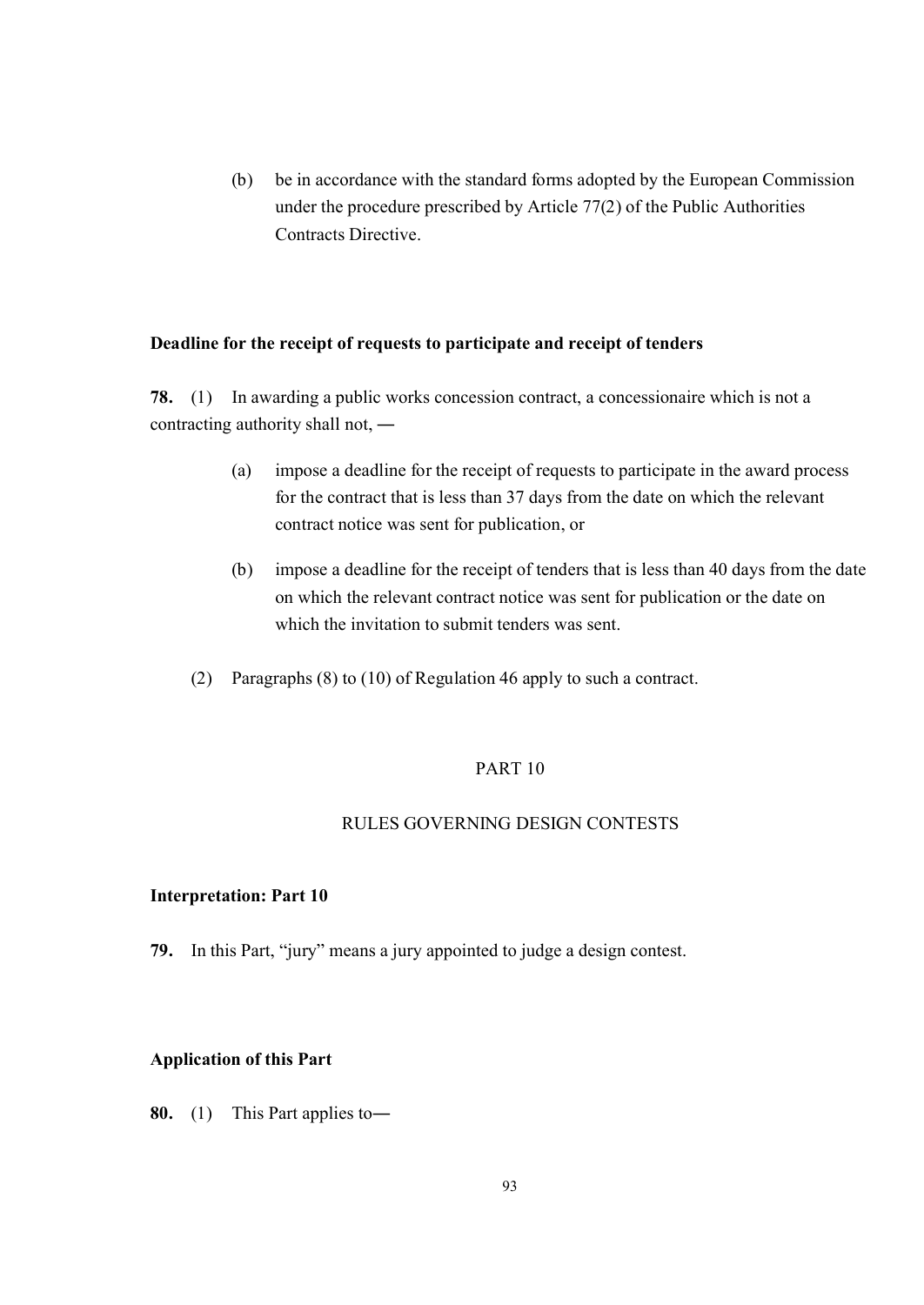- (a) a design contest organised as part of a procedure leading to the award of a public service contract, and
- (b) a design contest involving an award of prizes to participants in the contest.
- (2) This Part does not apply to―
	- (a) a design contest within the meaning of the Public Utilities Contracts Directive if the contest is organised by a contracting authority engaged in an activity referred to in Articles 3 to 7 of that Directive in order to carry out the activity, or
	- (b) a design contest for a contract excluded from the scope of these Regulations, or
	- (c) a design contest for a contract referred to in Regulation 10, 11 or 12.

### **General duty of contracting authority that holds a design contest**

**81.** (1) In organising a design contest for the award of a public contract, a contracting authority shall ensure―

- (a) that the contest conforms to the rules prescribed by this Part, and
- (b) that those rules are communicated to those interested in participating in the contest.
- (2) A contracting authority shall not limit the admission of participants to such a contest―
	- (a) by reference to the territory or part of the territory of a Member State, or
	- (b) on the grounds that, under the law of the Member State in which the contest is organised, the participants would be required to be either natural or legal persons.

### **In what circumstances a design contest can be organised**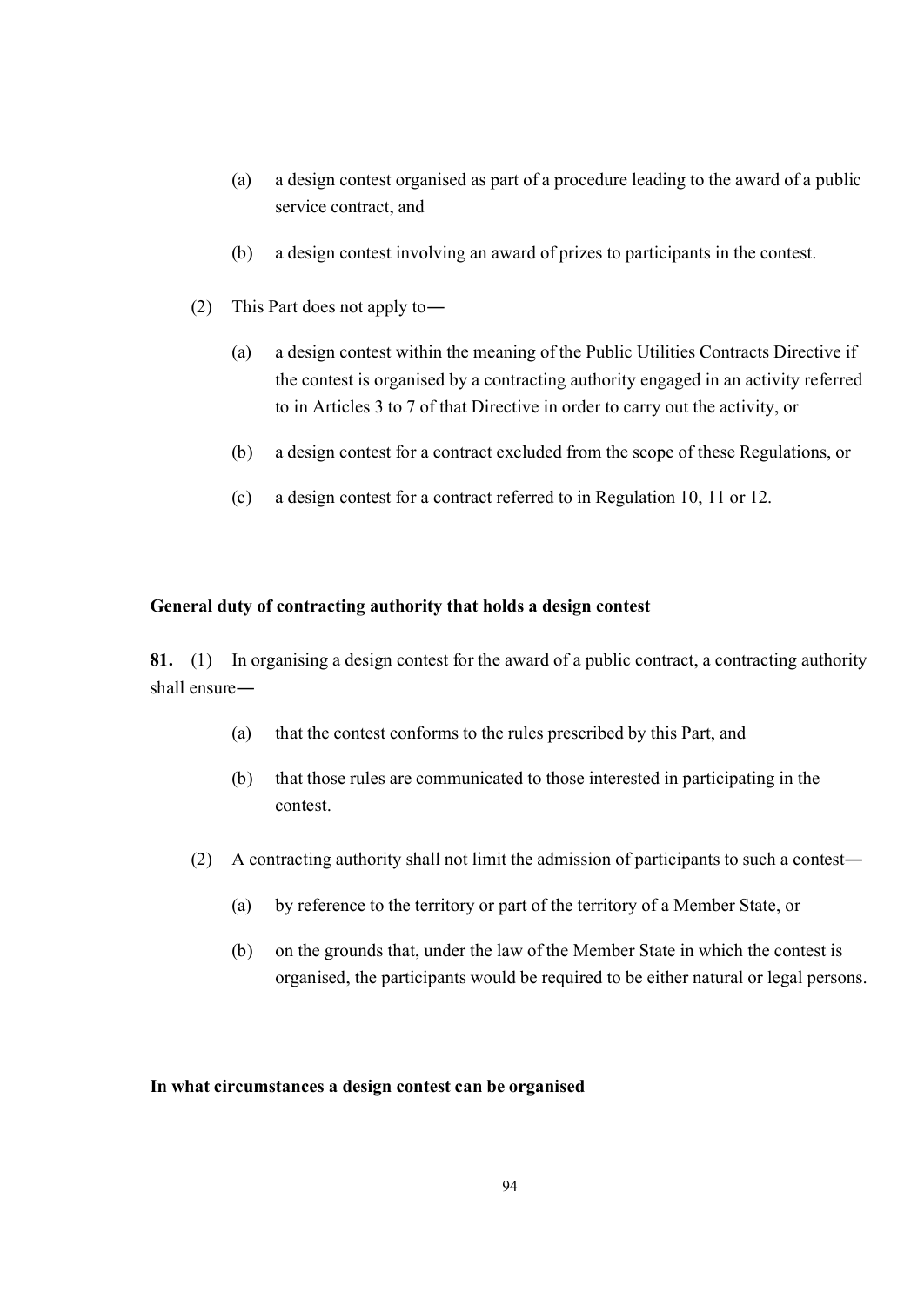**82.** (1) The following authorities can organise a design contest, but in doing so shall comply with the rules prescribed by this Part:

- (a) a contracting authority that is listed as a central government authority in Annex IV of the Public Authorities Contracts Directive, for a public contract starting from a threshold of not less than €137,000;
- (b) a contracting authority not listed in that Annex, for a public contract starting from a threshold of not less that  $\epsilon$ 211,000;
- (c) in the case of a service specified in paragraph (2), any contracting authority, for a public contract starting from a threshold not less than  $\epsilon$ 211,000.
- (2) For the purpose of paragraph  $(1)(c)$ , the following services are specified:
	- (a) a service listed in category 8 of Part A of Schedule 2;
	- (b) a service listed in category 5 of that Part (telecommunications services, the positions of which in the CPV are equivalent to reference numbers CPC 7524, 7525 and 7526);
	- (c) a service listed in Part B of that Schedule.

(3) In the case of a design contest of the kind referred to in Regulation 80(1)(a), the threshold refers to the estimated value of the public service contract concerned, disregarding value added tax (if any) but including any prizes that could be awarded to participants in the contest.

(4) In the case of a design contest of the kind referred to in Regulation 80(1)(b), the threshold refers to the total amount of the prizes that could be awarded to participants in the contest, including the estimated value (net of value added tax) payable in respect of any public service contract that is subsequently entered into under Regulation 32 (5) (d) (unless the relevant contracting authority excludes such an award in the contest notice).

(5) In this Regulation, "prize" includes a payment of money.

### **Contracting authority to publish contest notice before holding a design contest**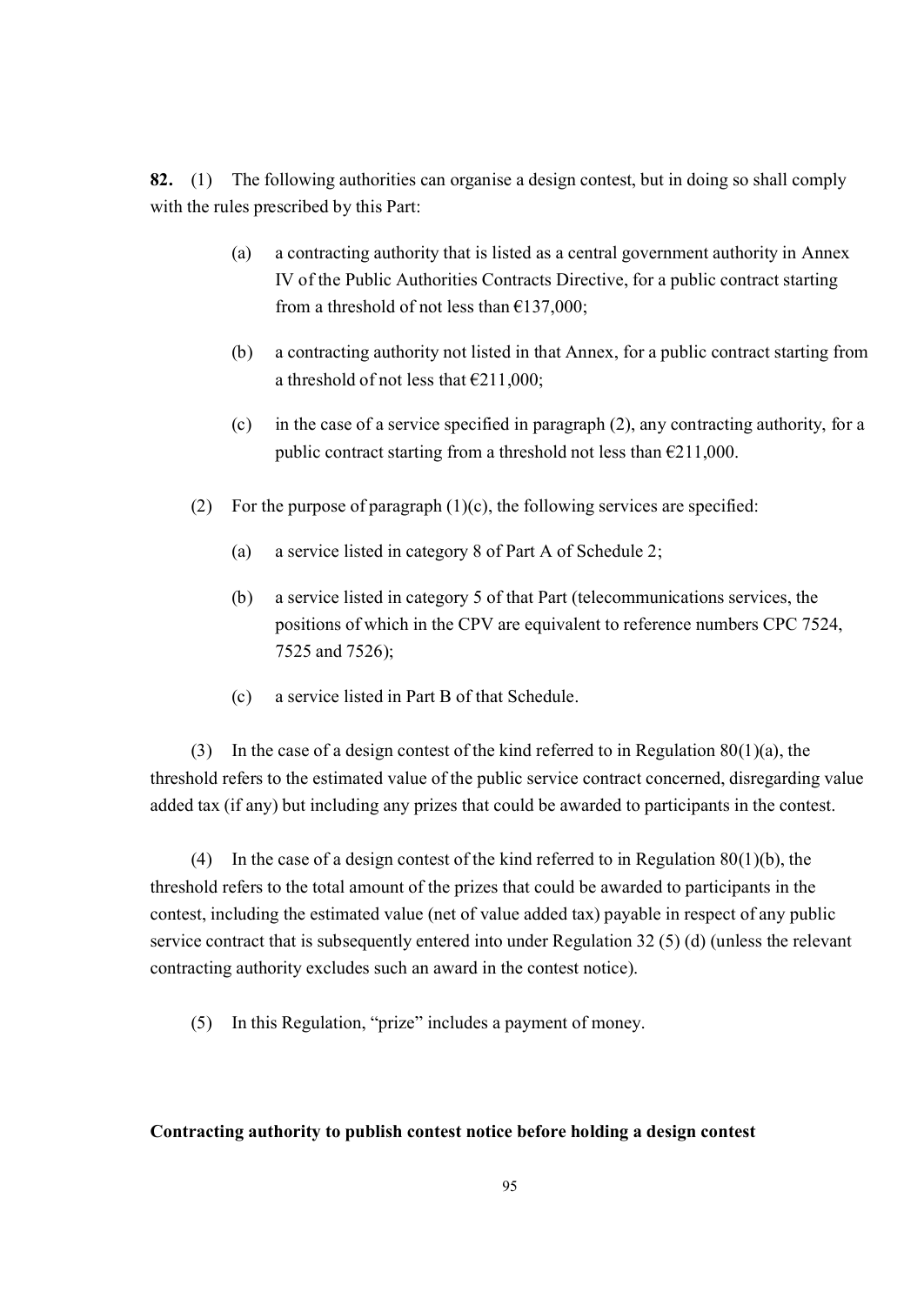**83.** (1) A contracting authority that proposes to hold a design contest shall make its intention to do so known by publishing a contest notice.

(2) As soon as practicable after a contracting authority has held a design contest, it shall send a notice of the result of the contest to the Office for Official EC Publications in accordance with Regulation 45. The authority shall ensure that it is able to prove the date on which the notice was sent to the Office for Official EC Publications for publication.

(3) The notices referred to at (1) and (2) must contain the information referred to in Part D of Schedule 5 in accordance with the standard model notices adopted by the European Commission under Article 77(2) of the Public Authorities Contracts Directive.

(4) A contracting authority may withhold information on the outcome of the contest if the disclosure of the information―

- (a) would impede law enforcement, or
- (b) would be contrary to the public interest, or
- (c) would prejudice the legitimate commercial interests of a particular enterprise, whether public or private, or
- (d) might prejudice fair competition between suppliers of services.

### **How information about design contests may be communicated**

**84.** (1) Paragraphs (1) to (3) of Regulation 50 apply to all communications relating to a design contest.

- (2) A contracting authority that holds a design contest shall―
	- (a) communicate and store information in connection with the contest in a way that maintains the integrity of data and the confidentiality of information provided by participants in the contest, and
	- (b) take all reasonably practicable steps to ensure that the jury established to judge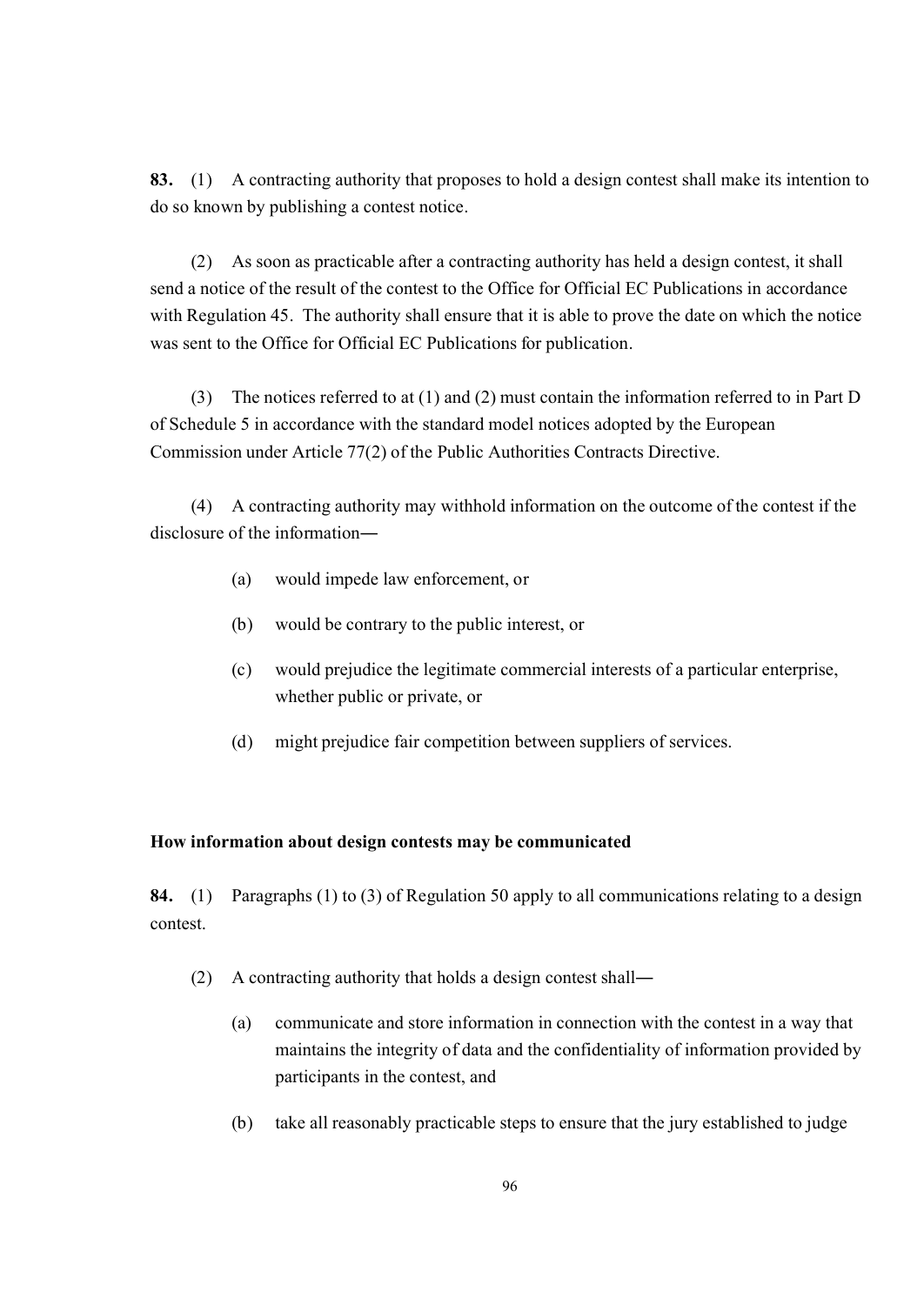the contest ascertains the contents of plans and projects only after the deadline for their submission to the authority.

(3) If, in holding a design contest, a contracting authority makes use of devices for the electronic receipt of plans and projects, it shall―

- (a) make available to the parties concerned information relating to the specifications that is necessary for the presentation of plans and projects by electronic means, including encryption, and
- (b) ensure that all such devices comply with the requirements of Schedule 4.

### **Selection of competitors**

**85.** (1) A contracting authority that restricts a design contest to a limited number of participants shall prescribe clear and non-discriminatory selection criteria for the contest.

(2) Such an authority shall ensure that the number of candidates invited to participate in the contest is sufficient to ensure genuine competition.

### **Composition of the jury**

**86.** (1) A jury may consist only of natural persons who are independent of participants in the contest.

(2) If the participants in a design contest are required to hold a particular professional qualification, at least one-third of the members of the jury must have that qualification or an equivalent qualification.

(3) The failure of a jury to comply with a requirement of this Regulation with respect to a design contest renders the deliberations and decision of the jury void.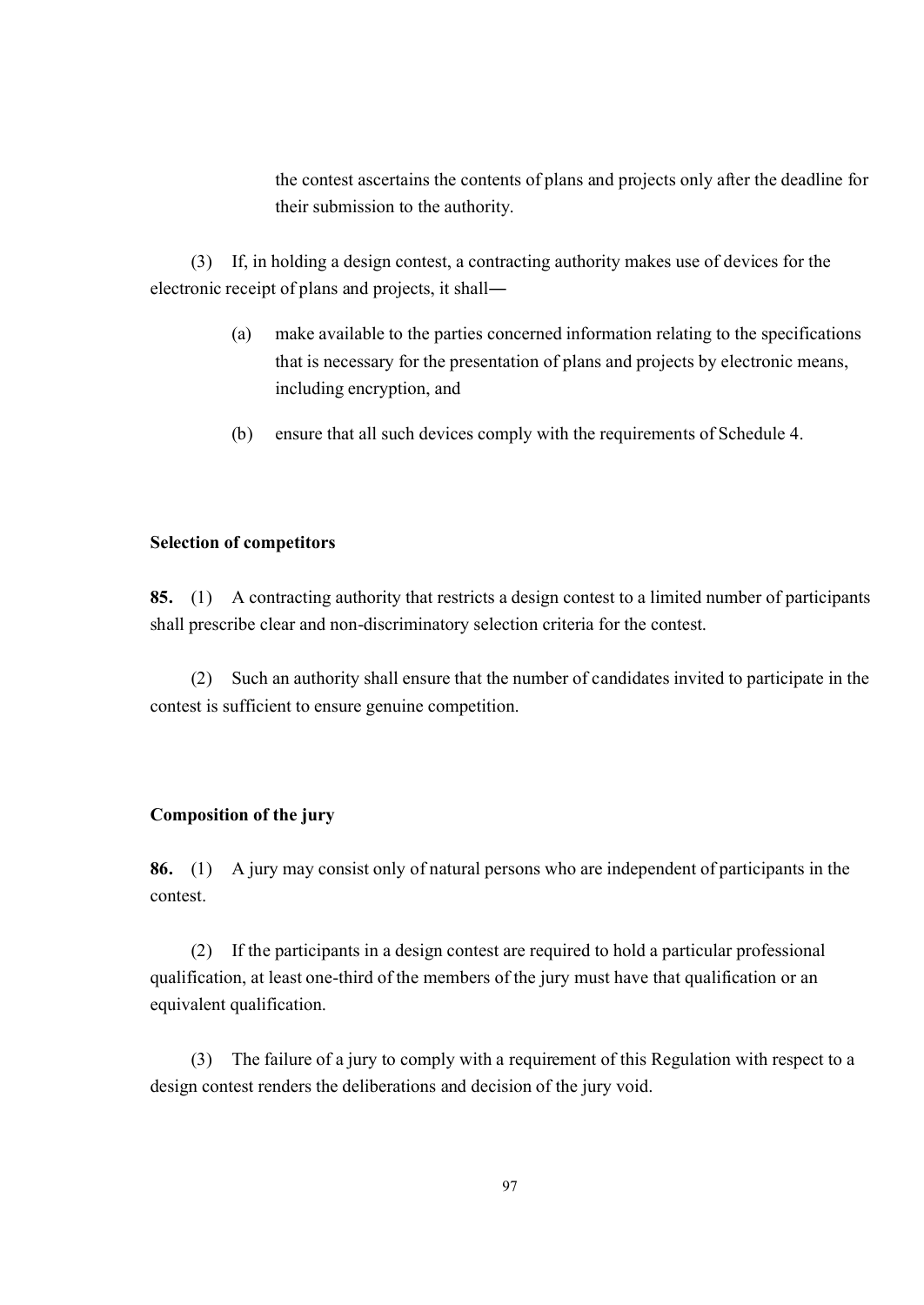#### **Deliberations and decisions of juries**

**87.** (1) This Regulation applies whenever a jury has been appointed to judge a design contest.

(2) Before judging a design contest, the jury shall appoint one of its members to be the chairperson of the jury.

(3) A person shall not, without lawful excuse, interfere with the deliberations or decision of a jury unless the person is a member of the jury.

(4) The jury shall examine the designs and the projects of the candidates submitted anonymously to the jury, solely on the basis of the criteria indicated in the contest notice.

(5) The chairperson of the jury shall record the jury's ranking of projects in a report, signed by its members, made according to the merits of each project, together with its remarks and any matters that require clarification.

(6) A jury may, if it thinks necessary, invite candidates to answer questions concerning matters in respect of which the jury requires clarification, but only if those matters are recorded in the minutes of its deliberations.

(7) The chairperson of the jury shall ensure that complete minutes are kept recording the dialogue between jury members and the candidates.

### PART 11

#### STATISTICAL OBLIGATIONS, EXECUTIVE POWERS AND FINAL PROVISIONS

#### **Statistical obligations**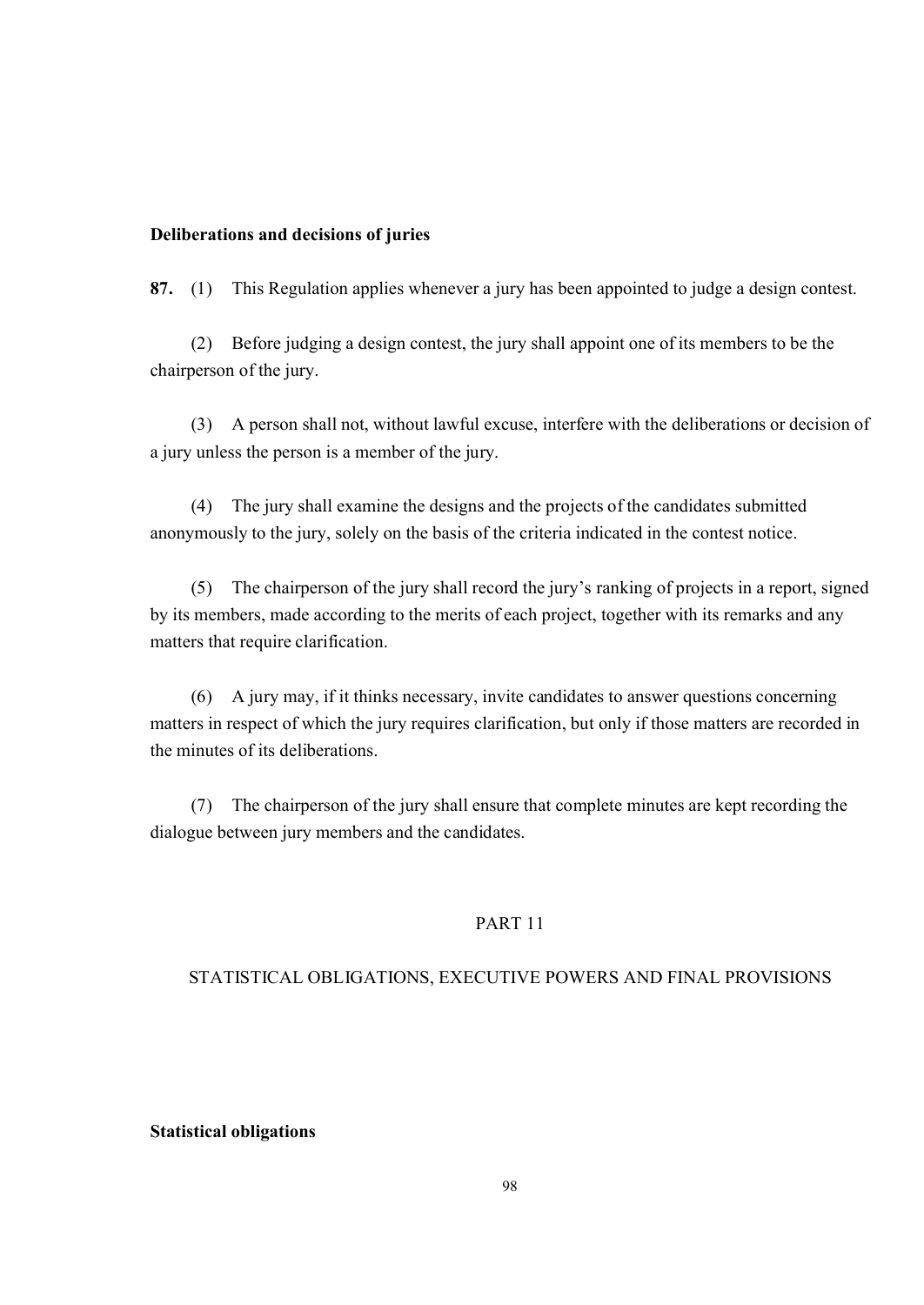**88.** Not later than 31 October in each year, the Minister shall send to the European Commission an annual statistical report, prepared in accordance with Regulation 89. The report must deal separately with public works contracts, public supply contracts and public service contracts awarded by contracting authorities during the immediately preceding financial year of the State.

### **Contents of statistical reports**

**89.** (1) In the annual statistical report, the Minister shall specify, for each contracting authority listed in Annex IV to the Public Authorities Contracts Directive―

- (a) the number and value of public contracts that the authority has awarded, and
- (b) the number and total value of public contracts that the authority has awarded under derogations to the Government Procurement Agreement.

(2) As far as practicable and so far as relevant, the Minister shall segregate the data referred to in paragraph  $(1)(a)$  by reference to—

- (a) the contract award procedures that contracting authorities have used, and
- (b) for each of those procedures, works (as provided by Schedule 1) and products and services (as provided by Schedule 2) identified by category of the CPV nomenclature, and
- (c) the nationality of the economic operator or group of economic operators to which the contract was awarded.

(3) In the case of public contracts that have been entered into by means of the negotiated procedure, the Minister shall―

- (a) segregate the data referred to paragraph (1)(a) according to the circumstances referred to in Regulations 31 and 32, and
- (b) specify the number and value of contracts awarded by reference to the Member State or third country where the successful contractors are located.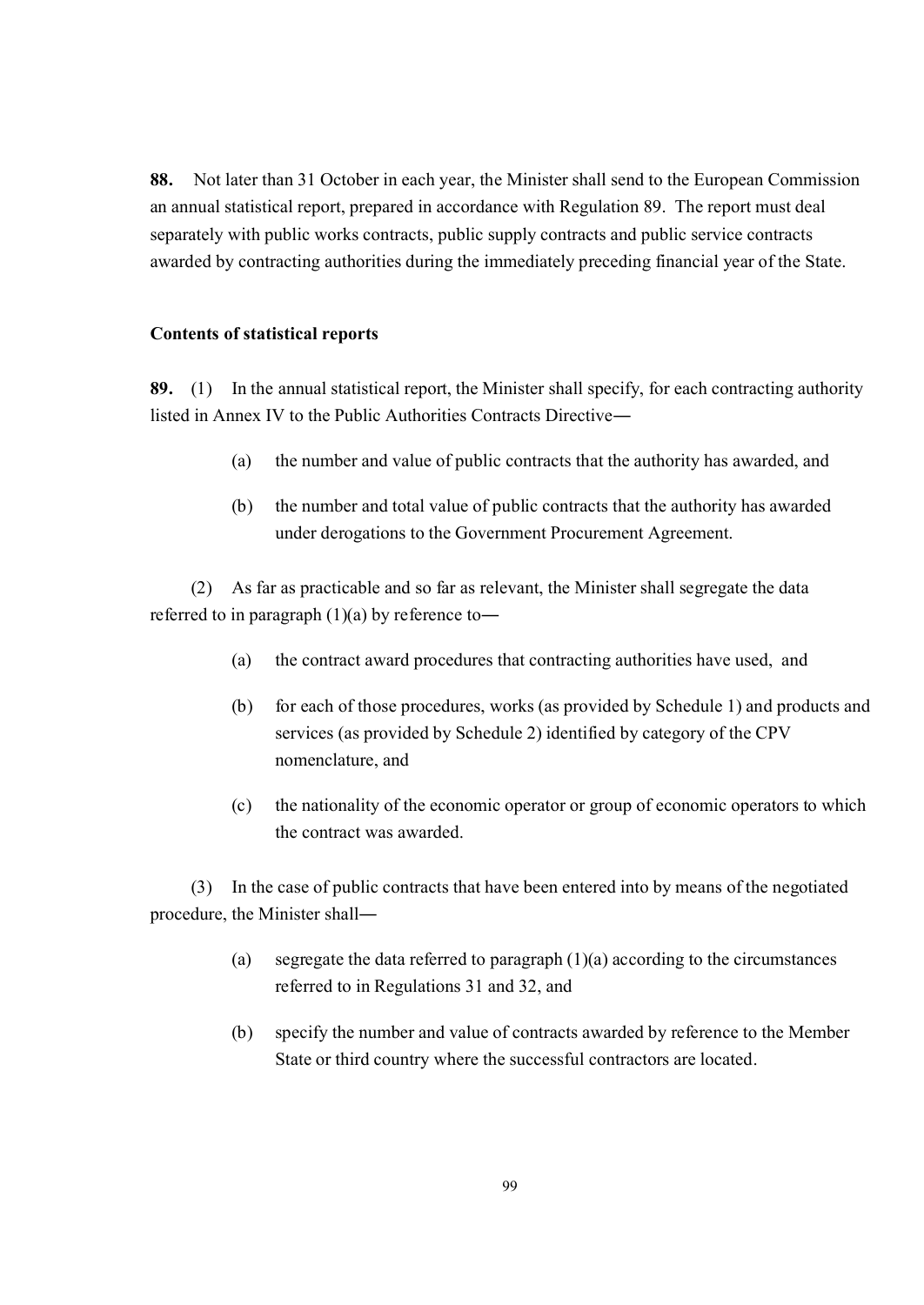(4) For each category of contracting authorities that is not specified in Annex IV to the Public Authorities Contracts Directive in relation to Ireland, the Minister shall specify in the annual statistical report―

- (a) the number and value of the contracts awarded, segregated in accordance with the paragraph  $(1)(b)$ , and
- (b) the total value of contracts awarded in accordance with derogations to the Government Procurement Agreement.
- (5) The Minister―
	- (a) shall specify in the annual statistical report any other statistical information that is required under the Government Procurement Agreement, and
	- (b) may include in that report such other information as the Minister considers appropriate, so long as it is not inconsistent with these Regulations or the information specified in accordance with subparagraph (a).

(6) The information required to be included in a report referred to in this Regulation is the information determined by the Advisory Committee in accordance with Articles 3, 7 and 8 of Decision 1999/468/EC<sup>2</sup>

### **Revision of the thresholds and values set out in the Public Authorities Contracts Directive**

**90.** (1) As soon as practicable after the European Commission has published revised thresholds and their corresponding values in the national currencies in the Official Journal of the European Union in accordance with Article 78 of the Public Authorities Contracts Directive, the Minister shall, by notice in writing, inform contracting authorities of the revised thresholds and values set out in the provisions of these Regulations that correspond to the relevant provisions of that Directive.

<sup>2</sup> Official Journal L 184 , 17/07/1999 P. 0023 - 0026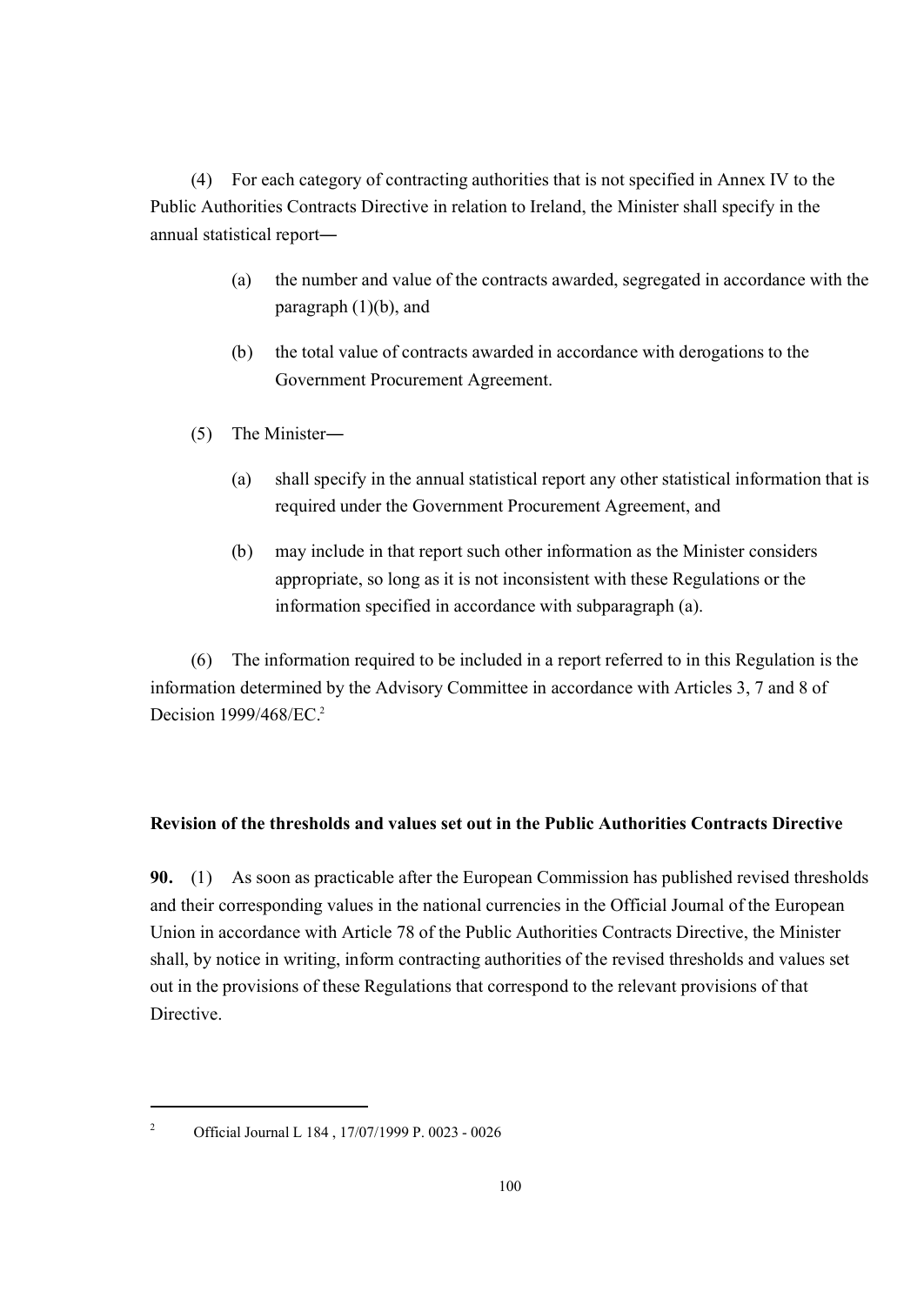(2) On publication of revised thresholds and values as referred to in paragraph (1), the corresponding thresholds and values set out in the provisions of these Regulations are adjusted accordingly.

### **Amendments to the Public Authorities Contracts Directive**

**91.** (1) As soon as practicable after the European Commission, in accordance with the procedure referred to in Article 77(2) of the Public Authorities Contracts Directive, amends―

- (a) the technical procedures for the calculation methods specified in the second subparagraph of Article 78(1) and in Article 78(3) of that Directive, or
- (b) the procedures for the drawing-up, sending, receipt, translation, collection and distribution of the notices referred to in Articles 35, 58, 64 and 69 of that Directive and the statistical reports provided for in the fourth subparagraph of Articles 35(4), and Articles 75 and 76, of that Directive, or
- (c) the procedures for specific reference to specific positions in the CPV nomenclature in the notices, or
- (d) the reference numbers in the nomenclature set out in Annex I to that Directive (so far as the amendment does not change the material scope of that Directive), and the procedures for reference to particular positions of this nomenclature in the notices, or
- (e) the reference numbers in the nomenclature set out in Annex II to that Directive (so far as the amendment does not change the material scope of that Directive), and the procedures for reference in the notices to particular positions in this nomenclature within the categories of services listed in that Annex, or
- (f) the procedure for sending and publishing data referred to in Annex VIII to that Directive, on grounds of technical progress or for administrative reasons, or
- (g) the technical details and characteristics of the devices for electronic receipt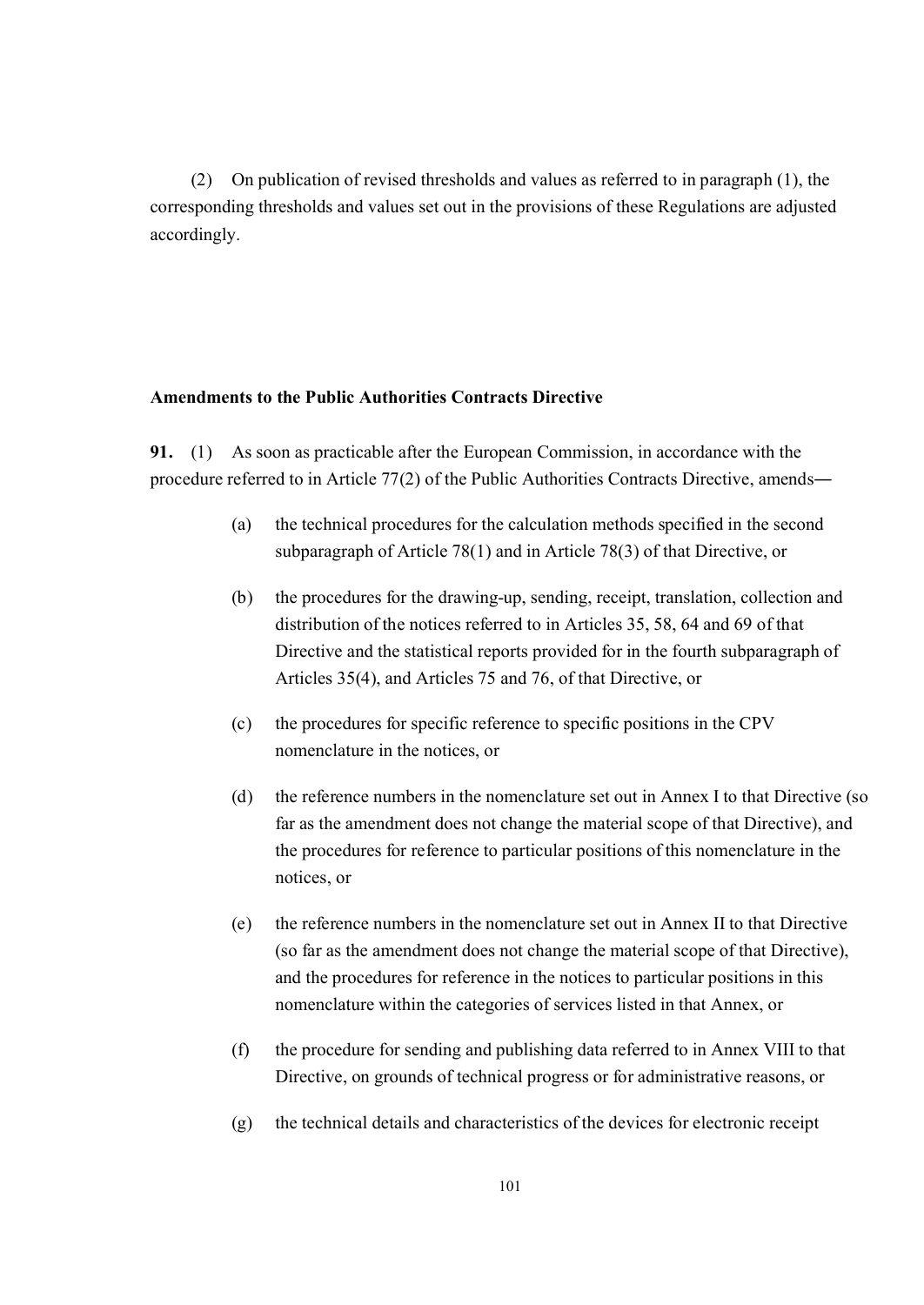referred to in points (a), (f) and (g) of Annex X to that Directive,

the Minister shall, by a further Regulation, make corresponding amendments to the corresponding provisions of these Regulations.

#### **Compliance mechanisms**

**92.** In conformity with Council Directive 89/665/EEC of 21 December 1989 on the coordination of the laws, regulations and administrative provisions relating to the application of review procedures to the award of public supply and public works contracts, the Minister shall ensure that these Regulations are implemented by means of effective, available and transparent mechanisms.

#### **Revocations**

**93.** The following Regulations are revoked:

- (a) the European Communities (Award of Public Works Contracts) Regulations 1992 (S.I. No. 36 of 1992);
- (b) the European Communities (Award of Public Supply Contracts) Regulations 1992 (S.I. No. 37 of 1992);
- (c) the European Communities (Award of Public Supply Contracts)(Amendment) Regulations 1994 (S.I. No. 292 of 1994);
- (d) the European Communities (Award of Public Works Contracts)(Amendment) Regulations 1994 (S.I. No. 293 of 1994);
- (e) the European Communities (Award of Public Service Contracts) Regulations 1998 (S.I. No. 378 of 1998);
- (f) the European Communities (Award of Public Supply Contracts) (Amendment) Regulations 1998 (S.I. No. 379 of 1998);
- (g) the European Communities (Award of Public Works Contracts) (Amendment)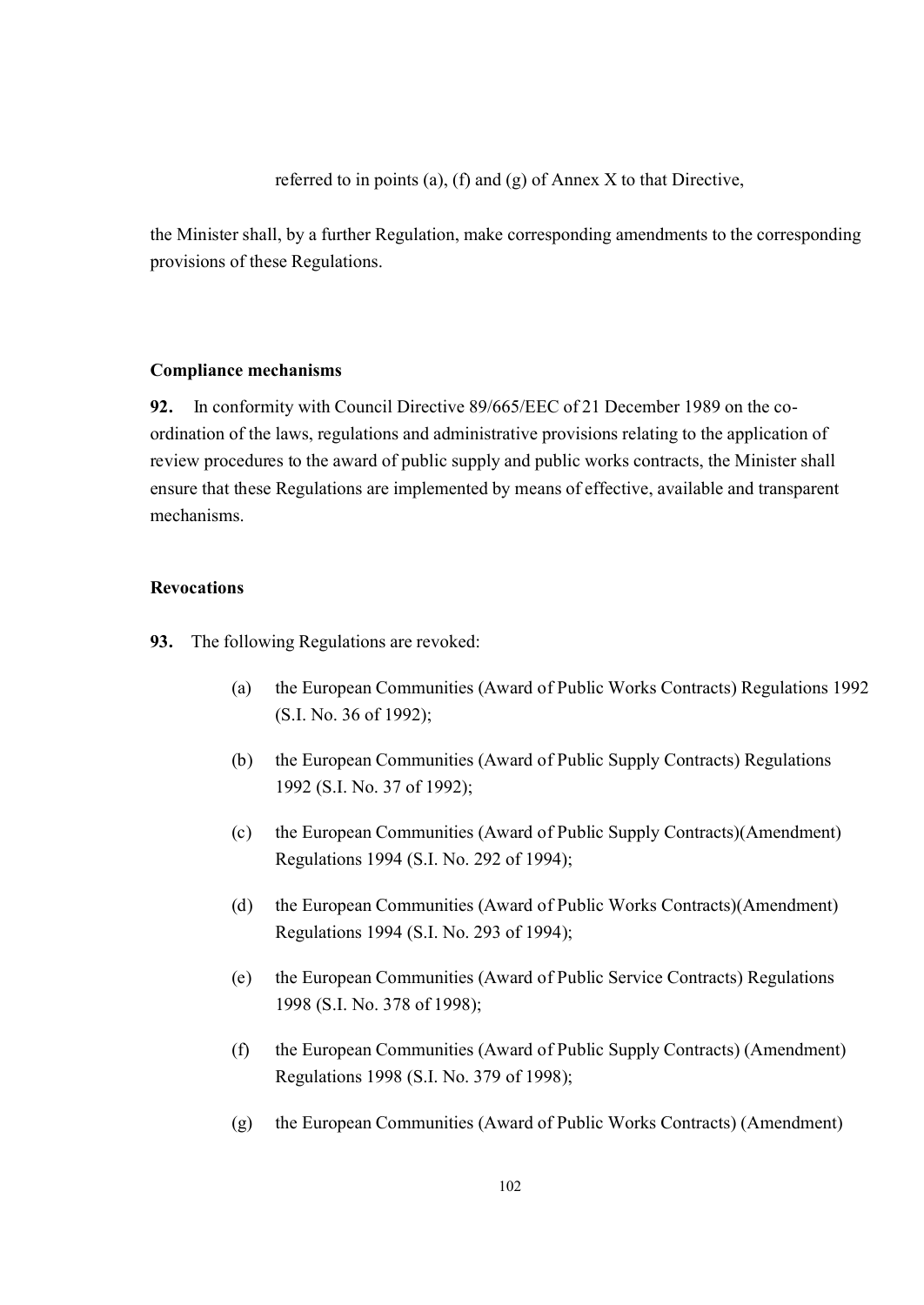Regulations 1998 (S.I. No. 380 of 1998);

- (h) the European Communities (Award of Public Service Contracts) (Amendment) Regulations 2001 (S.I. No. 334 of 2001);
- (i) the European Communities (Award of Public Service Contracts) (Amendment) Regulations 2001 (S.I. No. 611 of 2001);
- (j) the European Communities (Award of Public Works Contracts) (Amendment) Regulations 2001 (S.I. No. 612 of 2001);
- (k) the European Communities (Award of Public Contract Notices) (Standard Forms) Regulations 2002 (S.I. No. 343 of 2002).

#### **Savings and transitional provisions**

**94.** (1) Despite the revocation of the Regulations referred to in Regulation 93, those Regulations, so far as relevant, continue to apply to and in relation to public contracts for which a contracting authority has invited tenders or expressions of interest before the commencement of these Regulations.

(2) Expressions used in paragraph (1) have the same meanings as they have in the revoked Regulations.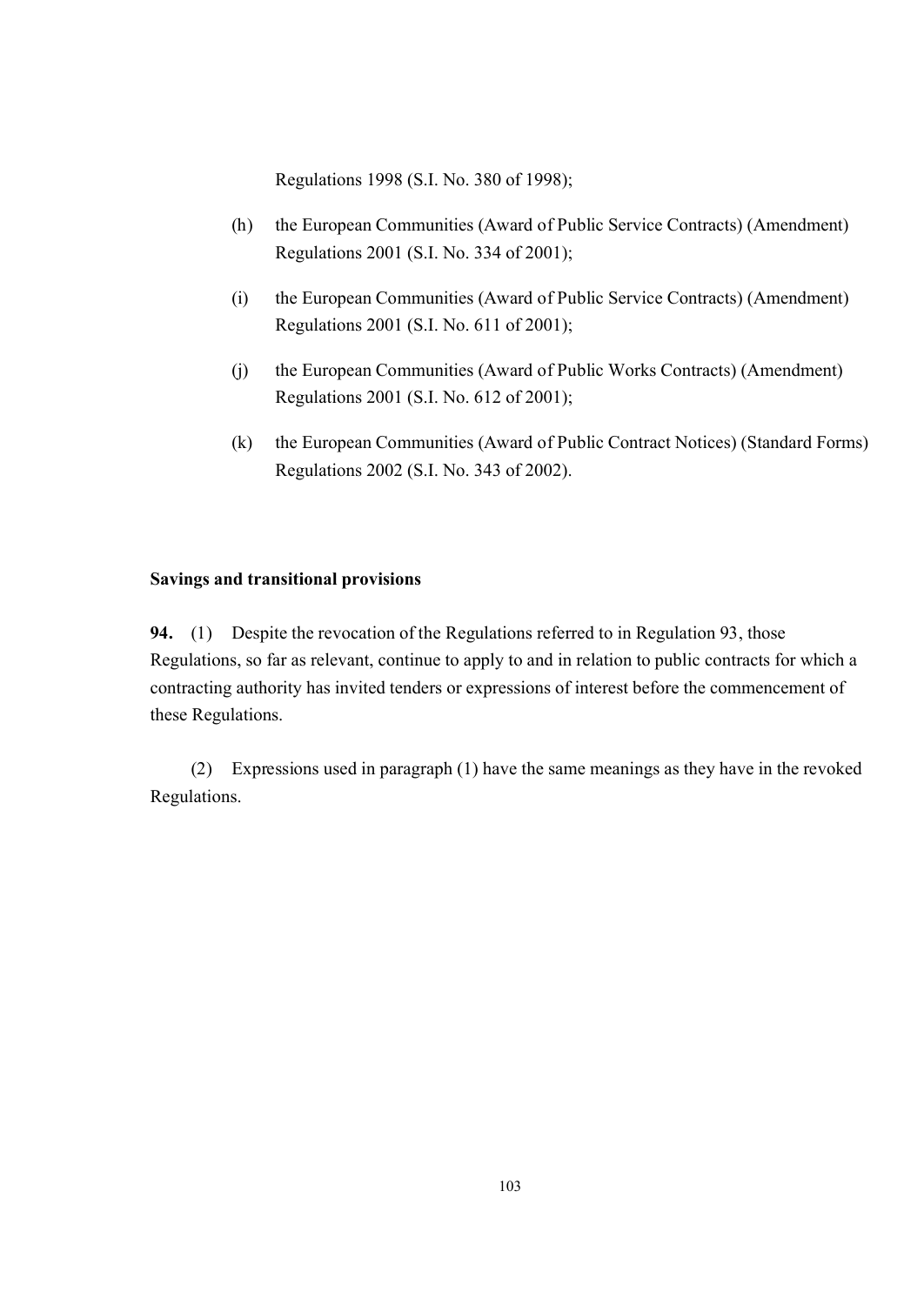## **SCHEDULE 1**

# **LIST OF CIVIL ENGINEERING AND OTHER ACTIVITIES (1)**

| CPV code |       |       | Section F                                                   |                                                                                                                                                                                                                                                                                          | Construction |
|----------|-------|-------|-------------------------------------------------------------|------------------------------------------------------------------------------------------------------------------------------------------------------------------------------------------------------------------------------------------------------------------------------------------|--------------|
| Division | Group | Class | Subject                                                     | <b>Notes</b>                                                                                                                                                                                                                                                                             |              |
| 45       |       |       | Construction                                                | This division includes construction<br>of new buildings and works,<br>restoring and common repairs                                                                                                                                                                                       | 45000000     |
|          | 45.1  |       | Site preparation                                            |                                                                                                                                                                                                                                                                                          | 45100000     |
|          |       | 45.11 | Demolition and<br>wrecking of<br>buildings; earth<br>moving | This class includes-<br>demolition of buildings and<br>other<br>structures;<br>clearing of building sites;<br>earth moving: excavation,<br>landfill, levelling and<br>grading of construction<br>sites, trench digging, rock<br>removal, blasting, etc.;<br>site preparation for mining, | 45110000     |

 $NACE$ <sup>(2)</sup>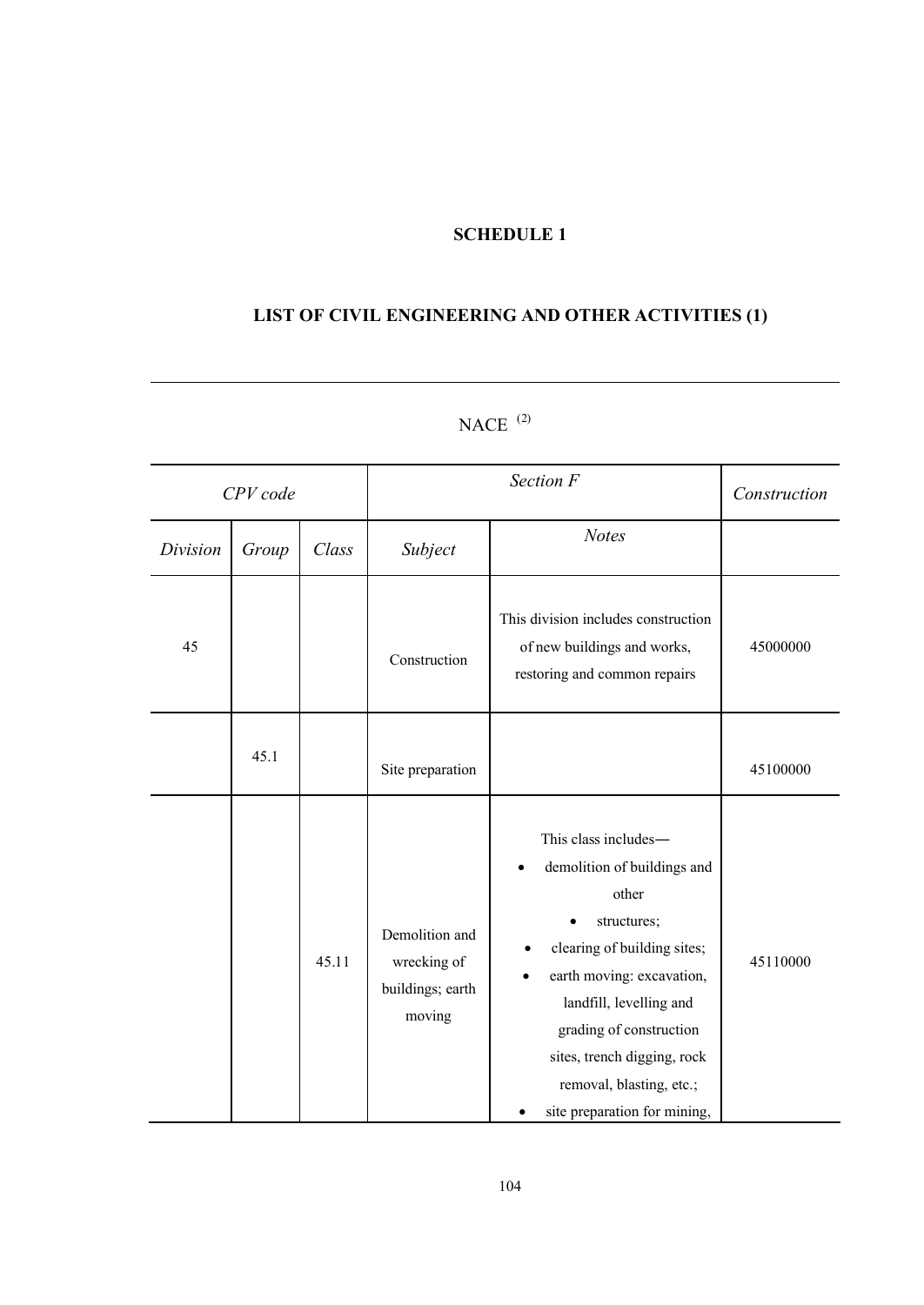|      |       |                                                                                                | including overburden<br>removal and other<br>development and<br>preparation of mineral<br>properties and sites.<br>This class also includes:<br>building site drainage<br>drainage of agricultural or<br>forestry land.                                                                                                                                                                                |          |
|------|-------|------------------------------------------------------------------------------------------------|--------------------------------------------------------------------------------------------------------------------------------------------------------------------------------------------------------------------------------------------------------------------------------------------------------------------------------------------------------------------------------------------------------|----------|
|      | 45.12 | Test drilling and<br>boring                                                                    | This class includes test drilling,<br>test boring and core sampling for<br>construction, geophysical,<br>geological or similar purposes.<br>This class excludes-<br>drilling of production oil or<br>gas wells; (See 11.20)<br>water well drilling; (See<br>45.25)<br>shaft sinking; (See 45.25)<br>oil and gas field<br>exploration, geophysical,<br>geological and seismic<br>surveying. (See 74.20) | 45120000 |
| 45.2 |       | Building of<br>complete<br>constructions or<br>parts of<br>constructions;<br>civil engineering |                                                                                                                                                                                                                                                                                                                                                                                                        | 45200000 |
|      | 45.21 | General<br>construction of                                                                     | This class includes-<br>construction of all types of<br>$\bullet$                                                                                                                                                                                                                                                                                                                                      | 45210000 |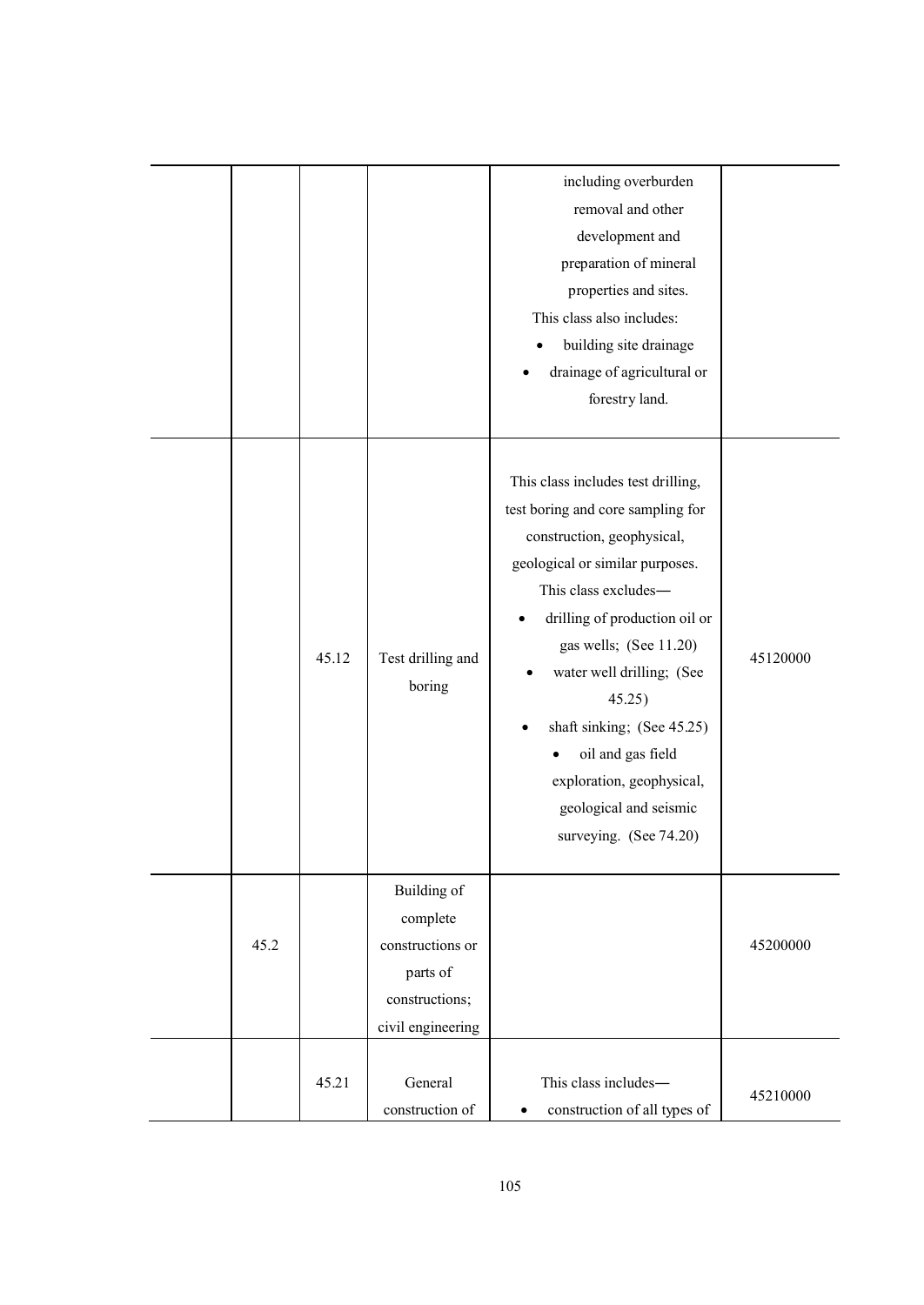| buildings and     | buildings and the                     |  |
|-------------------|---------------------------------------|--|
| civil engineering | construction of civil                 |  |
| works             | engineering constructions;            |  |
|                   | bridges, including those for          |  |
|                   | elevated highways,                    |  |
|                   | viaducts, tunnels and                 |  |
|                   | subways;                              |  |
|                   | long-distance pipelines,              |  |
|                   | communication and power               |  |
|                   | lines;                                |  |
|                   | urban pipelines, urban                |  |
|                   | communication and power               |  |
|                   | lines;                                |  |
|                   | ancillary urban works;                |  |
|                   | assembly and erection of              |  |
|                   | prefabricated constructions           |  |
|                   | on the site.                          |  |
|                   | This class excludes-                  |  |
|                   | service activities incidental         |  |
|                   | to oil and gas extraction;            |  |
|                   | (See $11.20$ )                        |  |
|                   | erection of complete                  |  |
|                   | prefabricated constructions           |  |
|                   | from self-manufactured                |  |
|                   | parts not of concrete; (See           |  |
|                   | divisions 20, 26 and 28)              |  |
|                   | construction work (other<br>$\bullet$ |  |
|                   | than buildings, for                   |  |
|                   | stadiums, swimming pools,             |  |
|                   | gymnasiums, tennis courts,            |  |
|                   | golf courses and other                |  |
|                   | sports installations); (See           |  |
|                   | 45.23)                                |  |
|                   | building installation; (See           |  |
|                   | 45.3)                                 |  |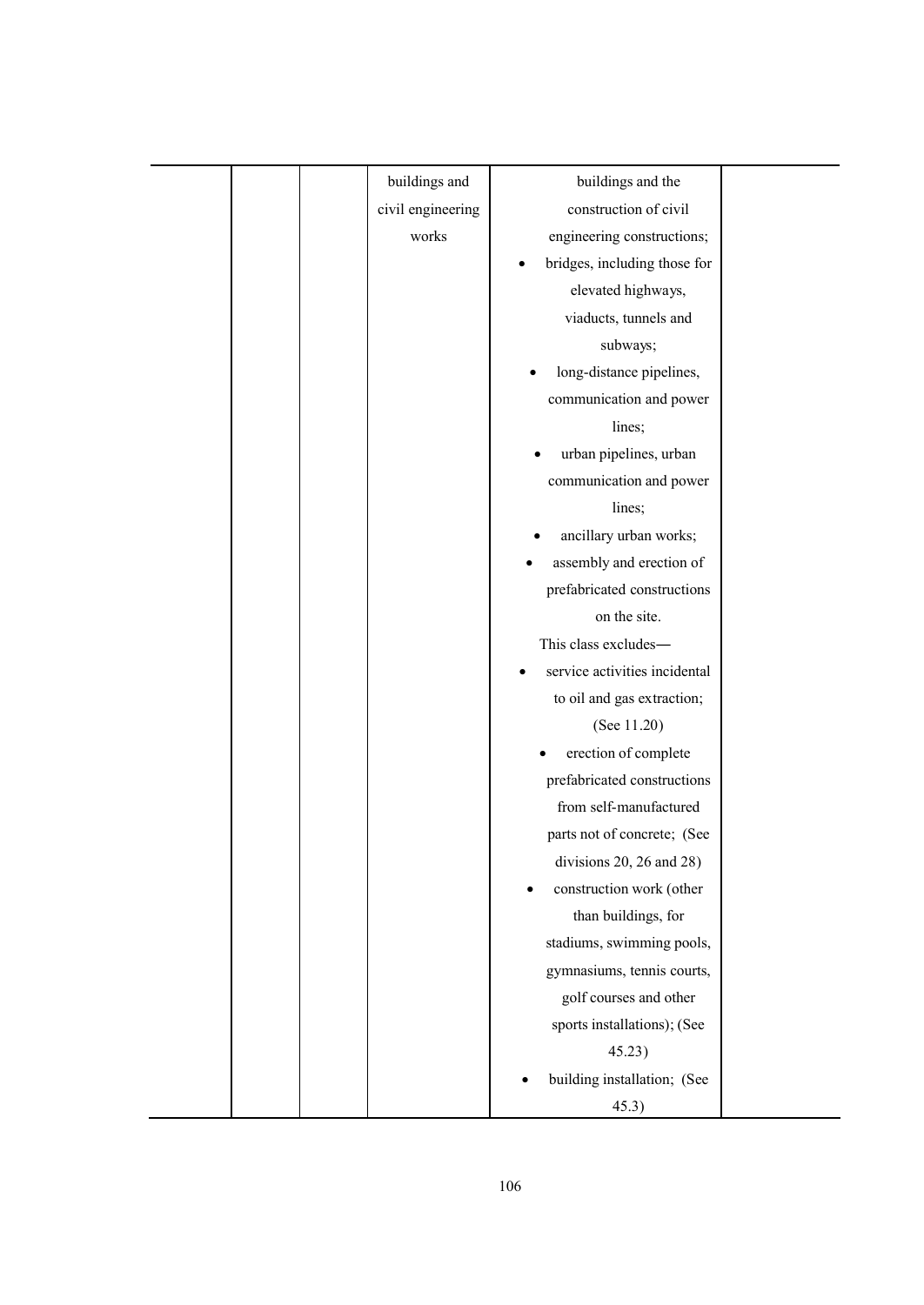|  |       |                                                                           | building completion; (See<br>45.4)<br>architectural and<br>engineering activities; (See<br>74.20)<br>project management for<br>construction. (See 74.20)                                                                                                                                                                                                                                                                                                                                                    |          |
|--|-------|---------------------------------------------------------------------------|-------------------------------------------------------------------------------------------------------------------------------------------------------------------------------------------------------------------------------------------------------------------------------------------------------------------------------------------------------------------------------------------------------------------------------------------------------------------------------------------------------------|----------|
|  | 45.22 | Erection of roof<br>covering and<br>frames                                | This class includes-<br>erection of roofs;<br>roof covering;<br>waterproofing.                                                                                                                                                                                                                                                                                                                                                                                                                              | 45220000 |
|  | 45.23 | Construction of<br>highways, roads,<br>airfields and<br>sports facilities | This class includes-<br>construction of highways<br>(including streets, roads<br>and other vehicular and<br>pedestrian ways);<br>construction of railways;<br>construction of airfield<br>runways;<br>construction work (other<br>than buildings, for<br>stadiums. swimming pools,<br>gymnasiums, tennis courts,<br>golf courses and other<br>sports installations);<br>painting of markings on<br>$\bullet$<br>road surfaces and car parks<br>This class excludes preliminary<br>earth moving. (See 45.11) | 45230000 |
|  |       |                                                                           |                                                                                                                                                                                                                                                                                                                                                                                                                                                                                                             |          |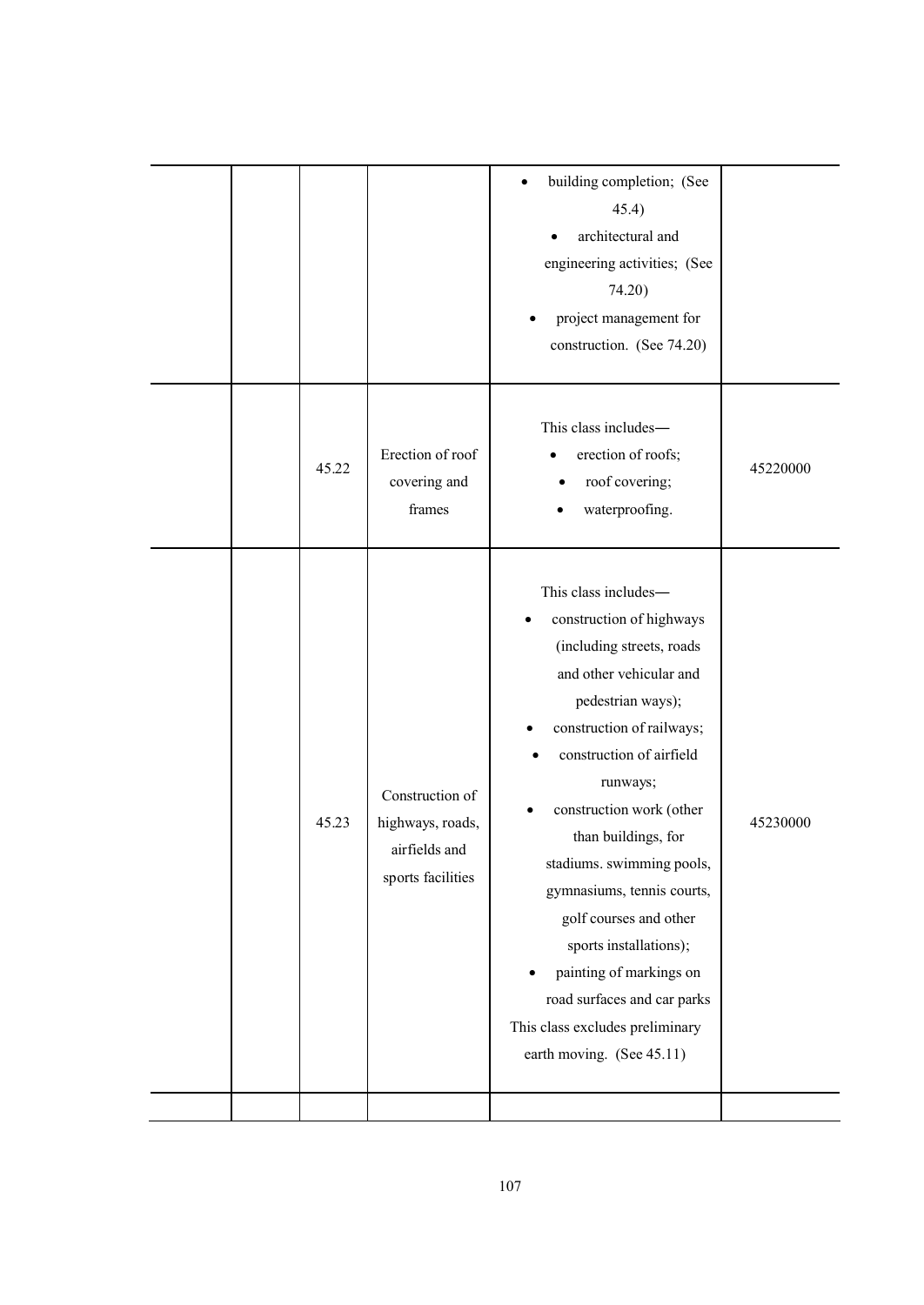| 45.24 | Construction of<br>water projects                         | This class includes construction<br>$of-$<br>waterways, harbour and<br>river works, pleasure ports<br>(marinas), locks, etc.;<br>dams and dykes;<br>dredging;<br>subsurface work.                                                                                                                                                                                                                                                                                                                                                                                                                | 45240000 |
|-------|-----------------------------------------------------------|--------------------------------------------------------------------------------------------------------------------------------------------------------------------------------------------------------------------------------------------------------------------------------------------------------------------------------------------------------------------------------------------------------------------------------------------------------------------------------------------------------------------------------------------------------------------------------------------------|----------|
| 45.25 | Other<br>construction<br>work involving<br>special trades | This class includes-<br>construction activities<br>specialising in one aspect<br>common to different kinds<br>of structures, requiring<br>specialised skill or<br>equipment;<br>construction of<br>foundations, including pile<br>driving, water well drilling<br>and construction, shaft<br>sinking;<br>erection of non-self-<br>manufactured steel<br>elements<br>steel bending;<br>bricklaying and stone<br>setting;<br>scaffolds and work<br>platform erecting and<br>dismantling, including<br>renting of scaffolds and<br>work platforms;<br>erection of chimneys and<br>industrial ovens. | 45250000 |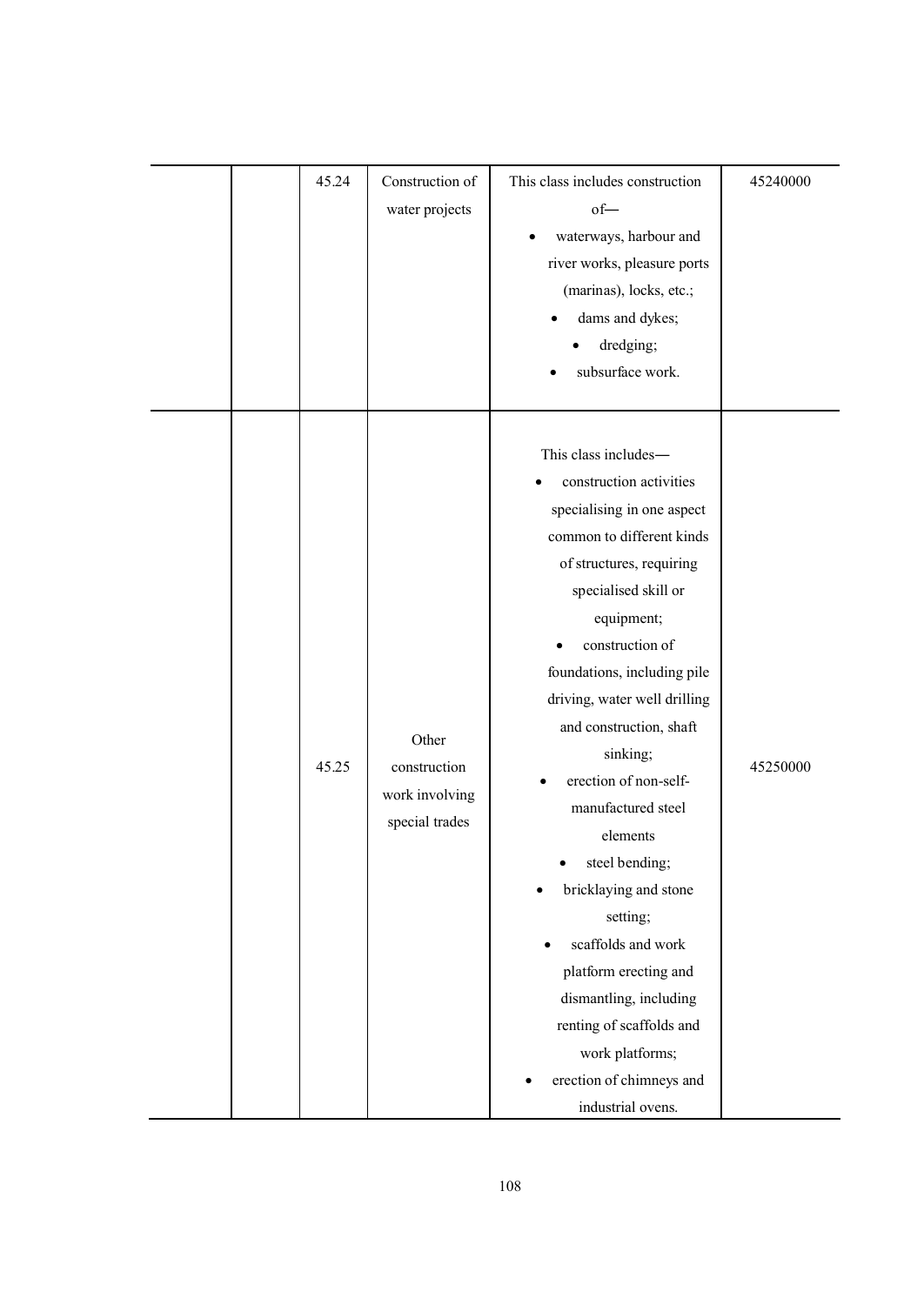|      |       |                                                      | This class excludes renting of<br>scaffolds without erection and<br>dismantling. (See 71.32)                                                                                                                                                                                                                                           |          |
|------|-------|------------------------------------------------------|----------------------------------------------------------------------------------------------------------------------------------------------------------------------------------------------------------------------------------------------------------------------------------------------------------------------------------------|----------|
| 45.3 |       | <b>Building</b><br>installation                      |                                                                                                                                                                                                                                                                                                                                        | 45300000 |
|      | 45.31 | Installation of<br>electrical wiring<br>and fittings | This class includes installation in<br>buildings or other construction<br>projects of-<br>electrical wiring and<br>fittings;<br>telecommunications<br>systems;<br>electrical heating systems;<br>residential antennas and<br>aerials;<br>fire alarms;<br>burglar alarm systems;<br>lifts and escalators;<br>lightning conductors, etc. | 45310000 |
|      | 45.32 | Insulation work<br>activities                        | This class includes installation in<br>buildings or other construction<br>projects of thermal sound or<br>vibration insulation.<br>This class excludes waterproofing.<br>(See $45.22$ )                                                                                                                                                | 45320000 |
|      | 45.33 | Plumbing                                             | This class includes installation in<br>buildings or other construction                                                                                                                                                                                                                                                                 | 45330000 |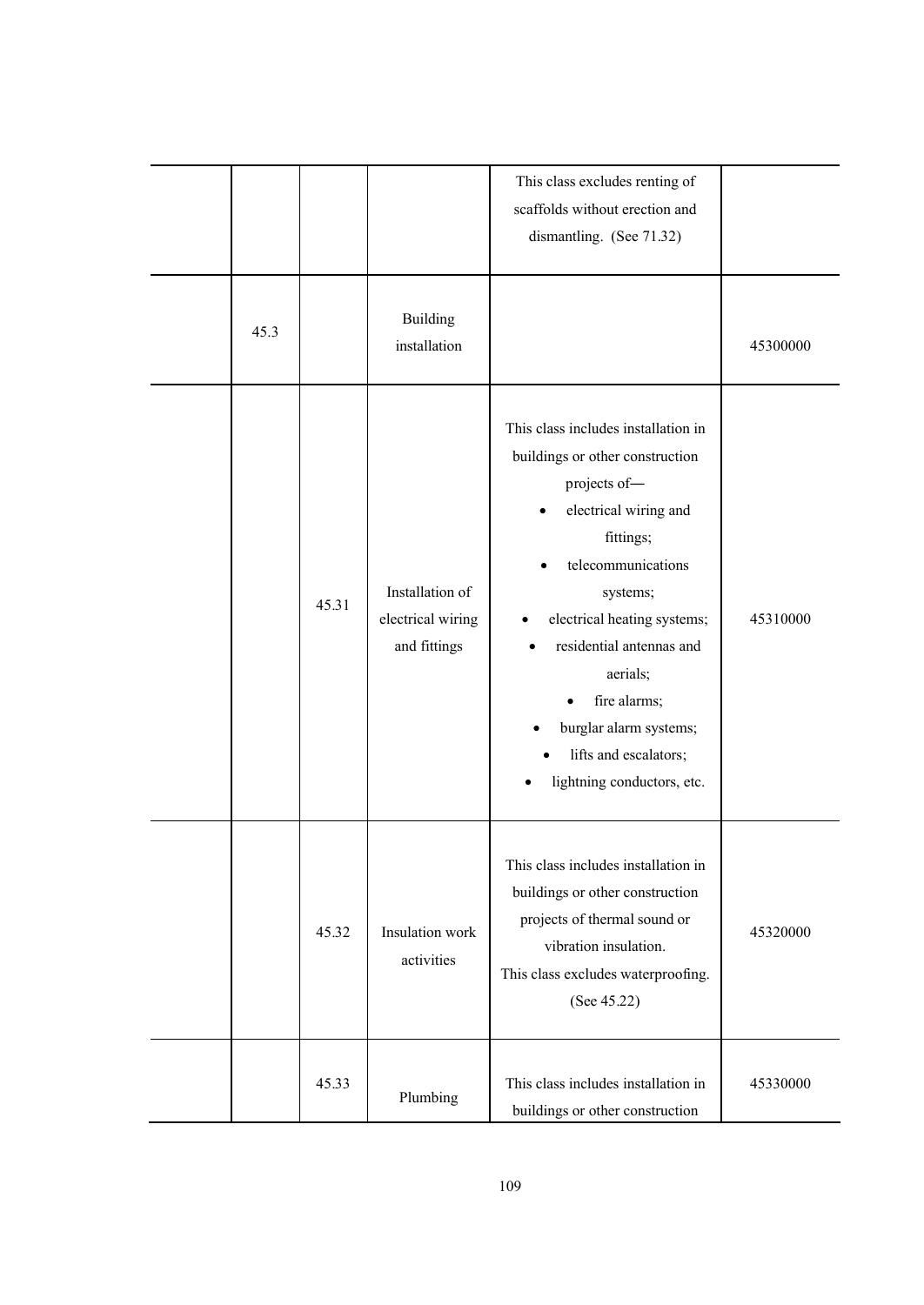|      |       |                                | projects of-<br>plumbing and sanitary<br>equipment;<br>gas fittings;<br>heating, ventilation,<br>refrigeration or air<br>conditioning equipment<br>and ducts;<br>sprinkler systems.<br>This class excludes installation of<br>electrical heating systems. (See<br>45.31) |          |
|------|-------|--------------------------------|--------------------------------------------------------------------------------------------------------------------------------------------------------------------------------------------------------------------------------------------------------------------------|----------|
|      | 45.34 | Other building<br>installation | This class includes-<br>installation of illumination<br>and signalling systems for<br>roads, railways, airports<br>and harbours;<br>installation in buildings or<br>other construction projects<br>of fittings and fixtures<br>n.e.c.                                    | 45340000 |
| 45.4 |       | <b>Building</b><br>completion  |                                                                                                                                                                                                                                                                          | 45400000 |
|      | 45.41 | Plastering                     | This class includes application in<br>buildings or other construction<br>projects of interior and exterior<br>plaster or stucco, including related<br>lathing materials.                                                                                                 | 45410000 |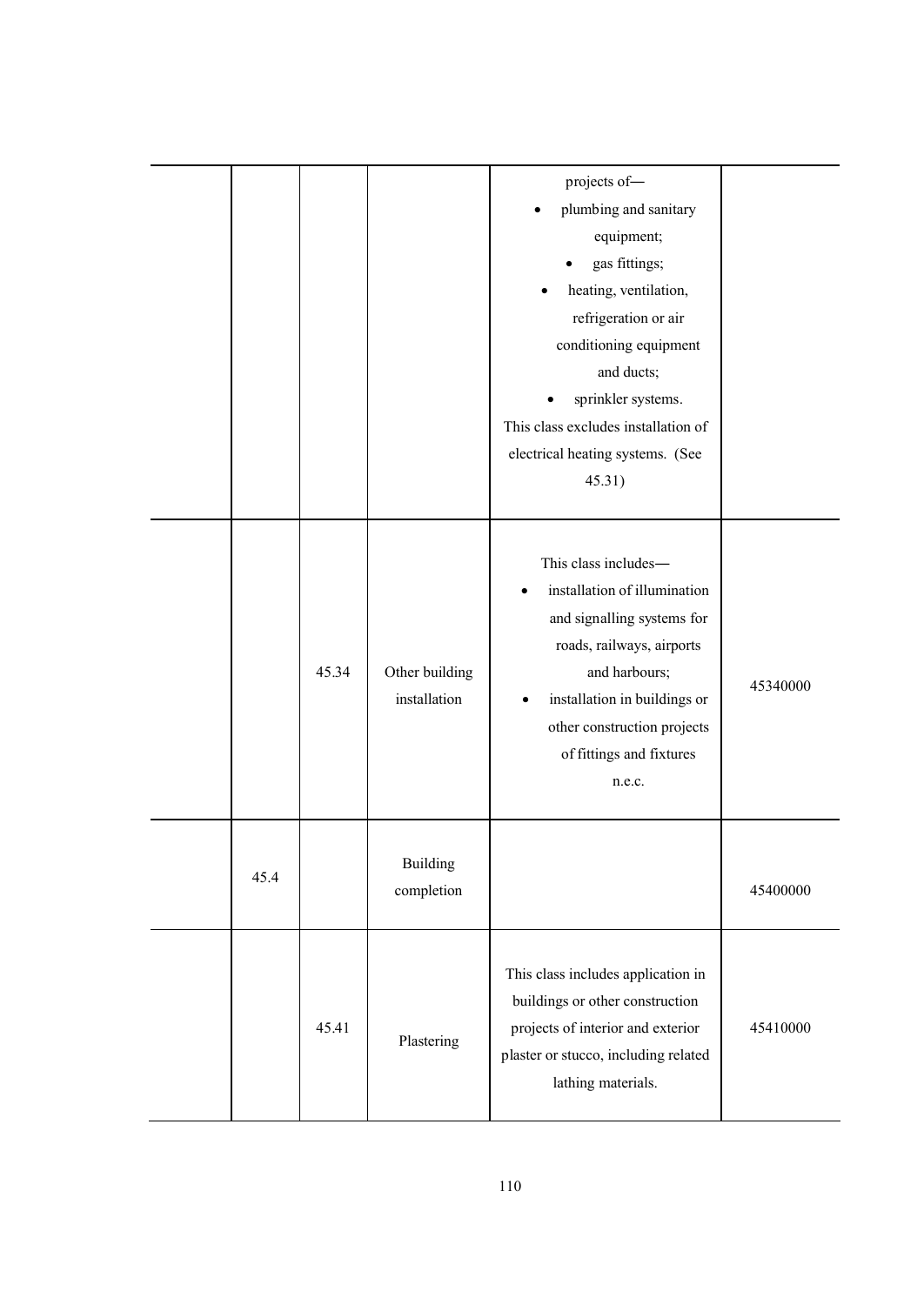|  | 45.42 | Joinery<br>installation    | This class includes-<br>installation of non self-<br>manufactured doors,<br>windows, door and window<br>frames, fitted kitchens,<br>staircases, shop fittings and<br>the like, made of wood or<br>other materials;<br>interior completion such as<br>ceilings, wooden wall<br>coverings, movable<br>partitions, etc.<br>This class excludes laying of<br>parquet and other wood floor<br>coverings. (See 45.43) | 45420000 |
|--|-------|----------------------------|-----------------------------------------------------------------------------------------------------------------------------------------------------------------------------------------------------------------------------------------------------------------------------------------------------------------------------------------------------------------------------------------------------------------|----------|
|  | 45.43 | Floor and wall<br>covering | This class includes laying, tiling,<br>hanging or fitting in buildings or<br>other construction projects of-<br>ceramic, concrete or cut<br>stone wall or floor tiles;<br>parquet and other wood<br>floor coverings;<br>carpets and linoleum floor<br>coverings, including of<br>rubber or plastic;<br>terrazzo, marble, granite or<br>slate floor or wall<br>coverings;<br>wallpaper.                          | 45430000 |
|  | 45.44 | Painting and               | This class includes-                                                                                                                                                                                                                                                                                                                                                                                            | 45440000 |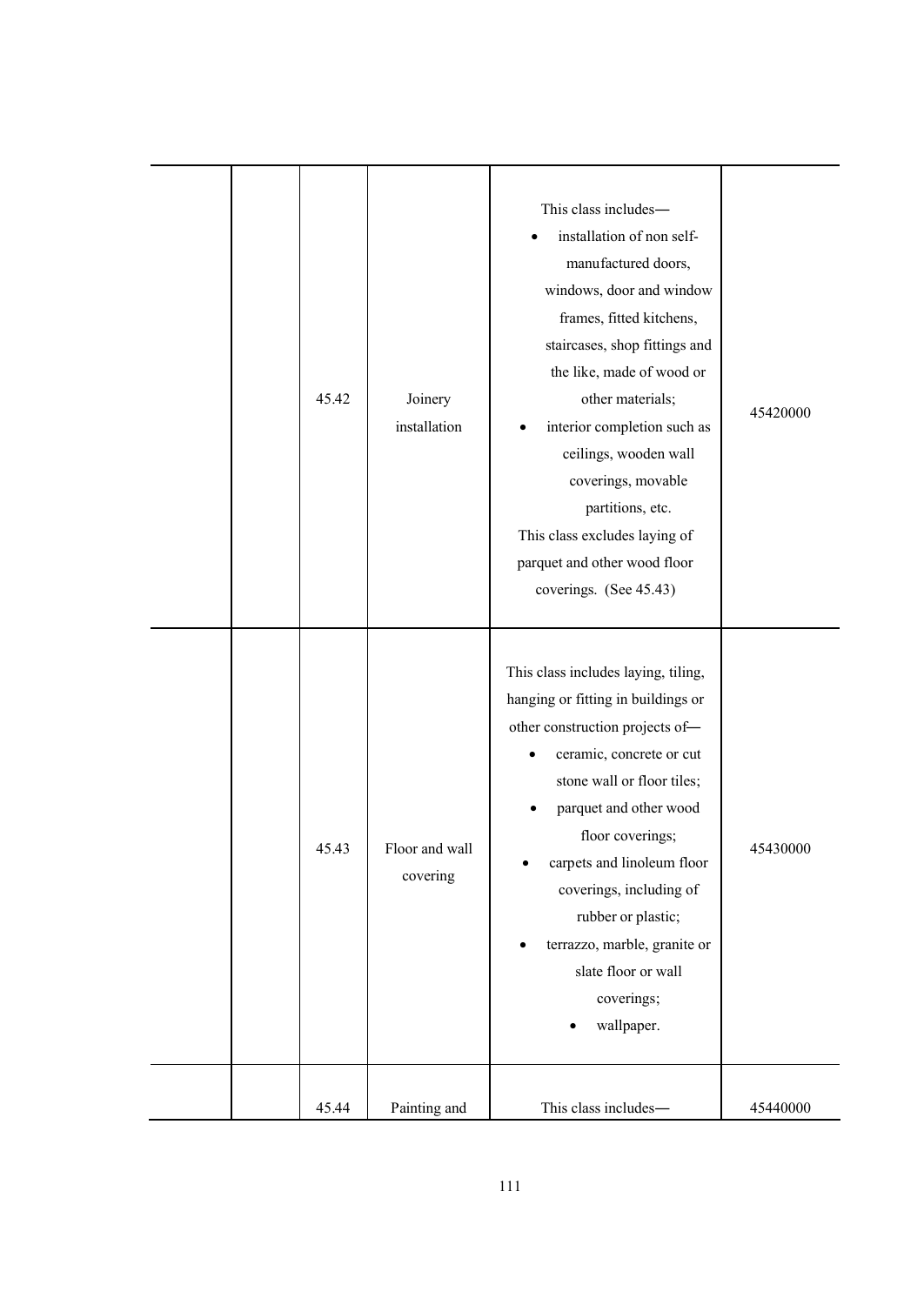|      |       | glazing                                                                   | interior and exterior<br>painting of buildings;<br>painting of civil<br>engineering structures;<br>installation of glass,<br>mirrors, etc.<br>This class excludes installation of<br>windows. (See 45.42)                                                                                                           |          |
|------|-------|---------------------------------------------------------------------------|---------------------------------------------------------------------------------------------------------------------------------------------------------------------------------------------------------------------------------------------------------------------------------------------------------------------|----------|
|      | 45.45 | Other building<br>completion                                              | This class includes-<br>installation of private<br>swimming pools;<br>steam cleaning, sand<br>blasting and similar<br>activities for building<br>exteriors;<br>other building completion<br>and finishing work n.e.c.<br>This class excludes interior<br>cleaning of buildings and other<br>structures. (See 74.70) | 45450000 |
| 45.5 |       | Renting of<br>construction or<br>demolition<br>equipment with<br>operator |                                                                                                                                                                                                                                                                                                                     | 45500000 |
|      | 45.50 | Renting of<br>construction or<br>demolition<br>equipment with<br>operator | This class excludes renting of<br>construction or demolition<br>machinery and equipment without<br>operators. (See 71.32)                                                                                                                                                                                           |          |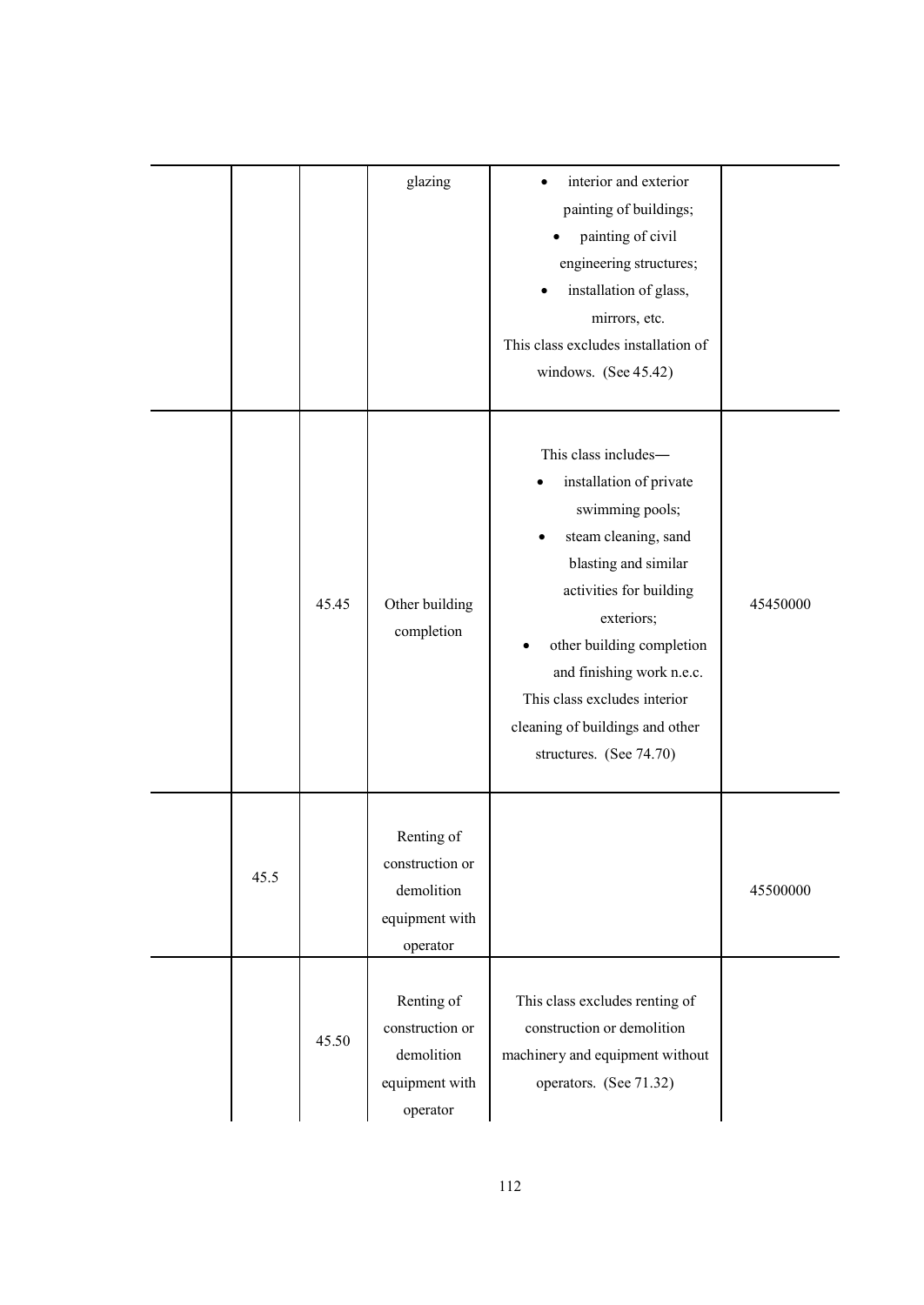*Notes: (1) If the interpretation between the CPV and the NACE differs, the NACE nomenclature is to apply*

*(2) See Council Regulation (EEC) No. 3037/90 of 9 October 1990 on the statistical classification of economic activities in the European Community (OJ L 293, 24.10.1990, p. 1). Regulation as amended by Commission Regulation (EEC) No. 761/93 of 24 March 1993 (OJ L 83, 3.4.1993, p. 1).*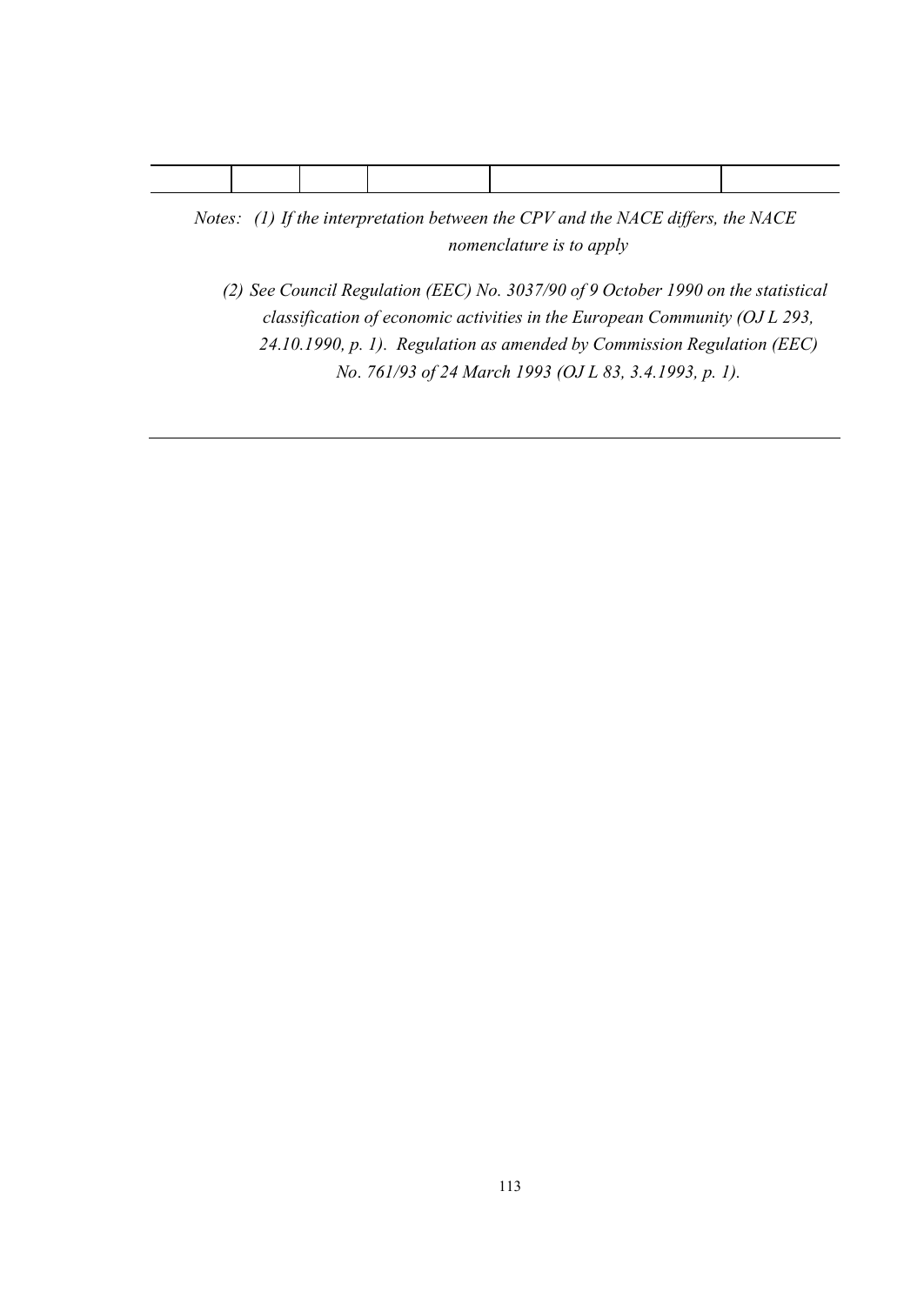### **SCHEDULE 2**

# **LIST OF SERVICES** *(1)*

# **PART A**

| Category<br>No. | Subject                                                                                                                    | <b>CPC</b> Reference<br>$No.$ <sup>(2)</sup> | CPV Reference No.                                                                                                                |
|-----------------|----------------------------------------------------------------------------------------------------------------------------|----------------------------------------------|----------------------------------------------------------------------------------------------------------------------------------|
| 1               | Maintenance and repair<br>services                                                                                         | 6112, 6122, 633, 886                         | From 50100000 to 50982000 (except<br>50310000 to 50324200; 50116510-9;<br>50190000-3; 50229000-6; and<br>$50243000-0$ ).         |
| $\overline{2}$  | Land transport services, $(3)$<br>including armoured car<br>services, and courier<br>services, except transport of<br>mail | 712 (except 71235),<br>7512, 87304           | From 60112000-6 to 60129300-1<br>(except 60121000 to 60121600;<br>60122200-1; and 60122230-0).<br>From 64120000-3 to 64121200-2. |
| $\overline{3}$  | Air transport services of<br>passengers and freight,<br>except transport of mail                                           | 73 (except 7321)                             | From 62100000-3 to 62300000-5<br>(except 62121000-6; and 62221000-7)                                                             |
| 4               | Transport of mail by land (4)<br>and by air                                                                                | 71235; 7321                                  | 60122200-1; 60122230-0; 62121000-6;<br>62221000-7.                                                                               |
|                 |                                                                                                                            |                                              |                                                                                                                                  |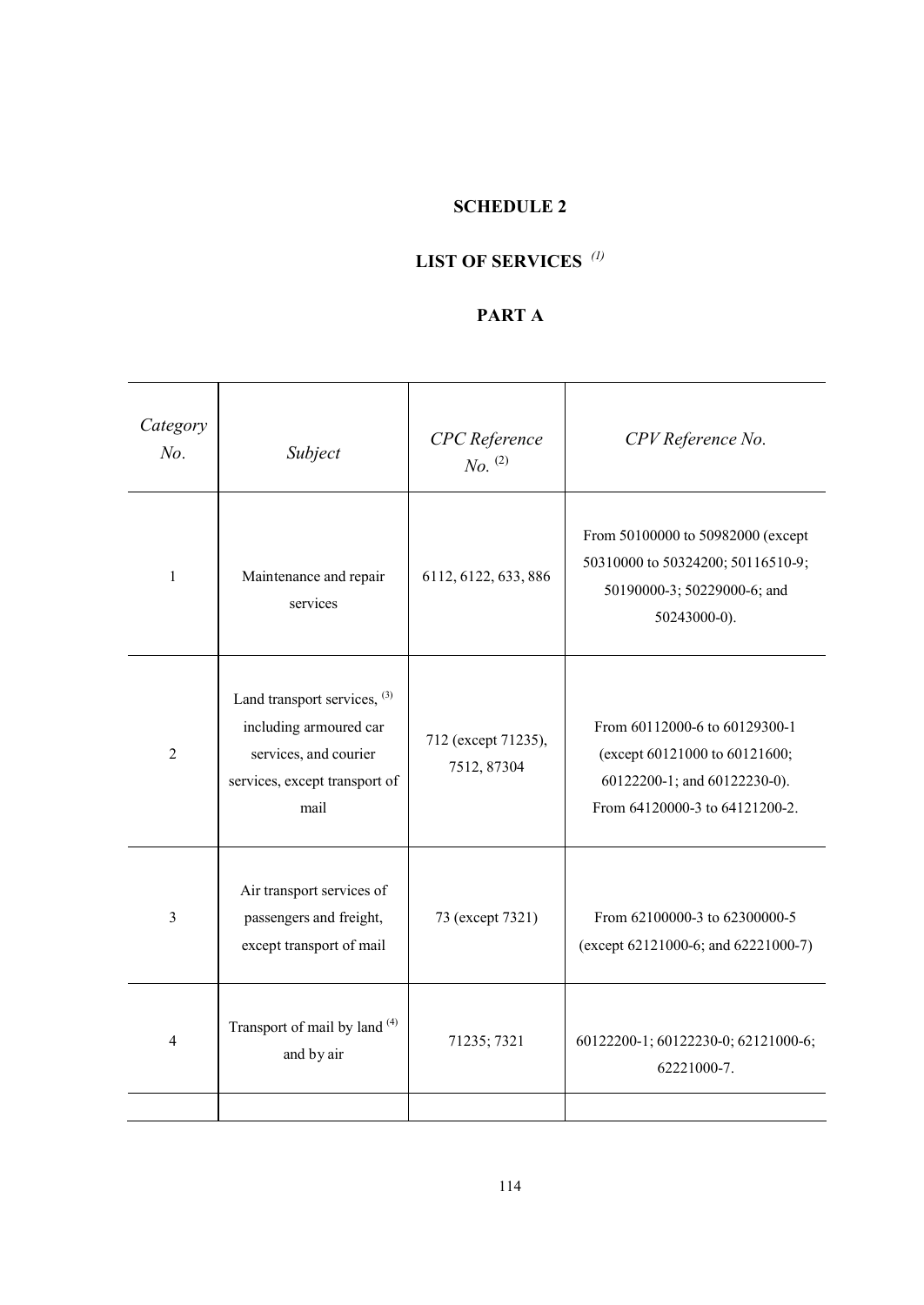| 5           | Telecommunications<br>services                                                                                | 752             | From 64200000-8 to 64228200-2;<br>72318000-7.<br>From 72530000-9 to 72532000-3.                                                                                                   |
|-------------|---------------------------------------------------------------------------------------------------------------|-----------------|-----------------------------------------------------------------------------------------------------------------------------------------------------------------------------------|
| 6           | Financial services:<br>insurance services<br>(a)<br>banking and<br>(b)<br>investment services. <sup>(5)</sup> | ex 81, 812, 814 | From 66100000-1 to 66430000-3.<br>From 67110000-1 to 67262000-1. $(4)$                                                                                                            |
| 7           | Computer and related<br>services.                                                                             | 84              | From 50300000-8 to 50324200-4<br>From 72100000-6 to 72591000-4<br>(except 72318000-7)<br>From 72530000-9 to 72532000-3).                                                          |
| $\,$ 8 $\,$ | Research and development<br>services <sup>(6)</sup>                                                           | 85              | From 73000000-2 to 73300000-5<br>(except 73200000-4; 73210000-7; and<br>7322000-0).                                                                                               |
| 9           | Accounting, auditing and<br>bookkeeping services                                                              | 862             | From 74121000-3 to 74121250-0.                                                                                                                                                    |
| 10          | Market research and public<br>opinion polling services                                                        | 864             | From 74130000-9 to 74133000-0;<br>74423100-1; and 74423110-4.                                                                                                                     |
| 11          | Management consulting<br>services (7) and related<br>services                                                 | 865; 866        | From 73200000-4 to 73220000-0.<br>From 74140000-2 to 74150000-5<br>(except 74142200-8); 74420000-9;<br>74421000-6; 74423000-0; 74423200-2;<br>74423210-5; 74871000-5; 93620000-0. |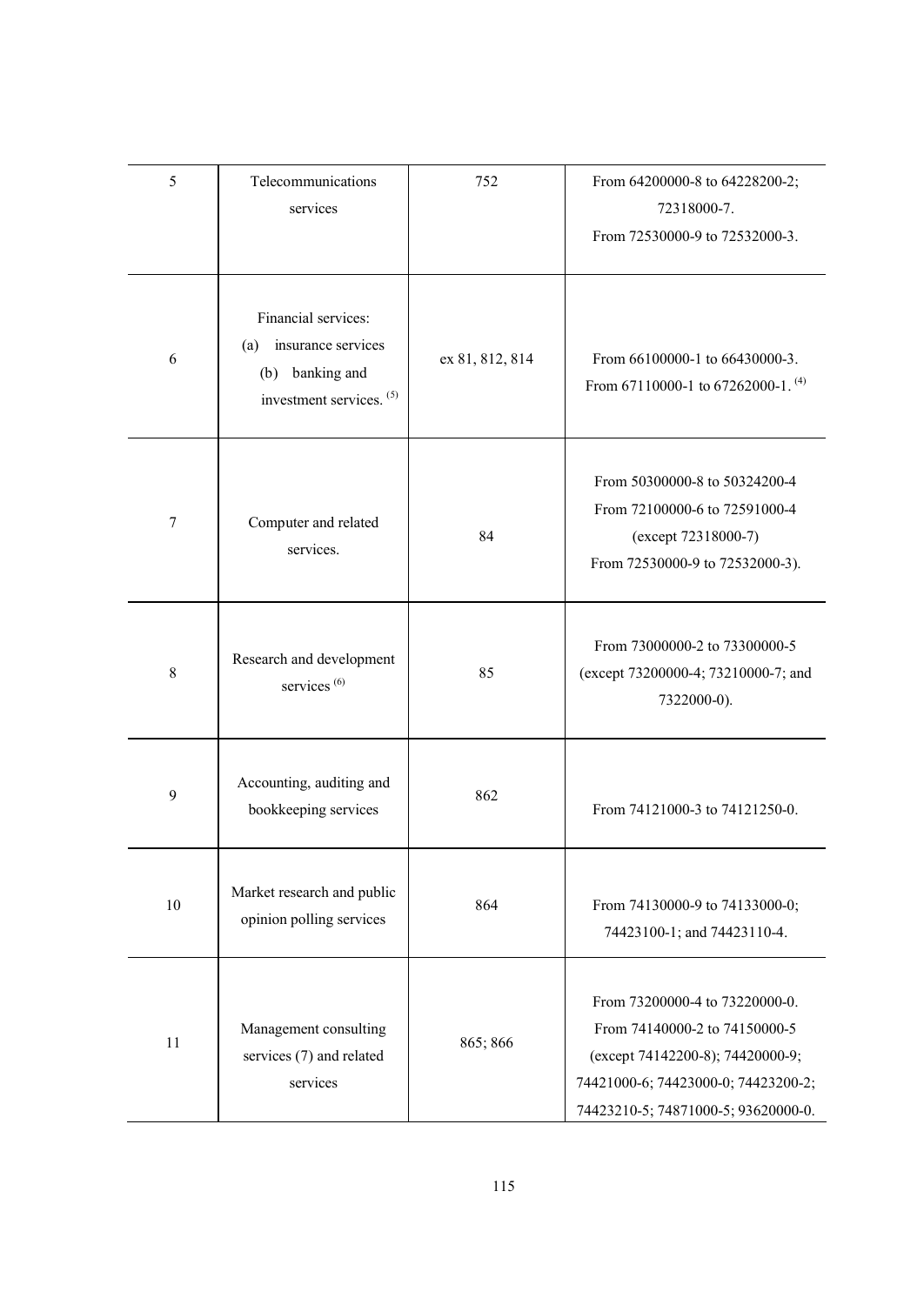| 12 | Architectural services;<br>engineering services and<br>integrated engineering<br>services;<br>urban planning and<br>landscape<br>engineering services; related<br>scientific and technical<br>consulting services;<br>technical testing and<br>analysis services | 867                 | From 74200000-1 to 74276400-8.<br>From 74310000-5 to 74323100-0;<br>74874000-6. |
|----|------------------------------------------------------------------------------------------------------------------------------------------------------------------------------------------------------------------------------------------------------------------|---------------------|---------------------------------------------------------------------------------|
| 13 | Advertising services                                                                                                                                                                                                                                             | 871                 | From 74400000-3 to 74422000-3<br>(except 74420000-9 and 74421000-6).            |
| 14 | Building-cleaning services<br>and property management<br>services                                                                                                                                                                                                | 874; 82201 to 82206 | From 70300000-4 to 70340000-6.<br>From 74710000-9 to 74760000-4.                |
| 15 | Publishing and printing<br>services on a fee or contract<br>basis                                                                                                                                                                                                | 88442               | From 78000000-7 to 78400000-1.                                                  |
| 16 | Sewage and refuse disposal<br>services; sanitation and<br>similar<br>services                                                                                                                                                                                    | 94                  | From 90100000-8 to 90320000-6;<br>50190000-3; 50229000-6;<br>50243000-0.        |

(1) If the interpretation between the CPV and the CPC differs, the CPC nomenclature is to apply.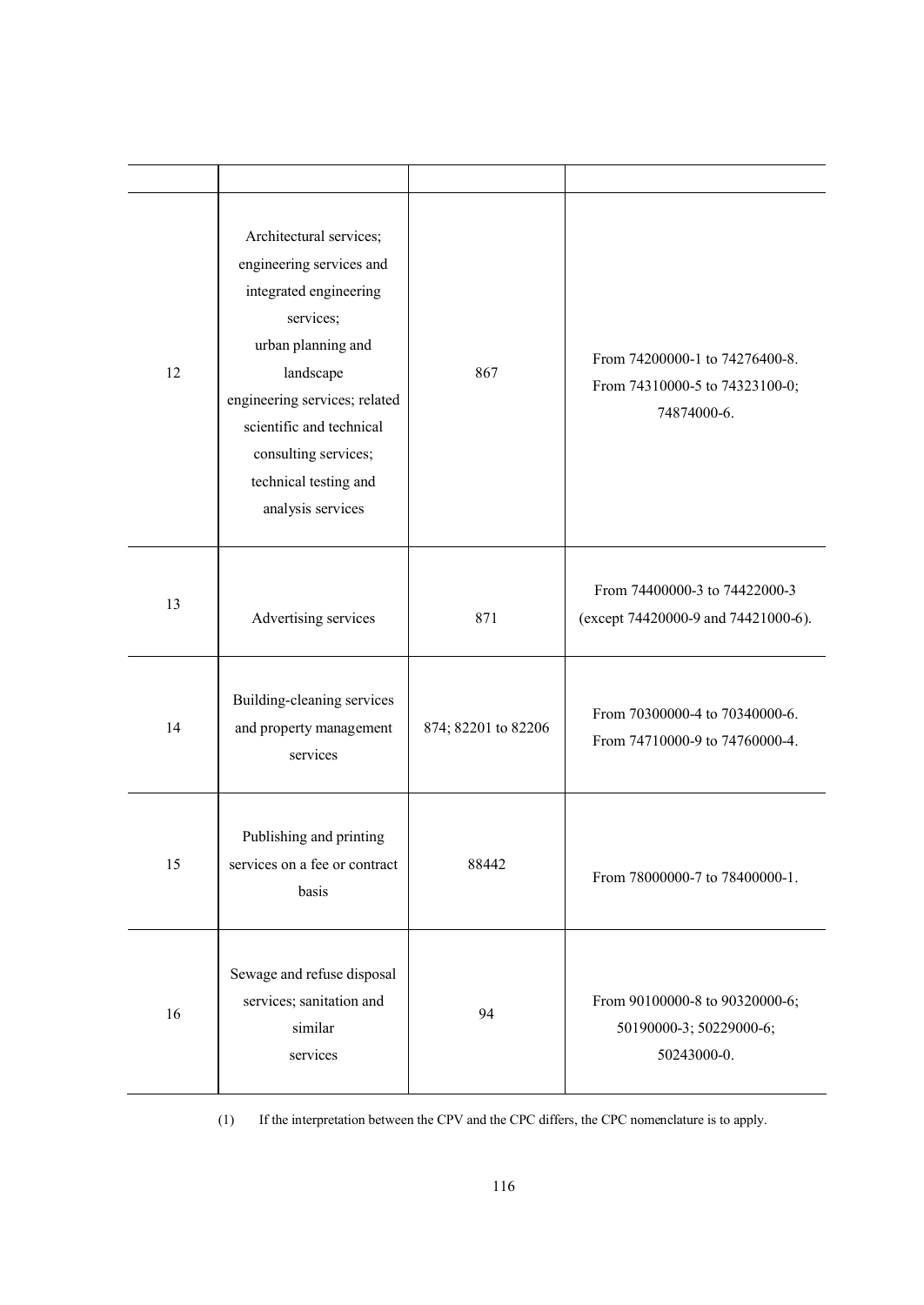- (2) CPC Nomenclature (provisional version) is used to define the scope of Directive 92/50/EEC.
- (3) Except for rail transport services covered by category 18.
- (4) Except for rail transport services covered by category 18.
- (5) Except financial services in connection with the issue, sale, purchase or transfer of securities or other financial instruments, and services supplied by the Central Bank and Financial Services Authority of Ireland. Also excluded are services involving the acquisition or rental, by whatever financial procedures, of land, existing buildings, or other immovable property or concerning rights over the property. Nevertheless, financial services supplied at the same time as, before or after the contract of acquisition or rental, in whatever form, are subject to these Regulations.
- (6) Except research and development services other than those where the benefits accrue exclusively to the contracting authority for its use in the conduct of its own affairs on condition that the service supplied is wholly remunerated by the contracting authority.
- (7) Except an arbitration or conciliation service.

|                    | $1$ $\Lambda$ IV $1$ D                            |                   |                                                                                                                                                                |  |
|--------------------|---------------------------------------------------|-------------------|----------------------------------------------------------------------------------------------------------------------------------------------------------------|--|
| Category<br>$No$ . | Subject                                           | CPC Reference No. | CPV Reference No.                                                                                                                                              |  |
| 19                 | Water transport services                          | 72                | From 61000000-5 to 61530000-9.<br>From 63370000-3 to 63372000-7.                                                                                               |  |
| 20                 | Supporting and<br>auxiliary<br>transport services | 74                | 62400000-6; 62440000-8; 62441000-5;<br>62450000-1.<br>From 63000000-9 to 63600000-5<br>(except 63370000-3; 63371000-0;<br>63372000-7); 74322000-2; 93610000-7. |  |
|                    |                                                   |                   |                                                                                                                                                                |  |

PART B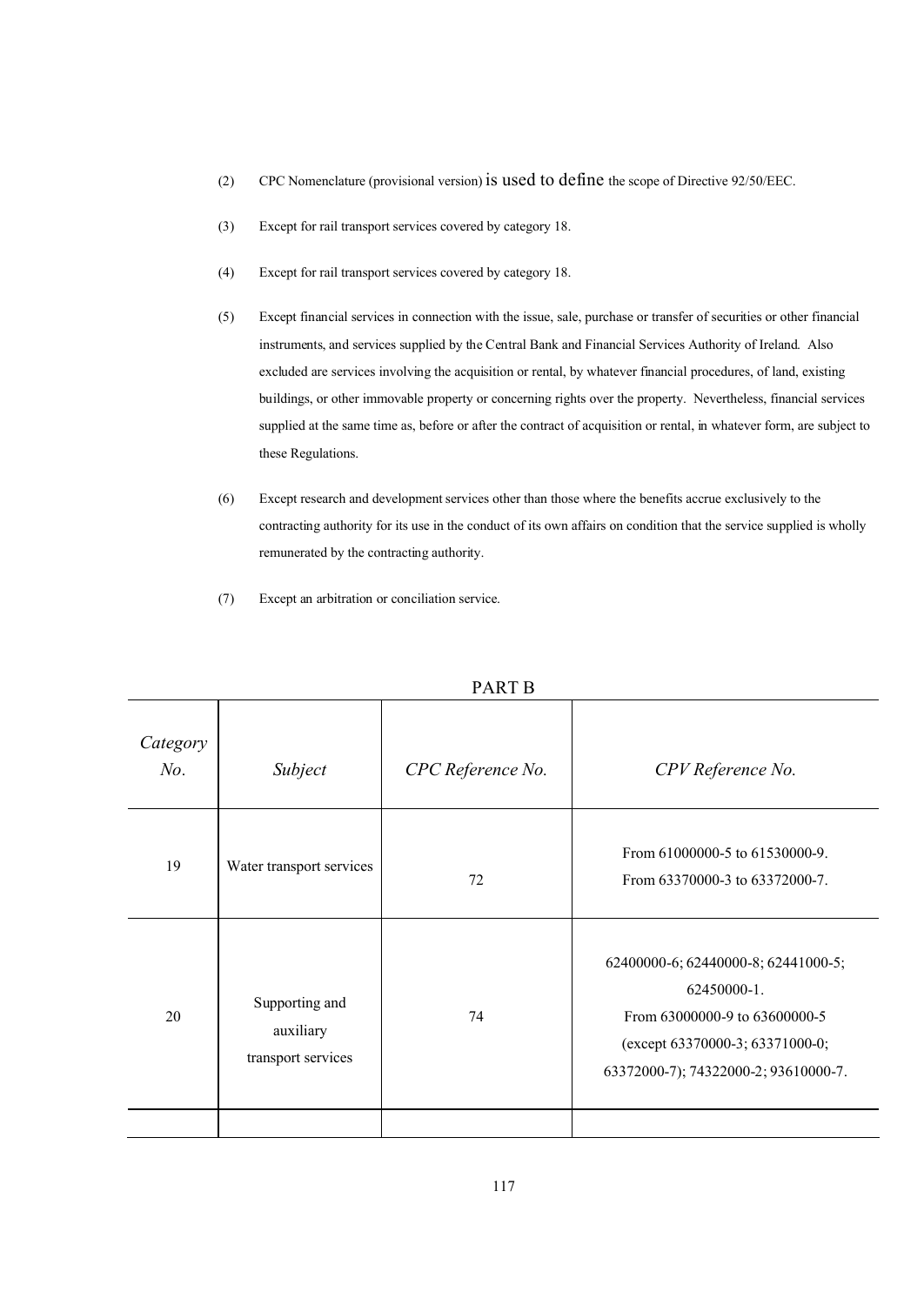| 21     | Legal services                                                             | 861                | From 74110000-3 to 74114000-1.                                                          |
|--------|----------------------------------------------------------------------------|--------------------|-----------------------------------------------------------------------------------------|
| 22     | Personnel placement<br>and supply<br>services <sup>(1)</sup>               | 872                | From 74500000-4 to 74540000-6<br>(except 74511000-4).<br>From 95000000-2 to 95140000-5. |
| 23     | Investigation and<br>security services,<br>except armoured car<br>services | 873 (except 87304) | From 74600000-5 to 74620000-1.                                                          |
| 24     | Education and<br>vocational<br>education services                          | 92                 | From 80100000-5 to 80430000-7.                                                          |
| 25     | Health and social<br>services                                              | 93                 | 74511000-4.<br>From 85000000-9 to 85323000-9<br>(except 85321000-5 and 85322000-2).     |
| 26     | Recreational, cultural<br>and sporting services                            | 96                 | From 74875000-3 to 74875200-5.<br>From 92000000-1 to 92622000-7<br>(except 92230000-2). |
| $27\,$ | Other services $^{(2)}$                                                    |                    |                                                                                         |

*Notes: (1) Except employment contracts.*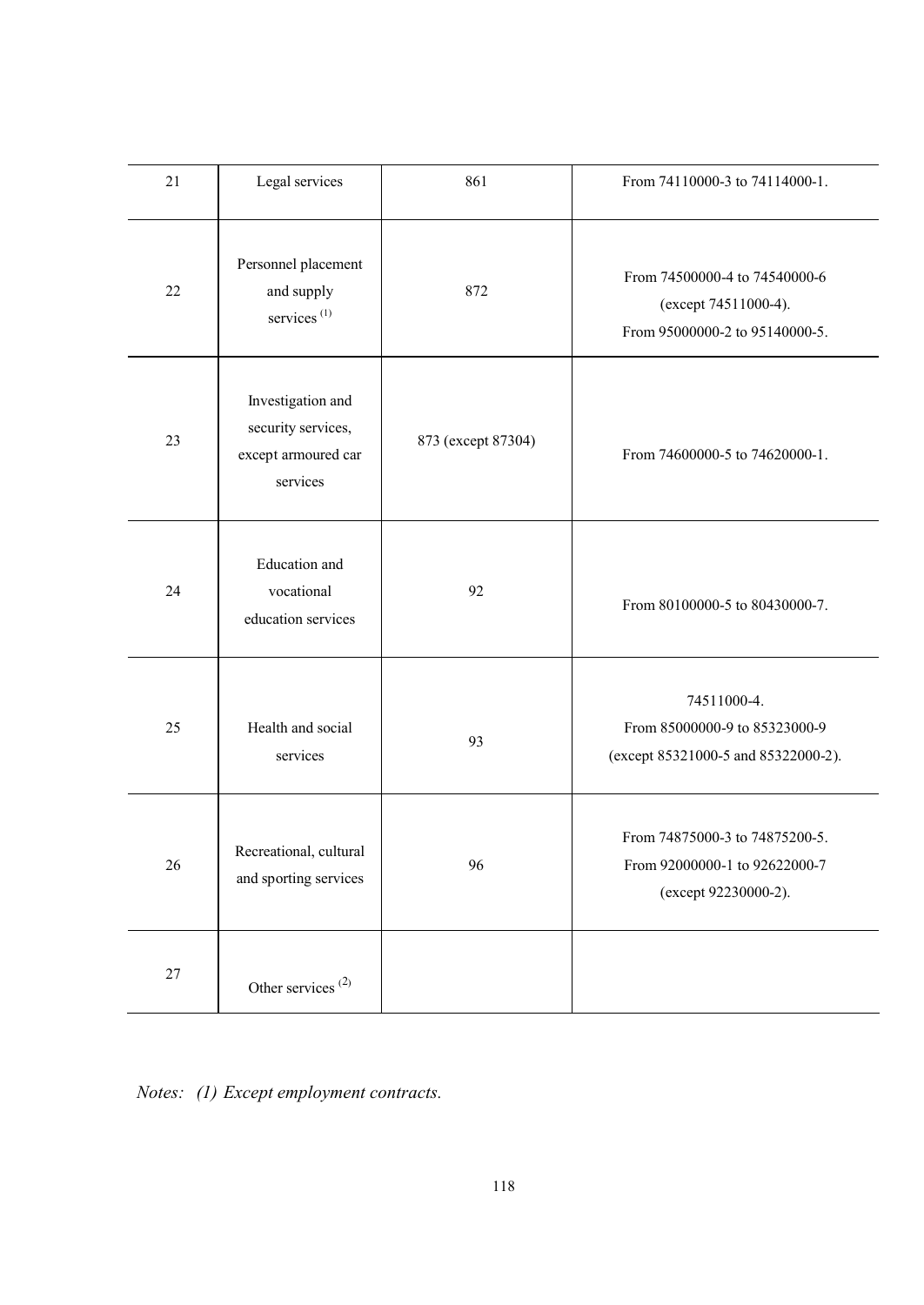*(2) Except contracts for the acquisition, development, production or co-production of programmes by broadcasting organisations and contracts for broadcasting time.*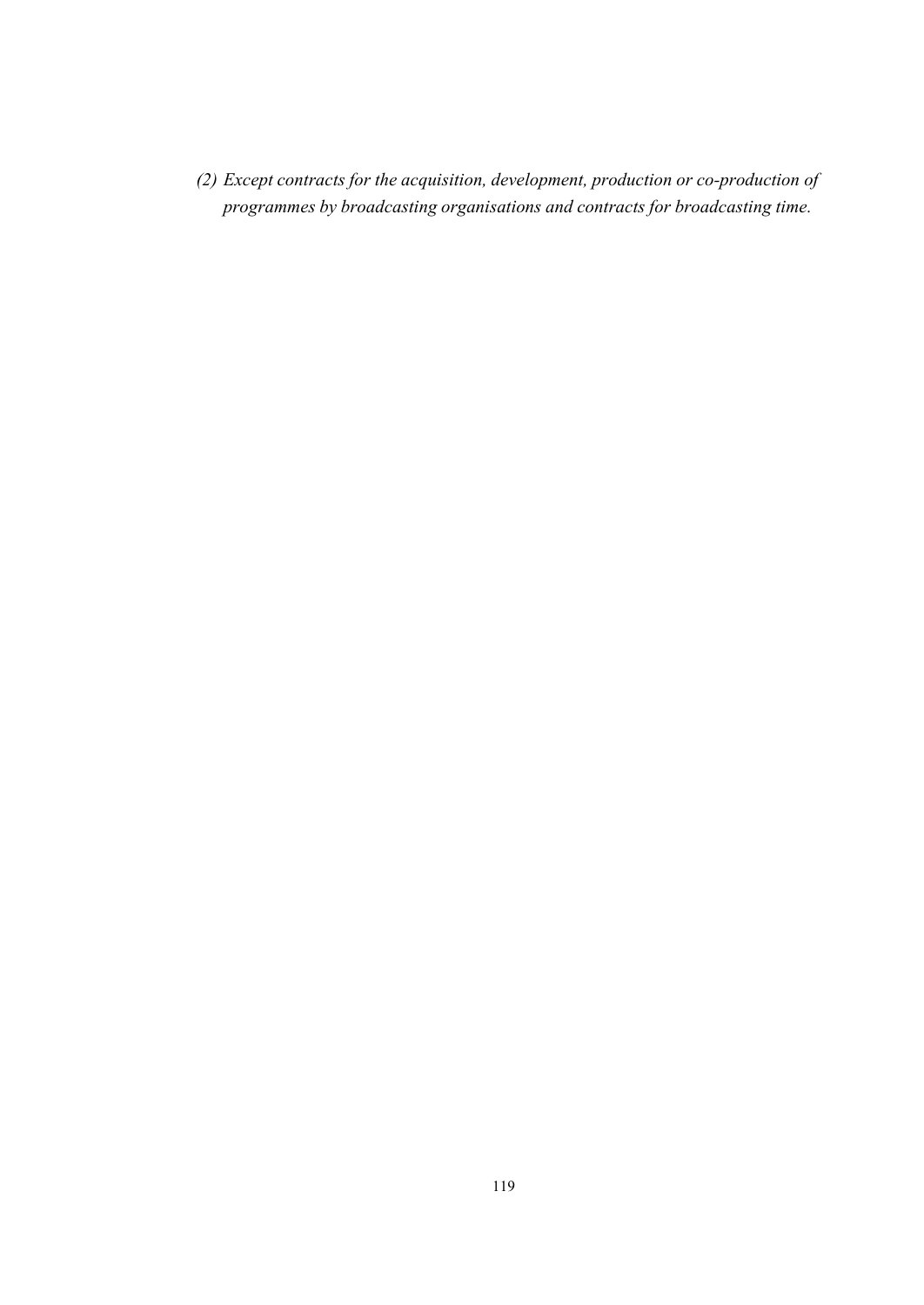### **SCHEDULE 3**

### **DEFINITION OF CERTAIN TECHNICAL SPECIFICATIONS**

For the purposes of these Regulations―

- "common technical specification" means a technical specification prescribed in accordance with a procedure that is recognised by the Member States and has been published in the Official Journal of the European Union;
- "European technical approval" means a favourable technical assessment of the fitness for use of a product for a particular purpose, based on the fulfilment of the essential requirements for building works, by means of the inherent characteristics of the product and the defined conditions of application and use;  $(1)$
- "prescribed standard" means a technical specification approved by a recognised standardising body for repeated or continuous application, compliance with which is not compulsory and which falls into one of the following categories:
	- (a) international standard, which is a standard adapted by an international standards organisation and made available to the general public;
	- (b) European standard, which is a standard adopted by a European standards organisation and made available to the general public;
	- (c) national standard, which is a standard adopted by a national standards organisation and made available to the general public;
- "technical reference" means any product produced by European standardisation bodies (other than official standards) according to procedures adopted for the development of market needs;
- "technical specification", when used in relation to a public works contract, means the totality of the technical prescriptions contained (in particular) in the tender documents, defining the characteristics required of a material, product or supply, that permits the material, product or supply to be described in a manner so that it can be used for the purpose for which it is intended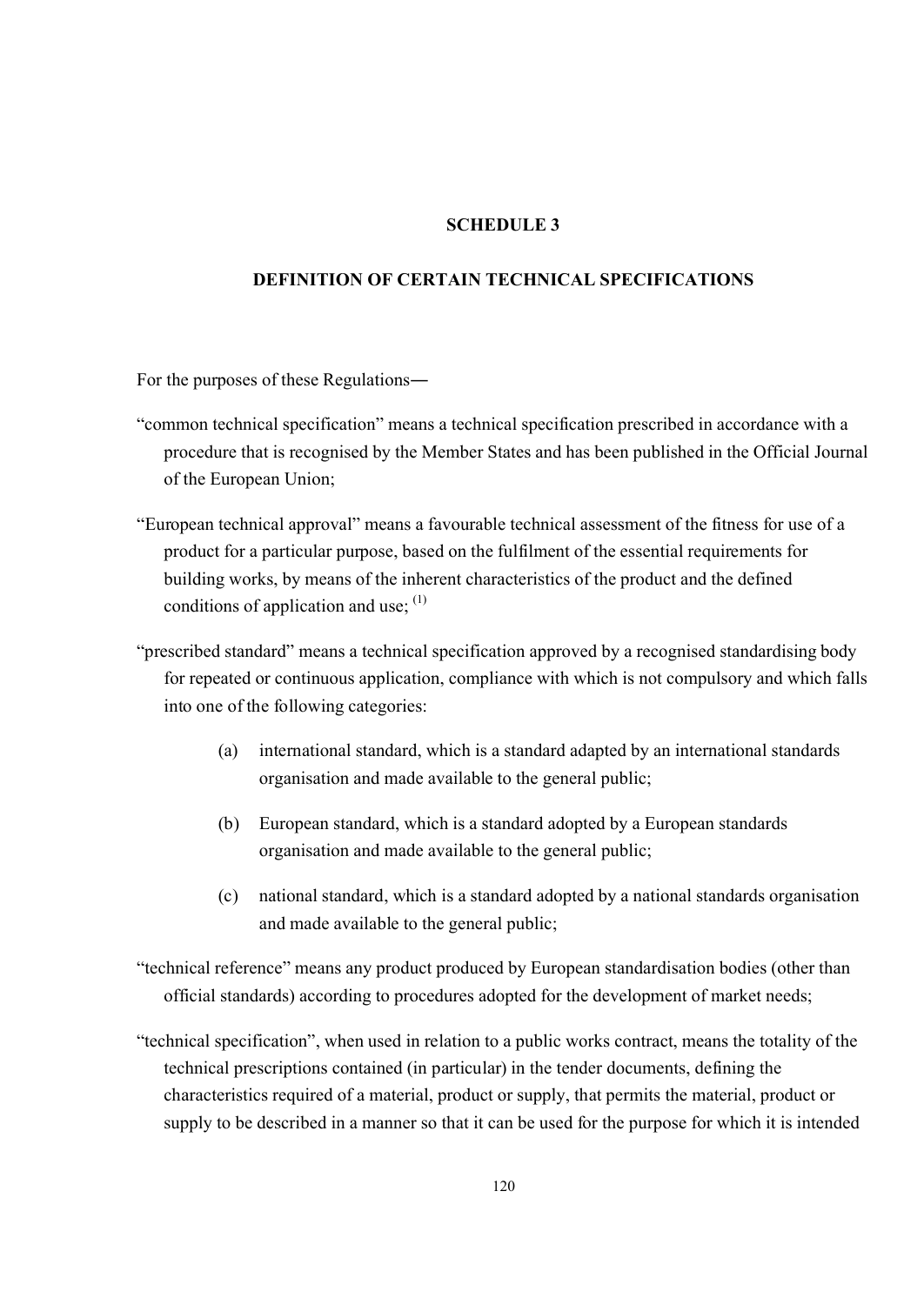by the relevant contracting authority. Those characteristics include―

- (a) levels of environmental performance, design for all requirements (including accessibility for disabled persons) and conformity assessment, performance, safety or dimensions, including the procedures concerning quality assurance, terminology, symbols, testing and test methods, packaging, marking and labelling and production processes and methods, and
- (b) rules relating to design and costing, the test, inspection and acceptance conditions for works and methods or techniques of construction and all other technical conditions that the contracting authority is able to prescribe, under general or specific regulations, in relation to the finished works and to the materials or parts that they involve;
- "technical specification", when used in relation to a public supply or service contract, means a specification in a document defining the required characteristics of a product or a service, such as quality levels, environmental performance levels, design for all requirements (including accessibility for disabled persons) and conformity assessment, performance, use of the product, safety or dimensions (including requirements relevant to the product as regards the name under which the product is sold), terminology, symbols, testing and test methods, packaging, marking and labelling, user instructions, production processes and methods and conformity assessment procedures.

*(1) Note: European technical approvals are issued by an approval body designated for this purpose by the Member State concerned. In relation to the State, the Minister for Finance is responsible for designating approved bodies.*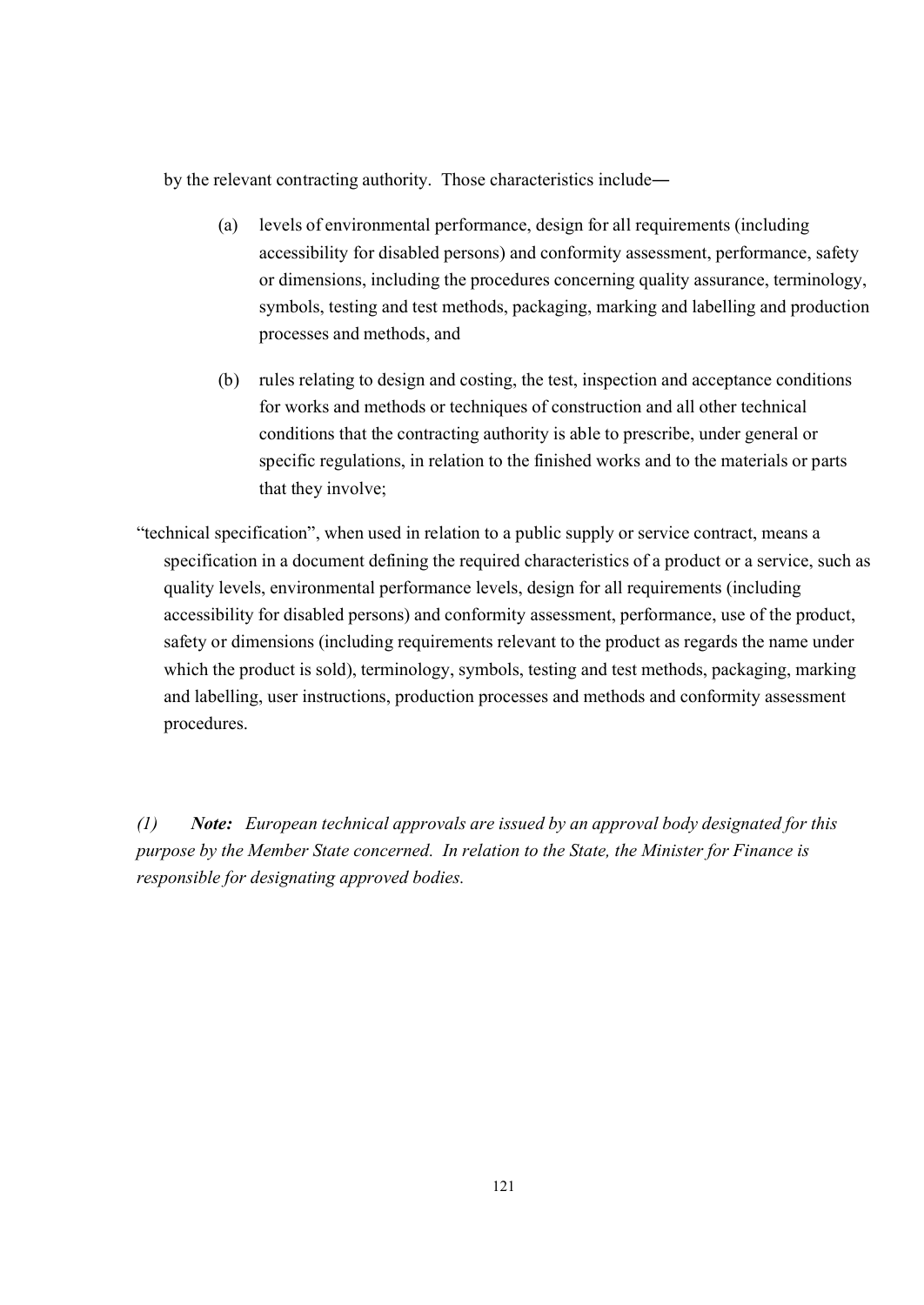#### **SCHEDULE 4**

# **REQUIREMENTS RELATING TO DEVICES FOR ELECTRONIC RECEIPT OF TENDERS, REQUESTS FOR PARTICIPATION AND PLANS AND PROJECTS IN CONTESTS**

1. Devices for the electronic receipt of tenders, requests for participation and plans and projects in contests must ensure, through technical means and appropriate procedures―

- (a) that electronic signatures relating to tenders, requests to participate and the forwarding of plans and projects comply with the Electronic Commerce Act 2000, and
- (b) that the exact time and date of the receipt of tenders, requests to participate and the submission of plans and projects can be determined precisely, and
- (c) that, as far as reasonably practicable, no one can gain access to data sent electronically in accordance with these Regulations before the deadline for submitting data to the contracting authority concerned, and
- (d) that, if a person does gain unauthorised access to any such data, there is a reasonable probability that that access will be detected, and
- (e) that only authorised persons are able to set or change the dates for opening data that is received, and
- (f) that, during the different stages of the contract award procedure or of the contest, access to the data submitted by tenderers can be gained only through simultaneous action by authorised persons, and
- (g) that authorised persons may allow access to data sent by tenderers only after the deadline for the close of tenders, and
- (h) that data received and opened in accordance with the requirements set out in this Schedule remain accessible only to persons authorised to have access to the data.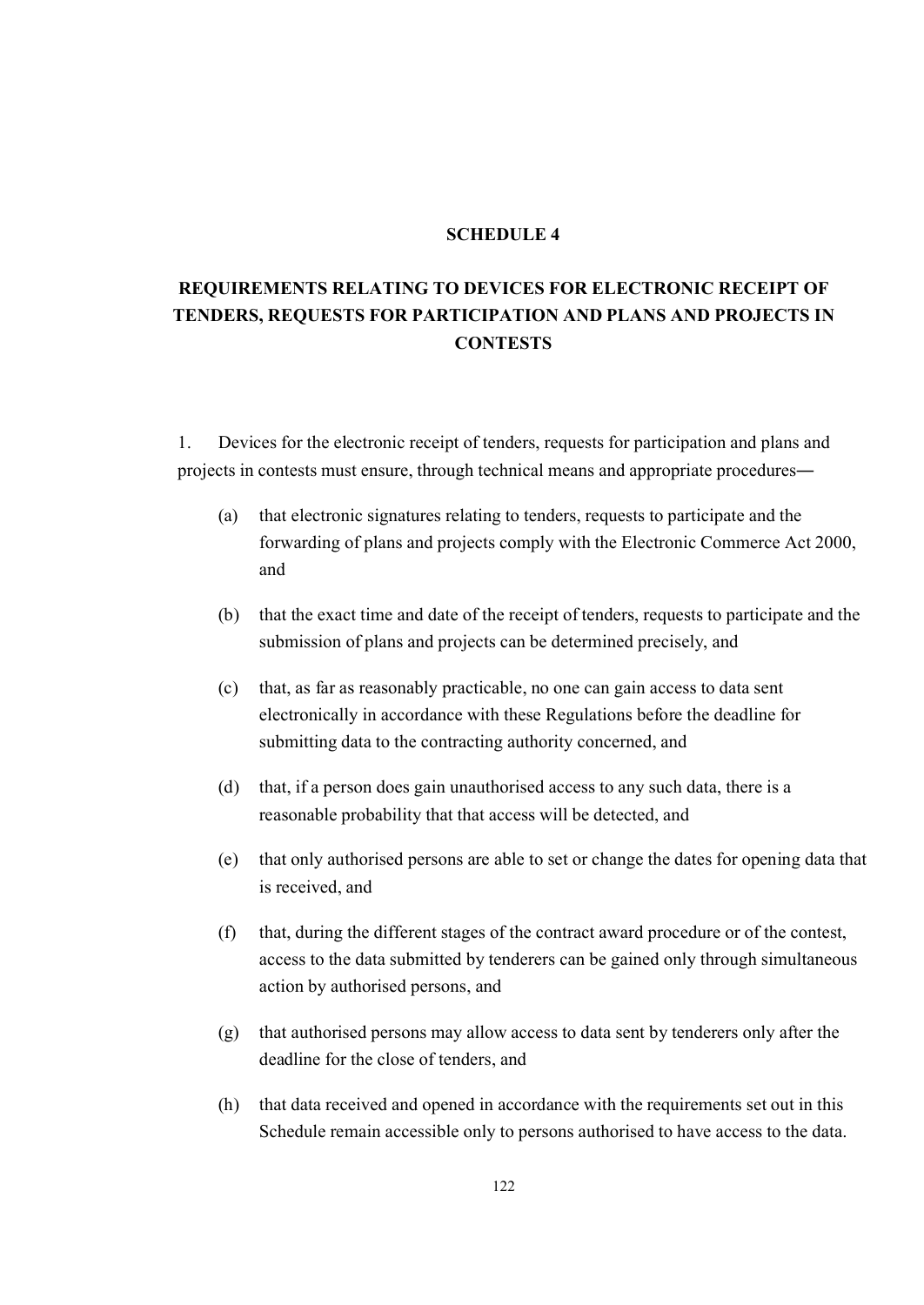2. In paragraph 1, "authorised persons" means persons authorised by the contracting authority concerned.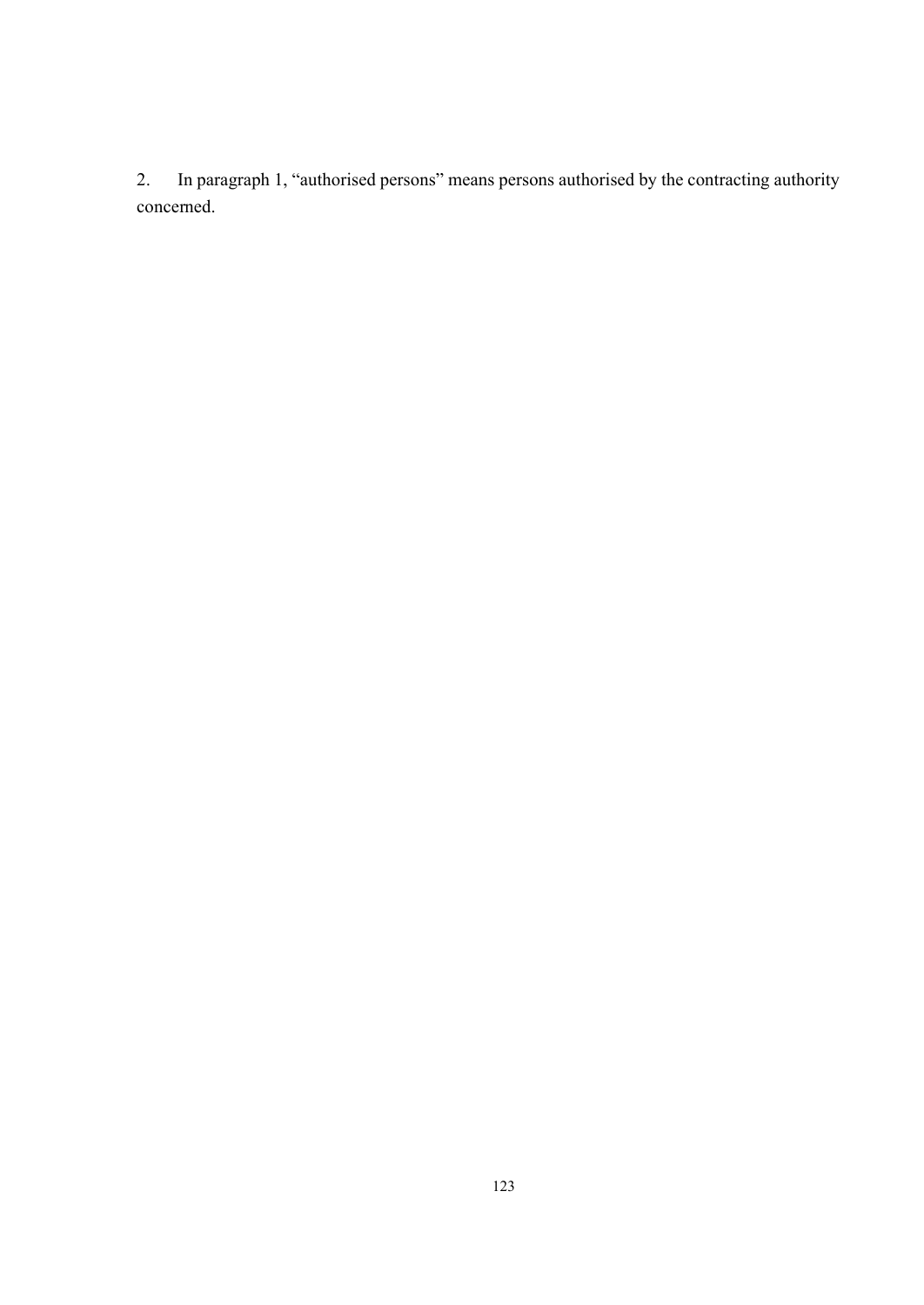### **SCHEDULE 5**

### **INFORMATION TO BE INCLUDED IN NOTICES**

#### PART A

### INFORMATION THAT MUST BE INCLUDED IN PUBLIC CONTRACT NOTICES

#### **Notice of publication of prior information notice on contracting authority's buyer profile**

- 1. The following is the information that must be included in a notice of publication of a prior information notice published on a contracting authority's buyer profile:
	- (a) the name of the contracting authority;
	- (b) the country in which the contracting authority is established;
	- (c) the Internet address of the buyer profile (URL);
	- (d) the relevant CPV nomenclature reference numbers.

#### **Information to be included in prior information notice**

- 2. (1) The following is the information that must be included in a prior information notice:
	- (a) the name, address, fax number and email address of the contracting authority, and, if different, of the service from which additional information may be obtained;
	- (b) in the case of a public contract to carry out works or to supply a service, particulars of the sources (such as the relevant government internet site) from which information can be obtained concerning the general regulatory framework for taxes,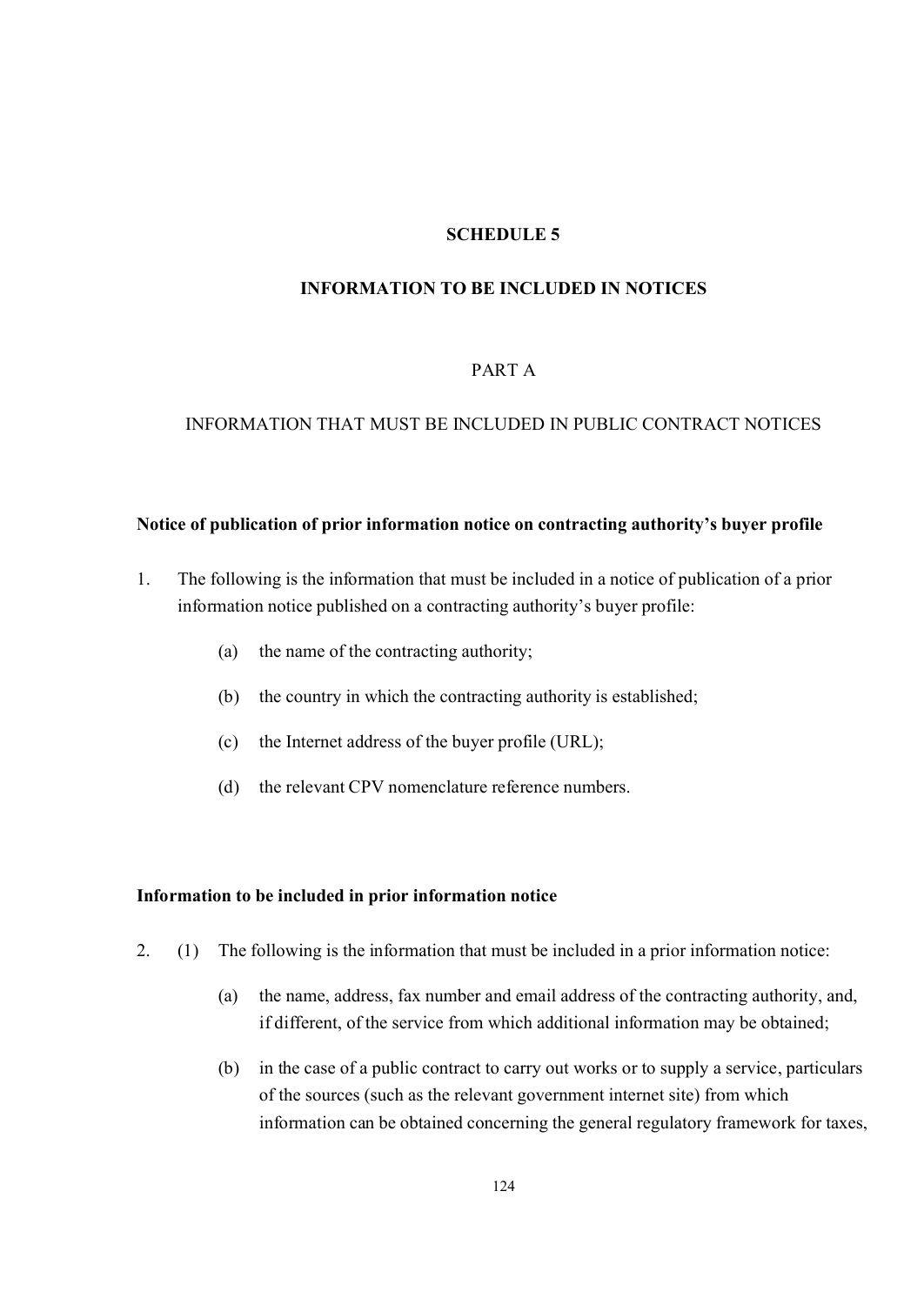environmental protection, employment protection and working conditions applicable in the place where the contract is to be performed.

- (2) Whenever appropriate, the notice must indicate whether the public contract is restricted to sheltered workshops, or whether its performance is restricted to the framework of a protected job program.
- (3) In the case of a public works contract, the notice must specify―
	- (a) the nature and extent of the works and the place of performance, and
	- (b) if the work is to be subdivided into several lots, the essential characteristics of those lots by reference to the work and, if available, an estimate of the range of the cost of the proposed works, and
	- (c) nomenclature reference number or numbers.
- (4) In the case of a public supply contract, the notice must specify the nature and quantity or value of the products to be supplied and nomenclature reference number or numbers.
- (5) In the case of a public service contract, the notice must specify the total value of the proposed purchases in each of the service categories in Part A of Schedule 2, and the relevant nomenclature reference number or numbers.
- (6) The notice must also specify an estimated date for initiating the award procedures in respect of the contract or contracts concerned (and, in the case of a public service contract, by category).
- (7) Whenever appropriate, the notice must indicate whether a framework agreement is involved.
- (8) The notice must also contain such other information as is appropriate in the circumstances.
- (9) The notice must also specify the date on which it was sent, or on which the notice of publication of the prior information notice was published on the buyer profile.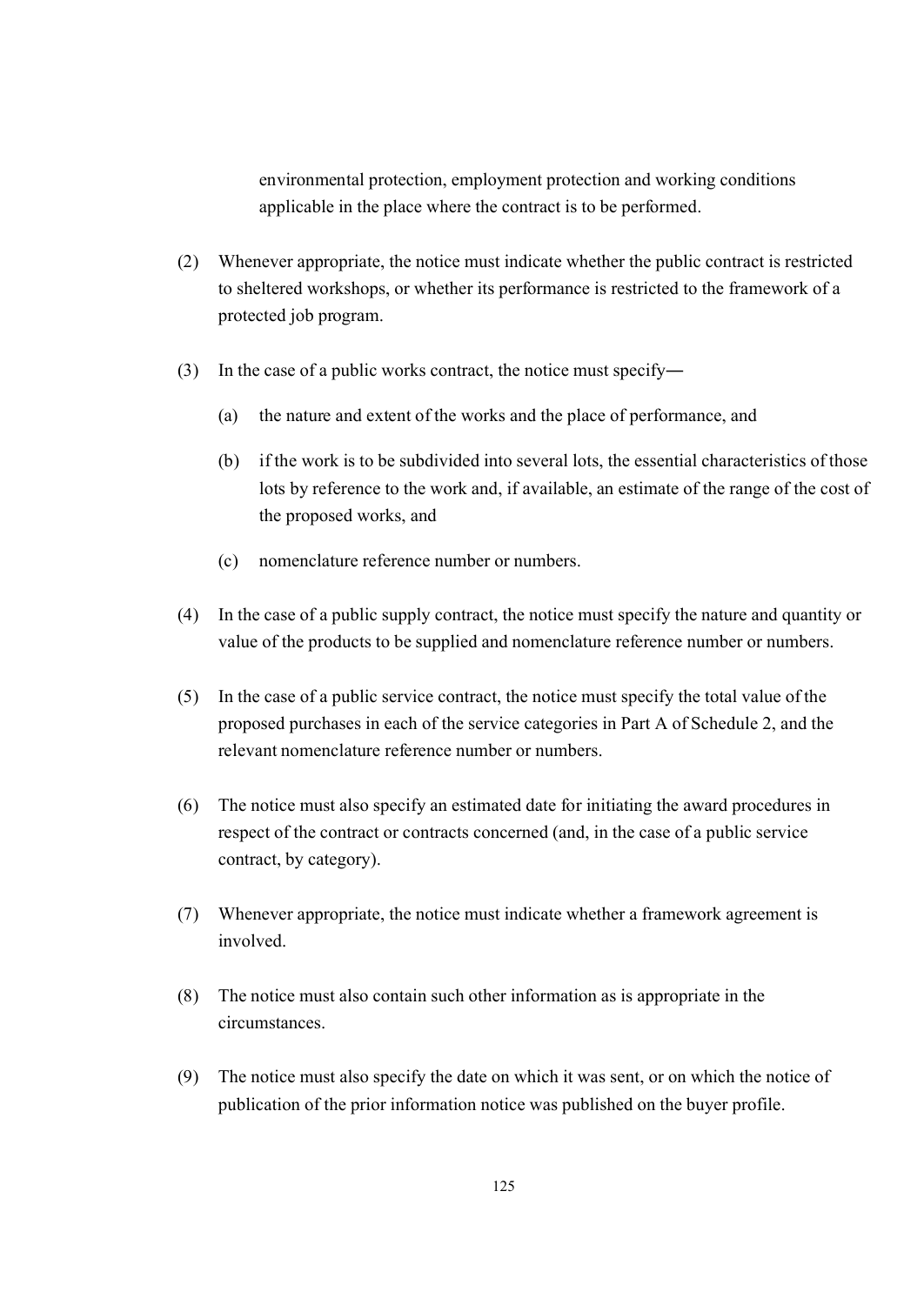(10) The notice must also indicate whether or not the contract is covered by the Government Procurement Agreement.

## **Contract notices for the open and restricted procedure, competitive dialogue procedure and negotiated procedure**

- 3. (1) If a public contract is to be awarded by means of the open and restricted procedure, the competitive dialogue procedure or a negotiated procedure, the contract notice must specify the name and address and the telephone and fax numbers, and the email address (if any) of the contracting authority.
	- (2) When appropriate, the notice must specify whether the relevant public contract is restricted to sheltered workshops or whether the performance of the contract is restricted to the framework of protected job programs.
	- (3) The notice must also specify the award procedure that is chosen. When appropriate, the reasons for use of an accelerated procedure (in restricted and negotiated procedures) must be specified.
	- (4) When appropriate, the notice must specify whether a framework agreement is involved.
	- (5) When appropriate, the notice must indicate whether the dynamic purchasing system is involved.
	- (6) If the contracting authority decides that the award of a public contract is to be preceded by an electronic auction in the case referred to in Regulation 31, the notice must indicate that the award of the contract is to be preceded by such an auction.

### **General requirements for contract notices**

4. (1) The contract notice must specify the form of the contract.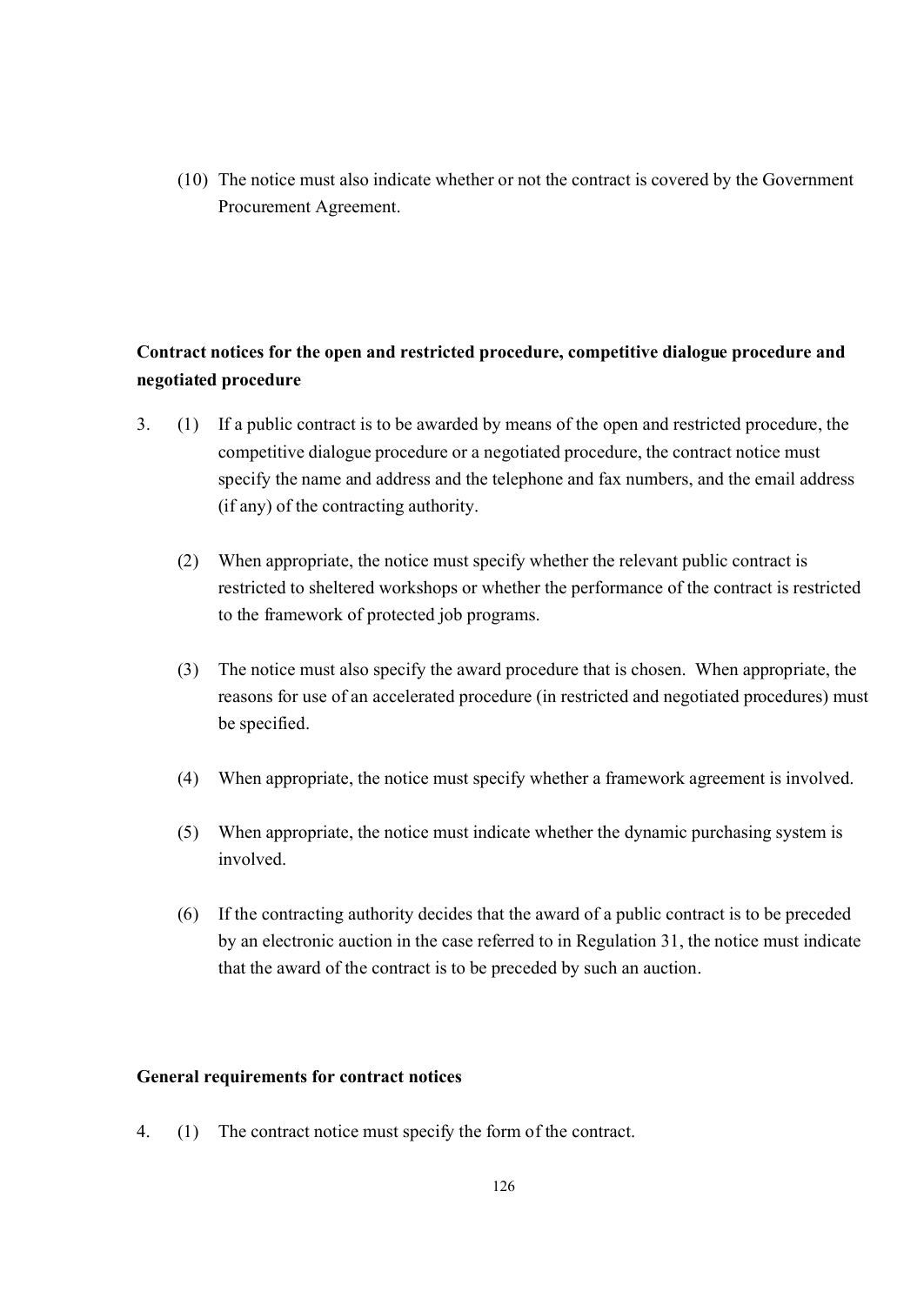- (2) The contract notice must specify the place where the works are to be carried out, the products are to be delivered or the service is to be performed.
- (3) In the case of a public works contract, the contract notice must―
	- (a) specify the nature and extent of the works and general nature of the work, and
	- (b) in particular, indicate the options (if any) concerning supplementary works, and, if known, the provisional timetable for recourse to those options as well as the number of possible renewals (if any), and
	- (c) if the work or the contract is subdivided into several lots, specify the sizes of the different lots, together with all relevant Nomenclature Reference Numbers, and
	- (d) specify relevant information concerning the purpose of the work or the contract when the work or contract also involves the preparation of one or more projects, and
	- (e) if a framework agreement has been entered into, indicate―
		- (i) the planned duration of the agreement, and
		- (ii) the estimated total value of the works for the duration of the agreement, and
		- (iii) as far as possible, the value and the frequency of the contracts to be awarded.
- (4) In the case of a public supply contract, the contract notice must―
	- (a) specify the nature of the products to be supplied, indicating in particular whether tenders are requested with a view to purchase, lease rental, hire or hire purchase or a combination of them, and the relevant nomenclature reference number or numbers, and
	- (b) specify the quantity of products to be supplied, indicating in particular the options (if any) concerning supplementary purchases and, if known, the provisional timetable for recourse to those options as well as the number of renewals (if any) and the relevant nomenclature reference number or numbers, and
	- (c) if regular or renewable contracts may be awarded during a specified period, indicate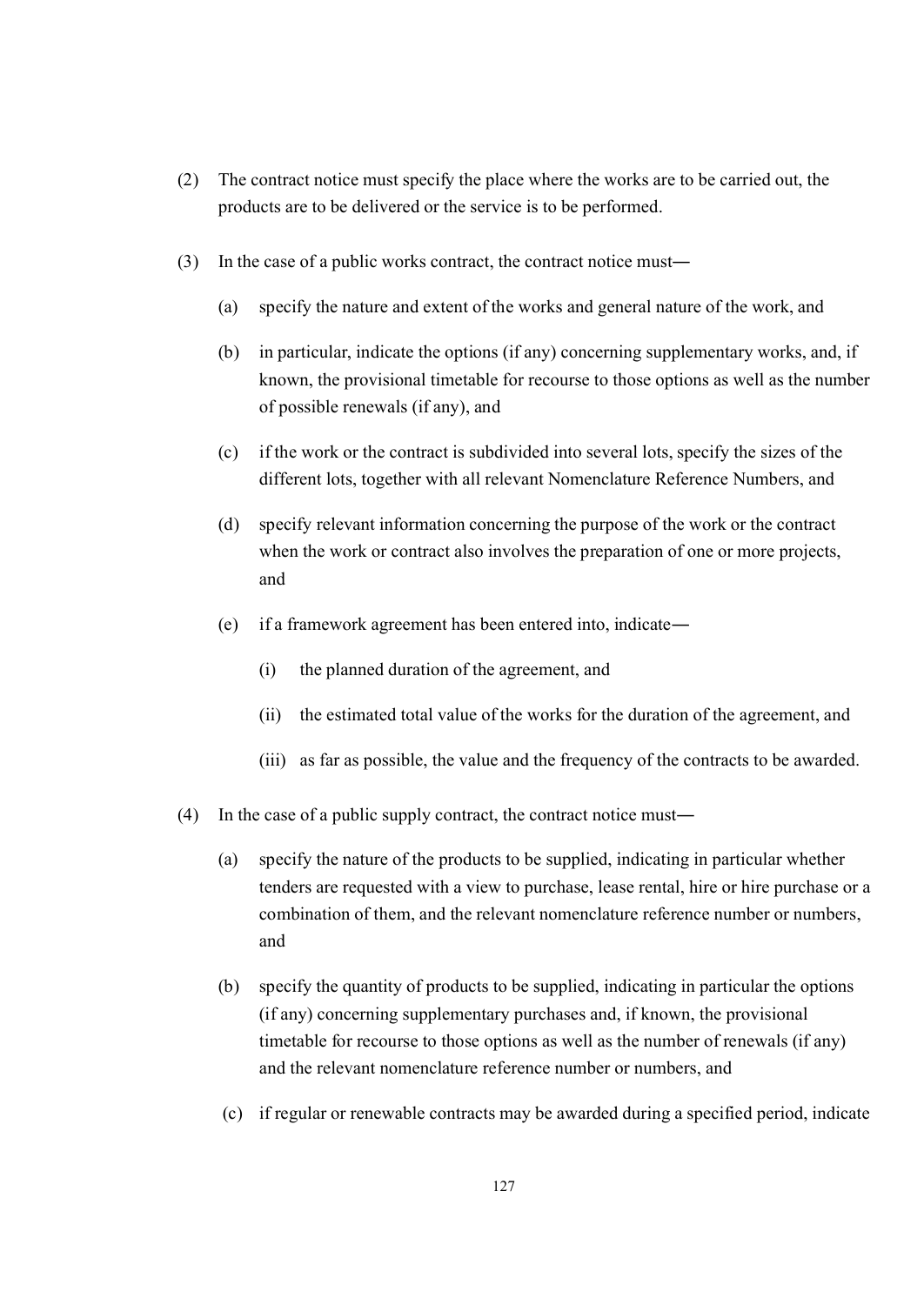(if known) the timetable for subsequent contracts for purchase of supplies that the contracting authority intends to purchase, and

- (d) if a framework agreement has been entered into, indicate―
	- (i) the planned duration of the agreement,
	- (ii) the estimated total value of the supplies for the entire duration of the framework agreement, and
	- (iii) as far as possible, the value and the frequency of the contracts to be awarded.
- (5) In the case of a public service contract, the contract notice must―
	- (a) specify the category and description of the service to be supplied and the relevant nomenclature reference number or numbers, and
	- (b) specify the quantity of services to be supplied and, in particular, the options (if any) concerning supplementary purchases and (if known) the provisional timetable for recourse to those options, as well as the number of renewals (if any), and
	- (c) if renewable contracts may be awarded over a specified period, indicate the estimated time frame (if known) for subsequent public contracts for services that the contracting authority intends to purchase, and
	- (d) if a framework agreement has been entered into, indicate―
		- (i) the planned duration of the framework agreement, and
		- (ii) the estimated total value of the services for the entire duration of the agreement, and
		- (iii) as far as possible, the value and the frequency of the contracts to be awarded, and
	- (e) indicate whether the provision of the service is reserved to a particular profession by any law, regulation or administrative provision, and
	- (f) if, in a case where the provision of the service is so reserved, the service is to be provided by a body, indicate the names and professional qualifications of the staff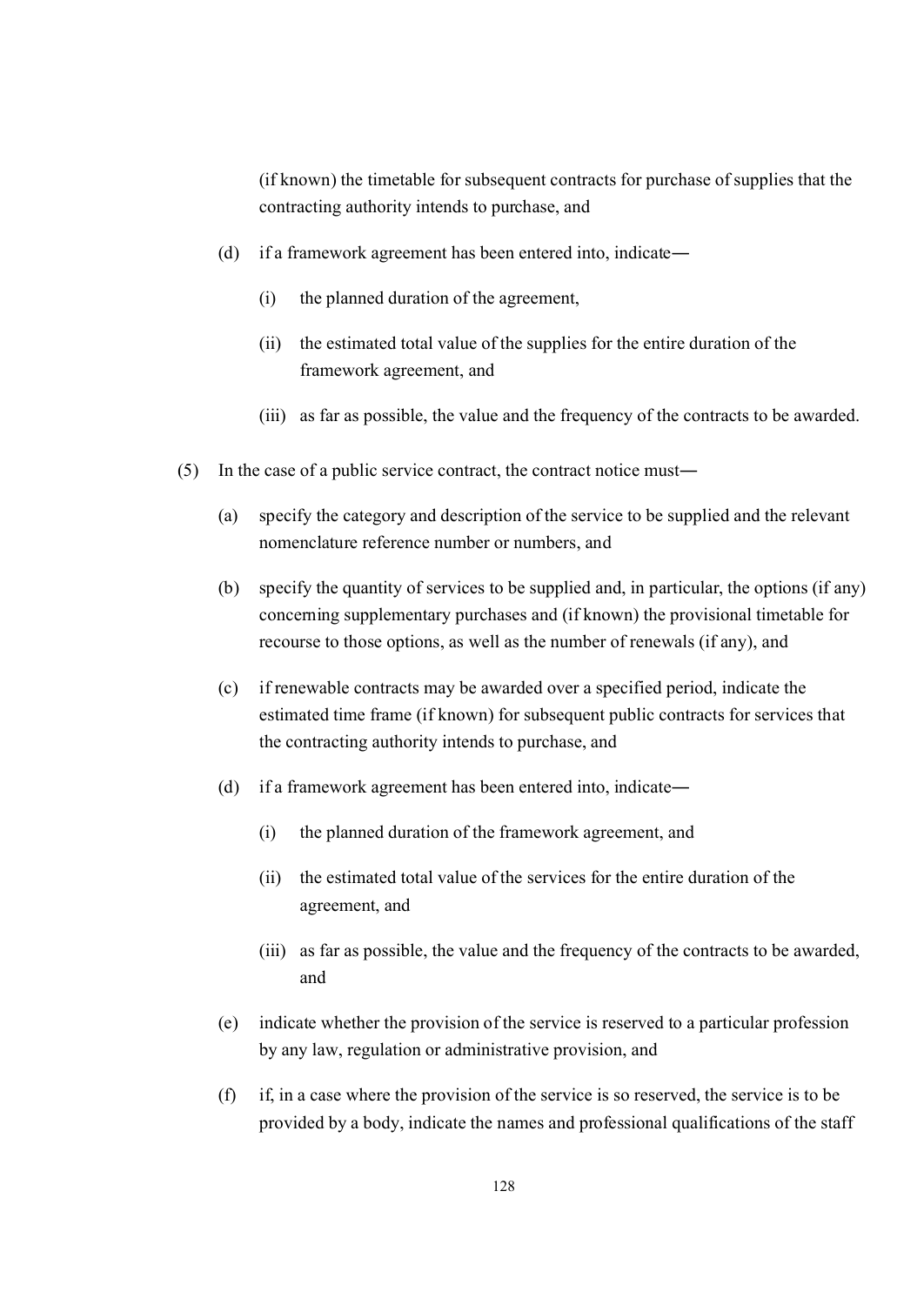who are to be responsible for providing the service.

- (6) If the contracts are divided into lots, the contract notice must indicate whether there is any the possibility of tendering for one lot, or for several or all of the lots.
- (7) If any deadline is specified in a public contract for completing the works, or supplying the products or service, or any period is specified for the duration of the contract, the contract notice must, whenever possible, specify―
	- (a) the deadline (if any) for completing the works, or the supply of the products or service, or the duration of the contract, and
	- (b) the deadline (if any), for beginning the works, or the supply of the products or service.
- (8) The contract notice must indicate whether variants will be admitted or are prohibited.
- (9) If the performance of a public contract is subject to particular conditions, the contract notice must specify those conditions.
- (10) When appropriate, the contract notice must specify any deposit and guarantees that must be provided.
- (11) The contract notice must specify the main terms concerning financing and payment under the proposed contract or references to the texts in which those terms are contained.
- (12) The contract notice must specify―
	- (a) the name and address of the body responsible for hearing and determining appeals and, where appropriate, conducting mediation procedures, and
	- (b) precise information concerning deadlines for lodging appeals, or if necessary, the name, address, telephone number, fax number and email address of the person from whom that information can be obtained.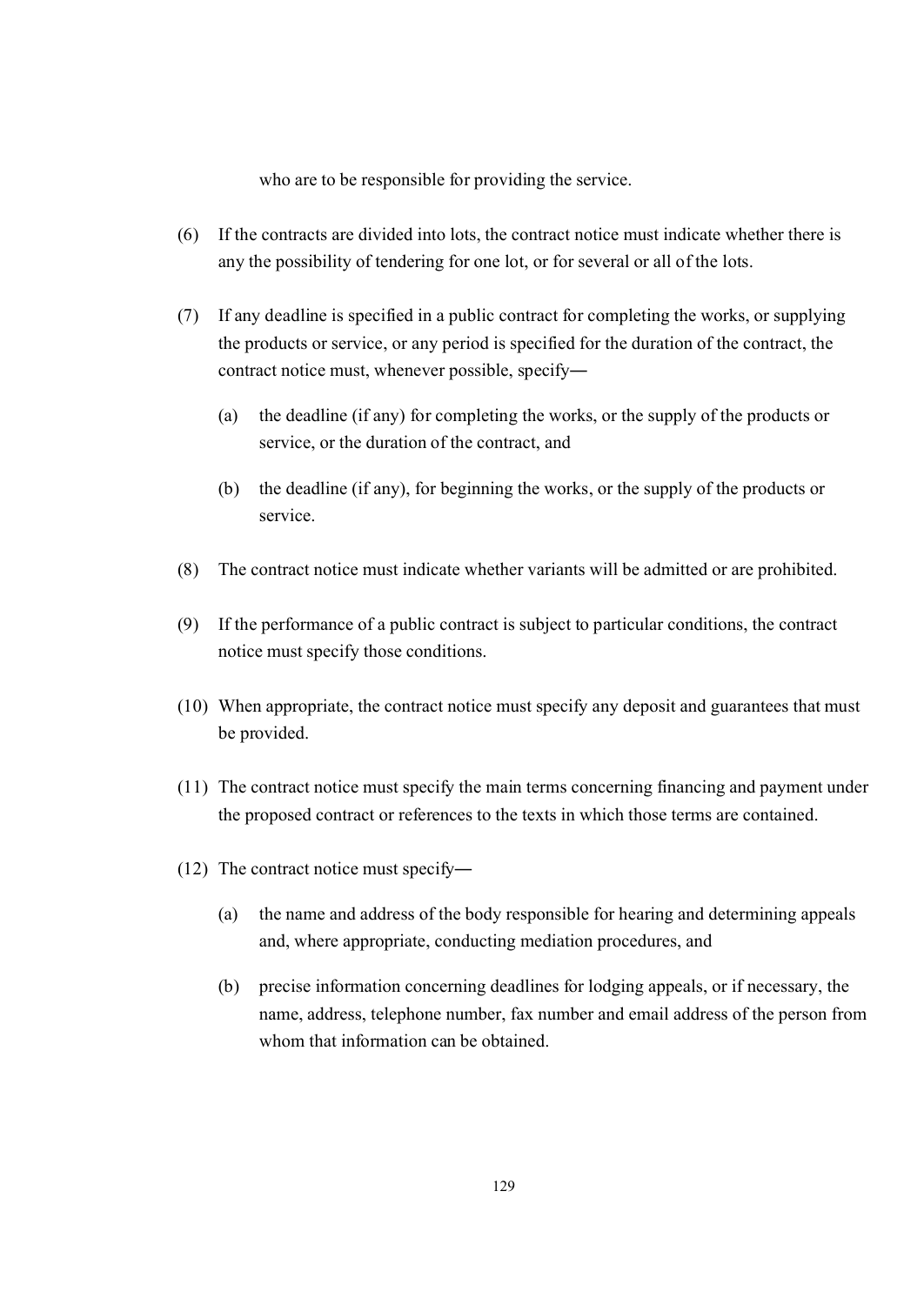- (13) The contract notice must specify the date or dates of publication of the prior information notice in accordance with the technical specifications of publication indicated in Schedule 6 or state that no such publication was made.
- (14) The contract notice must specify the date on which it is sent to the Official Journal of the EU for publication.
- (15) The contract notice must indicate whether the contract is covered by the Government Procurement Agreement.

# **Special provisions for contract notices relating to public contracts to be awarded by means of open procedure**

- 5. (1) When a public contract is to be awarded by means of an open procedure, the contract notice must specify―
	- (a) the name, address, telephone and telefax number and electronic address from which contract documents and additional documents can be requested, and
	- (b) where appropriate, the deadline for making such requests, and
	- (c) where appropriate, the cost of and payment conditions for obtaining these documents.
	- (2) If a public contract is to be awarded by means of an open procedure, the contract notice must specify―
		- (a) the persons who are authorised to be present at the opening of tenders, and
		- (b) the date, time and place for the opening.

**Special provisions for contract notices relating to public contracts to be awarded by means of dynamic purchasing system**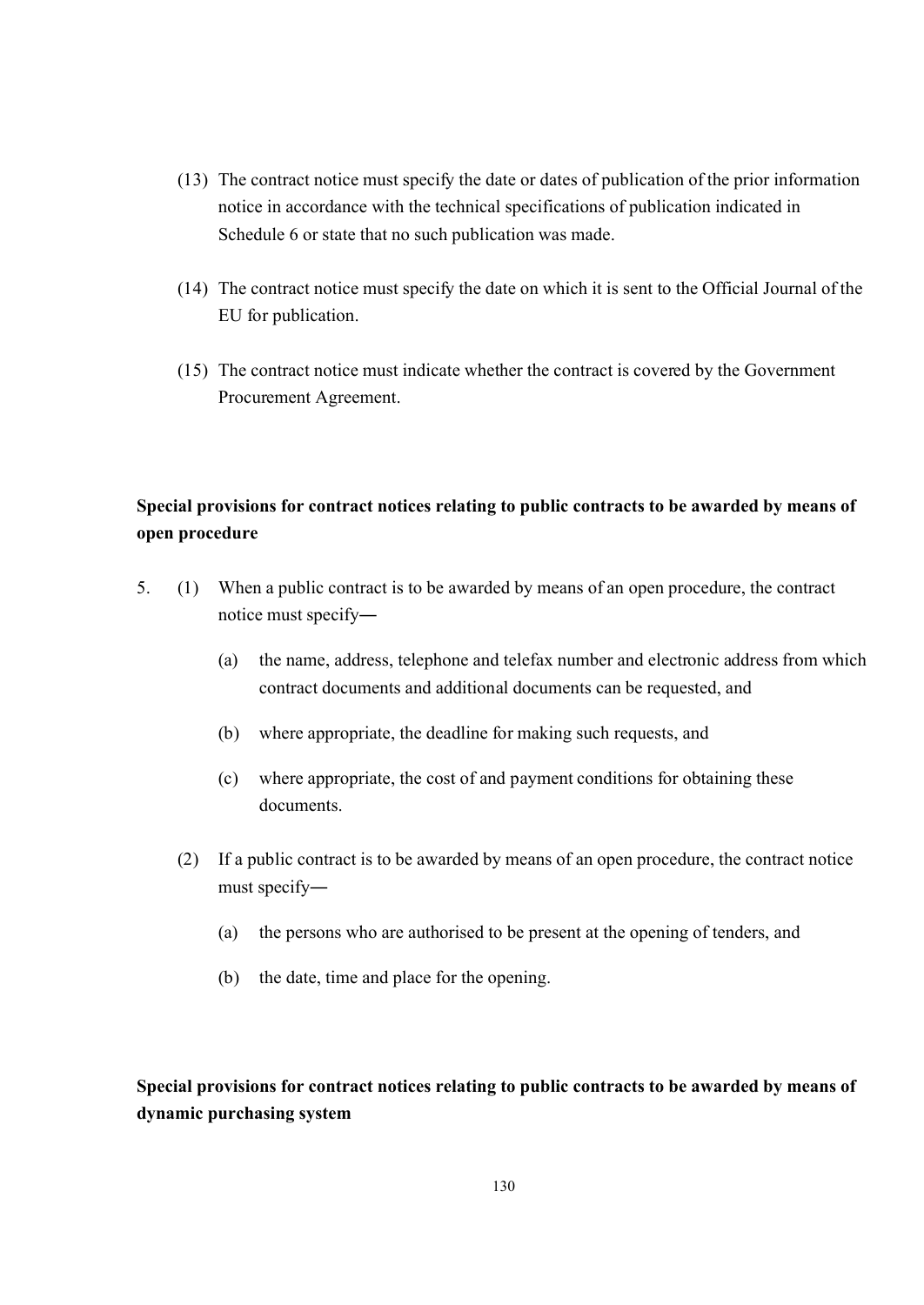- 6. When a public contract is to be awarded by means of the dynamic purchasing system (open procedure), the contract notice must specify―
	- (a) the deadline for receipt of tenders or indicative tenders, and
	- (b) the deadline for receipt of requests to participate (in the case of restricted and negotiated procedures), and
	- (c) the address to which those documents must be sent, and
	- (d) the language or languages in which those documents must be written.

### **Special provisions applicable when groups of economic operators are involved**

- 7. (1) If a public contract will or could be awarded to a group of economic operators and the contract requires the group to be in a particular legal form, the contract notice must specify the form that the group is required to take.
	- (2) The contract notice must specify―
		- (a) any selection criteria regarding the personal situation of economic operators that may lead to their exclusion, and the information (if any) that they are required to provide in order to prove that they do not fall within the cases justifying exclusion, and
		- (b) any selection criteria and information concerning the economic operators' reputation, character and professional standing, information and any necessary formalities for assessment of the minimum technical standards required of the economic operator, and
		- (c) the minimum level of standards that may be required to be considered for the contract.
	- (3) If a framework agreement involves a group of economic operators, the contract notice must specify―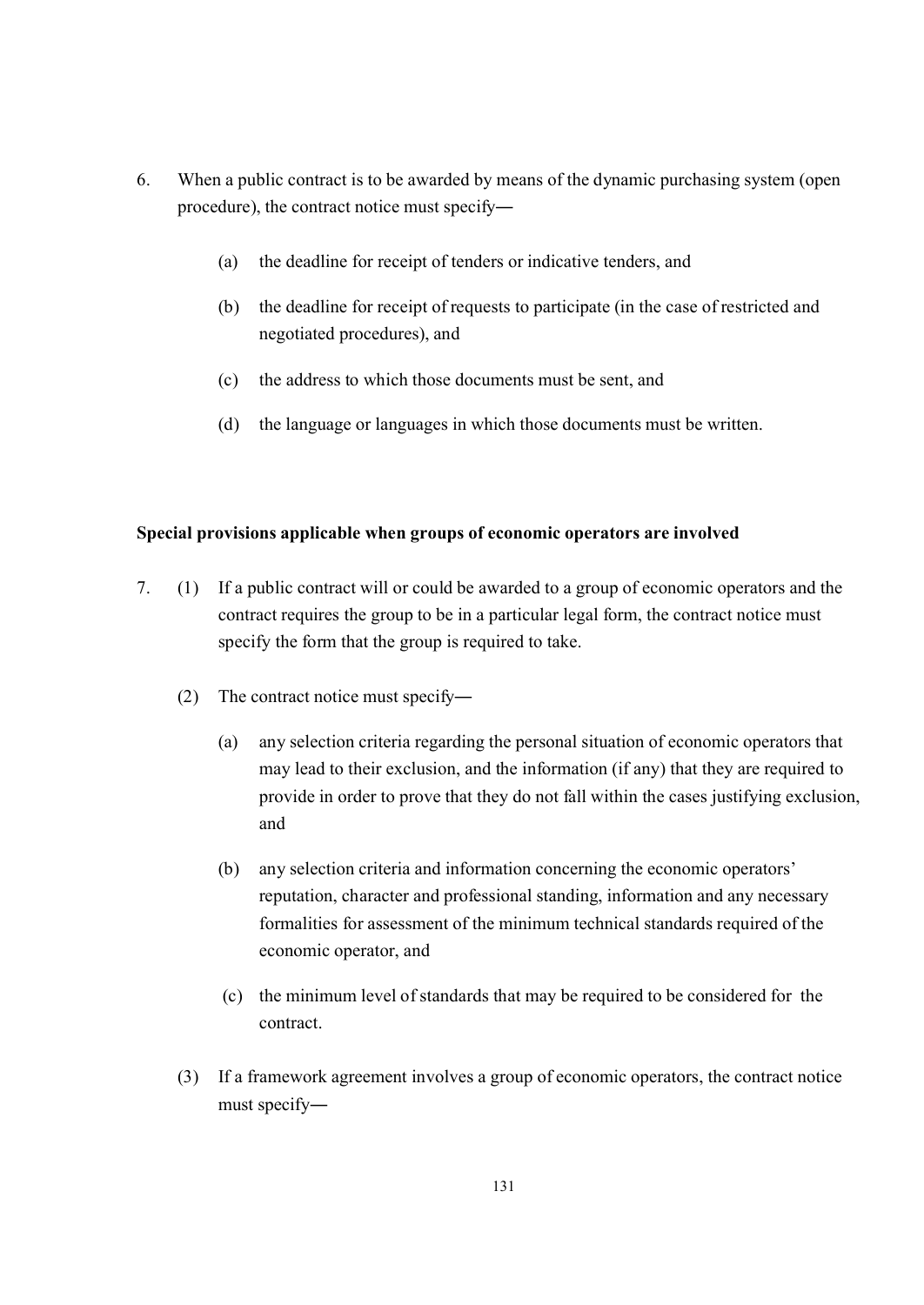- (a) the number of members of the group and, where appropriate, the proposed maximum number of economic operators that will be members of it, and
- (b) the duration of the agreement and, if the agreement is to be for more than 4 years, the reasons for the agreement being for more than that period.

# **Special provisions for contract notices relating to public contracts to awarded by means of competitive dialogue or negotiated procedure**

- 8. (1) If a public contract is to be awarded by means of a competitive dialogue or the negotiated procedure with the prior publication of a contract notice, the contract notice must indicate (if appropriate) that the contracting authority will have recourse to a staged procedure in order to gradually reduce the number of solutions to be discussed or tenders to be negotiated.
	- (2) If a public contract is to be awarded by means of a negotiated procedure and the contracting authority has selected economic operators to participate in the negotiations, the contract notice must specify the names and addresses of those operators.

# **Special provisions for contract notices relating to public contracts to be awarded by means of restricted procedure, competitive dialogue or negotiated procedure**

- 9. If a public contract is to be awarded by means of the restricted procedure, a competitive dialogue or the negotiated procedure with the prior publication of a contract notice, and the contracting authority is to have recourse to the option of reducing the number of candidates to be invited to submit tenders, to engage in dialogue or to negotiate, the contract notice must specify―
	- (a) the minimum number and (if appropriate) the proposed maximum number of candidates that will be allowed to participate in the process, and
	- (b) the objective criteria to be used to choose that number of candidates.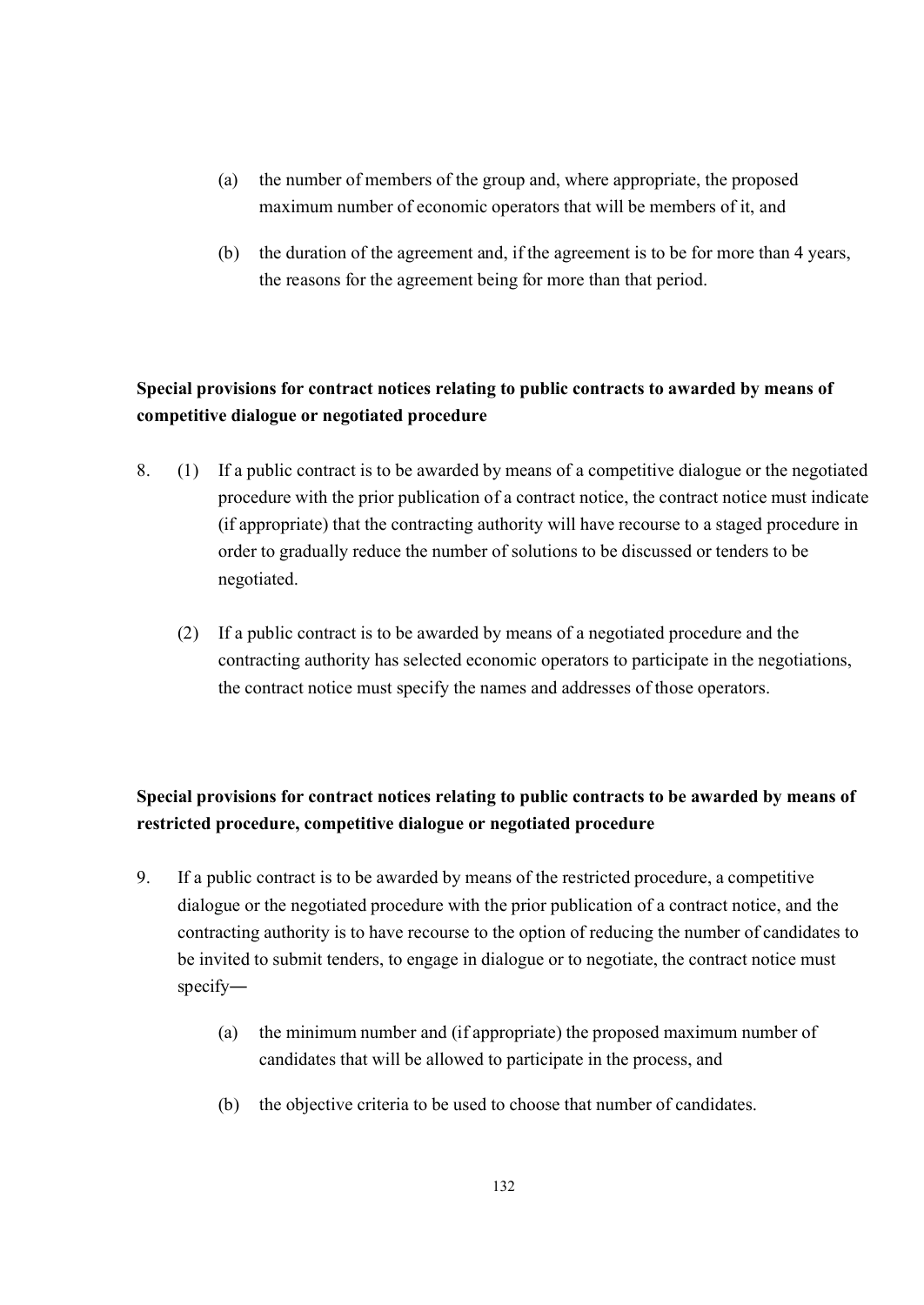# **Special provisions for contract notices relating to public contracts to be awarded by means of open procedure**

10. If a public contract is to be awarded by means of an open procedure, the contract notice must specify the time frame during which the tenderer must maintain its tender.

# **Special provisions for contract notices relating to public contracts to be awarded on basis of Regulation 66 criteria**

11. If a public contract is to be awarded on the basis of criteria referred to in Regulation 66 ("lowest price" or "most economically advantageous tender"), the contract notice must specify the criteria representing the most economically advantageous tender as well as their weighting, unless they appear in the specifications or, in the case of a competitive dialogue, in the descriptive document.

### **Simplified contract notice for use in dynamic purchasing system**

- 12. (1) A contracting authority that proposes to award a public contract by means of a dynamic purchasing system may use a simplified contract notice.
	- (2) Such a notice must contain the following information:
		- (a) the country in which the contracting authority is established;
		- (b) the name and e-mail address of that authority;
		- (c) the publication reference of the contract notice;
		- (d) the e-mail address at which the technical specification and additional documents relating to the dynamic purchasing system are available;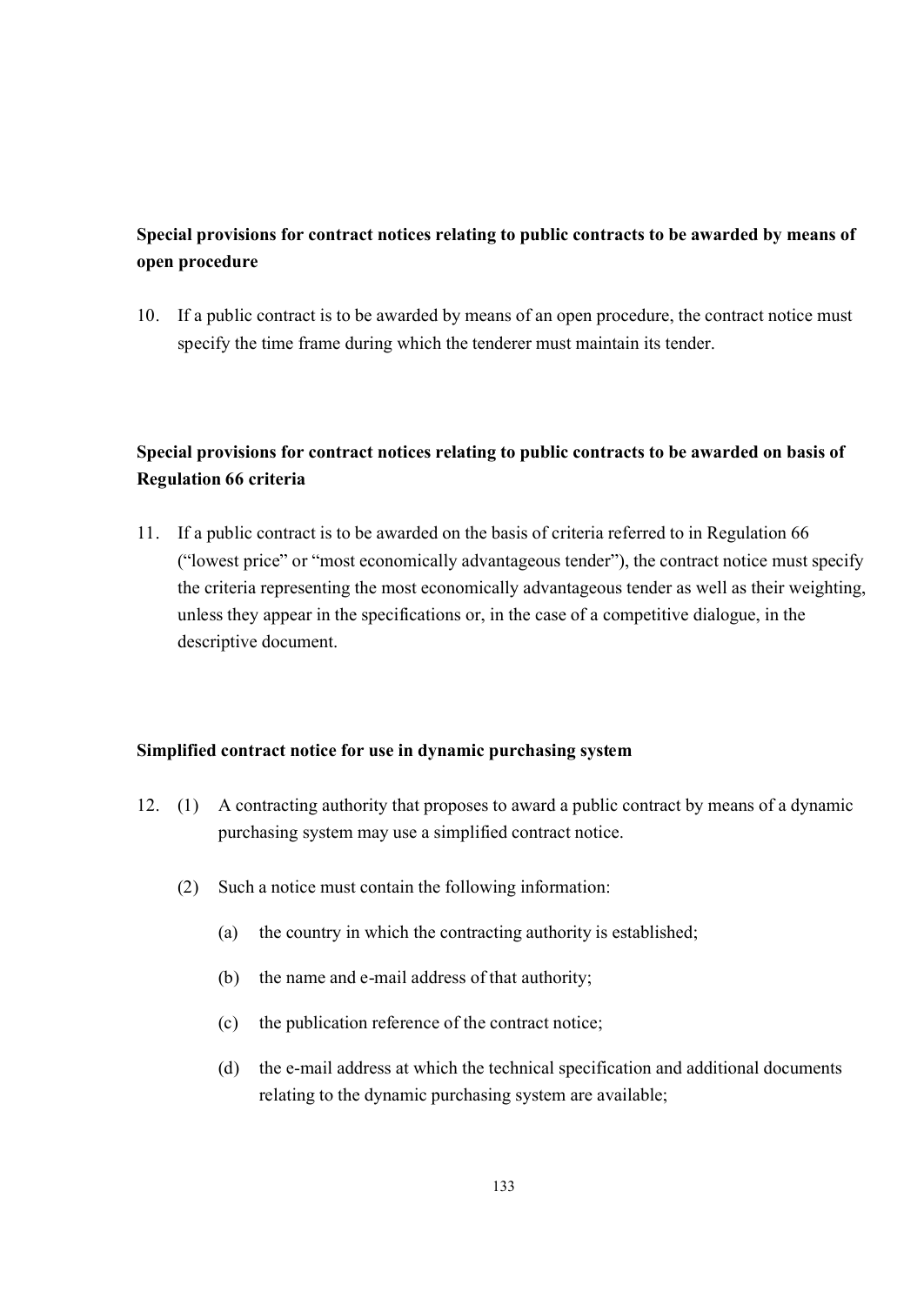- (e) the subject of the contract and a description by reference number or numbers of "CPV" nomenclature and the quantity or extent of the contract to be awarded;
- (f) the deadline for submitting indicative tenders.

#### **Contract award notices**

- 13. The following is the information that a contracting authority must include in a contract award notice notifying the award of a public contract:
	- (a) the name and address of that authority;
	- (b) the kind of award procedure chosen;
	- (c) in the case of negotiated procedure without prior publication of a contract notice, the justification for the use of the procedure;
	- (d) in the case of a public works contract, the nature and extent of the contract and the general characteristics of the work to be carried out;
	- (e) in the case of a public supply contract―
		- (i) the nature and quantity of products to be supplied, where appropriate, under the contract, and
		- (ii) the relevant nomenclature reference number;
	- (f) in the case of a public service contract―
		- (i) the category and description of the service, and
		- (ii) the relevant nomenclature reference number, and
		- (iii) the quantity of services purchased;
	- (g) the date on which the contract was awarded;
	- (h) the criteria for the award of the contract;
	- (i) the number of tenders received;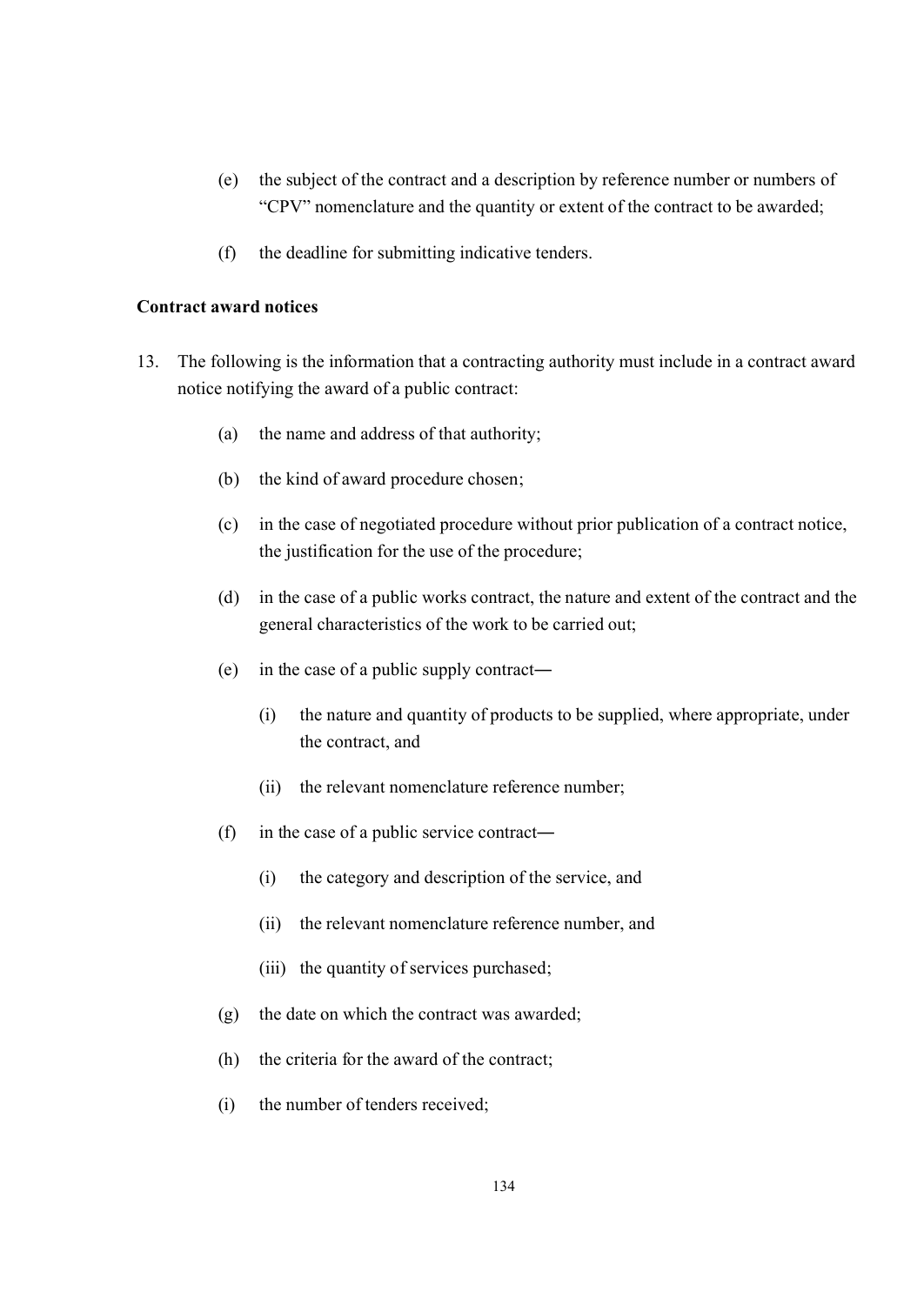- (j) the name and address of the economic operator to whom the contract was awarded;
- (k) the price or range (minimum and maximum) of prices to be paid under the contract;
- (l) the value of the tender or tenders retained, or the highest tender and lowest tender taken into consideration for the award of the contract;
- (m) if part of the works to be carried out, or part of the products or service to be supplied, under the contract is to be subcontracted, the value and proportion of the contract that are likely to be subcontracted;
- (n) the date of publication of the tender notice in accordance with the technical specifications for publication in Schedule 6;
- (o) the date on which the contract award notice is sent for publication in the Official Journal of the European Union;
- (p) the name and address of the body responsible for conducting appeals arising from the award of the contract and, where appropriate, mediation procedures;
- (q) precise information concerning the deadline for lodging such appeals, or if appropriate, the name, address, telephone number, fax number and email address of the service from which that information can be obtained.

### PART B

### INFORMATION THAT MUST APPEAR IN PUBLIC WORKS CONCESSION NOTICES

The following is the information that must be specified in a public works concession notice:

- (a) the name, address, fax number and email address of the contracting authority concerned;
- (b) the place where the works are to be carried out or the service is to be supplied;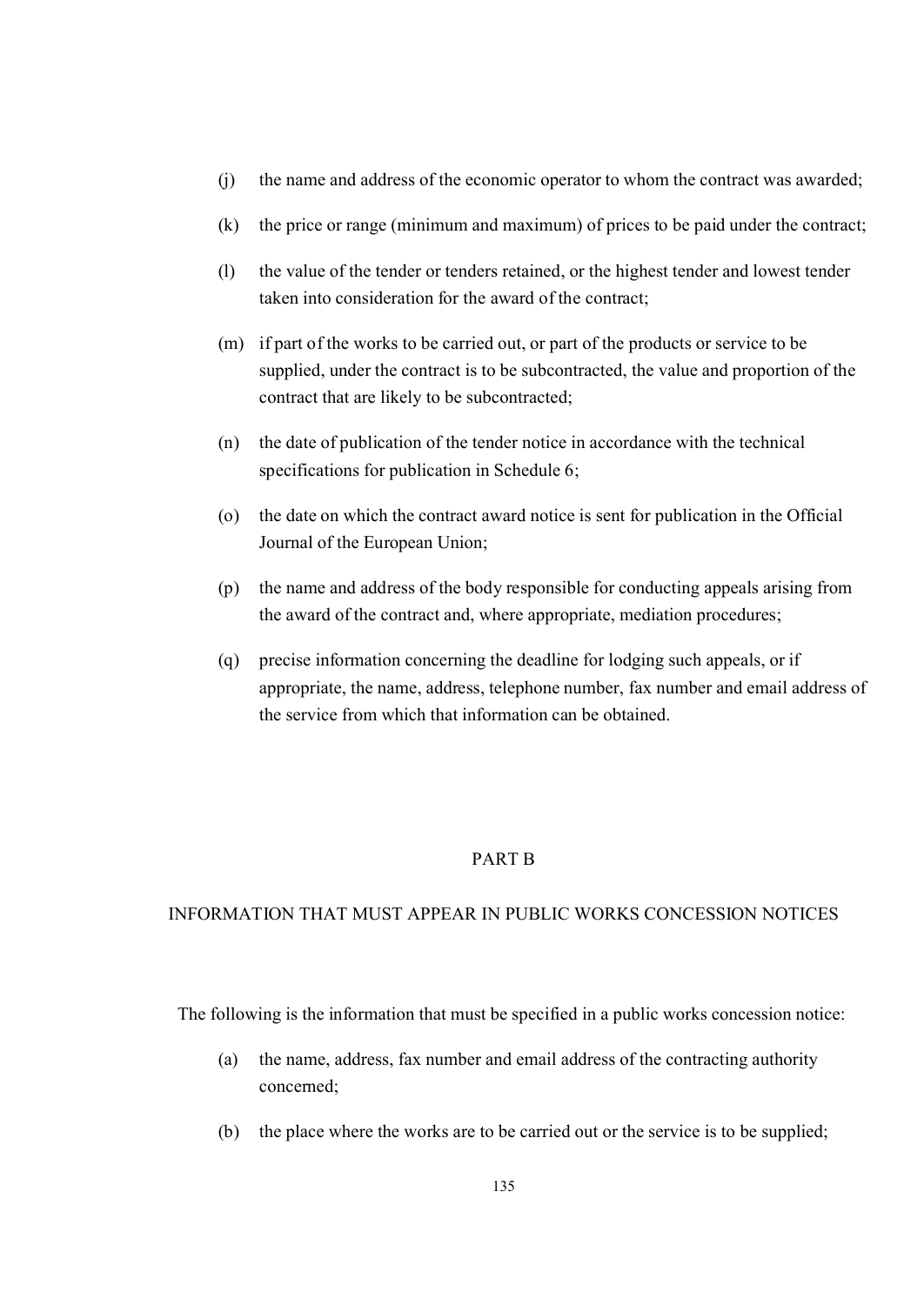- (c) the subject matter of the concession, or the nature and extent of the services to be supplied;
- (d) the deadline for submitting applications;
- (e) the address to which applications must be sent;
- (f) the language or languages in which the applications must be written;
- (g) the personal, technical and financial conditions (if any) to be met by the candidates;
- (h) the criteria that will be applied in the award of the contract;
- (i) if appropriate, the minimum proportion of the works that will be subcontracted;
- (j) the date on which the notice is sent;
- (k) the name and address of the body responsible for hearing and determining appeals, and conducting mediation procedures, relating to the award of a concession;
- (l) precise information concerning the deadline for lodging those appeals or, if necessary, the name, address, telephone number, fax number and e-mail address of the person from whom that information may be obtained.

### PART C

### INFORMATION REQUIRED FOR CERTAIN CONTRACT NOTICES

The following is the information that must be included in a public works concession notice when the concessionaire is not a contracting authority:

- (a) the place where the works are to be carried out;
- (b) the nature and extent of the services and the general characteristics of the works;
- (c) any deadline that has been set for completion of the works;
- (d) the name and address of the person from whom the specifications and the additional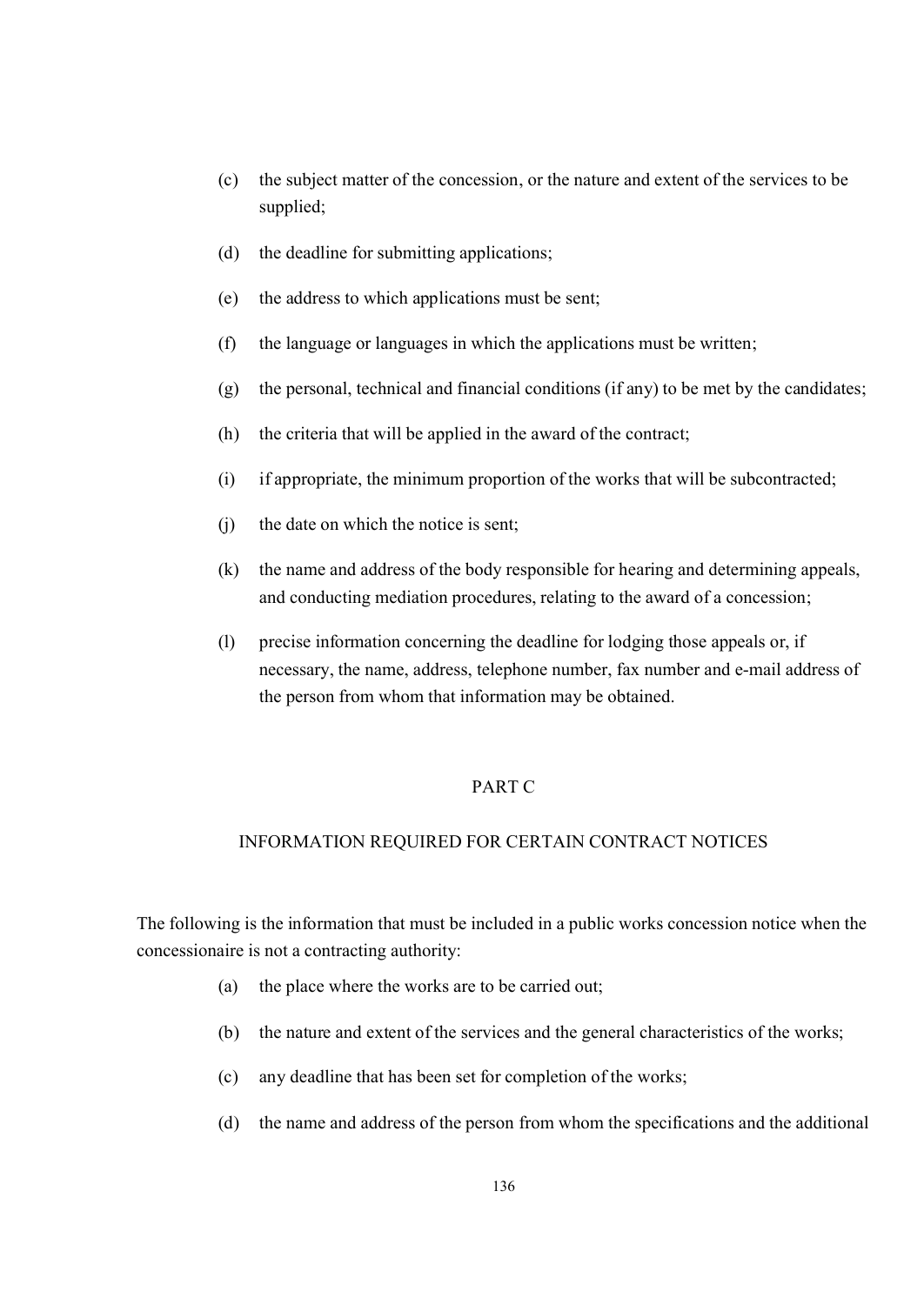documents (if any) may be requested;

- (e) the deadline for receiving applications to participate, or for receiving tenders;
- (f) the address to which applications or tenders must be sent;
- (g) the language or languages in which applications or tenders must be written;
- (h) details of any deposits or guarantees that are required;
- (i) the economic and technical conditions (if any) to be met by the contractor;
- (j) criteria that will be applied in awarding the contract;
- (k) the date on which the notice is sent.

### PART D

# INFORMATION REQUIRED FOR NOTICES RELATING TO DESIGN CONTESTS

### **Design contest notices**

- 1. The following is the information that must be included in a design contest notice:
	- (a) the name, address, fax number and email address of the contracting authority and those of the service from which the additional documents may be obtained;
	- (b) a description of the project;
	- (c) a statement as to whether the contest is open or restricted;
	- (d) if the contest is to be an open one, the deadline for submitting projects;
	- (e) if the contest is to be a restricted one―
		- (i) the number of participants contemplated, and
		- (ii) the names of the participants (if any) that have already been selected, and
		- (iii) the criteria for selecting participants, and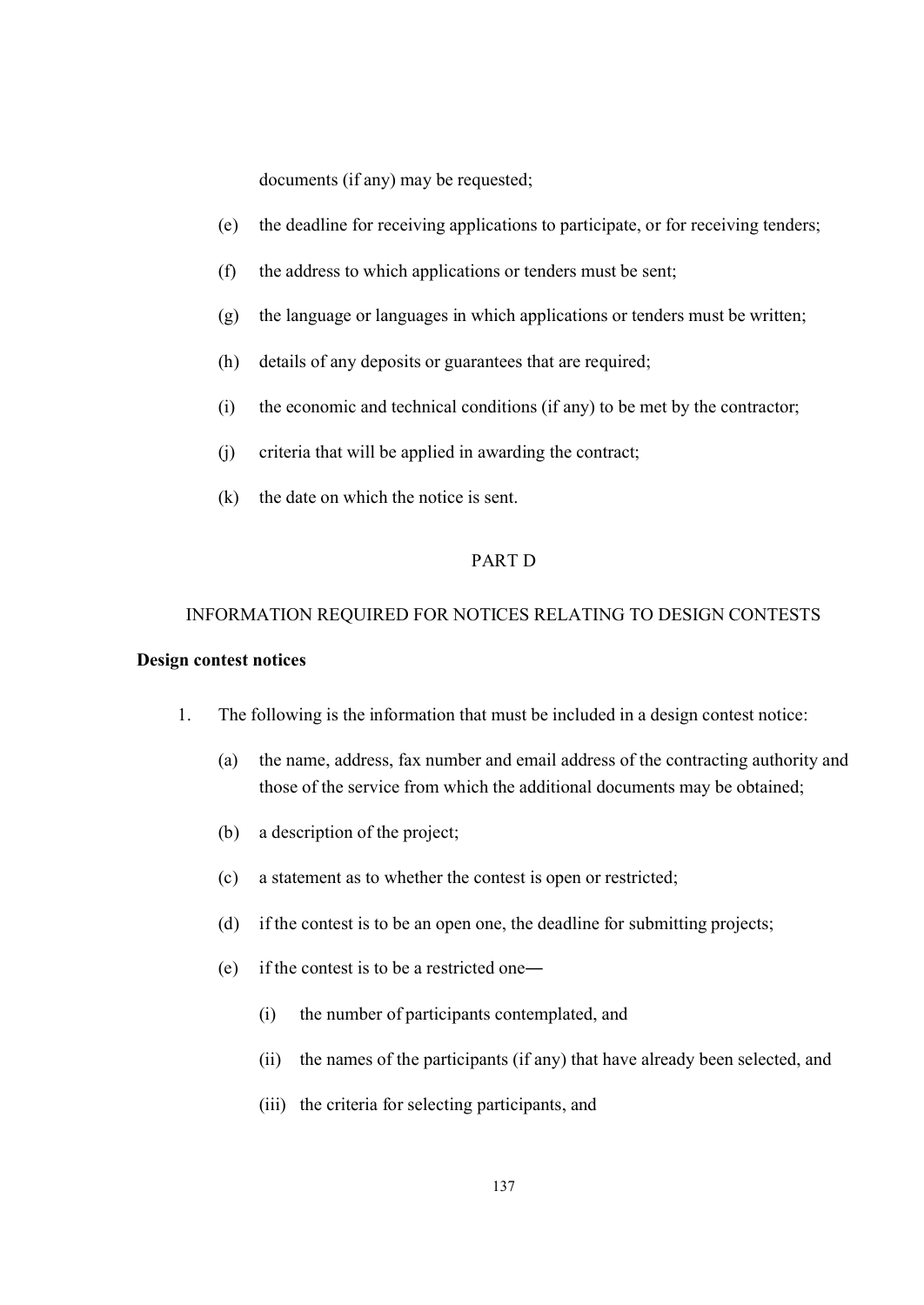- (iv) the deadline for submitting requests to participate;
- (f) if applicable, a statement indicating that the participation is restricted to a specified profession;
- (g) the criteria that will be applied in evaluating the projects;
- (h) the names of any members of the jury who have already been selected;
- (i) a statement indicating whether the jury's decision is to be binding on the contracting authority;
- (j) the number and value of prizes to be awarded (if any);
- (k) details of payments (if any) that are to be made to all participants;
- (l) a statement indicating whether any contracts following the contest will or will not be awarded to the winner or winners of the contest;
- (m) the date on which the notice is sent to the Office for Official EC Publications for publication.

### **Notice of the results of a design contest**

- 2. The following is the information that must be included in a notice notifying the result of a design contest:
	- (a) the name, address, fax number and email address of the contracting authority concerned;
	- (b) a description of the project;
	- (c) the total number of participants;
	- (d) the total number of non-Irish participants;
	- (e) the name of the winner of the contest;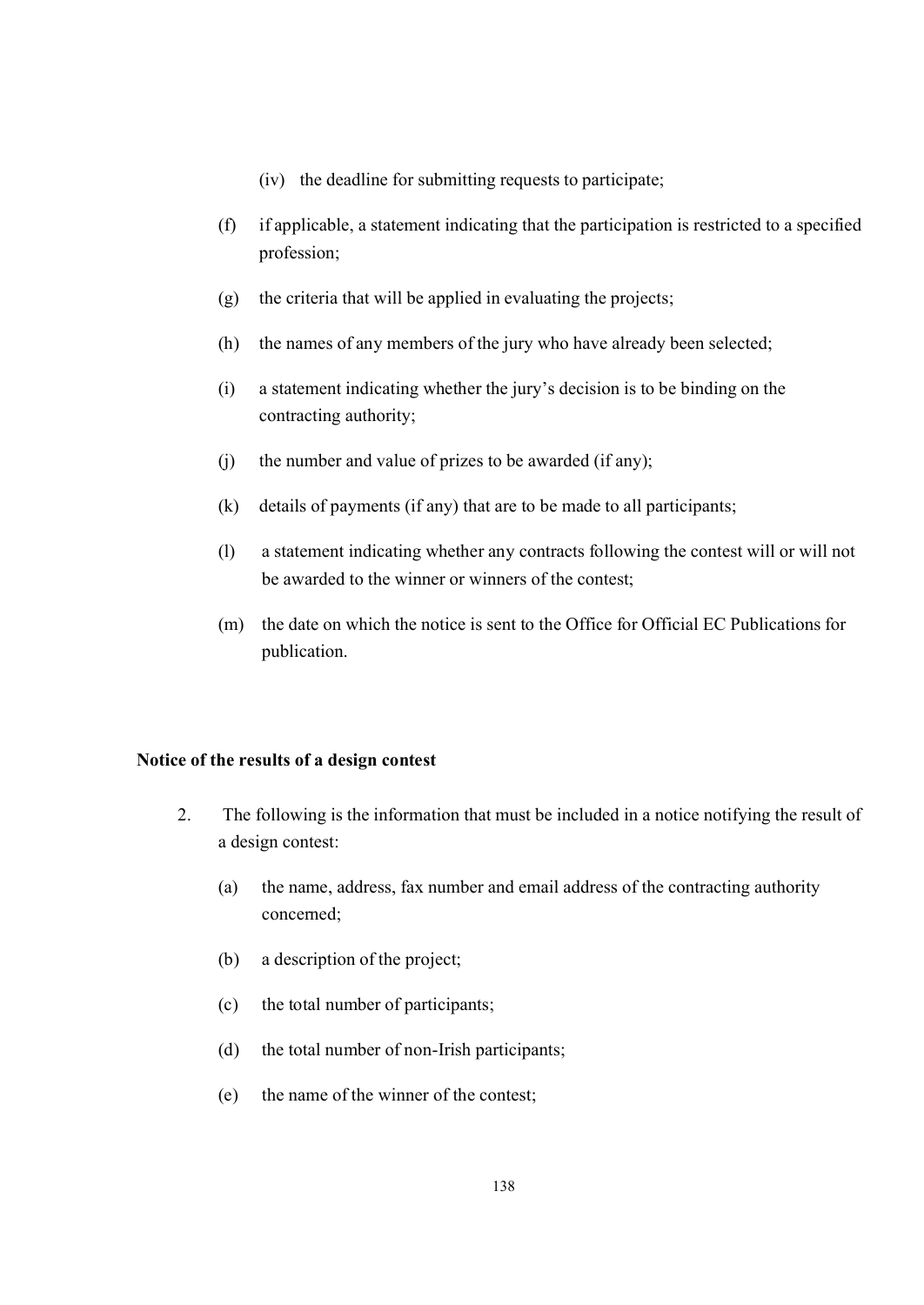- (f) details of any prizes that were awarded;
- (g) the date on which the notice was sent;
- (h) reference of the contest notice.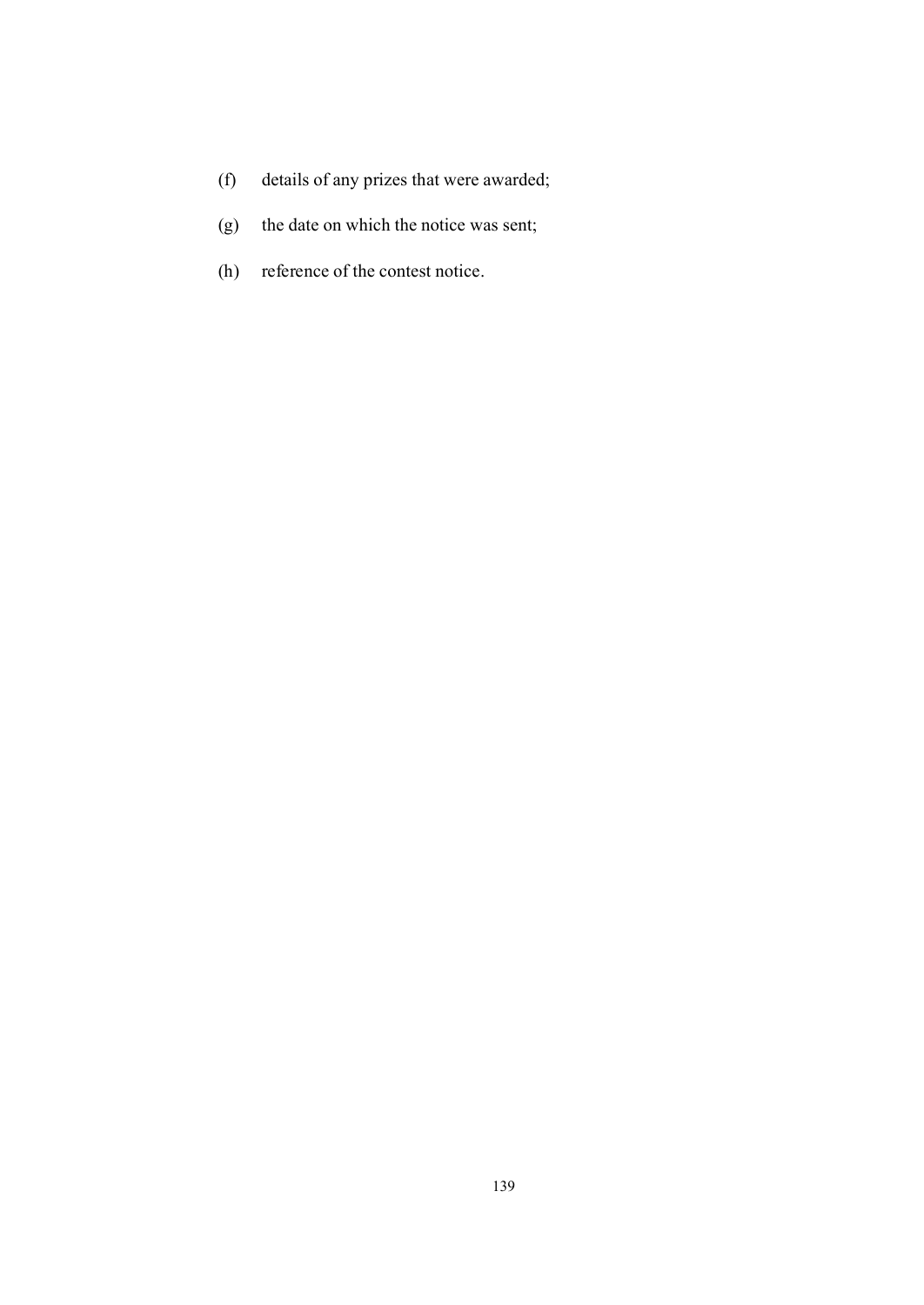### **SCHEDULE 6**

### **FEATURES CONCERNING PUBLICATION**

### **Publication of notices by contracting authorities**

- **1.** (1) In sending a notice referred to in 38, 39, 40, 41, 42 , 43, 71, 77 or 83 for publication, a contracting authority shall ensure that the notice is in the format required by the implementing measures adopted by the European Commission in accordance with Article 77 (2) of the Public Authorities Contracts Directive.
	- (2) A contracting authority shall also ensure that a prior information notice published on its buyer profile and the notice of publication are also in the same format.
	- (3) A notice of the kind referred to in Regulations 38-44, 71, 77 and 83 is published by the Office for Official EC Publications or, in the case of a prior information notice, on the relevant contracting authority's buyer profile.

### **2. Publication of complementary or additional information**

- (1) Each contracting authority is encouraged to publish contract notices, specifications and additional documents in their entirety on the Internet on the contracting authority's buyer profile.
- (2) In addition to a prior information notice, a contracting authority may publish in its buyer profile information on ongoing invitations to tender, scheduled purchases, contracts concluded, procedures cancelled and any useful general information, such as a contact point, a telephone and a fax number, a postal address and an e-mail address.

*Note: The format and procedure for sending notices electronically are accessible at the Internet address "[http://simap.eu.int".](>)*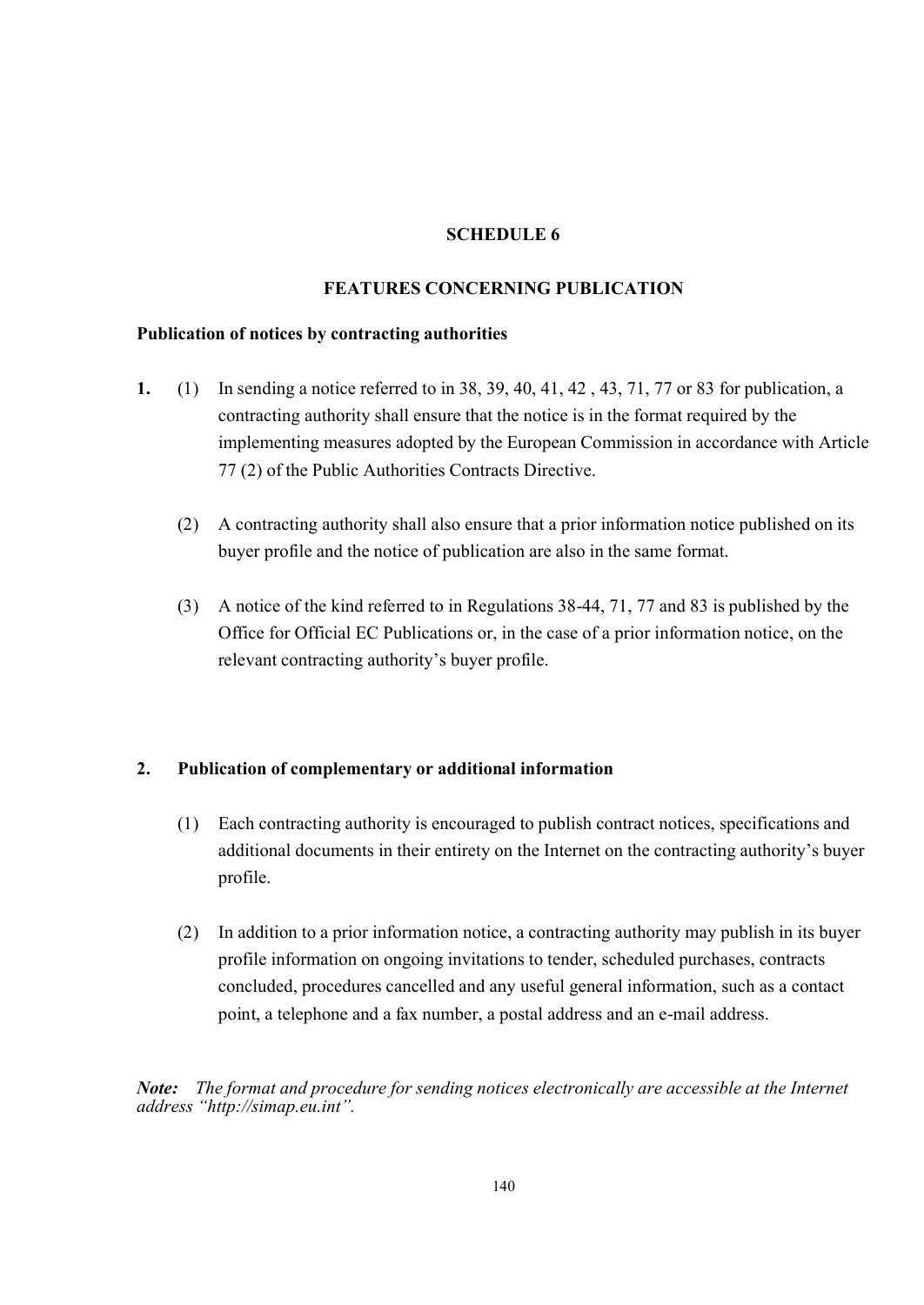GIVEN under my Official Seal,

22 June 2006.



## **Brian Cowen**

Minister for Finance.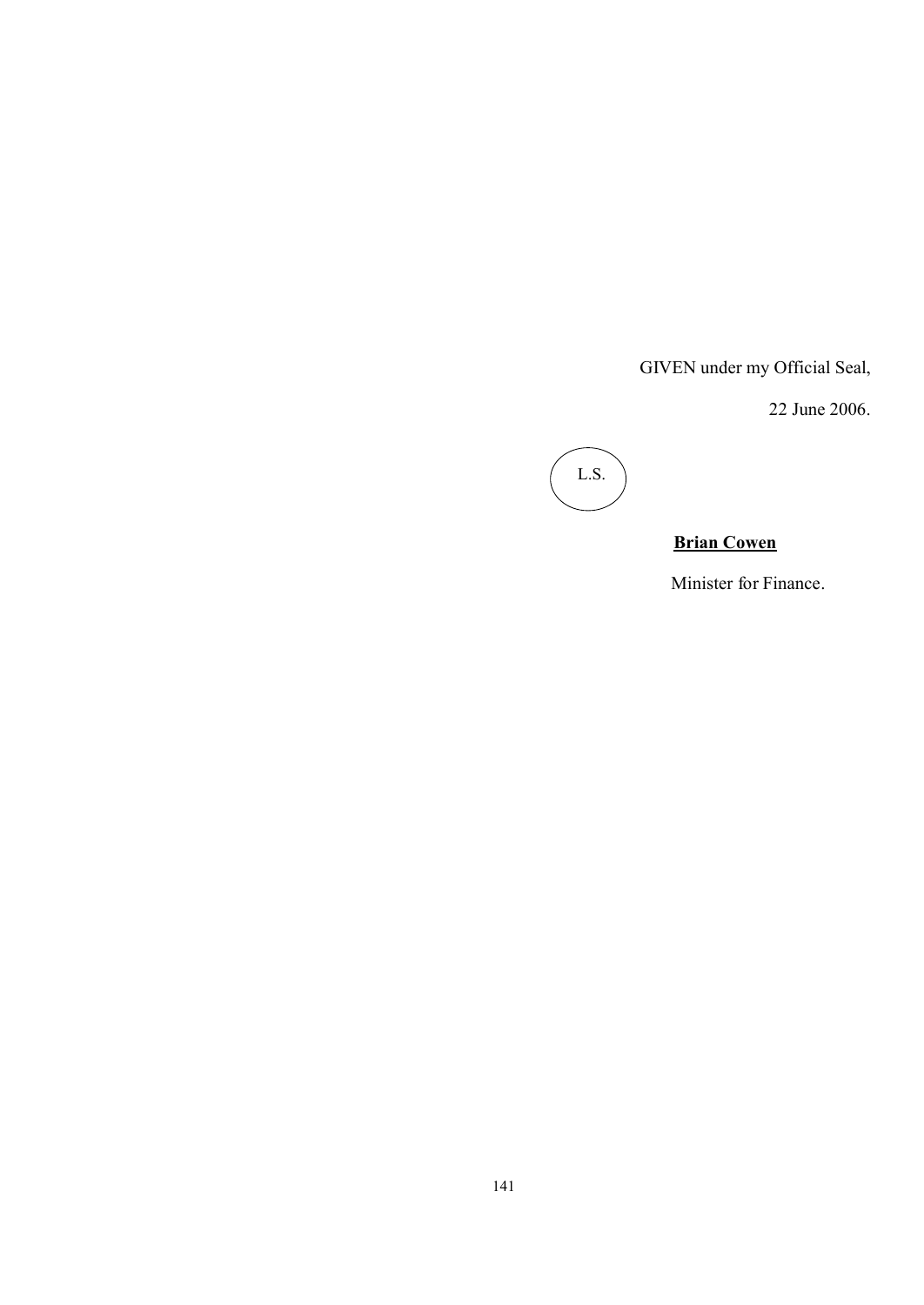### *Explanatory Note*

*(This note, and the Correlation Table following, are not part of the Instrument and do not purport to be a legal interpretation).*

*These Regulations implement (i) EU Directive 2004/18/EC which updates, restructures and consolidates earlier Directives governing the procedures for awarding works, supplies and services contracts by contracting authorities (ii) EU Directive 2005/51/EC (in regard to contracting authorities covered by Directive 2004/18/EC) which relates to standard notices to be used when publishing notices in the Official Journal of the EU and (iii) EU Directive 2005/75/EC which clarifies the threshold for certain services contracts subsidised 50% or more by contracting authorities in the central government sector and awarded by third parties.* 

*National Public Procurement Policy Unit*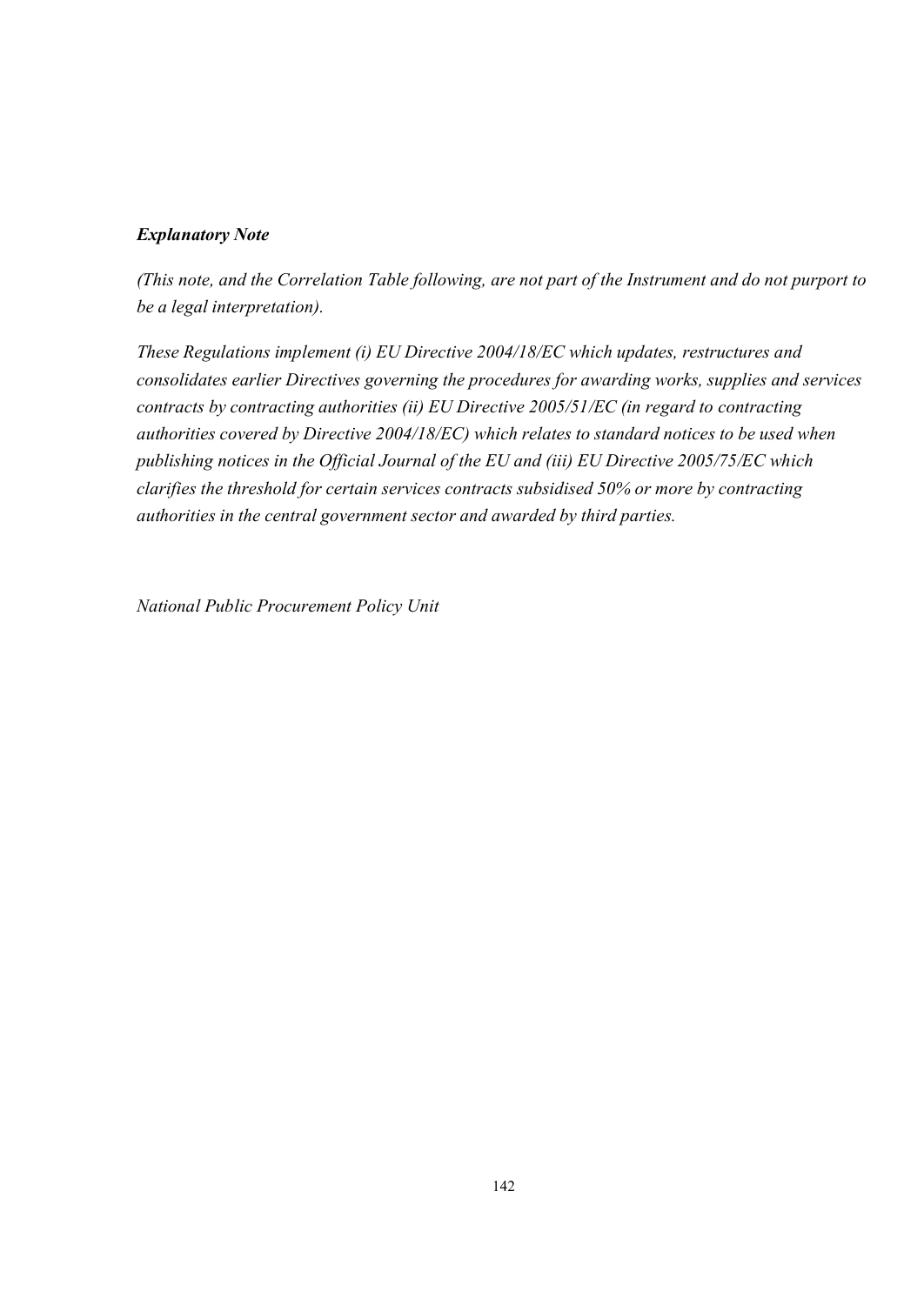# *Correlation Table – EC (Award of Public Authorities' Contracts) Regulations 2006 and the Public Contracts Directive 2004/18/EC*

| <b>Regulation or</b><br><b>Schedule</b> | <b>Corresponding Article or</b><br><b>Annex of the Directive</b> |
|-----------------------------------------|------------------------------------------------------------------|
| 1                                       | No equivalent                                                    |
| 2                                       | No equivalent                                                    |
| 3                                       | Article 1                                                        |
| 4                                       | Article 7                                                        |
| 5                                       | Article 8                                                        |
| 6                                       | Article 9                                                        |
| 7                                       | Article 10                                                       |
| 8                                       | Article 11                                                       |
| 9                                       | Article 12                                                       |
| 10                                      | Article 13                                                       |
| 11                                      | Article 14                                                       |
| 12                                      | Article 15                                                       |
| 13                                      | Article 16                                                       |
| 14                                      | Article 17                                                       |
| 15                                      | Article 18                                                       |
| 16                                      | Article 19                                                       |
| 17                                      | Article 2                                                        |
| 18                                      | Article 3                                                        |
| 19                                      | Article 4                                                        |
| 20                                      | Article 20                                                       |
| 21                                      | Article 21                                                       |
| 22                                      | Article 22                                                       |
| 23                                      | Article 23                                                       |
| 24                                      | Article 24                                                       |
| 25                                      | Article 25                                                       |
| 26                                      | Article 26                                                       |
| 27                                      | Article 27                                                       |
| 28                                      | Article 28                                                       |
| 29                                      | Article 29                                                       |
| 30                                      | Article 29                                                       |
| 31                                      | Article 30                                                       |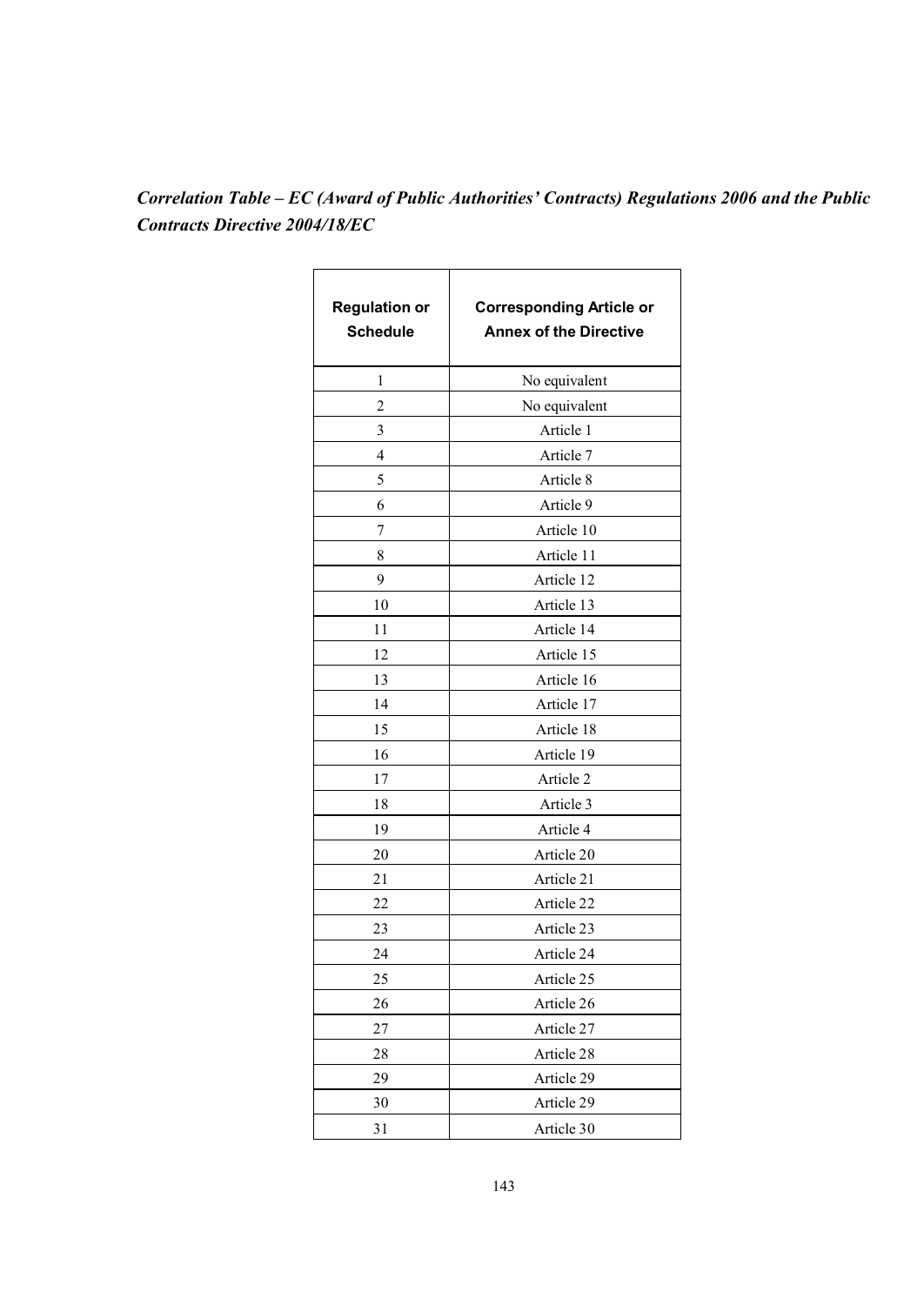| 32 | Article 31                 |
|----|----------------------------|
| 33 | Article 32                 |
| 34 | Article 32                 |
| 35 | Article 32                 |
| 36 | Article 33                 |
| 37 | Article 34                 |
| 38 | Article 35                 |
| 39 | Article 35                 |
| 40 | Article 35                 |
| 41 | Article 35                 |
| 42 | Article 35                 |
| 43 | Article 35                 |
| 44 | Article 35                 |
| 45 | Article36 and 37           |
| 46 | Article 38                 |
| 47 | Article 39                 |
| 48 | Article 40                 |
| 49 | Article 41                 |
| 50 | Article 42                 |
| 51 | Article 43                 |
| 52 | Article 44                 |
| 53 | Article 45                 |
| 54 | Article 46                 |
| 55 | Article 47                 |
| 56 | Article 48                 |
| 57 | Article 48                 |
| 58 | Article 48                 |
| 59 | Article 48                 |
| 60 | Article 51                 |
| 61 | Article 52                 |
| 62 | Article 48 $(3)$ and $(4)$ |
| 63 | Article 49                 |
| 64 | Article 50                 |
| 65 | Article 51                 |
| 66 | Articles 53                |
| 67 | Article 54                 |
| 68 | Article 54                 |
| 69 | Article 55                 |
| 70 | Article 56 and 57          |